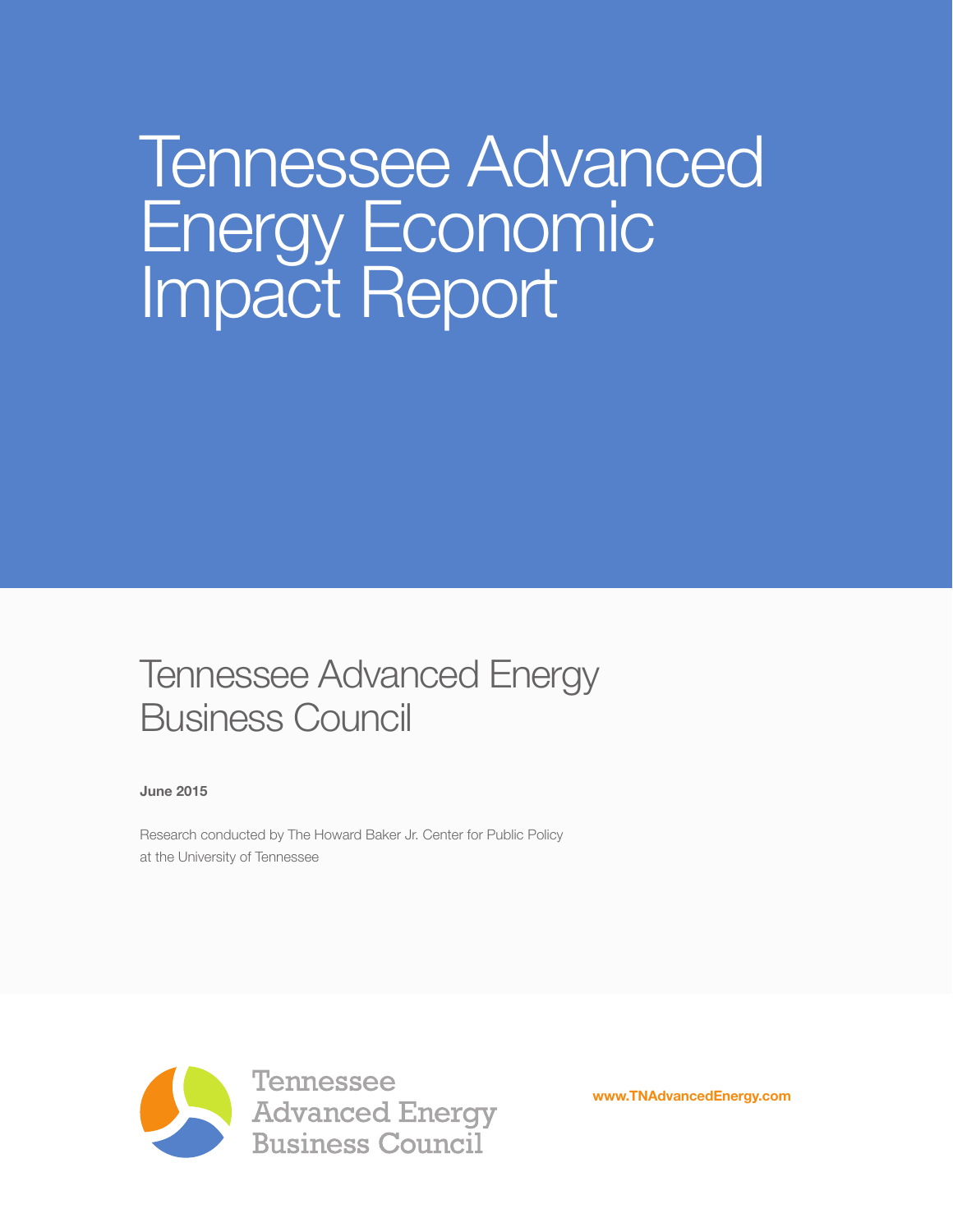# Table of Contents

| Tennessee's Advanced Energy Economy: Statewide Impacts 19                                                                                                       |  |
|-----------------------------------------------------------------------------------------------------------------------------------------------------------------|--|
|                                                                                                                                                                 |  |
| Table 3: Advanced Energy State GDP and Sales Tax Revenues                                                                                                       |  |
|                                                                                                                                                                 |  |
| The Advanced Energy Economy in Tennessee's Metropolitan Areas 23                                                                                                |  |
| Table 4: Advanced Energy in Nashville-Davidson-Murfreesboro-Franklin, TN MSA                                                                                    |  |
|                                                                                                                                                                 |  |
| Table 5: Advanced Energy in Memphis, TN-MS-AR MSA by Industry Group, 2013 24                                                                                    |  |
|                                                                                                                                                                 |  |
| Table 7: Advanced Energy in Kingsport-Bristol-Bristol, TN-VA MSA by Industry Group, 201325                                                                      |  |
| Table 8: Advanced Energy in Chattanooga, TN-GA MSA by Industry Group, 201326                                                                                    |  |
|                                                                                                                                                                 |  |
|                                                                                                                                                                 |  |
|                                                                                                                                                                 |  |
|                                                                                                                                                                 |  |
| County-Level Economic Impacts from the Advanced Energy Economy30                                                                                                |  |
| Table 14: Advanced Energy in Top 20 Tennessee Counties by Employment, 2013 31                                                                                   |  |
|                                                                                                                                                                 |  |
|                                                                                                                                                                 |  |
|                                                                                                                                                                 |  |
|                                                                                                                                                                 |  |
|                                                                                                                                                                 |  |
| Appendix Table 2: Advanced Energy Assets by NAICS in Chattanooga, TN-GA MSA, 201339                                                                             |  |
| Appendix Table 3: Advanced Energy Assets by NAICS in Clarksville, TN-KY MSA, 2013 42                                                                            |  |
| Appendix Table 4: Advanced Energy Assets by NAICS in Cleveland, TN MSA, 2013 45<br>Appendix Table 5: Advanced Energy Assets by NAICS in Jackson, TN MSA, 201348 |  |
| Appendix Table 6: Advanced Energy Assets by NAICS in Johnson City, TN MSA, 2013 51                                                                              |  |
| Appendix Table 7: Advanced Energy Assets by NAICS in Kingsport-Bristol-Bristol, TN-VA MSA, 2013  54                                                             |  |
| Appendix Table 8: Advanced Energy Assets by NAICS in Knoxville, TN MSA, 201357                                                                                  |  |
| Appendix Table 9: Advanced Energy Assets by NAICS in Memphis, TN-MS-AR MSA, 2013 60                                                                             |  |
| Appendix Table 10: Advanced Energy Assets by NAICS in Morristown, TN MSA, 2013  63                                                                              |  |
| Appendix Table 11: Advanced Energy Assets by NAICS in Nashville-Davidson-Murfreesboro-Franklin,                                                                 |  |
|                                                                                                                                                                 |  |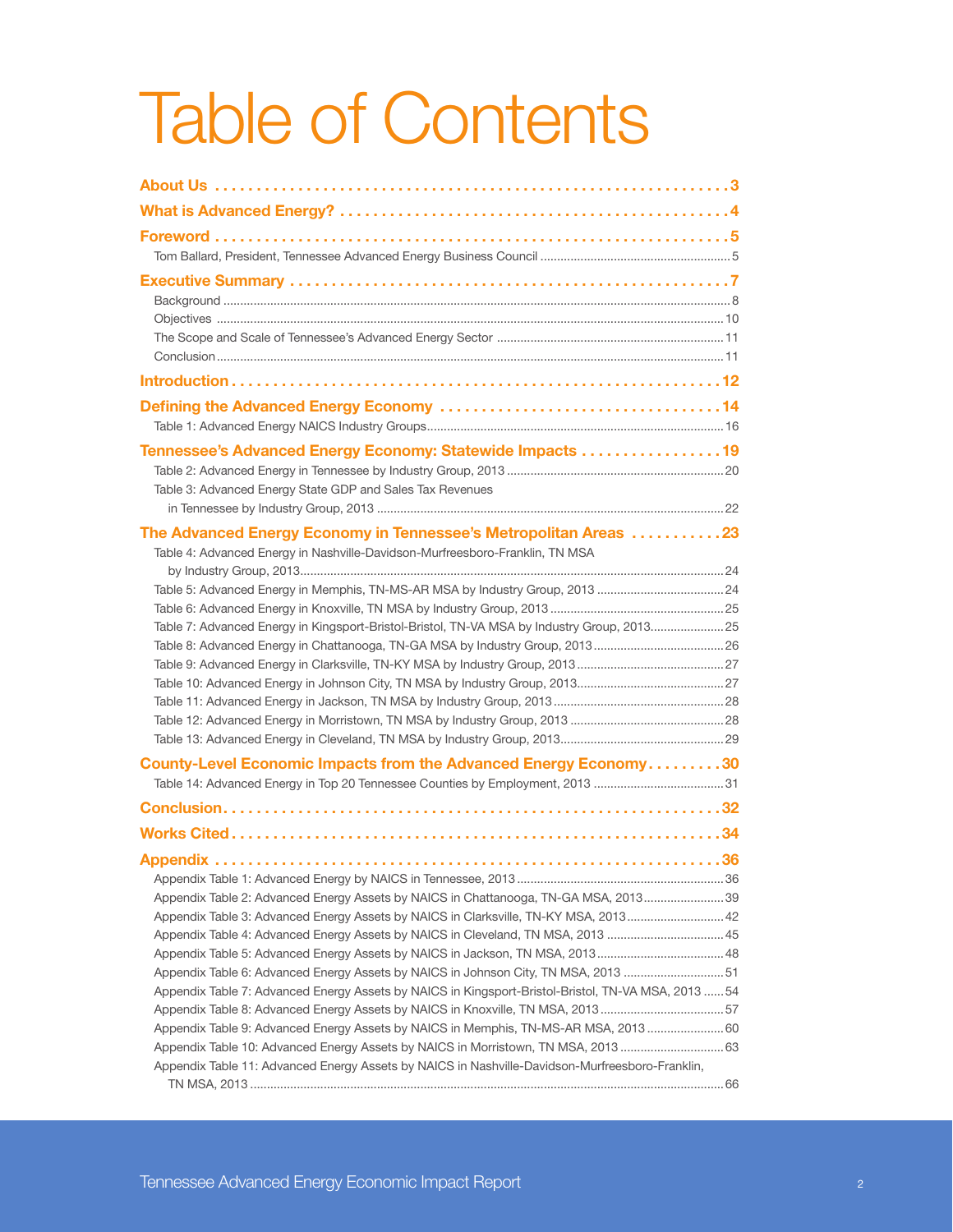# About Us

The Tennessee Advanced Energy Business Council (TAEBC) champions advanced energy as a job creation and economic development strategy. No other entity in the state concentrates specifically on this robust sector.

We educate public officials and business leaders about the value and job creation potential of Tennessee's advanced energy assets, establish strategic partnerships to connect assets with opportunities, and inform policy that expands and strengthens the industry.

TAEBC seeks to understand the advanced energy sector's priorities (manufacturers, installers, researchers, entrepreneurs, professional service providers and companies that are end users of advanced energy technologies), share information about the value of this sector with public and private sector leaders, and develop programs that connect and leverage our state's assets with opportunities to promote Tennessee's advanced energy economy.

The Howard Baker Jr. Center for Public Policy at the University of Tennessee is an education and research center that serves the University of Tennessee, Knoxville, and the public. The Baker Center is a nonpartisan institute devoted to education and public policy scholarship focused on energy and the environment, global security, leadership and governance.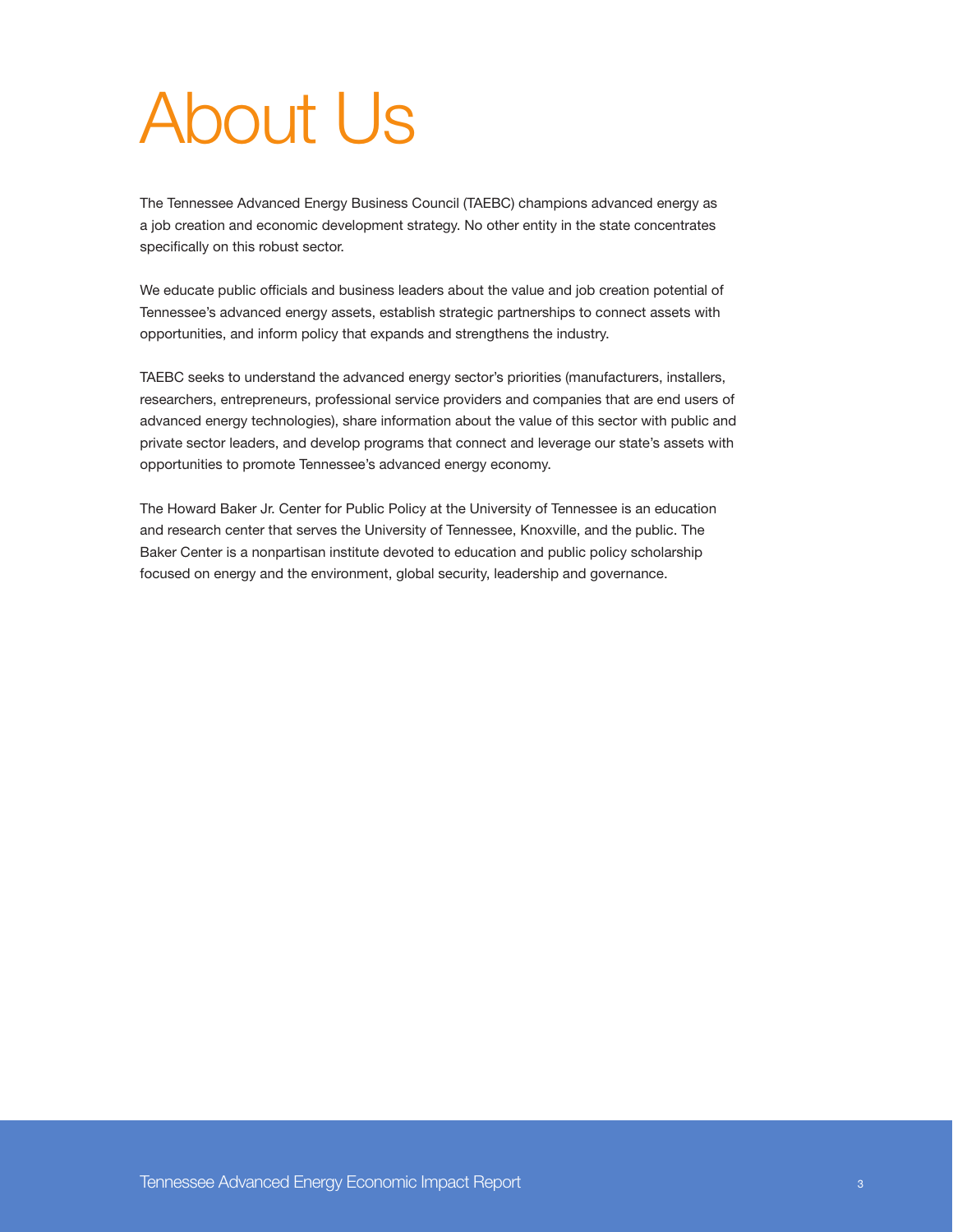# What is Advanced Energy?

## Advanced energy is a relatively new term, but already represents a \$1.3 trillion global market.

Rather than favoring specific technologies, the term advanced energy is technology neutral. Any technology that makes energy cleaner, safer, more secure and more efficient is considered advanced energy. Examples include electric and plug-in hybrid cars, lightweight composites for the automotive industry, natural gas fueled trucks, pollution control equipment, bio energy, high-performance buildings, more efficient industrial processes, power reliability, smart grids, combined heat and power and the latest wind, solar, and nuclear technologies.

Examples of Tennessee's advanced energy industry are scattered throughout this report to give the reader a better understanding of the breadth and depth of the advanced energy economy.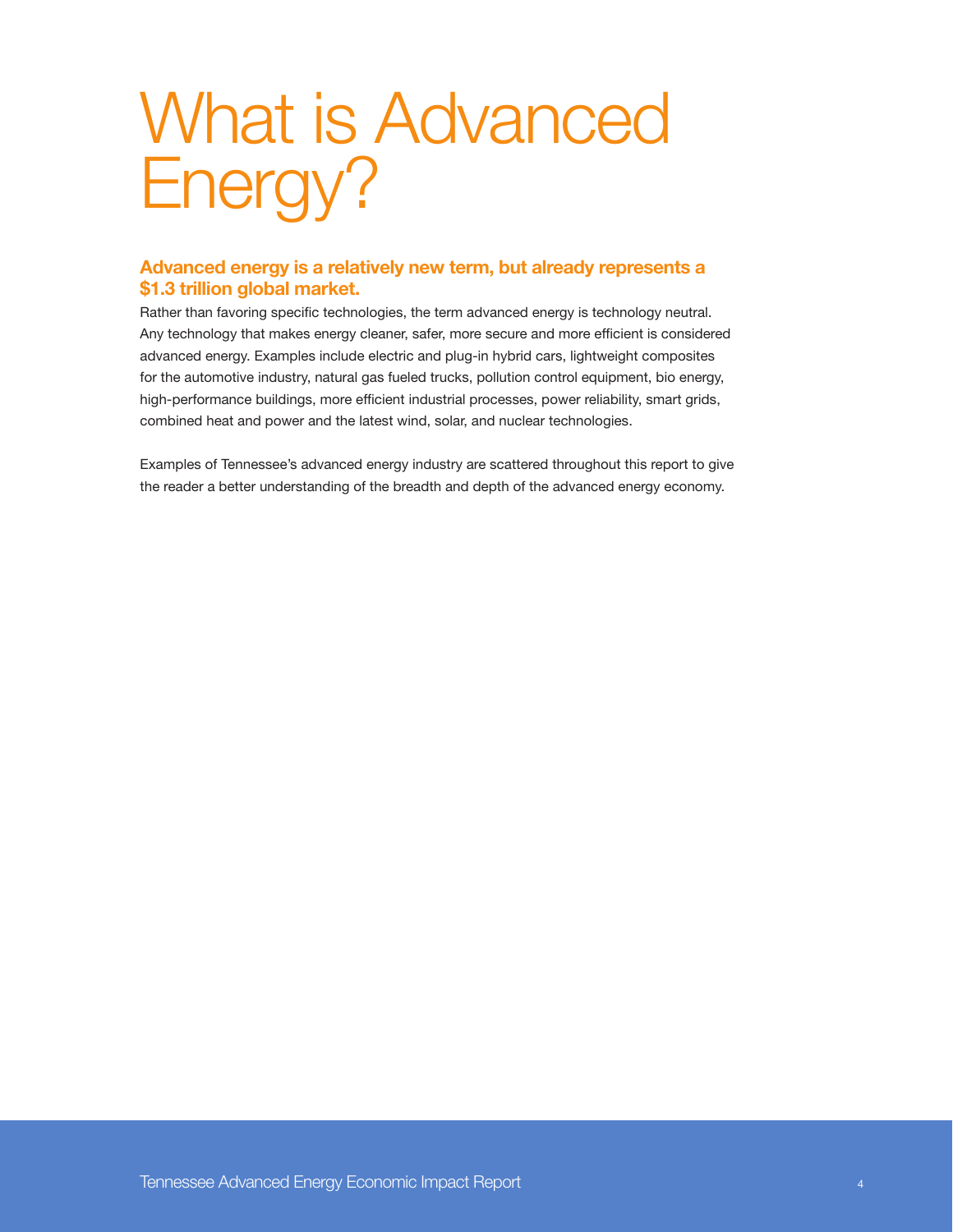# Foreword

# Tom Ballard, President, Tennessee Advanced Energy Business Council

The *Tennessee Advanced Energy Economic Impact Report* is the first document of its kind that defines the scope of Tennessee's advanced energy sector and quantifies its economic impact. This report identifies the number of jobs, contribution to state Gross Domestic Product (GDP), state/local taxes, and the number of companies associated with Tennessee's advanced energy sector.

Compiling this information was an important task to undertake—for our state and for our members.

Here's why: The global energy sector is changing rapidly. These changes are rippling through all sectors of the economy in increasingly visible ways, leading to the emergence of what is now called the advanced energy economy, a \$1.3 trillion global market.

Because this is a relatively new and emerging industry, there was no comprehensive inventory of the economic activity that falls under the advanced energy umbrella for Tennessee—until now.

Neighboring states like Arkansas, North Carolina and South Carolina, however, have been benchmarking and touting the strength of their advanced energy economies. Their stories tell us that other states have recognized the economic importance of this emerging sector and are vying for a piece of the \$1.3 trillion global market.

Yet, as you will see, Tennessee is well-positioned to gain a significant portion of this trillion dollar pie.

This report, commissioned by the Tennessee Advanced Energy Business Council, is a critically important first step in identifying, benchmarking and quantifying Tennessee's advanced energy economy as it relates to the state's unique research, workforce and entrepreneurial assets for three reasons.

- 1. To increase the visibility of advanced energy as an economic driver for Tennessee, a significant emerging reality that is fostering the growth of Tennessee companies and technologies.
- 2. To highlight Tennessee as a national and international leader in this rapidly burgeoning \$1.3 trillion global marketplace.
- 3. To showcase opportunities for our emerging workforce as we drive to get 55 percent of Tennesseans equipped with a college degree or certificate by the year 2025.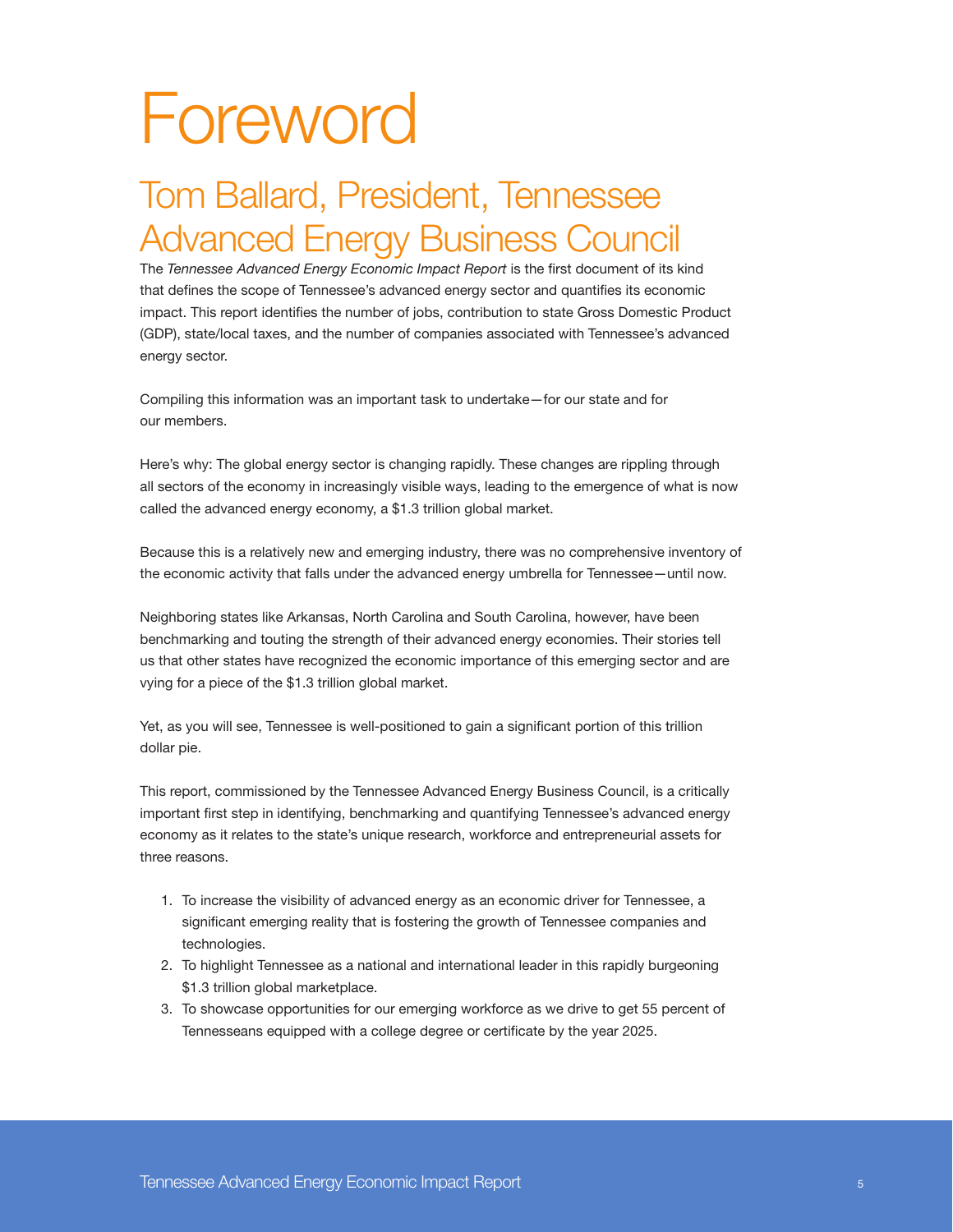In fact, that is why the Tennessee Advanced Energy Business Council formed in 2014, to champion advanced energy as an economic development and job creation strategy.

We are grateful to Dr. Matt Murray and his team at The Howard H. Baker Jr. Center for Public Policy for leading this important research. We are equally appreciative to those who funded this report: The University of Tennessee's TN-SCORE initiative, The Energy Foundation and our members.

The hope is that the *Tennessee Advanced Energy Economic Impact Report* provides a context for decisions by public officials and private sector leaders to make lasting contributions to Tennessee's economic base for the next decade and beyond.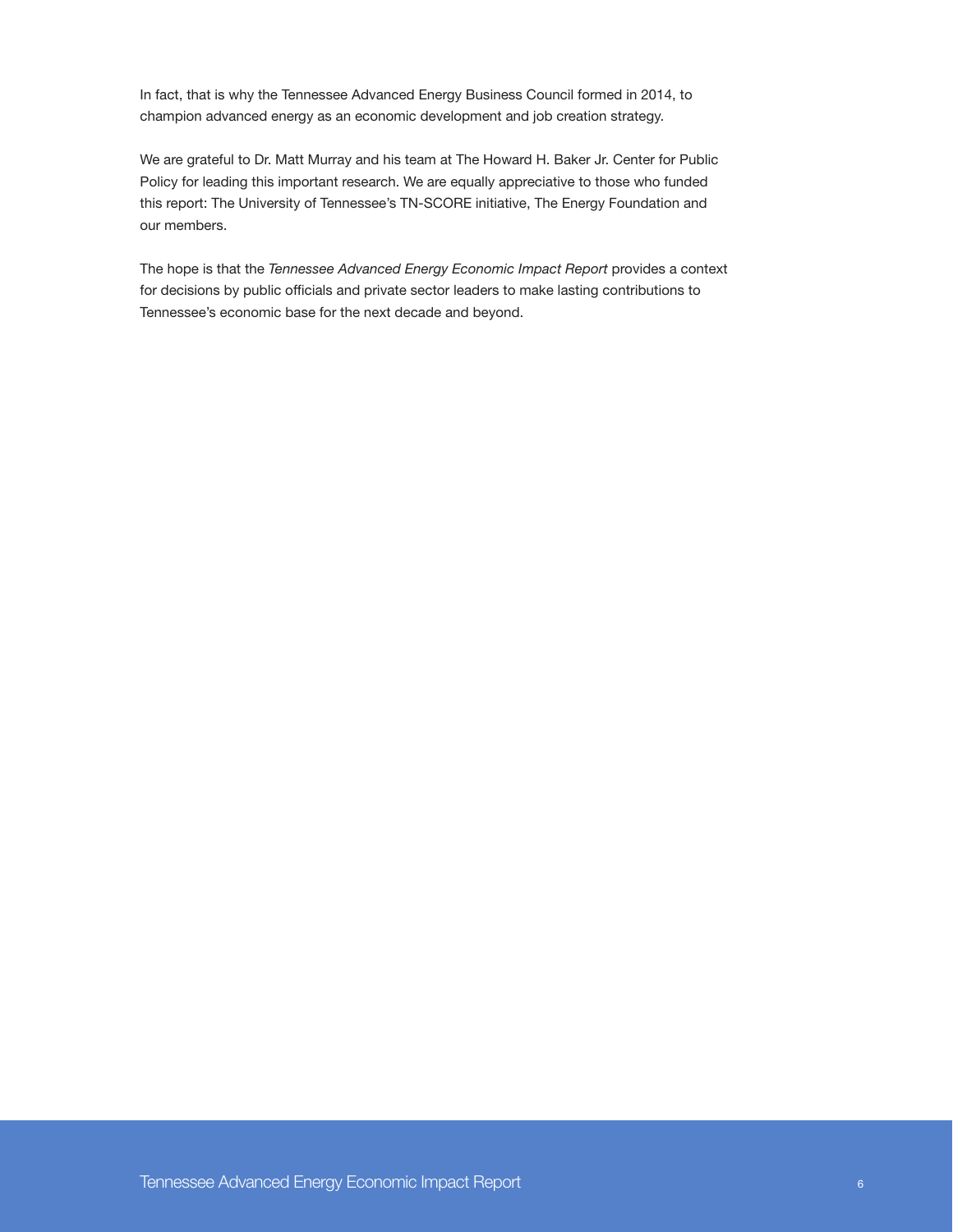# Executive Summary

This report represents the first comprehensive look at the advanced energy sector in Tennessee.

It details the scope of Tennessee's advanced energy economy and defines a standard, measurable state-specific definition of advanced energy that can be used to assess the growth and impact of Tennessee's advanced energy economy over time.

As the advanced energy economy continues to evolve, it's important to note the Tennessee Advanced Energy Business Council took that first step to identify, benchmark and quantify the economy as it relates to our unique research, workforce and entrepreneurial assets.

It is imperative that Tennessee shine as a leader in this \$1.3 trillion global market, helping economic development stakeholders attract businesses to the state, creating jobs for residents.

Prepared by The Howard H. Baker Jr. Center for Public Policy, the following extensive research reveals six clear themes:

- · Advanced Energy (AE) is a rapidly expanding and lucrative growth sector in Tennessee.
	- The presence of a significant AE sector will help attract other firms in the traditional supply chain and foster stronger economic growth through the provision of services to other businesses that can make them more competitive.
- · AE requires skilled labor and thus is a source of quality jobs in Tennessee.
	- Nearly 325,000 jobs are supported by firms in the state's AE sector paying an annual average wage of \$48,764, which is well above the state average.
- · Tennessee manufacturers benefit from a robust AE sector. Especially automotive manufacturers that are integrating advanced energy technologies into their processes and products as a result of higher fuel economy standards.<sup>1</sup>
- · AE production and service activities contribute significantly to our state and local economies and tax payments from workers in the AE sector help support the provision of essential public services like education.
	- Tennessee's AE sector contributes \$33.4 billion to state gross domestic product while workers in the AE sector pay more than \$820 million in sales tax to state and local governments.
- · AE represents an opportunity to promote rural economic development.
	- Currently, almost 80 percent of AE activity is centered in just 20 counties in Tennessee. Rural Tennessee could benefit from further growth in AE activity.
- · Tennessee is not the only state vying for a piece of the advanced energy economy. We must continue to highlight our assets and opportunities in order to gain a competitive edge in the recruitment and retention of the advanced energy sector.
	- Additional gains will accrue as the advanced energy sector enables other Tennessee businesses to be more energy efficient in the provision of their goods and services, many of which are sold to external markets.

2 National Highway Traffic Safety Administration, "Obama Administration Finalizes Historic 54.5 mpg Fuel Efficiency Standards, August 2012. http:// www.nhtsa.gov/About+NHTSA/ Press+Releases/2012/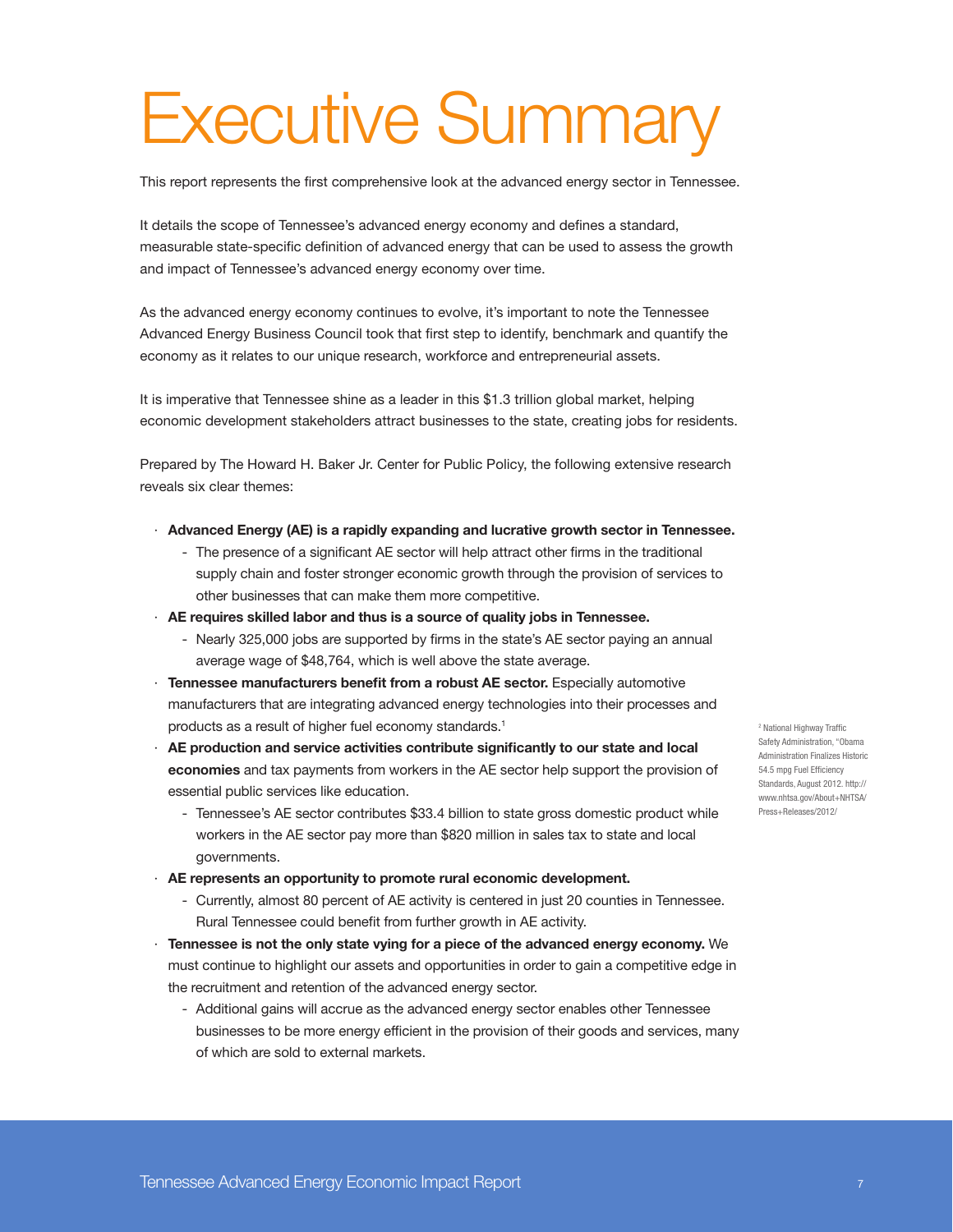# **Background**

Supported by a variety of national and regional economic indicators, there is increasing evidence that Tennessee's advanced energy sector is poised for a period of sustained growth.

The Tennessee Advanced Energy Business Council (TAEBC) was founded to help facilitate this growth by championing the deployment, manufacturing and research of advanced energy as an economic development and job creation strategy.

Rather than favoring specific technologies, advanced energy is technology neutral. Any technology that makes energy cleaner, safer, more secure and more efficient is considered advanced energy. It includes users of advanced energy technologies, manufacturers, professional service providers, researchers and entrepreneurs.

One of the first projects the TAEBC pursued was the Tennessee Advanced Energy Asset Inventory<sup>2</sup>, a listing of advanced energy assets, unique to Tennessee. It was the first document of its kind dedicated to promoting the use of advanced energy technologies and assisting Tennessee businesses in deploying or integrating advanced energy products, services or technologies.

The inventory took a comprehensive identification and review of Tennessee's assets in each of these categories:

- · Research: University of Tennessee, Oak Ridge National Laboratory, Vanderbilt University, Tennessee Technological University, Tennessee Valley Authority, etc.
- · Organizations: Association of Energy Engineers, Tennessee Department of Environment & Conservation Office of Energy Programs, Tennessee Advanced Energy Business Council, etc.
- · Entrepreneurial: Launch Tennessee, Knoxville Entrepreneur Center, Venture Incite, etc.
- · Workforce: Roane State, Columbia State Community College, University of Tennessee Center for Industrial Services, etc.
- · Incentives: Tax incentives, grants, bonds, state programs, etc.

After reviewing all of the information, TAEBC found the potential for expansion of advanced energy will be shaped by the myriad of economic assets unique to Tennessee.

Understanding what our unique assets bring to the discussion, as well as their willingness to combine expertise in support of advanced energy technologies, will ultimately help shape the opportunities for the expansion of the industry in Tennessee.

One example - The University of Tennessee, the Tennessee Valley Authority (TVA), Oak Ridge National Laboratory (ORNL) and the state's expanding automobile and logistics sectors - offer Tennessee an unparalleled platform for collaboration, innovation, testing, and implementation of advanced energy technologies, companies and jobs.

2 Tennessee Advanced Energy Business Council, Tennessee's Advanced Energy Asset Inventory, September 2013: http://www.tnadvancedenergy. com/site/wp-content/ uploads/2012/09/TAEBC-Energy-Asset-Inventory.pdf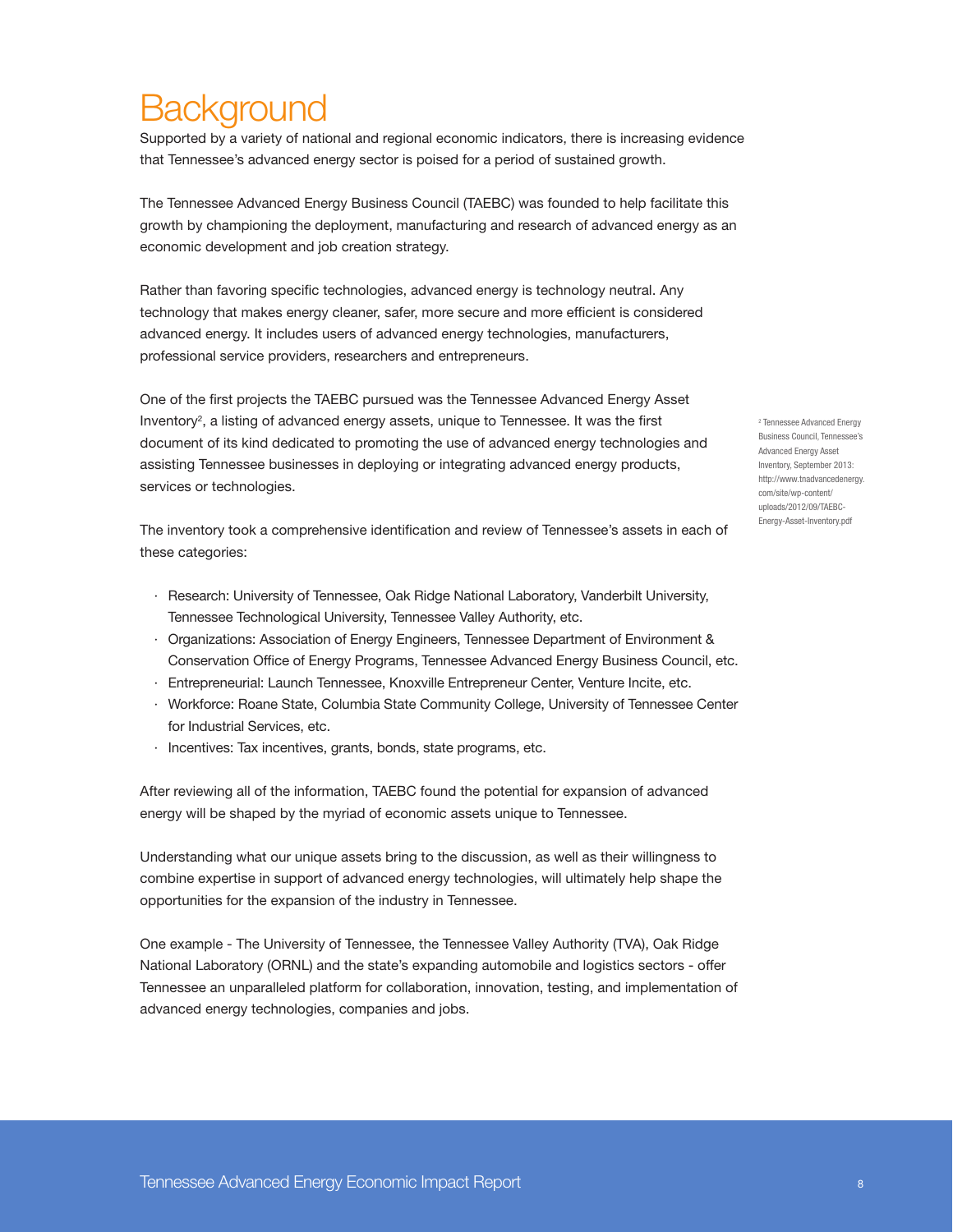Initiatives at the Tennessee Valley Authority, Oak Ridge National Lab and the University of Tennessee have been responsive to efforts by Tennessee's automotive manufacturers to promote clean and advanced technologies, both in their products and in the operation of their manufacturing facilities. Tennessee has been ranked as the number one state for automotive manufacturing strength for four consecutive years.<sup>3</sup> Given the global shift toward fuel-efficient vehicles, the automotive sector represents a major end user and manufacturer of advanced energy technologies.

The scope and scale of Tennessee's economic assets and the collaboration among assets and private sector opportunities are special to Tennessee. In fact, it's an attribute that distinguishes Tennessee from other states when it comes to economic development. The days of low wages and low taxes as the sole economic differentiator are behind us. Global industry demands innovation and Tennessee is poised to deliver.

Our optimism for advanced energy is well-founded.

The *Advanced Energy Now 2015 Market Report*<sup>4</sup> , published by Advanced Energy Economy, indicated strong growth nationally and globally in the advanced energy market. At nearly \$1.3 trillion in estimated global revenue for 2014, the market for advanced energy products and services is comparable to the apparel and fashion industry and clocks in at almost four times the size of the semi-conductor industry worldwide.

The study, conducted by Navigant Research, found that advanced energy in the United States represents an estimated \$199.5 billion market in 2014, up 14% from 2013 (\$169 billion), and five times the rate of growth of the U.S. economy overall.

#### EXAMPLE: TENNESSEE ADVANCED ENERGY

## University of Tennessee/Oak Ridge National Laboratory, Institute for Advanced Composites Manufacturing Innovation

Knoxville/Oak Ridge, TN

Led by the University of Tennessee and headquartered in Knoxville, the Institute for Advanced Composites Manufacturing Innovation (IACMI) will develop new low-cost, high-speed, and efficient manufacturing and recycling process technologies that will promote widespread use of advanced composites. The new Institute will focus on lowering the overall manufacturing costs of advanced composites by 50 percent, reducing the energy used to make composites by 75 percent, and increasing the ability to recycle

composites by more than 95 percent within the next decade.

IACMI's analysis has shown that the market for composite materials will nearly double globally by 2020. Decreasing both the amount of materials needed to produce a product and the energy to run it should save money for both consumers and producers. High-speed production of composites at lower cost could enable broader use in high-volume, cost-sensitive markets such as automotive, wind energy and compressed gas storage.

3 Tennessee Department of Economic and Community Development. http://www. tnecd.com/industries/ automotive/

4 Advanced Energy Economy, Advanced Energy Now 2015 Market Report, February 2015: https://www.aee.net/articles/ report-advanced-energy-isa-nearly-1-3-trillion-globalindustry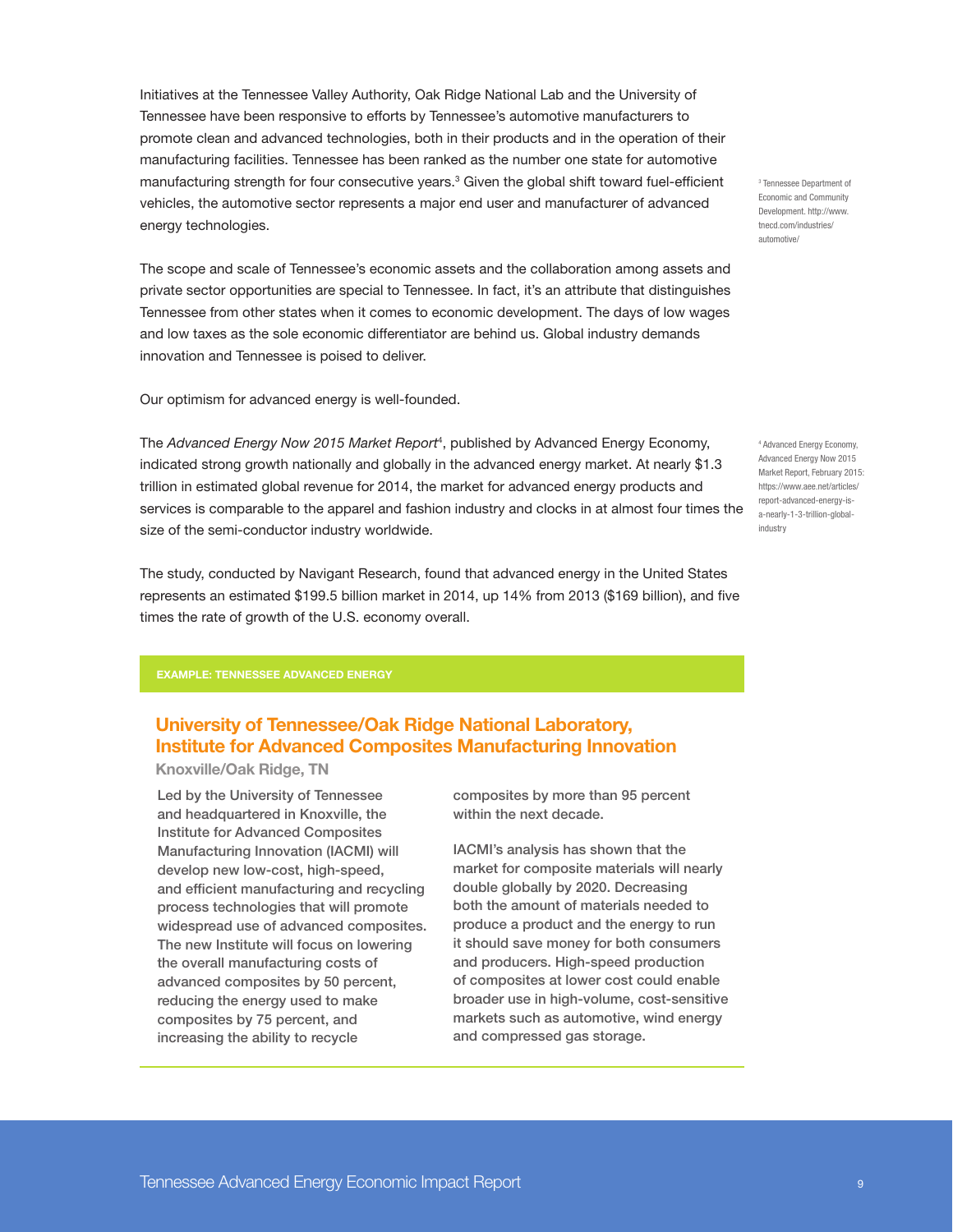Understandably, traditional businesses want access to these advanced energy technologies.

*Power Forward 2.0: How American Companies are Setting Clean Energy Targets and Capturing*  Greater Business Value<sup>5</sup> shows that Fortune 100 and Fortune 500 companies are increasing the demand for cleaner, more efficient sources of energy. The report found that 53 Fortune 100 companies reporting on climate and energy targets are collectively saving \$1.1 billion annually through their emission reduction and renewable energy initiatives. It's clear the trend is moving toward greater adoption of advanced energy technologies and policies.

*Power Forward 2.0* further indicates that 215 companies in the Fortune 500 have set targets in one of three categories: 1) greenhouse gas reduction commitments, 2) energy efficiency and 3) renewable energy. These companies, many of which have Tennessee ties, including FedEx and General Motors, will be looking for ways to meet their targets. The advanced energy economy in Tennessee stands to benefit from this movement.

Clearly, research demonstrates that states which offer a favorable business climate, possess unique assets and provide a workforce for both companies that use advanced energy. As a part of the advanced energy supply chain, states will gain a competitive advantage in recruiting and retaining those businesses. This means higher paying, quality jobs.

# biectives

Because advanced energy is a new and rapidly growing industry, there was no prior comprehensive inventory for Tennessee of the economic activity that falls under the advanced energy umbrella. That's all rapidly changing.

By commissioning this report, the Tennessee Advanced Energy Business Council took the first step to identify, benchmark and quantify the scope of Tennessee's advanced energy economy as it relates to our unique research, workforce and entrepreneurial assets.

#### EXAMPLE: TENNESSEE ADVANCED ENERGY

#### Schneider Electric, Wiser Air Smart Thermostat

LaVergne, TN

Schneider Electric employs approximately 1,500 people at its development, manufacturing, and commercial facilities in middle Tennessee. The company is focused on making energy safe, reliable, efficient, productive and green. One of Schneider's newest advanced energy products is the Wiser Air Smart Thermostat. Developed in Tennessee, the Wiser Air Smart Thermostat is a home

energy management tool that makes homes more energy efficient, saving homeowners 30% on their utility bills. By having access to real-time home energy output information via the thermostat's smart phone style touch screen, smart phone app, and a web portal, end users can program, monitor, manage and control what they pay each month on their utility bills.

5 Ceres, Power Forward 2.0: How American Companies are Setting Clean Energy Targets and Capturing Greater Business Value, June 2014: http:// www.ceres.org/resources/ reports/power-forward-2.0 how-american-companiesare-setting-clean-energytargets-and-capturing-greaterbusiness-value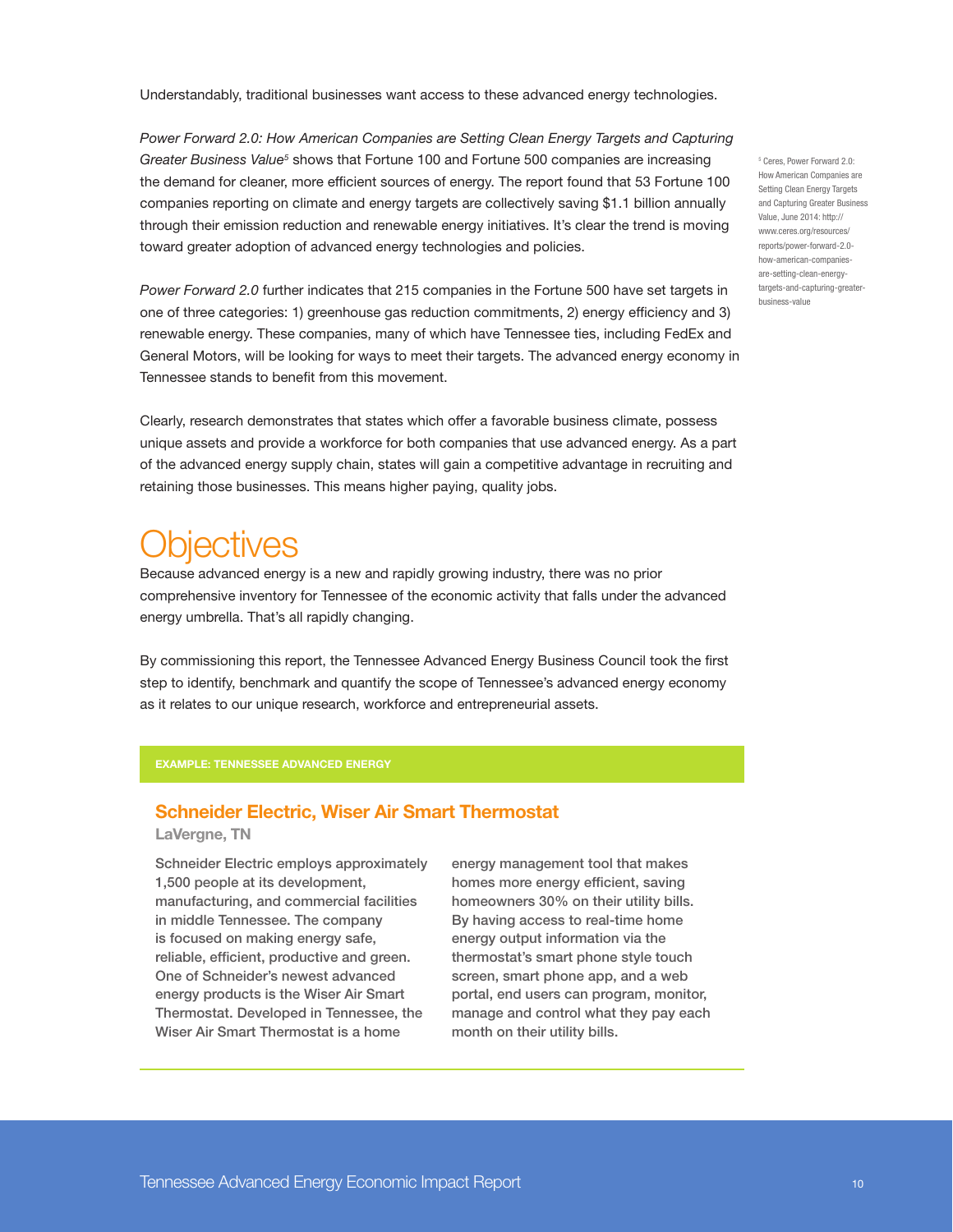#### The report includes the following:

- · Standard, measurable state-specific definition of advanced energy that can be used to assess growth and impact of Tennessee's advanced energy economy over time;
- · List of each component of Tennessee's advanced energy economy and descriptions of industry groupings based on the North American Industrial Classification System (NAICS);
- · Estimate of advanced energy's contribution to state GDP;
- · Number of full time jobs in advanced energy sectors;
- · Total payroll expenditures in advanced energy sectors;
- · State and local sales taxes associated with the advanced energy economy;
- · Case studies that provide examples of the state's advanced energy sector.

# The Scope and Scale of Tennessee's Advanced Energy Sector

- · The state-specific definition of advanced energy yielded 62 four-digit industries that together comprise Tennessee's advanced energy sector. The industries chosen for inclusion generally align with those that have been identified as part of the advanced energy economy in other states.
- · Firms in the advanced energy sector employed 324,920 workers in 2013 and provided total payroll of \$15.9 billion. The average salary of a worker in the advanced energy sector was \$48,764 which falls well above the statewide average.
- · There are 17,334 business establishments in the state's advanced energy sector. Nearly one-half of these establishments (47.5 percent) are in the utilities and construction grouping of industries.
- Businesses in the advanced energy sector contributed \$33.4 billion to state gross domestic product in 2013.
- · Workers in the advanced energy sector made sales tax payments to the state and to various local governments amounting to \$820 million. These revenues are used by the state and local governments to provide a range of essential services, including education and training that helps foster economic growth.
- · Almost 80 percent of employment in the advanced energy sector is concentrated in just 20 of Tennessee's 95 counties, led by Davidson County.

# **Conclusion**

Businesses in Tennessee's advanced energy sector account for a significant share of statewide employment, provide relatively high earnings to their workers and make a substantial contribution to state GDP. These direct impacts on the state economy are captured in this report. Several important indirect effects can also enhance the competitiveness of the state economy. Businesses in Tennessee that compete against producers from other states are under intense competition. By utilizing the products and services of the state's advanced energy sector, and thus being more efficient in energy use, in-state businesses may be better able to compete against their counterparts from elsewhere. Further growth in the advanced energy sector promises to bring forth more benefits for businesses and workers in Tennessee.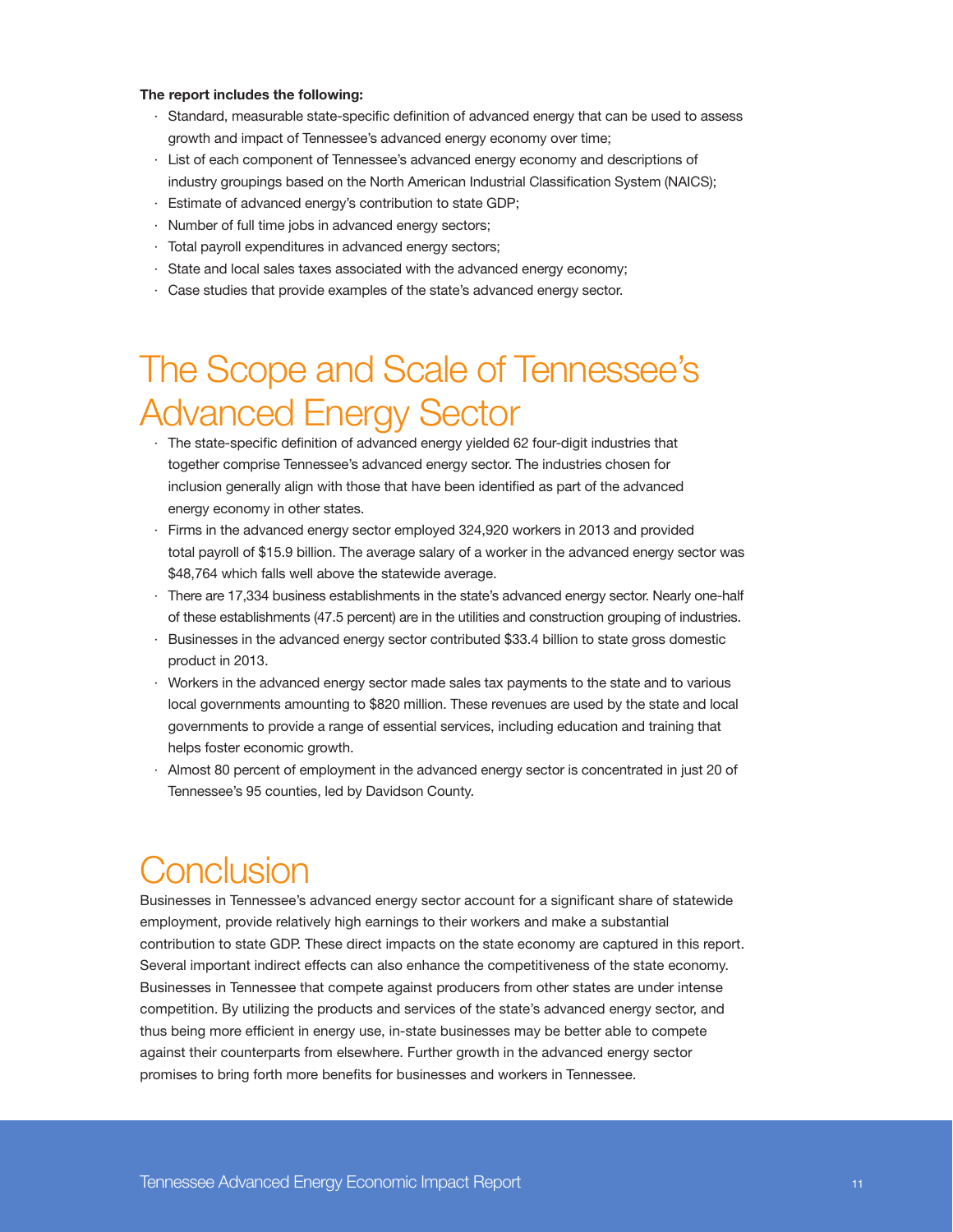# Introduction

Keeping America competitive requires affordable energy. And here we have a serious problem: America is addicted to oil, which is often imported from unstable parts of the world. The best way to break this addiction is through technology. Since 2001, we have spent nearly \$10 billion to develop cleaner, cheaper, and more reliable alternative energy sources – and we are on the threshold of incredible advances.

*—President George W. Bush*

Following President Bush's 2006 State of the Union address, he announced the Advanced Energy Initiative and proposed a 22 percent increase in funding for clean energy technology research at the Department of Energy. This Advanced Energy Initiative was one catalyst that helped spark focus on a new sector of the economy – the advanced energy (AE) economy. The AE economy has now received considerable attention and has flourished since its identification as an important part of the overall economy. A series of national and state-level studies have been completed documenting the size and growth of the AE sector. From 2013 to 2014 alone, U.S. firms engaged in AE activities have seen revenue grow 14 percent. That is five times greater than the growth rate of the overall U.S. economy (Navigant Research, 2015). By 2014, the AE market in the U.S. reached just under \$200 billion, which makes up 15 percent of the global market. It is clear that the AE industry has experienced extensive growth and this growth is expected to continue.

Other states have seen the growth potential of the AE economy and reports have been commissioned to document its current size. This includes Arkansas, California, Iowa, Illinois, Pennsylvania, Florida, Massachusetts, North Carolina, South Carolina, Vermont, and Washington. These state-specific studies have relied on relatively small surveys and typically have low survey response rates. For example, Arkansas was estimated to employ only 16,000 workers in the advanced energy economy, based on survey responses from only 141 businesses. The state studies show that advanced energy employment is roughly one to four percent of overall statewide employment.

The goal of this report is to document and benchmark the scope of the AE economy in Tennessee using the most comprehensive and recently available data. Of particular interest is the footprint of firms that might potentially be engaged in the provision of AE products and services. Having this information will enable comparisons to other states and allow Tennessee's AE economy to be monitored for progress over time. The analysis relies on the U.S. Census Bureau's County Business Patterns (CBP) database which provides detailed state and sub-state data available for 2013 (and preceding years). These data include information on number of firms, payroll expenditures and employment by industry, based on the North American Industrial Classification System (NAICS). No information on specific firms or companies is included in the CBP data. In principle, data are available at the county, metropolitan statistical area (MSA),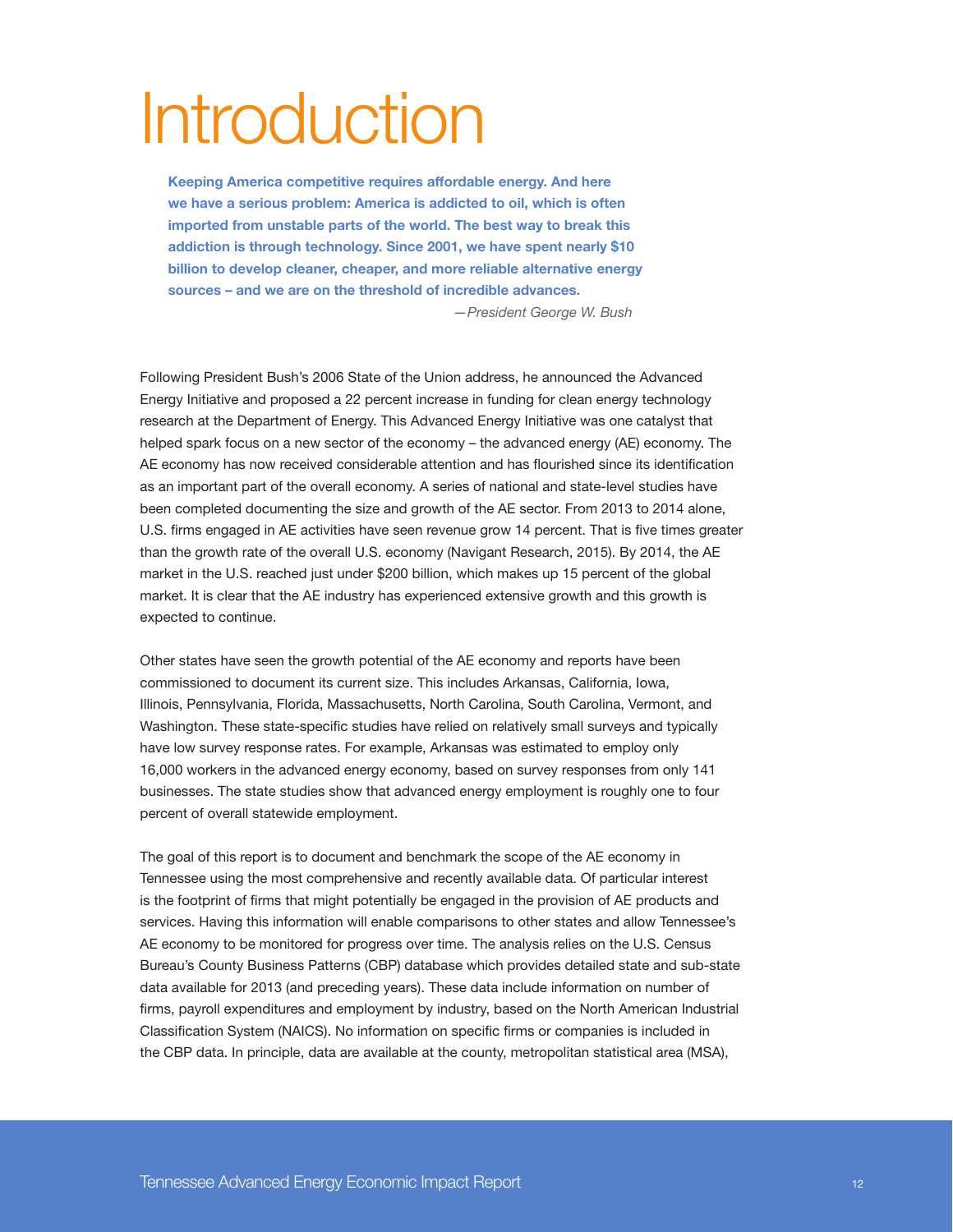and state levels. In practice, data are missing or subject to nondisclosure for many smaller counties and numerous AE sectors with small levels of economic activity. The CBP data allow determination of the universe of firms potentially engaged in the advanced energy economy.

Sixty-two four-digit industry groups were ultimately identified for inclusion in the benchmarking of the Tennessee AE economy. These industries represent the foundation of current AE activity and the potential for future growth. Together these industries employed 324,920 workers and provided payroll of \$15.8 billion in 2013. Over 17,000 business establishments are part of the Tennessee AE economy. The AE manufacturing sector alone accounted for 43.1 percent of all AE employment in the state. The Nashville metropolitan area had the largest AE employment impact in 2013.

EXAMPLE: TENNESSEE ADVANCED ENERGY

### FedEx, fuel efficiency

Memphis, TN

FedEx Corporation is an American global courier delivery services company headquartered in Memphis. Beyond moving packages from point A to point B, FedEx also has a commitment to sustainability in its practices.

The company is within half a percentage point of its goal to increase FedEx Express vehicle fuel efficiency by 30% from a 2005 baseline by 2020 – five years ahead of schedule. The company estimates a \$62 million cost savings from better fuel efficiency in the 2014 fiscal year.

FedEx's goal is to obtain 30 percent of its aviation fuel from alternative sources by 2030. FedEx is actively engaged with other stakeholders to develop viable sustainable alternatives to petroleum-based jet fuel.

In April 2015, FedEx, in collaboration with the U.S. Department of Energy, rolled out the "world's first zero emissions, hydrogen fuel cell ground support equipment (GSE)." FedEx received a \$2.5 million grant from the U.S. Department of Energy to operate 15 hydrogen fuel cell-powered Charlatte GSEs and a Plug Power Inc. hydrogen fueling station.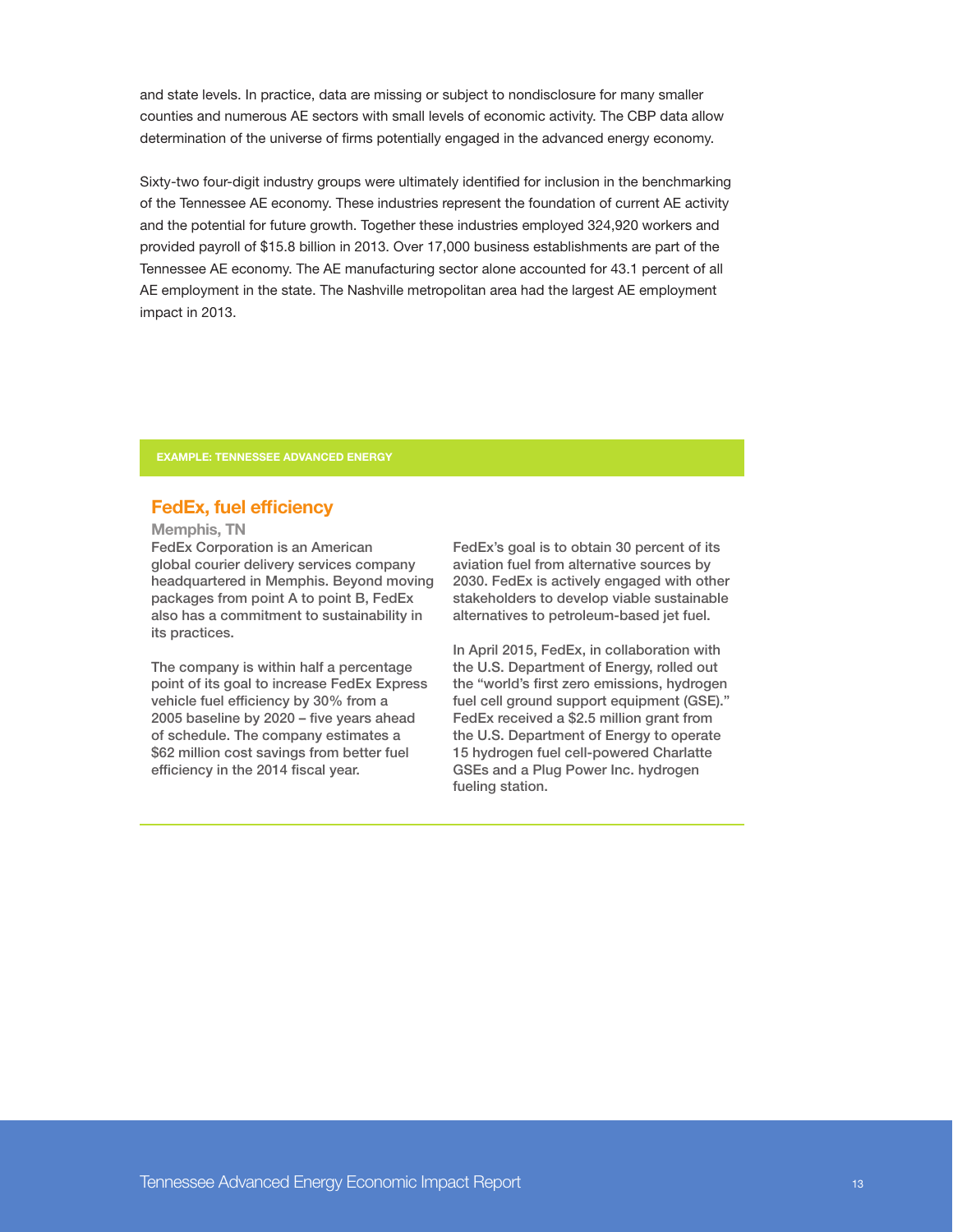# Defining the Advanced Energy Economy

Defining advanced energy is a valid and valuable exercise, especially at the state level. As state economic stakeholders evaluate their economies and make decisions about sectors and strategies that will increase high-quality employment opportunities and provide the best return for taxpayers, it's important to establish a baseline from which to evaluate year after year.

After a thorough review of previous studies on advanced energy, clean energy, green energy and Tennessee's AE assets, the AE sector in this report is conceptually defined as the following:

An advanced energy firm is defined as being directly involved with researching, developing, producing, manufacturing, distributing, selling, or implementing components, goods or services related to advanced energy; energy efficiency; renewable, nuclear, and natural gas electricity generation; distributed generation; advanced manufacturing; lightweight composites for the automotive industry; electric and hybrid vehicles; pollution control technologies; smart grid; and other related technologies. This can include supporting services such as consulting, finance, tax, and legal services related to advanced energy. It includes farm workers involved in growing feedstock (corn, soy, etc.) for advanced fuels.

Emerging research, including many of the state studies summarized above, recognizes that defining advanced energy and measuring this new industry sector is challenging. AE has been interpreted somewhat differently by various stakeholders and in different research studies. Moreover, measurement is difficult because AE activities span traditional industrial and occupational categories, which serve as the common means of measuring economic activity. Similar challenges arise in defining related "green" or "clean" industries. Unfortunately, no publically-available national or regional database exists on the AE economy and its sub-industries.

Recent studies on Arkansas, California, Iowa, Massachusetts, North Carolina, South Carolina, and Vermont have taken a conceptual approach similar to that followed here where AE activity is classified as being directly involved with researching, developing, producing, manufacturing, distributing, selling, or implementing components, goods or services related to alternative fuels and vehicles, energy efficiency, renewable, nuclear, and natural gas electricity generation; smart grid; and other related technologies. This classification system can include supporting activities such as consulting, finance, tax, and legal services related to AE. This definition characterizes the activities of a firm in the AE industry on being on either the demand or supply side of the market.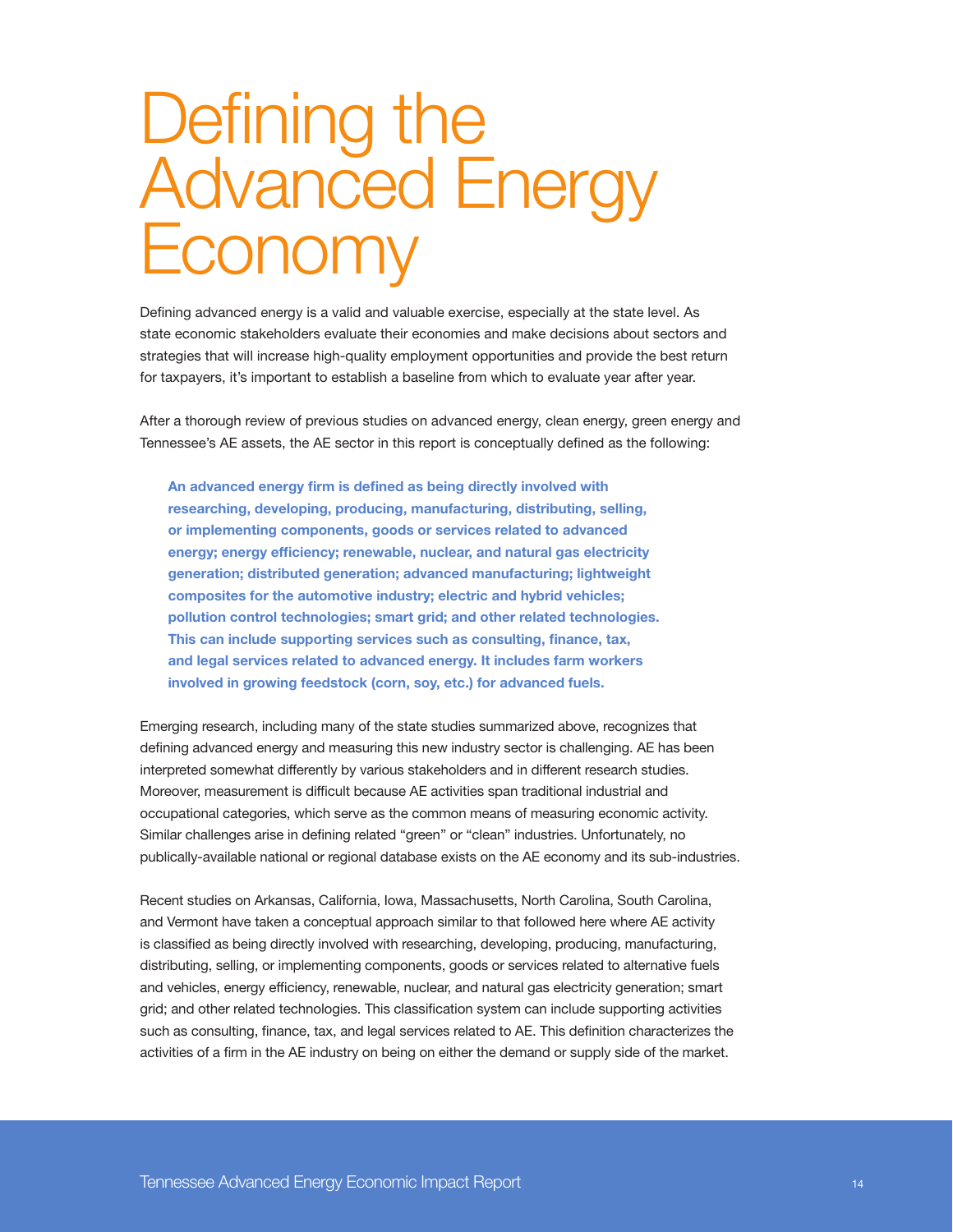An alternative means of conceptualizing the AE economy is to investigate characteristics of production and service processes instead of the nature of products and services themselves.<sup>6</sup> For comparison, consider advanced manufacturing, which has received considerable attention in recent years. One way to define advanced manufacturing is in terms of the final product—a smartphone, for example. What about wood products or bricks? These products may not appear to be very sophisticated, but in practice they may be the output of highly-advanced and sophisticated production processes. This simple example is intended to highlight the importance of thinking about underlying production processes—which may reflect workers' skills, research, development and innovation—as well as the final product when defining the AE economy.

Tennessee has several AE assets that are unique to the state. A review of Tennessee's Advanced Energy Asset Inventory<sup>7</sup> reveals an extensive array of research, entrepreneurial and workforce assets. Economic assets unique to Tennessee will shape the potential for the expansion of the state's advanced energy sector. Therefore, it is important to be mindful of these assets as we define advanced energy for Tennessee.

For example, initiatives at the Tennessee Valley Authority, Oak Ridge National Lab and the University of Tennessee have been responsive to efforts by Tennessee's automotive manufacturers to promote clean and advanced technologies, both in their products and in the operation of their manufacturing facilities. Tennessee has been ranked as the number one state for automotive manufacturing strength for four consecutive years.<sup>8</sup> Given the global shift toward fuel efficient vehicles, the automotive sector represents a major end-user and manufacturer of advanced energy technologies.

Tennessee's definition of advanced energy provides the foundation for classifying industries as elements of the AE economy. The application of this definition is constrained by the standard method of classifying business establishments under the National Amercian Industry Classification System (NAICS), noted above. NAICS is a two- through six-digit hierarchical classification system, offering differing levels of detail, from very high levels of aggregation to highly-detailed levels of granularity. Each digit in the code is part of a series of progressively narrow categories, and more digits in the code signify greater classification detail (North American Industry Classification System, 2014). The data used in this study relies on four-digit NAICS codes, which designate well-defined industry groups.

#### 6 This is the approach followed by the Brookings Institution. They identify America's advanced industries by using two criteria: (i) an industry's research and development (R&D) spending per worker must fall in the 80th percentile of industries or higher, exceeding \$450 per worker, and (ii) the share of workers in an industry whose occupations require a high degree of STEM (science, technology, engineering, and math) knowledge must also be above the national average, or 21 percent of all workers (Muro, Rothwell, Andes, Fikri, & Kulkarni, 2015). Most definitions of advanced industry, including those discussed in the text, focus on products or services, whereas Brookings seeks to focus on innovation and skills that underlay production processes. Detailed data are not available at the sub-state level to allow implementation of the Brookings approach.

7 Tennessee Advanced Energy Business Council, Tennessee Advanced Energy Asset Inventory, September 2013: http://www.tnadvancedenergy. com/site/wp-content/ uploads/2012/09/TAEBC-Energy-Asset-Inventory.pdf

8 Tennessee Department of Economic and Community Development. http://www. tnecd.com/industries/ automotive/

### PHG Energy, Waste-To-Energy

#### Nashville, TN

PHG Energy installs state-of-the-art waste-to-energy technology, which converts industrial and municipal waste, or renewable biomass, to a clean-burning fuel gas through a thermo-chemical process. That synthetic gas can be utilized like natural gas to produce economical electric or thermal power.

The Cities of Covington and Lebanon both deployed downdraft gasification systems from PHG Energy to provide an environmentally sustainable, cost effective method of waste disposal and produce green power. Both systems generate electricity that is used for internal power needs and export electricity to their colocated wastewater treatment plants.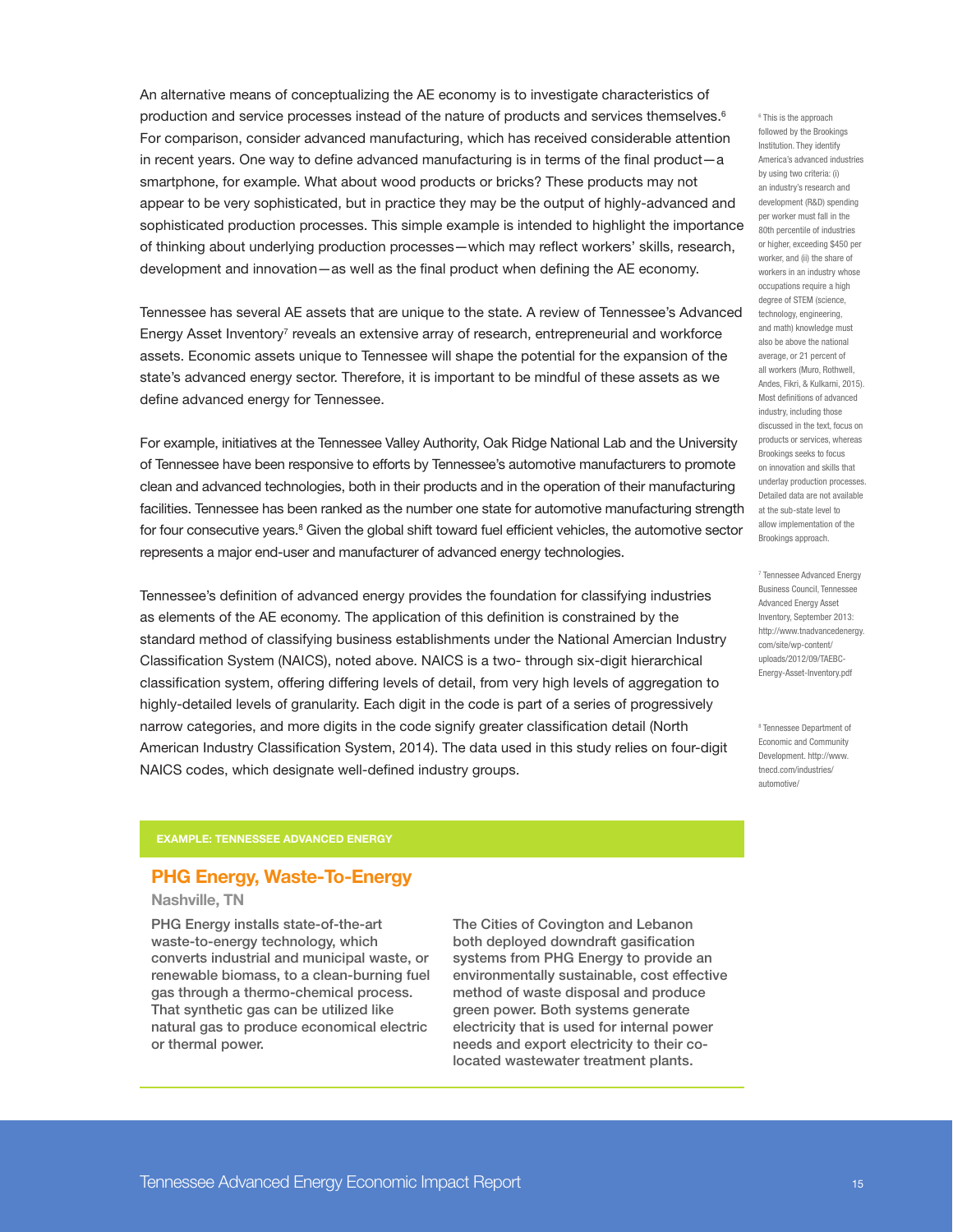Utilizing Tennessee's definition of advanced energy and previous state reports, candidate industries were evaluated and a list of NAICS codes was ultimately selected as comprising the AE economy in Tennessee. Determining the list of NAICS codes that depict AE involved examining previous studies on advanced energy, clean energy, and green energy by other states and national organizations. Each NAICS code that is included in this study has been identified by either the Center for Community Innovation at the University of California, Berkeley; the Puget Sound Regional Council and the Workforce Development Council of Seattle-King County; the Iowa Workforce Development; the Bookings Institution; or the Washington State Employment Security Department. Further, each NAICS code that is included in this report captures some element of the definition of AE presented above.

In total, 62 NAICS codes were identified for inclusion in this study. These industries capture firms currently engaged in AE activity as well as firms poised to take advantage of future growth opportunities. The selected NAICS naturally fall into five different industry groups:

- · Advanced energy utilities and construction;
- · Advanced energy manufacturing;
- · Advanced energy information;
- · Advanced energy professional, scientific, and technical services; and
- · Advanced energy other services (includes administrative and support, waste management and remediation services, and health care and social assistance).

A large portion of the NAICS codes fall under the umbrella of AE manufacturing – 36 four-digit NAICS industries in total. The next largest subgroup is AE utilities and construction, containing nine NAICS industries. AE information includes seven four-digit NAICS industries, while AE professional, scientific, and technical services has six NAICS industries. Finally, AE other services includes four NAICS industries. The selected industry groups are shown in Table 1.

| <b>Industry Group</b>                       | <b>NAICS</b> | <b>Descriptor</b>                                                                       |
|---------------------------------------------|--------------|-----------------------------------------------------------------------------------------|
| <b>Advanced Energy</b>                      | 2211         | Electric Power Generation, Transmission and Distribution                                |
| <b>Utilities and</b><br><b>Construction</b> | 2212         | <b>Natural Gas Distribution</b>                                                         |
|                                             | 2361         | <b>Residential Building Construction</b>                                                |
|                                             | 2362         | Nonresidential Building Construction                                                    |
|                                             | 2371         | Utility System Construction                                                             |
|                                             | 2379         | Other Heavy and Civil Engineering Construction                                          |
|                                             | 2381         | Foundation, Structure, and Building Exterior Contractors                                |
|                                             | 2382         | <b>Building Equipment Contractors</b>                                                   |
|                                             | 2383         | <b>Building Finishing Contractors</b>                                                   |
| <b>Advanced Energy</b>                      | 3211         | Sawmills and Wood Preservation                                                          |
| Manufacturing                               | 3221         | Pulp, Paper, and Paperboard Mills                                                       |
|                                             | 3241         | Petroleum and Coal Products Manufacturing                                               |
|                                             | 3251         | <b>Basic Chemical Manufacturing</b>                                                     |
|                                             | 3252         | Resin, Synthetic Rubber, and Artificial Synthetic Fibers and Filaments<br>Manufacturing |
|                                             | 3253         | Pesticide, Fertilitzer, and Other Agricultural Chemical Manufacturing                   |

#### Table 1: Advanced Energy NAICS Industry Groups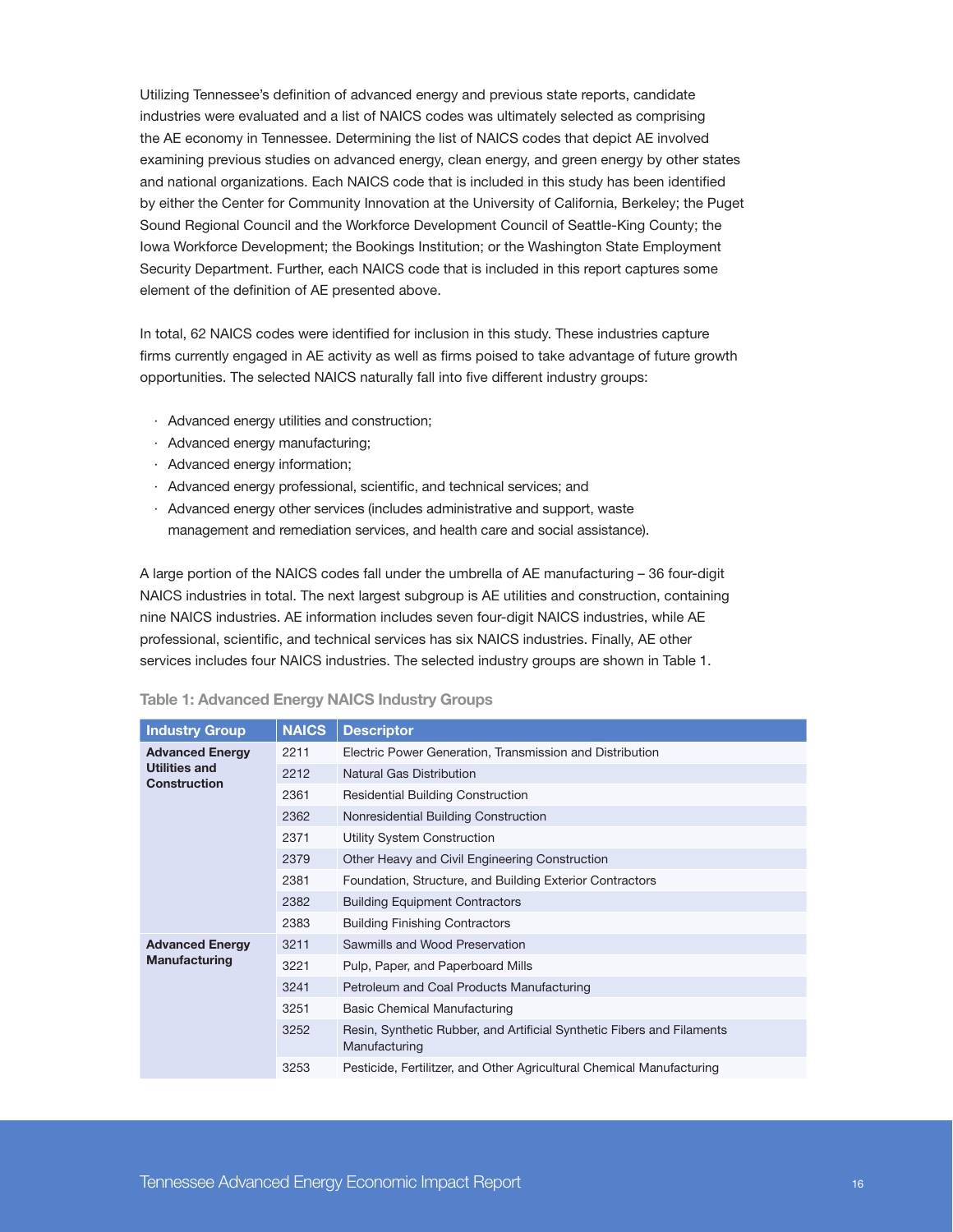| <b>Industry Group</b>  | <b>NAICS</b> | <b>Descriptor</b>                                                                               |
|------------------------|--------------|-------------------------------------------------------------------------------------------------|
| <b>Advanced Energy</b> | 3259         | Other Chemical Product and Preparation Manufacturing                                            |
| Manufacturing          | 3272         | Glass and Glass Product Manufacturing                                                           |
|                        | 3279         | Other Nonmetallic Mineral Product Manufacturing                                                 |
|                        | 3311         | Iron and Steel Mills and Ferroalloy Manufacturing                                               |
|                        | 3313         | Alumina and Aluminum Production and Processing                                                  |
|                        | 3315         | <b>Foundries</b>                                                                                |
|                        | 3331         | Agriculture, Construction, and Mining Machinery Manufacturing                                   |
|                        | 3332         | Industrial Machinery Manufacturing                                                              |
|                        | 3333         | Commercial and Service Industry Machinery Manufacturing                                         |
|                        | 3334         | Ventilation, Heating, Air-Conditioning, and Commercial Refrigeration<br>Equipment Manufacturing |
|                        | 3336         | Engine, Turbine, and Power Transmission Equipment Manufacturing                                 |
|                        | 3339         | Other General Purpose Machinery Manufacturing                                                   |
|                        | 3341         | Computer and Peripheral Equipment Manufacturing                                                 |
|                        | 3342         | <b>Communication Equipment Manufacturing</b>                                                    |
|                        | 3343         | Audio and Video Equipment Manufacturing                                                         |
|                        | 3344         | Semiconductor and Other Electronic Component Manufacturing                                      |
|                        | 3345         | Navigational, Measuring, Electromedical, and Control<br>Instruments Manufacturing               |
|                        | 3346         | Manufacturing and Reproducing Magnetic and Optical Media                                        |
|                        | 3351         | Electric Lighting Equipment Manufacturing                                                       |
|                        | 3352         | Household Appliance Manufacturing                                                               |
|                        | 3353         | <b>Electrical Equipment Manufacturing</b>                                                       |
|                        | 3359         | Other Electrical Equipment and Component Manufacturing                                          |
|                        | 3361         | Motor Vehicle Manufacturing                                                                     |
|                        | 3362         | Motor Vehicle Body and Trailer Manufacturing                                                    |
|                        | 3363         | Motor Vehicle Parts Manufacturing                                                               |
|                        | 3364         | Aerospace Product and Parts Manufacturing                                                       |
|                        | 3366         | Ship and Boat Building                                                                          |
|                        | 3369         | Other Transportation Equipment Manufacturing                                                    |
|                        | 3391         | Medical Equipment and Supplies Manufacturing                                                    |
|                        | 3399         | Other Miscellaneous Manufacturing                                                               |
| <b>Advanced Energy</b> | 5112         | <b>Software Publishers</b>                                                                      |
| <b>Information</b>     | 5152         | Cable and Other Subscription Programming                                                        |
|                        | 5172         | Wireless Telecommunications Carriers (except Satellite)                                         |
|                        | 5174         | Satellite Telecommunications                                                                    |
|                        | 5179         | <b>Other Telecommunications</b>                                                                 |
|                        | 5182         | Data Processing, Hosting, and Related Services                                                  |
|                        | 5191         | <b>Other Information Services</b>                                                               |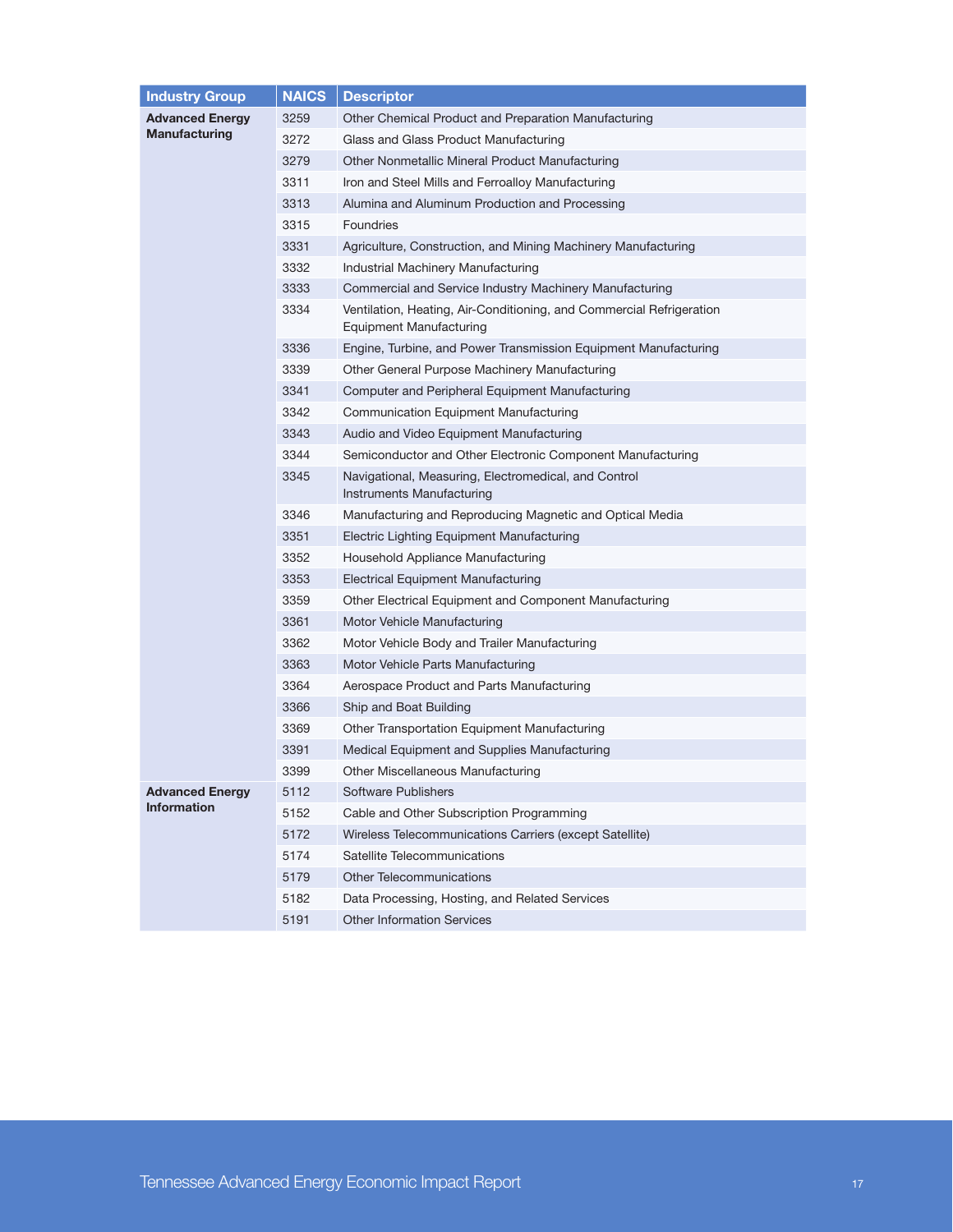| <b>Industry Group</b>                                                                                                   | <b>NAICS</b> | <b>Descriptor</b>                                                                                              |
|-------------------------------------------------------------------------------------------------------------------------|--------------|----------------------------------------------------------------------------------------------------------------|
| <b>Advanced Energy</b>                                                                                                  | 5413         | Architectural, Engineering, and Related Services                                                               |
| Professional,<br>Scientific, and                                                                                        | 5414         | <b>Specialized Design Services</b>                                                                             |
| <b>Technical Services</b>                                                                                               | 5415         | <b>Computer System Design and Related Services</b>                                                             |
|                                                                                                                         | 5416         | Management, Scientific, and Technical Consulting Services                                                      |
|                                                                                                                         | 5417         | Scientific Research and Development Services                                                                   |
|                                                                                                                         | 5419         | Other Professional, Scientific, and Technical Services                                                         |
| <b>Advanced Energy</b>                                                                                                  | 5622         | Waste Treatment and Disposal                                                                                   |
| <b>Other Services</b><br>(Includes)                                                                                     | 6215         | Medical and Diagnostic Laboratories                                                                            |
| Administrative and                                                                                                      | 8112         | Electronic and Precision Equipment Repair and Maintenance                                                      |
| Support, Waste<br><b>Management</b><br>and Remediation<br>Services, and Health<br><b>Care and Social</b><br>Assistance) | 8113         | Commercial and Industrial Machinery and Equipment (except Automotive<br>and Electronic) Repair and Maintenance |

The U.S. Census Bureau's County Business Patterns (CBP) database was chosen since it includes the universe of all firms in the state and provides detail (including number of establishments) not otherwise available. Measuring the AE sector relied on information on the number of establishments, payroll expenditures, and employment by NAICS code. These data are available at the county level, Metropolitan Statistical Area (MSA) level, and state level. In practice, disclosure problems increase as the level of detail gets smaller (going from state-level data to county-level data). This is to prevent releasing data on individual companies. Another issue is that the employment data are often reported over a range as opposed to a point estimate. When an employment range is observed, the average of the two endpoints of the range is used in the analysis.

#### EXAMPLE: TENNESSEE ADVANCED ENERGY

### A.O. Smith, High-efficiency water heaters and boilers

#### **Statewide**

A.O. Smith Corporation is one of the world's leading manufacturers of residential and commercial water heating equipment. Its Tennessee operations are located in Ashland City, Cookeville, Franklin, Knoxville, Lebanon and Johnson City. The company's North American business continues to expand, paced by double-digit increases

in its high-efficiency boiler business and growth in its high-margin commercial water heater business. In September 2014, the company announced a 74,000 square foot addition to its Lebanon plant to accommodate the increasing demand for high-efficiency boilers.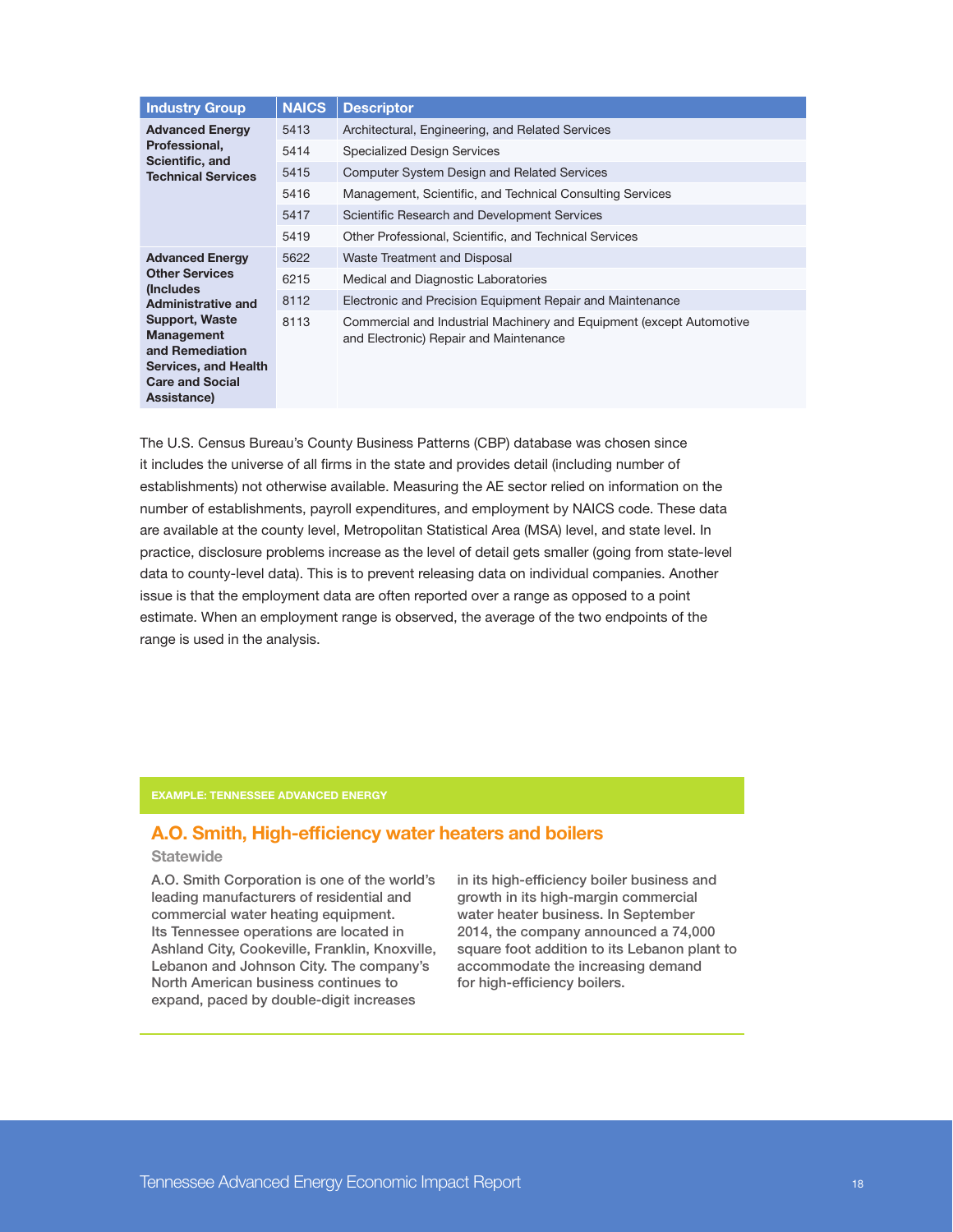# Tennessee's Advanced Energy Economy: Statewide **Impacts**

Based on the analysis of the CBP data, Tennessee was home to 324,920 jobs in the AE sector in 2013. (See Figure 1 and Table 2.) This is 13.6 percent of total statewide Tennessee employment in 2013. In 2012, the total AE job count in Tennessee was 314,930, indicating 3.2 percent growth in the sector between 2012 and 2013, well above the state's overall rate of job growth. AE manufacturing comprises the largest share of employment in the state at 139,953 employees or 43.1 percent of all AE jobs in Tennessee. Manufacturing employment in the AE sector represented 46.7 percent of overall manufacturing employment in Tennessee in 2013. While this is a very large share of the state's manufacturing sector, it must be recognized that Tennessee's modern industrial sector now makes products that compete with similar products produced around the world, from computers to transportation equipment. Competitive pressures compel businesses to stay on the frontline of productivity and cost containment and necessitate the use of AE goods, services and practices.

The next closest industry group to AE manufacturing in terms of employment is AE utilities and construction, which lays claim to 90,510 employees or 27.9 percent of the total AE employment. Note that while AE manufacturing includes around 49,000 more jobs than AE utilities and construction, the number of NAICS codes for each group is also vastly different. The contrast between the two industry groups is 27 NAICS codes, meaning that AE construction and utilities captures a large share of AE jobs in the state with a significantly lower NAICS code count. AE professional, scientific, and technical services account for 62,182 employees (19.1 percent),

#### EXAMPLE: TENNESSEE ADVANCED ENERGY

## Nissan, LEAF, electric vehicle batteries and advanced building technologies

#### Smyrna, TN

Nissan has a very large footprint in Tennessee and represents both the end-user of and manufacturer of advanced energy technologies. The electric Nissan LEAF is assembled at the company's manufacturing facility in Smyrna and its Electric Vehicle (EV) Lithiumion Battery is manufactured next door at the company's battery plant. As a DOE Better Buildings Better Plants Challenge Partner, Nissan has committed to reducing energy use in its three U.S. plants 25% by 2020, affecting 12 million square feet of plant space.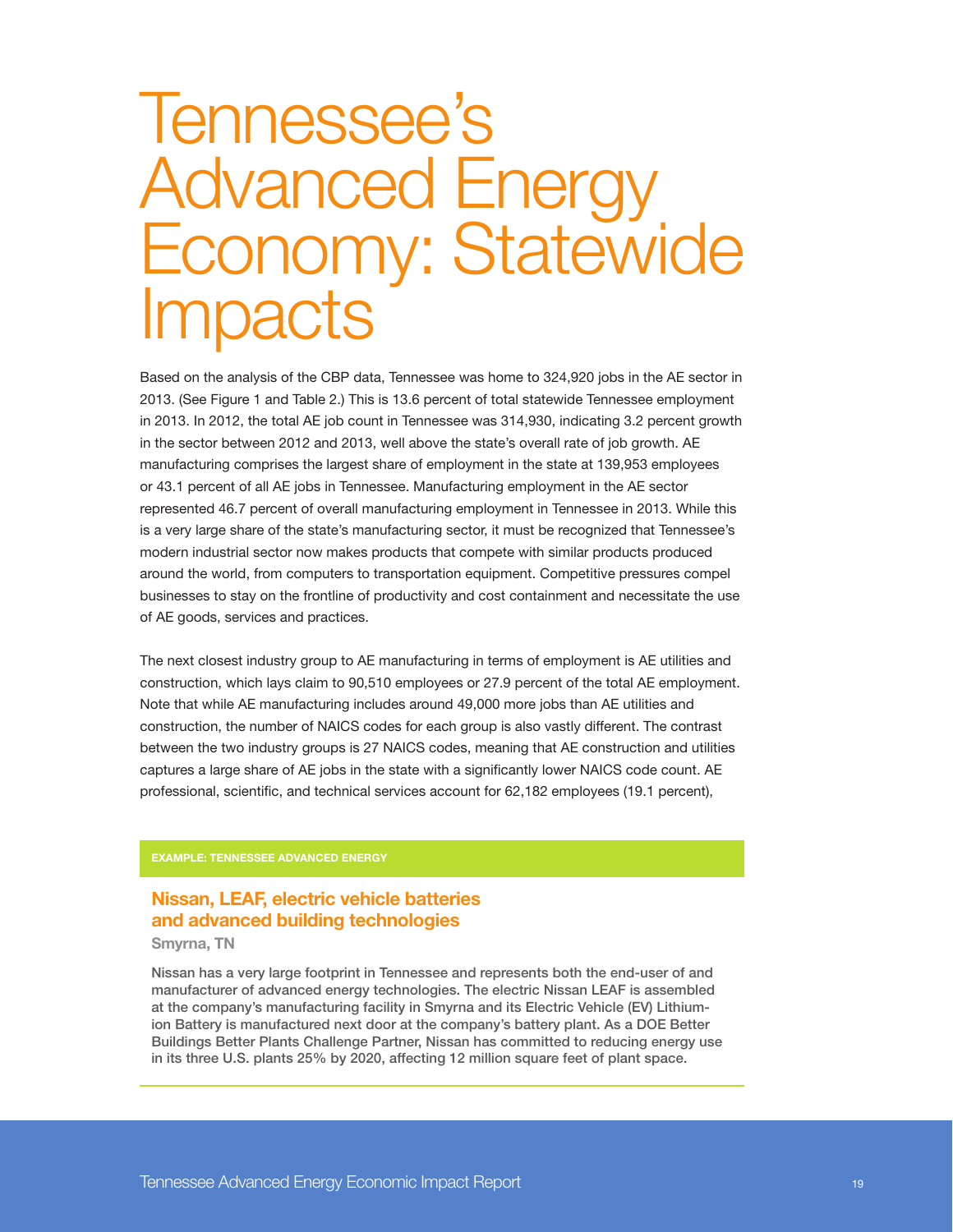while AE information employs 19,094 individuals (5.9 percent). Lastly, AE other services represents 13,181 jobs or 4.1 percent of AE employment in Tennessee.

Payroll figures are reported in Table 2. Since AE manufacturing represents the largest portion of AE jobs in Tennessee, it follows that it accounts for the most payroll spent in the state in 2013 at nearly \$5.8 billion. This same pattern emerges for the other industry groups, including payroll expenditures in the AE utilities and construction industry groups which has the second-highest payroll at just over \$4.2 billion. Firms in the AE professional, scientific, and technical services sector spend \$4.1 billion on payroll, whereas AE information accounts for \$1 billion in payroll expenditures. Rounding out the industry groups is AE other services, which provides \$722 million in payroll. This yields total payroll expenditures in the state associated with AE of \$15.8 billion. Note that because of disclosure limitations, this is a conservative estimate--there are several data points at the state level that have AE activity, but detailed data are not reported. The exact NAICS codes that do not disclose payroll information can be found in the Appendix tables, which detail all the data (employment, payroll, and number of establishments) at the state level for Tennessee.

| <b>Industry Group</b>                             | <b>Employment</b> | <b>Payroll</b><br>(\$1,000) | Number of<br><b>Establishments</b> |
|---------------------------------------------------|-------------------|-----------------------------|------------------------------------|
| <b>AE Utilities and Construction</b>              | 90.510            | \$4.217.074                 | 8,230                              |
| <b>AE Manufacturing</b>                           | 139.953           | \$5,783,446                 | 1.799                              |
| <b>AE</b> Information                             | 19.094            | \$1,007,872                 | 696                                |
| AE Professional, Scientific, & Technical Services | 62,182            | \$4,114,066                 | 5,759                              |
| <b>AE Other Services</b>                          | 13.181            | \$721.981                   | 850                                |
| <b>Total Advanced Energy Industry</b>             | 324,920           | \$15,844,439                | 17,334                             |

Table 2: Advanced Energy in Tennessee by Industry Group, 2013

The average wage for an employee of the advanced energy sector in Tennessee is \$48,764, which is higher than the state average. Investigating the average wage for each industry group in the advanced energy sector reveals that AE professional, scientific, and technical services earn the highest average wage at \$66,162 annually. AE other services earns the second-highest average wage at \$54,774. Making slightly less than that are those employed in the AE information industry group who make \$52,785 a year. The AE utilities and construction workers earn \$46,592, while the AE manufacturing employees earn \$41,324 annually.

#### EXAMPLE: TENNESSEE ADVANCED ENERGY

### Volkswagen, solar and advanced building technologies

#### Chattanooga, TN

In January 2013, Volkswagen dedicated the largest solar installation at an automotive manufacturing facility in the United States and one of the single biggest solar installations in Tennessee. The 9.5 Megawatt solar system, developed by Tennessee-based Silicon Ranch Corporation, provides 12 percent of the power required for Volkswagen's massive Chattanooga assembly plant when in operation. In 2012, the Chattanooga facility was designated as the only LEED Platinum automotive manufacturing plant in the world.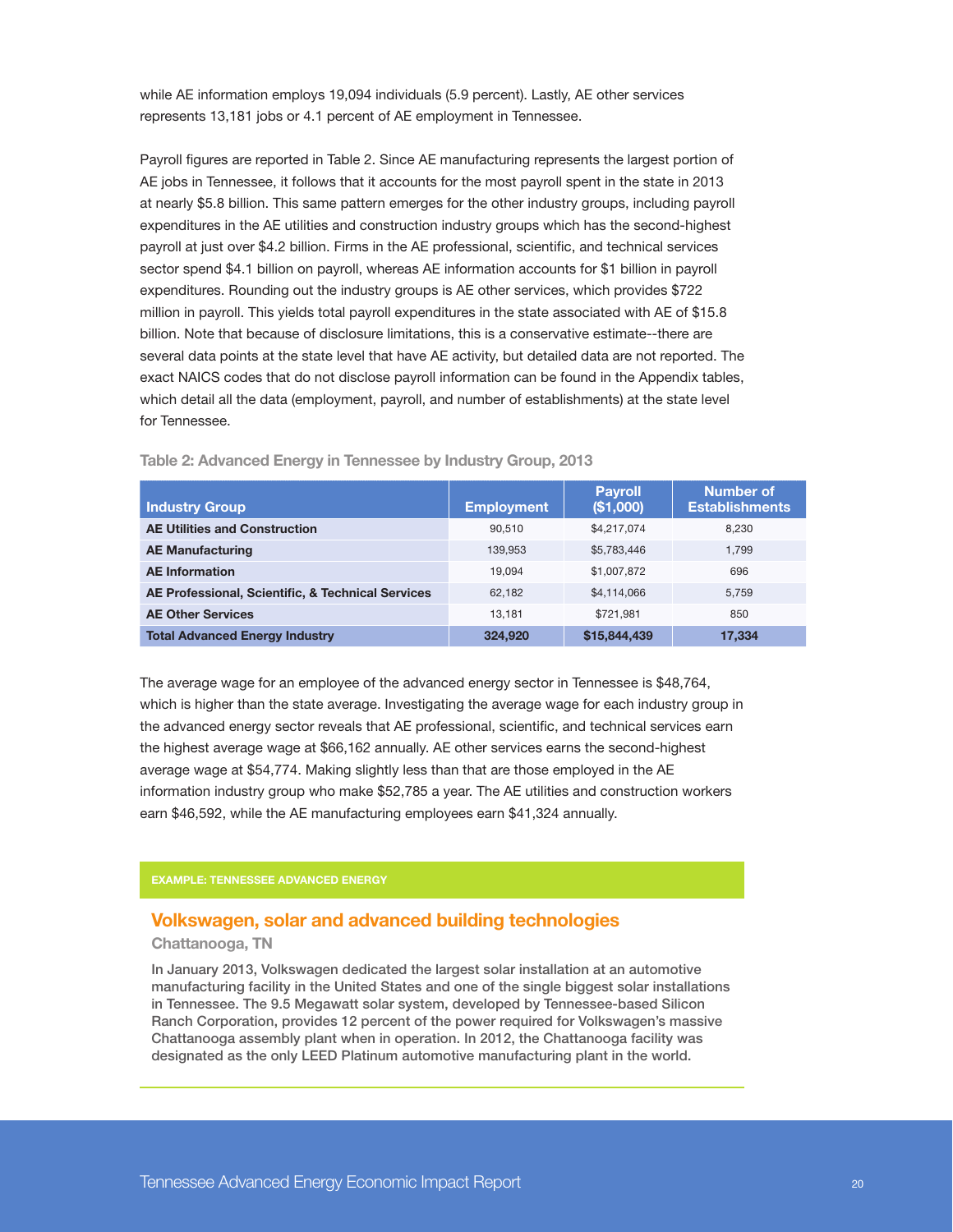Interestingly, the number of AE establishments in the state does not follow the ranking trend of employment and payroll. Instead, AE utilities and construction accounts for the largest number of establishments in Tennessee at 8,230 or 47.5 percent of the state total AE establishments in 2013. AE professional, scientific, and technical services include 5,759 establishments, which is 33.2 percent of all AE establishments. The largest employer of AE in Tennessee, AE manufacturing, only includes 1,799 establishments (10.4 percent). This indicates that AE manufacturing has fewer establishments larger in employment size, and AE utilities and construction have many establishments with a smaller number of employees. AE other services accounts for 850 establishments or 4.9 percent of the total, and AE information contains 4.0 percent of all Tennessee AE establishments with 696 firms. This makes the total number of AE establishments in Tennessee at 17,334. The shares of establishments for each industry group can be found in Figure 2.

The data sources used to compile this information do not directly reveal the value of output that AE firms contribute to state GDP nor the amount of sales tax revenue that accrues to state and local governments in Tennessee because of AE activity. However, it is possible to estimate GDP impacts based on employment data. It is also possible to estimate sales tax revenue impacts based on statewide payroll figures.

Using data from the U.S. Bureau of Economic Analysis (BEA), a measure of output per worker was calculated for the entire state as well as each of the five industry groups used in this report (U.S. Bureau of Economic Analysis, 2014). The ratio of output per worker was then multiplied by the number of employees in the AE sector (for the state and five industry groups separately), which yields a measure of state GDP for Tennessee in 2013. Table 3 displays the state GDP values for the AE sector in 2013. AE manufacturing dominates state GDP, providing \$19.2 billion in output for Tennessee. AE professional, scientific, and technical services along with AE utilities and construction provide similar levels of GDP for the state at \$5.2 billion and \$5.1 billion, respectively. AE information generates \$3 billion in state GDP, while AE other services rounds out the industry groups creating \$933.7 million in GDP. The total state GDP generated by the AE sector in Tennessee is \$33.4 billion.

#### EXAMPLE: TENNESSEE ADVANCED ENERGY

### Small Modular Reactors

Small modular nuclear reactors (SMRs) offer the advantage of lower initial capital investment, scalability, and citing flexibility at locations unable to accommodate more traditional larger reactors. They also have the potential for enhanced safety and security. The U.S. Department of Energy has signed two agreements that support SMR development. One agreement with Babcock & Wilcox, Tennessee Valley Authority and Bechtel. The other with NuScale Power. To date, none of the SMR concepts have been designed, licensed or constructed.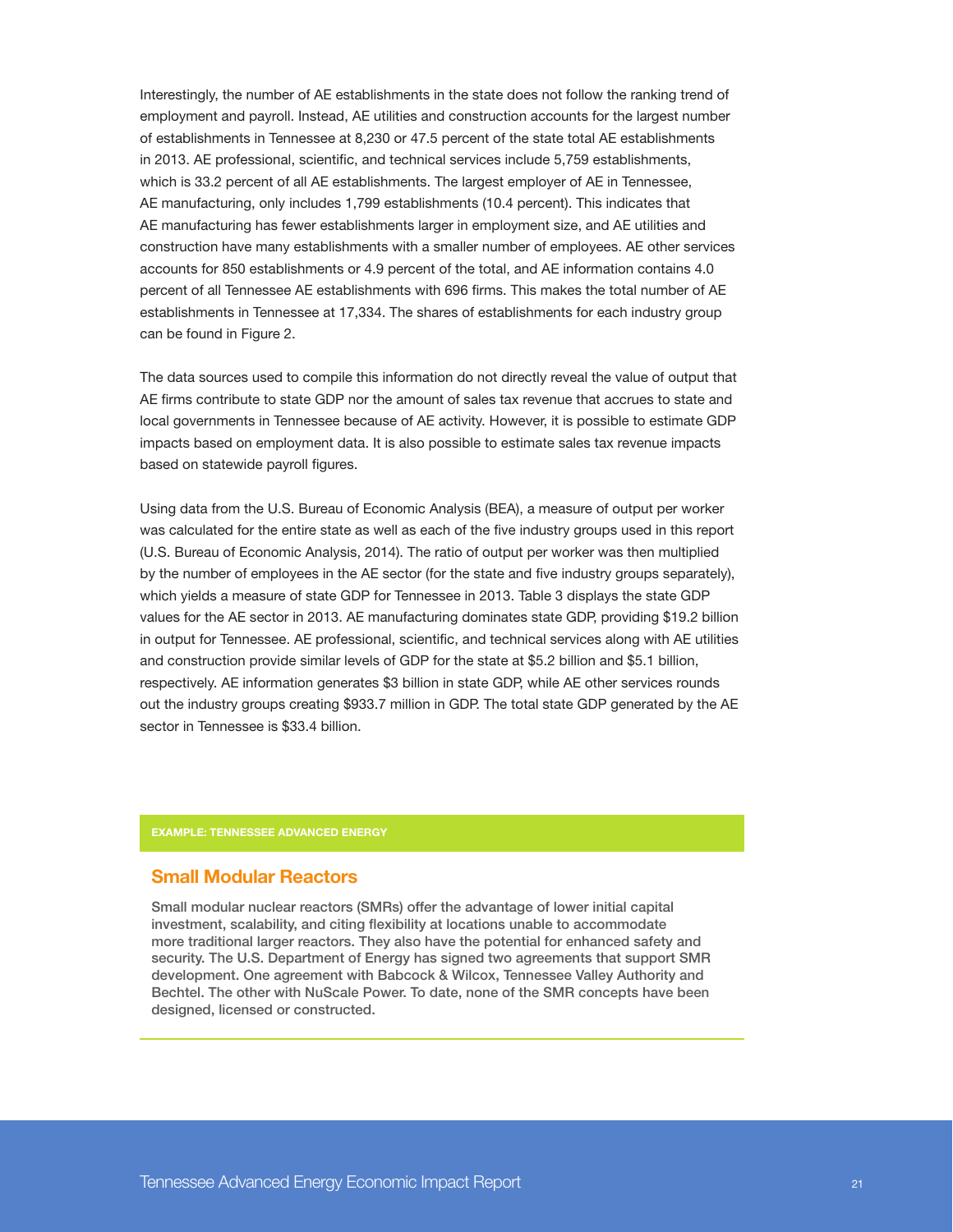Table 3 also exhibits both state and local sales tax revenue produced by the AE sector in the state, based on the value of payroll disbursements by AE firms. Again, AE manufacturing generates the most state and local tax revenue with \$222.7 million and \$76.7 million each. AE utilities and construction provides a slightly larger amount of revenue at the state (\$162.4 million) and local (\$55.9 million) level than AE professional, scientific, and technical services (\$158.4 million for the state and \$54.5 million locally). AE information produces \$38.8 million in state sales tax revenue and \$13.4 million in local sales tax revenue. AE other services completes the industry groups with \$27.8 million in state sales tax revenues and \$9.6 million local sales tax revenues, making the total amount of state sales tax generated by the AE sector \$610 million and the total local amount \$210 million.

| Table 3: Advanced Energy State GDP and Sales Tax Revenues |  |  |  |
|-----------------------------------------------------------|--|--|--|
| in Tennessee by Industry Group, 2013                      |  |  |  |

| <b>Industry Group</b>                             | <b>GDP</b>       | State Sales<br><b>Tax Revenue</b> | <b>Local Sales</b><br><b>Tax Revenue</b> |
|---------------------------------------------------|------------------|-----------------------------------|------------------------------------------|
| <b>AE Utilities and Construction</b>              | \$5,080,643,108  | \$162,357,349                     | \$55,897,316                             |
| <b>AE Manufacturing</b>                           | \$19,190,334,316 | \$222,662,671                     | \$76,659,577                             |
| <b>AE</b> Information                             | \$3,015,743,420  | \$38,803,072                      | \$13,359,343                             |
| AE Professional, Scientific, & Technical Services | \$5,162,248,061  | \$158,391,541                     | \$54,531,945                             |
| <b>AE Other Services</b>                          | \$933,670,961    | \$27,796,269                      | \$9,569,858                              |
| <b>Total Advanced Energy Industry</b>             | \$33,382,639,866 | \$610,010,902                     | \$210,018,039                            |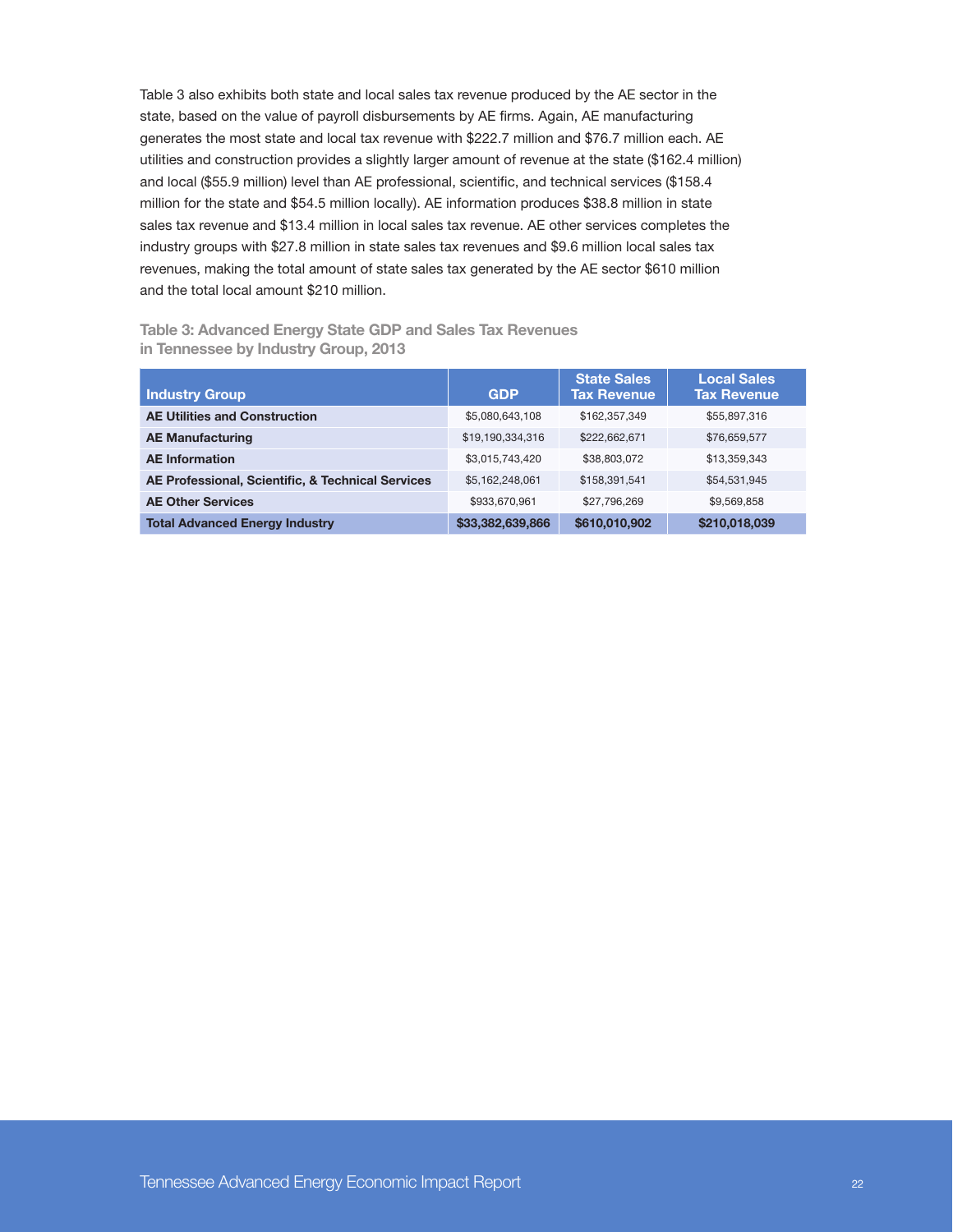# The Advanced Energy Economy in Tennessee's Metropolitan Areas

MSA-level data more accurately pinpoint the geographic location of where AE activity is occurring in Tennessee. Tables 4-13 display employment, payroll, and the number of establishments for the ten MSAs in the state by industry group. The largest MSA in Tennessee is the Nashville-Davidson-Murfreesboro-Franklin MSA (henceforth Nashville MSA) and captures AE activity in Cannon, Cheatham, Davidson, Dickson, Hickman, Macon, Maury, Robertson, Rutherford, Smith, Sumner, Trousdale, Williamson, and Wilson Counties. The Nashville MSA employs 101,384 AE workers. This is 13.7 percent of total employment in the MSA. AE utilities and construction employ the largest set of AE employees in the Nashville MSA at 33,847 jobs, followed closely by AE manufacturing with 27,630 employees. The other three industry groups follow the state trend in their order of size and can be found in Table 3. It is interesting that AE professional, scientific, and technical services provide the largest AE payroll expenditures for the Nashville MSA, with nearly \$1.7 billion in payroll. This could be in part due to the disclosure issues that are more prominent in the MSA-level data. (This can be explored in detail in the Appendix tables which indicate if the payroll information was disclosed or not.) A common theme with the data at MSA and county levels is that the AE manufacturing payroll numbers are often not disclosed at a higher rate than the other industry groups. Also note that there are some MSAs that will not have any activity for a given NAICS code. This just means that this MSA does not have any activity in that industry, which shouldn't be confused with data not disclosed for confidentiality reasons. Firms in the Nashville MSA AE sector spend approximately \$4.6 billion on payroll expenditures and account for a total of 5,838 establishments.

#### EXAMPLE: TENNESSEE ADVANCED ENERGY

#### Renewable Algal Energy, biofuels

Johnson City, TN

Headquartered in Johnson City, Renewable Algal Energy (RAE) is an algal biotechnology firm committed to producing high-quality, refined raw materials. RAE's patented technology provides an economical and sustainable route for algal products to serve the nutraceutical, animal nutrition and renewable fuels markets. In 2014, RAE announced a strategic partnership with Neste Oil Corporation, the world's largest producer of renewable diesel fuel. Under the agreement, Neste can purchase RAE's crude algal oil on a commercial scale for use as a feedstock for producing renewable fuel.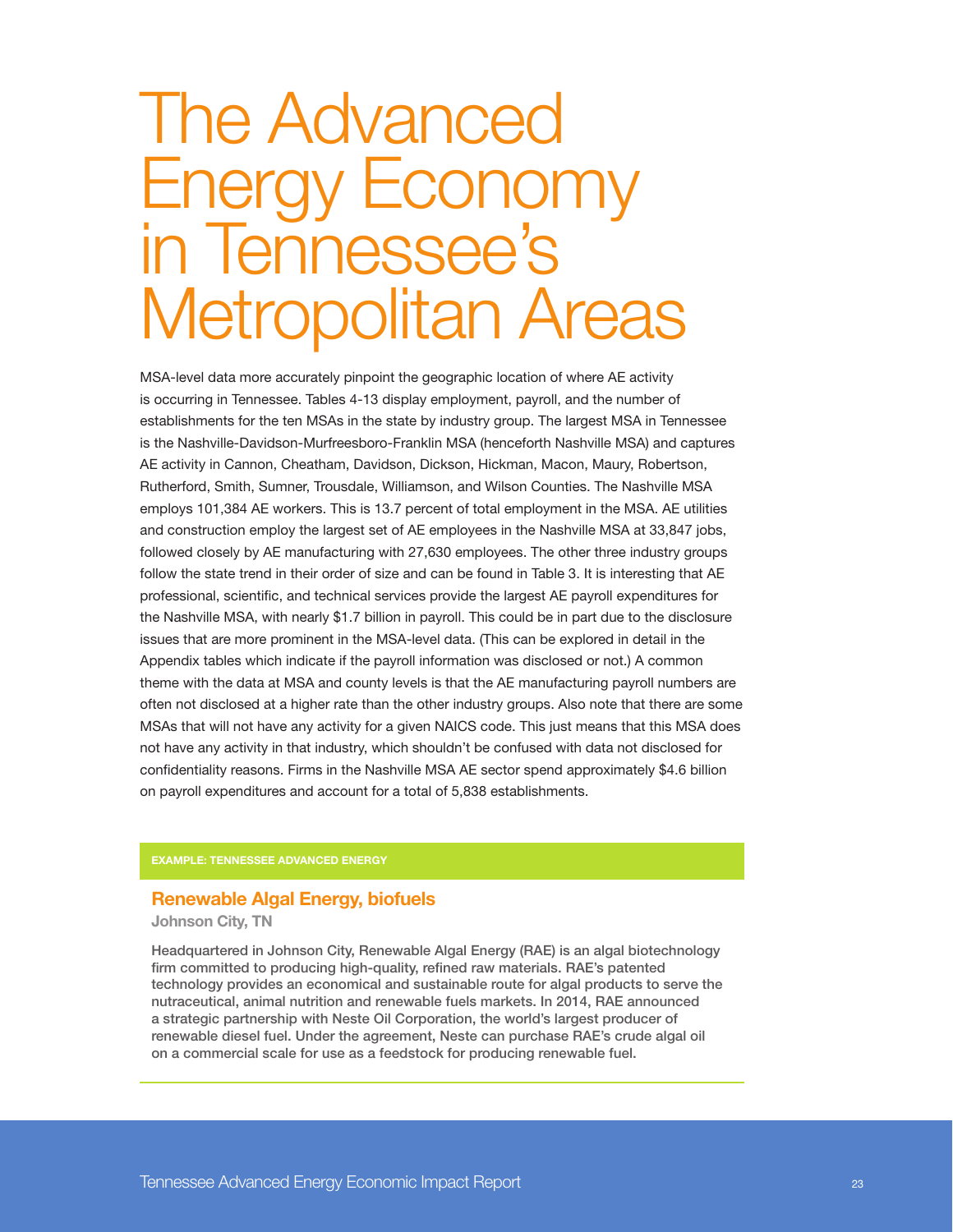Table 4: Advanced Energy in Nashville-Davidson-Murfreesboro-Franklin, TN MSA by Industry Group, 2013

| <b>Industry Group</b>                             | <b>Employment</b> | Payroll (\$1,000) | <b>Number of</b><br><b>Establishments</b> |
|---------------------------------------------------|-------------------|-------------------|-------------------------------------------|
| <b>AE Utilities and Construction</b>              | 33,847            | \$1,662,116       | 2,623                                     |
| <b>AE Manufacturing</b>                           | 27,630            | \$490.204         | 460                                       |
| <b>AE</b> Information                             | 10.615            | \$473.562         | 312                                       |
| AE Professional, Scientific, & Technical Services | 23,816            | \$1,684,510       | 2,172                                     |
| <b>AE Other Services</b>                          | 5.476             | \$288.993         | 271                                       |
| <b>Total Advanced Energy Industry</b>             | 101.384           | \$4,599,385       | 5.838                                     |

The next largest AE-employing MSA in the state is the Memphis, Tennessee-Mississippi-Arkansas MSA (Memphis MSA). This MSA captures the advanced energy sector in Fayette, Shelby, and Tipton Counties in Tennessee; Crittenden County, Arkansas; and Benton, Desoto, Marshall, Tate, and Tunica Counties in Mississippi. As shown in Table 5, AE employment in the Memphis MSA totals 48,775 which is 9.3 percent of total employment in the MSA. The Memphis MSA mirrors the Nashville MSA in the order of employment size by industry group. AE utilities and construction accounts for 16,818 of the 48,775 total AE employees in the Memphis MSA for 2013. Approximately \$2.3 billion is spent on payroll in the advanced energy sector, while there are 3,014 total AE establishments in the Memphis MSA.

| <b>Industry Group</b>                             | <b>Employment</b> | Payroll (\$1,000) | Number of<br><b>Establishments</b> |
|---------------------------------------------------|-------------------|-------------------|------------------------------------|
| <b>AE Utilities and Construction</b>              | 16,818            | \$805,812         | 1,419                              |
| <b>AE Manufacturing</b>                           | 16,292            | \$729.933         | 261                                |
| <b>AE</b> Information                             | 2,592             | \$49,428          | 145                                |
| AE Professional, Scientific, & Technical Services | 10.290            | \$594.650         | 1.021                              |
| <b>AE Other Services</b>                          | 2.783             | \$155.147         | 168                                |
| <b>Total Advanced Energy Industry</b>             | 48.775            | \$2,334,970       | 3.014                              |

Table 5: Advanced Energy in Memphis, TN-MS-AR MSA by Industry Group, 2013

#### EXAMPLE: TENNESSEE ADVANCED ENERGY

### WACKER POLYSILICON, polysilicon production for solar cells

Charleston, TN

In April 2011, WACKER started construction work for the company's integrated polysilicon production site. The new facility, based in Bradley County, Tennessee, is scheduled to start production in mid-2015. WACKER POLYSILICON represents WACKER's continuation to invest in the growing photovoltaic and solar energy industries. The site will create 650 new jobs.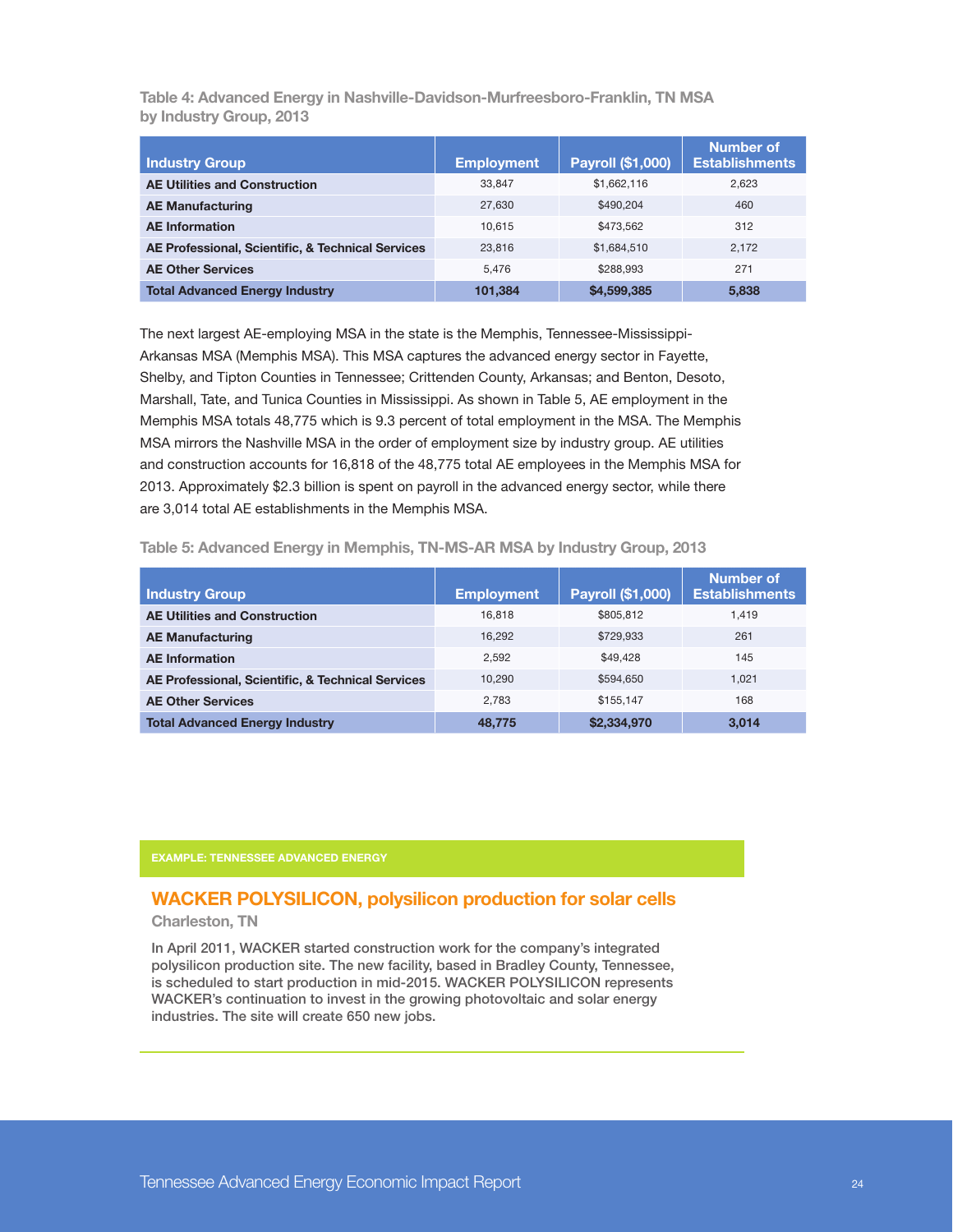The MSA with the third-largest amount of AE activity in Tennessee is the Knoxville MSA in 2013, as summarized in Table 6. The Knoxville MSA covers Anderson, Blount, Campbell, Grainger, Knox, Loudon, Morgan, Roane, and Union Counties. There are a total of 47,217 individuals employed by the advanced energy sector in the Knoxville MSA, representing 14.9 percent of total MSA employment.<sup>9</sup> The Knoxville MSA employs more AE professional, scientific, and technical services individuals than any other industry group with 15,714 employees. AE manufacturing represents 14,736 of the total AE employees in the Knoxville MSA, followed by 10,951 employed by the AE utilities and construction industry group. AE information and AE other services account for 3,193 and 2,623 employees, respectively. Total AE payroll expenditures in the Knoxville MSA were \$2.4 billion in 2013. There are 2,625 establishments housing the AE sector in this MSA.

9 As discussed below, Knoxville may be the second-largest AE MSA in the state, because all of the activity is centered within the state's borders. That is not the case for the Memphis MSA, since it includes AE outcomes for counties in Mississippi and Arkansas.

| Industry Group                                    | <b>Employment</b> | Payroll (\$1,000) | Number of<br><b>Establishments</b> |
|---------------------------------------------------|-------------------|-------------------|------------------------------------|
| <b>AE Utilities and Construction</b>              | 10.951            | \$496.461         | 1.194                              |
| <b>AE Manufacturing</b>                           | 14.736            | \$492.201         | 230                                |
| <b>AE</b> Information                             | 3.193             | \$78.763          | 77                                 |
| AE Professional, Scientific, & Technical Services | 15.714            | \$1,159,873       | 997                                |
| <b>AE Other Services</b>                          | 2.623             | \$144.724         | 127                                |
| <b>Total Advanced Energy Industry</b>             | 47,217            | \$2,372,022       | 2,625                              |

Table 6: Advanced Energy in Knoxville, TN MSA by Industry Group, 2013

The Kingsport-Bristol-Bristol, Tennessee-Virginia MSA (Kingsport MSA) data in Table 7 summarizes the AE sector in Hawkins and Sullivan Counties in Tennessee and Scott County, Washington County and Bristol City, Virginia. Overall AE employment represents 32.5 percent of total employment in the MSA. This MSA is dominated by AE manufacturing, employing 25,358 of the 34,501 AE total jobs in 2013. AE utilities and construction is the next largest employer for AE jobs in the Kingsport MSA with 5,102 AE employees. AE information and AE professional, scientific, and technical services are very similar in employment size: 1,790 and 1,613 employees, respectively. AE other services employs the last 638 AE jobs in the Kingsport MSA. The AE payroll expenditures for this MSA total \$337.9 million; no data are disclosed for the AE information industry group. As mentioned above, the lack of complete disclosure means that these payroll numbers reported in Table 7 are conservative. Even though AE manufacturing employs the vast majority of the AE sector in the Kingsport MSA, it does not have the largest payroll expenditures. Instead, AE utilities and construction spends \$125.2 million on payroll, which is about \$18 million more than the AE manufacturing industry group spends. There are a total of 743 AE establishments in the Kingsport MSA.

Table 7: Advanced Energy in Kingsport-Bristol-Bristol, TN-VA MSA by Industry Group, 2013

| <b>Industry Group</b>                             | <b>Employment</b> | <b>Payroll (\$1,000)</b> | <b>Number of</b><br><b>Establishments</b> |
|---------------------------------------------------|-------------------|--------------------------|-------------------------------------------|
| <b>AE Utilities and Construction</b>              | 5.102             | \$125,152                | 362                                       |
| <b>AE Manufacturing</b>                           | 25,358            | \$107.241                | 97                                        |
| <b>AE</b> Information                             | 1.790             | \$-                      | 20                                        |
| AE Professional, Scientific, & Technical Services | 1,613             | \$84,843                 | 227                                       |
| <b>AE Other Services</b>                          | 638               | \$20.651                 | 37                                        |
| <b>Total Advanced Energy Industry</b>             | 34,501            | \$337,887                | 743                                       |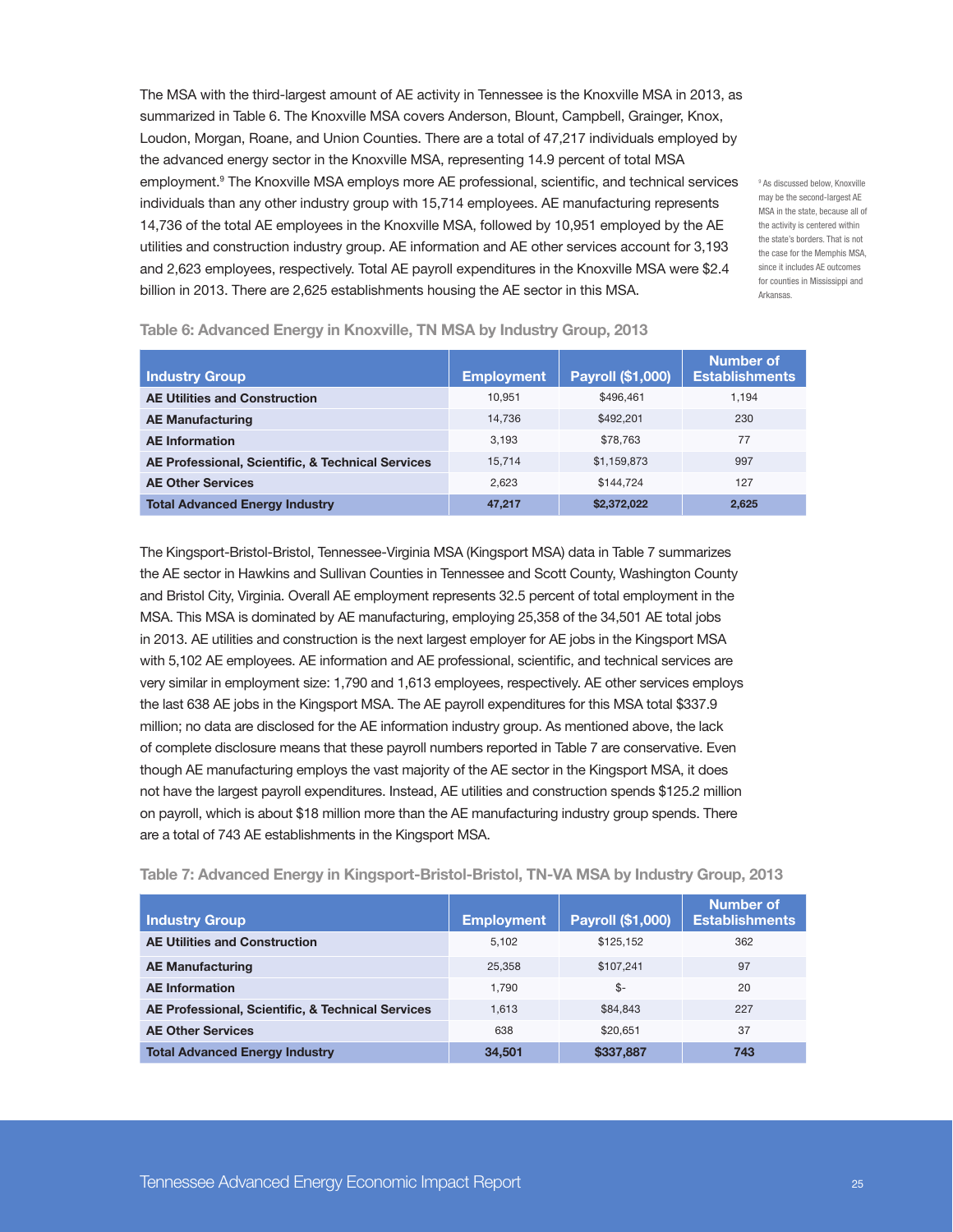The Chattanooga, Tennessee-Georgia MSA has significant AE activity in 2013 as shown in Table 8. This MSA represents Hamilton, Marion, and Sequatchie Counties in Tennessee and Catoosa, Dade, and Walker, Counties in Georgia. There are approximately 28,147 employees in the AE sector for the Chattanooga MSA, representing 13.4 percent of total employment in the area. Of those, 12,445 employees are accounted for in AE manufacturing and 8,632 individuals in AE utilities and construction. AE professional, scientific, and technical services employs 5,186 workers, while AE information represents 1,094 AE employees. There are 790 individuals employed in the AE other services sector in the Chattanooga MSA. The 1,478 total establishments spend \$976.8 million on payroll in the AE sector in this MSA. AE utilities and construction accounts for \$424.7 million of those payroll dollars, while AE professional, scientific, and technical services includes \$268.7 million of payroll. AE manufacturing spends around \$221.2 million on payroll in the Chattanooga MSA, and AE other services devotes \$49.1 million to payroll expenditures. AE information rounds out the payroll expenditures with \$13.1 million.

Table 8: Advanced Energy in Chattanooga, TN-GA MSA by Industry Group, 2013

| <b>Industry Group</b>                             | <b>Employment</b> | Payroll (\$1,000) | Number of<br><b>Establishments</b> |
|---------------------------------------------------|-------------------|-------------------|------------------------------------|
| <b>AE Utilities and Construction</b>              | 8,632             | \$424,709         | 675                                |
| <b>AE Manufacturing</b>                           | 12.445            | \$221.154         | 170                                |
| <b>AE</b> Information                             | 1.094             | \$13,086          | 48                                 |
| AE Professional, Scientific, & Technical Services | 5.186             | \$268.734         | 511                                |
| <b>AE Other Services</b>                          | 790               | \$49.077          | 74                                 |
| <b>Total Advanced Energy Industry</b>             | 28.147            | \$976,760         | 1,478                              |

#### EXAMPLE: TENNESSEE ADVANCED ENERGY

## City of Knoxville/Ameresco, Energy Savings Performance Contract

Knoxville, TN

The City of Knoxville undertook an ambitious plan to become one of the greenest cities in the nation. With help from Ameresco, a leading energy efficiency and renewable energy services provider, the City utilized renewable energy and energy efficiency solutions to save over a million dollars a year and enhance public spaces and official buildings. According to the City's 2014 Energy & Sustainability Work Plan & Emissions Inventory Update, energy consumption at City facilities has fallen dramatically as a result of energy efficiency investments and programs. In the ten City buildings that use the most energy, energy consumption has fallen 16% since 2007.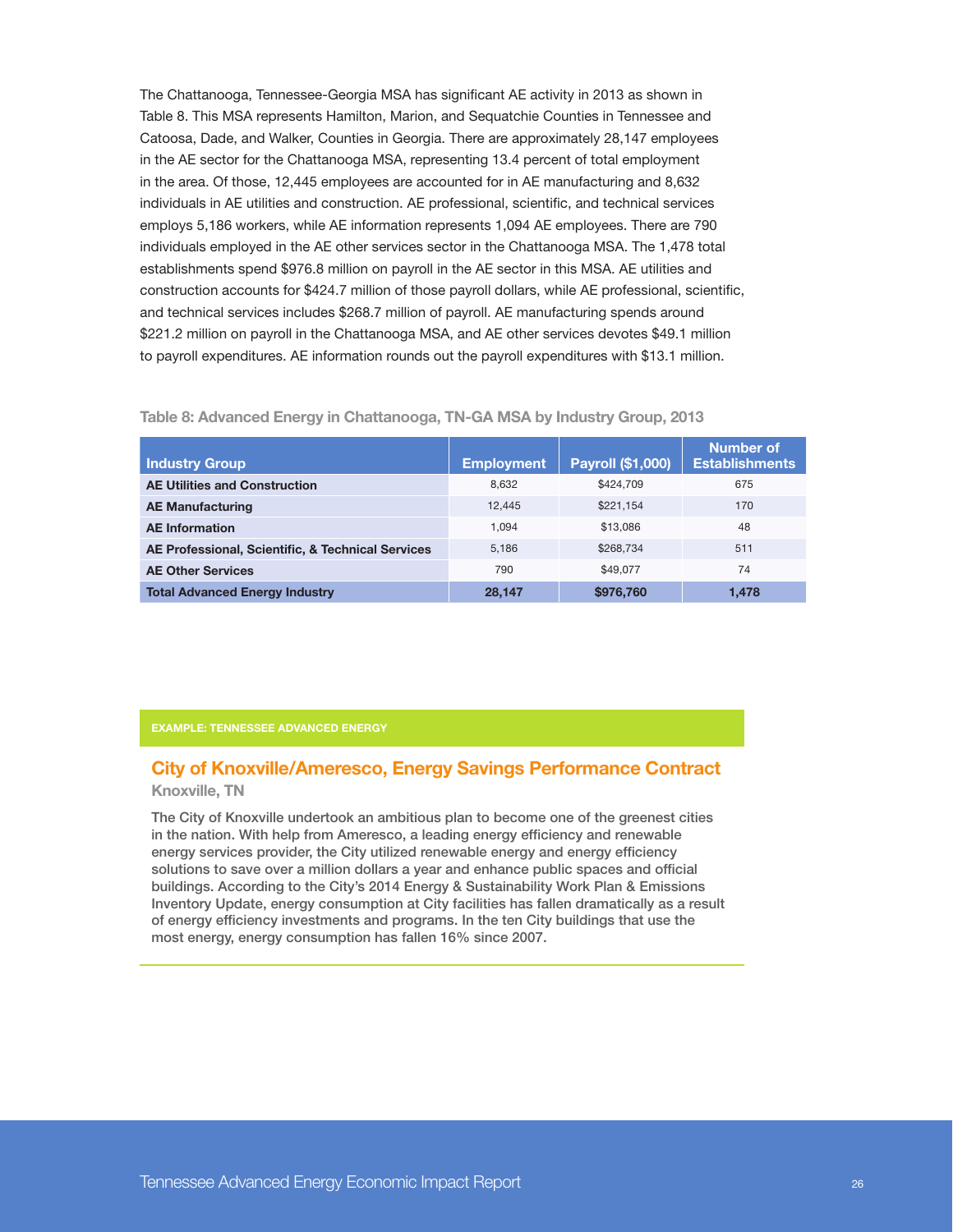The last MSA with at least 10,000 people employed in the AE sector is the Clarksville, Tennessee-Kentucky MSA, as reported in Table 9. This MSA characterizes employment, payroll, and establishments in Montgomery County, Tennessee and Christian and Trigg County, Kentucky. Overall AE employment in the Clarksville MSA is 10,844, or 16.3 percent of total employment in the MSA. AE manufacturing employs the most AE workers in the Clarksville MSA with 6,930 AE employees. AE utilities and construction and AE professional, scientific, and technical services have very similar AE employee counts with 1,968 and 1,626 employees, respectively. AE information (175) and AE other services (145) employ a small share of AE jobs in the Clarksville MSA. Again, there is no payroll data disclosed for AE information since there are only nine establishments in the AE information industry group for the Clarksville MSA. The Clarksville MSA spends about \$343.9 million on payroll for the AE sector, which is housed in a total of 516 establishments.

| Industry Group                                    | <b>Employment</b> | Payroll (\$1,000) | <b>Number of</b><br><b>Establishments</b> |
|---------------------------------------------------|-------------------|-------------------|-------------------------------------------|
| <b>AE Utilities and Construction</b>              | 1.968             | \$66,090          | 285                                       |
| <b>AE Manufacturing</b>                           | 6.930             | \$132,402         |                                           |
| <b>AE</b> Information                             | 175               | \$-               | 9                                         |
| AE Professional, Scientific, & Technical Services | 1.626             | \$141.191         | 138                                       |
| <b>AE Other Services</b>                          | 145               | \$4,228           | 28                                        |
| <b>Total Advanced Energy Industry</b>             | 10.844            | \$343,911         | 516                                       |

Table 9: Advanced Energy in Clarksville, TN-KY MSA by Industry Group, 2013

The Johnson City, Tennessee MSA is home to Carter, Unicoi, and Washington Counties. As shown in Table 10, there are approximately 7,392 AE employees in this MSA, representing 11.7 percent of total employment in the region. Of the total, 3,512 of the jobs are found in the AE manufacturing industry group. For the NAICS code data that are disclosed for the Johnson City MSA, around \$119.9 million is spent on payroll in the 468 AE establishments in 2013.

Table 10: Advanced Energy in Johnson City, TN MSA by Industry Group, 2013

| <b>Industry Group</b>                             | <b>Employment</b> | <b>Payroll (\$1,000)</b> | Number of<br><b>Establishments</b> |  |
|---------------------------------------------------|-------------------|--------------------------|------------------------------------|--|
| <b>AE Utilities and Construction</b>              | 1.773             | \$57,009                 | 250                                |  |
| <b>AE Manufacturing</b>                           | \$14.898<br>3.512 |                          | 41                                 |  |
| <b>AE</b> Information                             | 905               | \$1.081                  | 20                                 |  |
| AE Professional, Scientific, & Technical Services | 941               | \$32,756                 | 131                                |  |
| <b>AE Other Services</b>                          | 261               | \$14,200                 | 26                                 |  |
| <b>Total Advanced Energy Industry</b>             | 7,392             | \$119,944                | 468                                |  |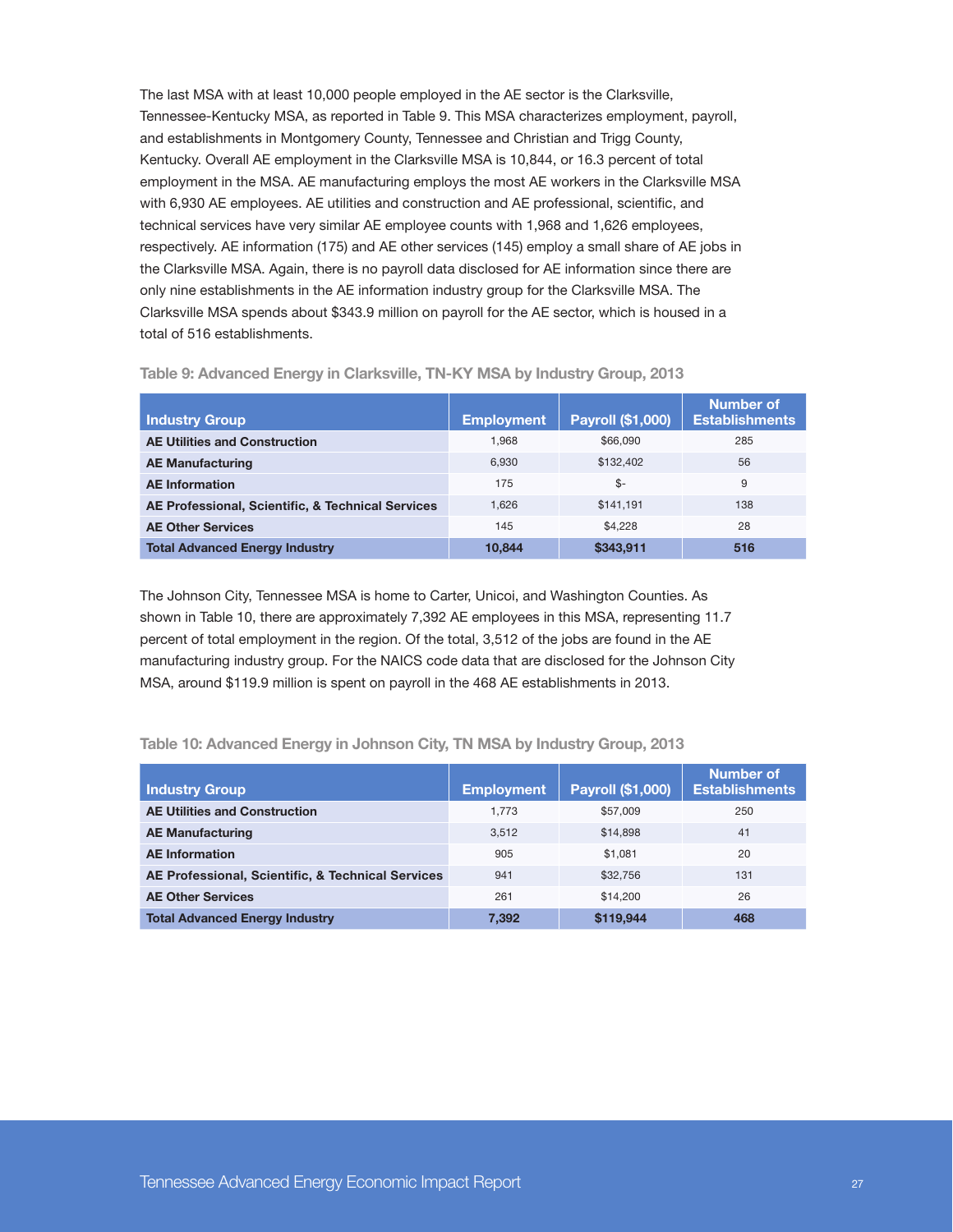Chester, Crockett, and Madison Counties constitute the Jackson, Tennessee MSA. This metropolitan area's AE activity is shown in Table 11. AE employment in the Jackson MSA is 12.5 percent of total employment for the area. AE manufacturing and AE utilities and construction account for the majority of AE jobs in the Jackson MSA. There are 4,090 and 2,112 workers, respectively, employed in these two AE industry groups. Approximately 6,889 AE employees overall work in 354 establishments in the Jackson MSA. These establishments spend more than \$154.2 million on payroll for the AE energy sector. Note that there are no data disclosed for the AE information industry group.

| <b>Industry Group</b>                             | <b>Employment</b> | Payroll (\$1,000) | <b>Number of</b><br><b>Establishments</b> |  |
|---------------------------------------------------|-------------------|-------------------|-------------------------------------------|--|
| <b>AE Utilities and Construction</b>              | 2,112             | \$94,853          | 197                                       |  |
| <b>AE Manufacturing</b>                           | 4,090             | \$25,798          | 44                                        |  |
| <b>AE</b> Information                             | 140               | \$-               | 10                                        |  |
| AE Professional, Scientific, & Technical Services | 467               | \$20,164          | 89                                        |  |
| <b>AE Other Services</b>                          | 80                | \$13,398          | 14                                        |  |
| <b>Total Advanced Energy Industry</b>             | 6.889             | \$154,213         | 354                                       |  |

Table 11: Advanced Energy in Jackson, TN MSA by Industry Group, 2013

The Morristown, Tennessee MSA barely escaped being the MSA with the smallest amount of advanced energy activity in the state. Hamblen and Jefferson Counties make up the Morristown MSA. Information on the area's AE sector is shown in Table 12. Total AE employment is 5,756 or 15.7 percent of the area's total employment. Like many other MSAs, the AE manufacturing and AE utilities and construction industry groups account for almost the entire AE sector in this MSA. AE manufacturing represents 4,119 AE employees of the 5,756 total AE employees while AE utilities and construction employ 1,158 AE jobs. The other 479 AE employees are dispersed amongst the other three industry groups, with the number of employees doubling between the groups. There are two industry groups that have no data disclosed for the payroll spent on AE sector in the Morristown MSA: AE information and AE other services. Based on the reported data, total AE payroll expenditures in this MSA amount to \$163.9 million. AE manufacturing represents the bulk of these payroll disbursements, with \$136.3 million being spent on payroll for AE employees. There are 192 AE establishments in the Morristown MSA for 2013.

Table 12: Advanced Energy in Morristown, TN MSA by Industry Group, 2013

| <b>Industry Group</b>                             | <b>Employment</b> | Payroll (\$1,000) | Number of<br><b>Establishments</b> |
|---------------------------------------------------|-------------------|-------------------|------------------------------------|
| <b>AE Utilities and Construction</b>              | 1.158             | \$21,741          | 96                                 |
| <b>AE Manufacturing</b>                           | 4.119             | \$136,349         | 39                                 |
| <b>AE</b> Information                             | 70                | \$-               | 3                                  |
| AE Professional, Scientific, & Technical Services | 269               | \$5,854           | 46                                 |
| <b>AE Other Services</b>                          | 140               | \$-               | 8                                  |
| <b>Total Advanced Energy Industry</b>             | 5,756             | \$163,944         | 192                                |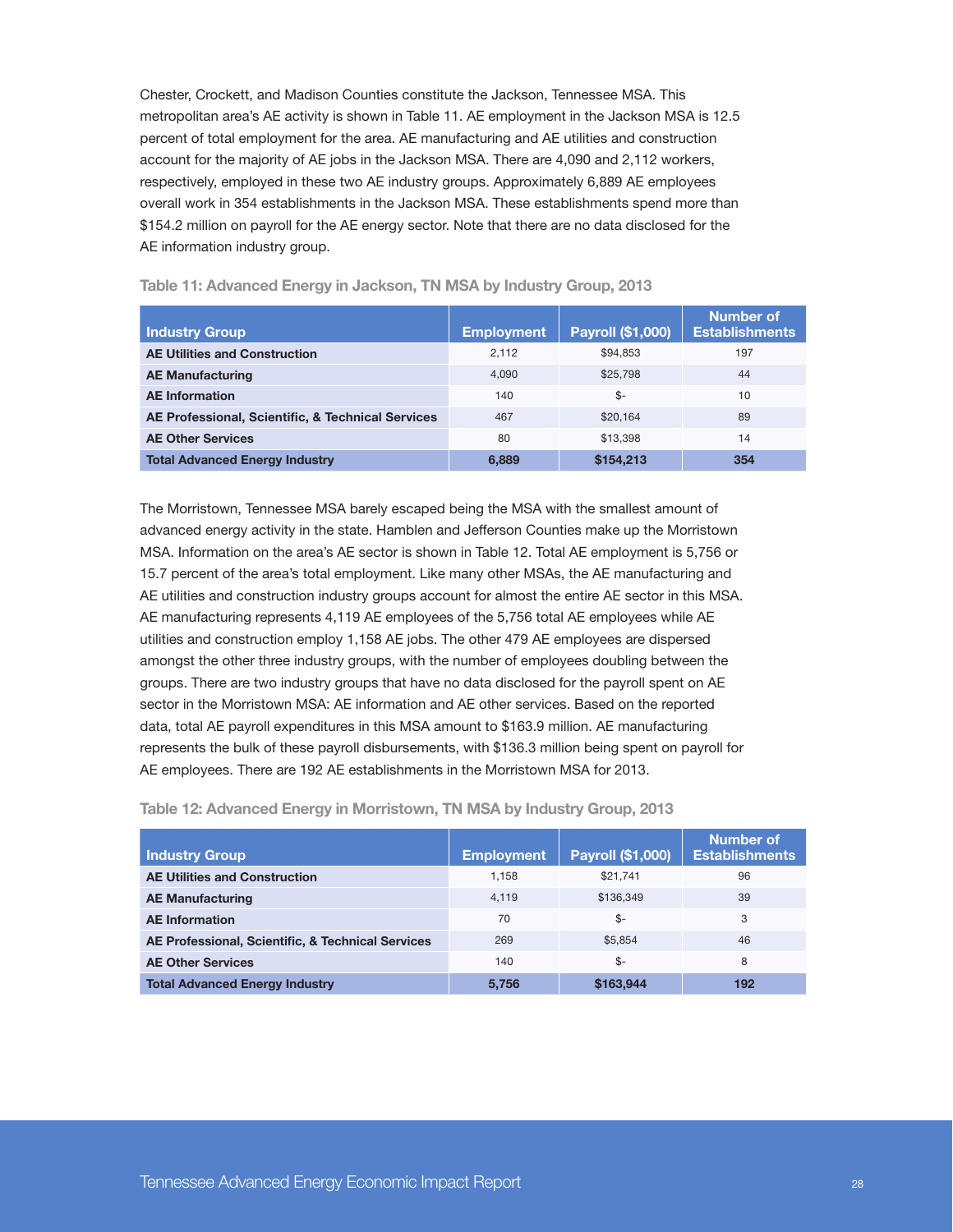As shown in Table 13, the Cleveland, Tennessee MSA holds the least amount of AE activity in the state for 2013. Bradley and Polk Counties are represented by the Cleveland MSA. Total AE employment in the MSA is 13.2 percent of total employment. Again, the majority of AE jobs in this MSA are attributable to AE manufacturing with 3,815 of the 5,157 AE jobs. While AE manufacturing captures a large share of the AE employment in the Cleveland MSA, there are no data disclosed on payroll. The AE information industry group is again plagued with disclosure issues. Nevertheless, there is approximately \$39.1 million spent on payroll in the AE sector in the Cleveland MSA. There are 234 establishments housing AE activity in the Cleveland MSA.

| <b>Industry Group</b>                             | <b>Employment</b> | Payroll (\$1,000) | Number of<br><b>Establishments</b> |
|---------------------------------------------------|-------------------|-------------------|------------------------------------|
| <b>AE Utilities and Construction</b>              | 741               | \$23,749          | 116                                |
| <b>AE Manufacturing</b>                           | 3.815             | \$-               | 31                                 |
| <b>AE</b> Information                             | 60                | \$-               | 2                                  |
| AE Professional, Scientific, & Technical Services | 411               | \$13,669          | 75                                 |
| <b>AE Other Services</b>                          | 130               | \$1.651           | 10                                 |
| <b>Total Advanced Energy Industry</b>             | 5,157             | \$39,069          | 234                                |

### Table 13: Advanced Energy in Cleveland, TN MSA by Industry Group, 2013

EXAMPLE: TENNESSEE ADVANCED ENERGY

### Signal Energy Constructors, utility scale renewable energy design/build contractor

### Chattanooga, TN

Signal Energy Constructors is a full-service design/build contractor providing Engineering, Procurement and Construction (EPC) services for utility-scale renewable energy projects across North America. The company is headquartered in Chattanooga and

has installed over 8,000 megawatts of utility scale renewable energy. Signal Energy Constructors designed and built the 5-megawatt West Tennessee Solar Farm, one of the largest solar-generating facilities in Tennessee, owned and operated by the University of Tennessee.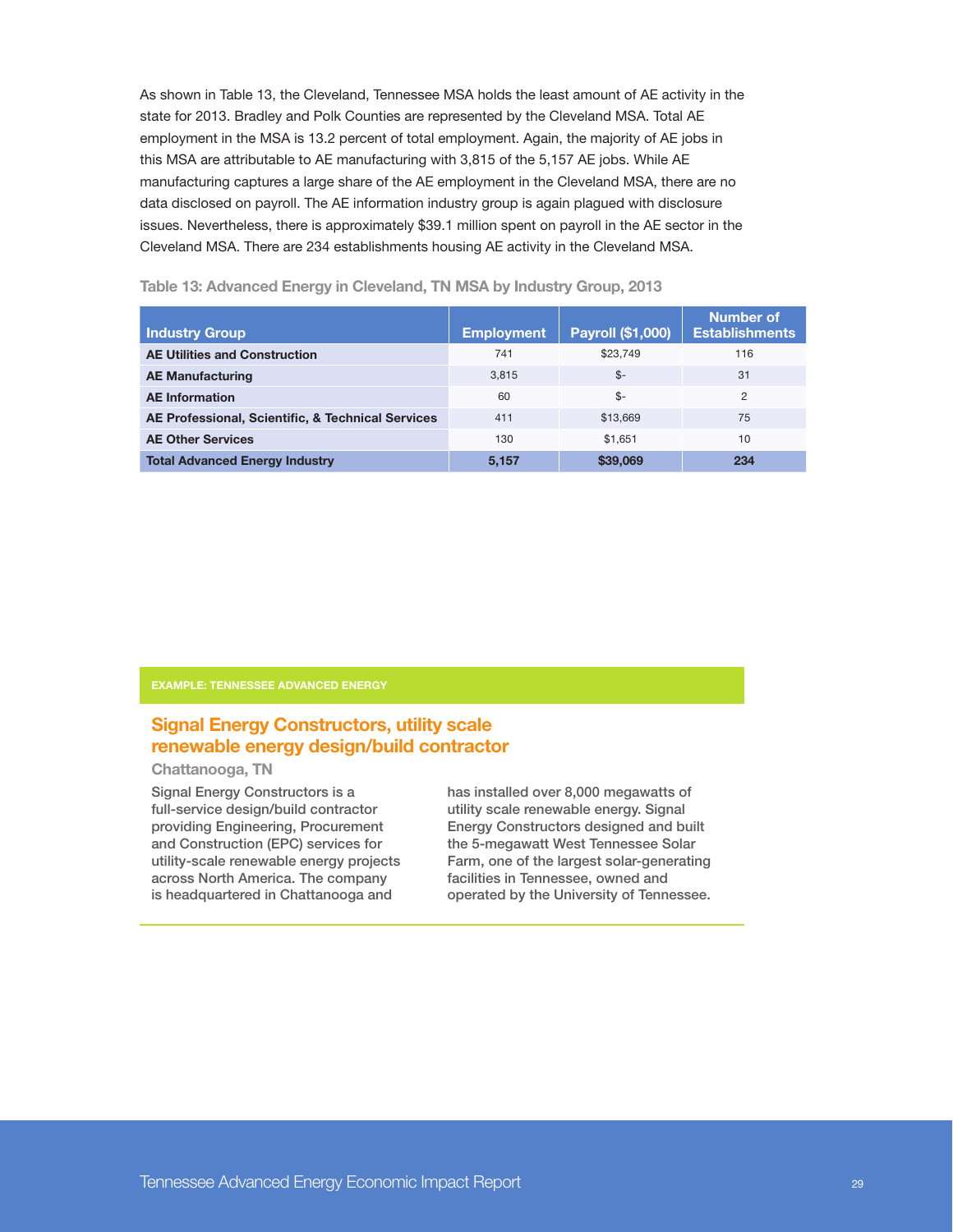# County-Level Economic Impacts from the Advanced Energy Economy

A small number of counties account for the lion's share of statewide activity in the AE sector. The top 20 AE counties employ 269,611 individuals in 12,983 establishments, spending \$9.3 billion on payroll expenditures. This accounts for close to 80 percent of all AE activity in Tennessee for 2013.

The top 20 counties measured by employment levels in 2013 are reported in Table 14. This table allows for a partial disaggregation of the MSAs – attributing employment, payroll, and number of establishments to the largest employment counties in Tennessee. Davidson County employs 43,424 individuals in the AE sector and pays out around \$2.3 billion in payroll expenditures from 2,463 establishments. Shelby County is a close second, with 40,370 AE employees in 2,317 establishments. The AE sector in Shelby County spends approximately \$2.0 billion on payroll. Sullivan County is the third largest AE county in Tennessee; however, it would have to employ about 13,600 more individuals to even be close to Shelby County's AE employment size. There are 26,807 employees in the 412 AE establishments in Sullivan County. These establishments spend around \$190.7 million on payroll expenditures in the AE sector. Hamilton, Knox, Rutherford, Williamson, and Anderson counties support between 10,000 and 25,000 AE energy jobs. The rest of the top 20 AE sector counties in Tennessee are Sumner, Madison, Robertson, Montgomery, Blount, Washington, Bradley, Hamblen, Maury, Coffee, McMinn, and Putnam counties. There are three counties in this list that are not represented in the MSA level data: Coffee, McMinn, and Putnam counties.

#### EXAMPLE: TENNESSEE ADVANCED ENERGY

### Eastman Chemical, Combined Heat and Power

#### Kingsport, TN

Eastman Chemical is a global specialty chemical company that produces a broad range of products found in items people use every day. The company is headquartered in Kingsport, TN.

Eastman needs both steam and electricity to make its products, so it uses a highly efficient process called cogeneration at its largest manufacturing sites. Also called Combined Heat and Power (CHP),

cogeneration is the concurrent production of electricity and heat from a single energy source – in Eastman's case, coal. CHP systems recover heat that normally would be wasted during electricity generation, therefore saving fuel that would otherwise be used to produce heat or steam. Using CHP enables Eastman to convert more than 70 percent of the energy it obtains from fossil fuel into power and steam for its manufacturing processes.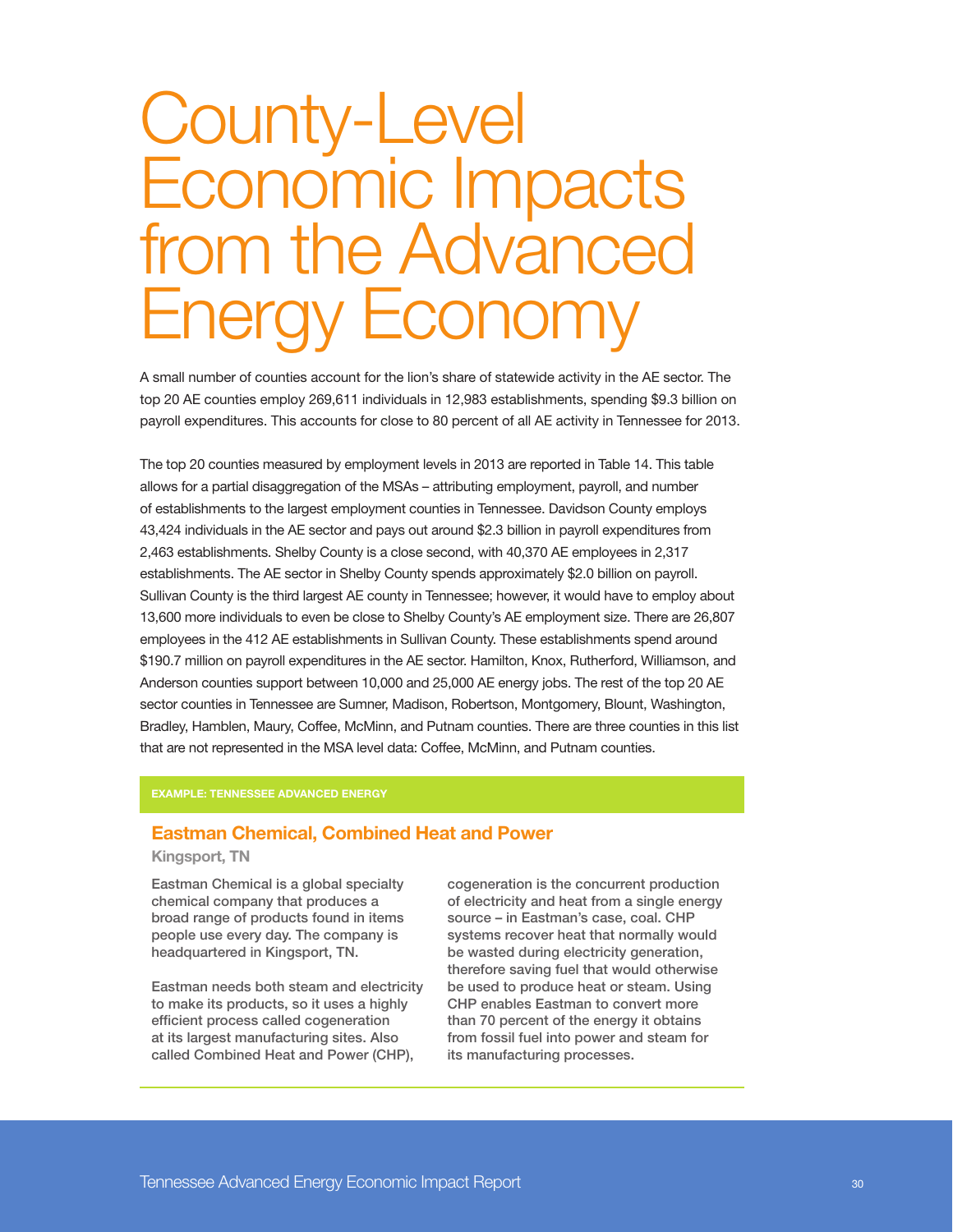| <b>County</b>                                | <b>Employment</b> | <b>Payroll (\$1,000)</b> | <b>Number of</b><br><b>Establishments</b> |
|----------------------------------------------|-------------------|--------------------------|-------------------------------------------|
| <b>Davidson</b>                              | 43,424            | \$2,261,881              | 2,463                                     |
| <b>Shelby</b>                                | 40,370            | \$2,049,476              | 2,317                                     |
| <b>Sullivan</b>                              | 26,807            | \$190,700                | 412                                       |
| <b>Hamilton</b>                              | 23,130            | \$886,942                | 1,207                                     |
| <b>Knox</b>                                  | 21,872            | \$973,205                | 1,604                                     |
| <b>Rutherford</b>                            | 20,337            | \$264,821                | 656                                       |
| <b>Williamson</b>                            | 16,902            | \$1,036,618              | 1,119                                     |
| Anderson                                     | 13,516            | \$517,718                | 281                                       |
| <b>Sumner</b>                                | 7,012             | \$282,808                | 465                                       |
| <b>Madison</b>                               | 6,377             | \$138,362                | 293                                       |
| <b>Robertson</b>                             | 6,082             | \$28,682                 | 168                                       |
| <b>Montgomery</b>                            | 5,697             | \$136,655                | 313                                       |
| <b>Blount</b>                                | 5,537             | \$94,668                 | 357                                       |
| Washington                                   | 5,516             | \$95,950                 | 353                                       |
| <b>Bradley</b>                               | 5,046             | \$37,041                 | 213                                       |
| <b>Hamblen</b>                               | 4,839             | \$150,272                | 116                                       |
| <b>Maury</b>                                 | 4,791             | \$43,686                 | 194                                       |
| <b>Coffee</b>                                | 4,577             | \$24,653                 | 142                                       |
| <b>McMinn</b>                                | 4,079             | \$16,522                 | 91                                        |
| Putnam                                       | 3,700             | \$54,455                 | 219                                       |
| <b>Total Advanced Energy Top 20 Counties</b> | 269,611           | \$9,285,115              | 12,983                                    |

Table 14: Advanced Energy in Top 20 Tennessee Counties by Employment, 2013

## Memphis Bioworks Foundation, biobased products

Memphis, TN

Memphis Bioworks Foundation is an organization that creates companies, jobs and investments in bioscience. Through its focus on bioscience commercialization, Memphis Bioworks Foundation has been a major catalyst for business-led approaches to commercializing advanced biofuels, biomass feedstocks and biobased products across Tennessee and the Mid-South region.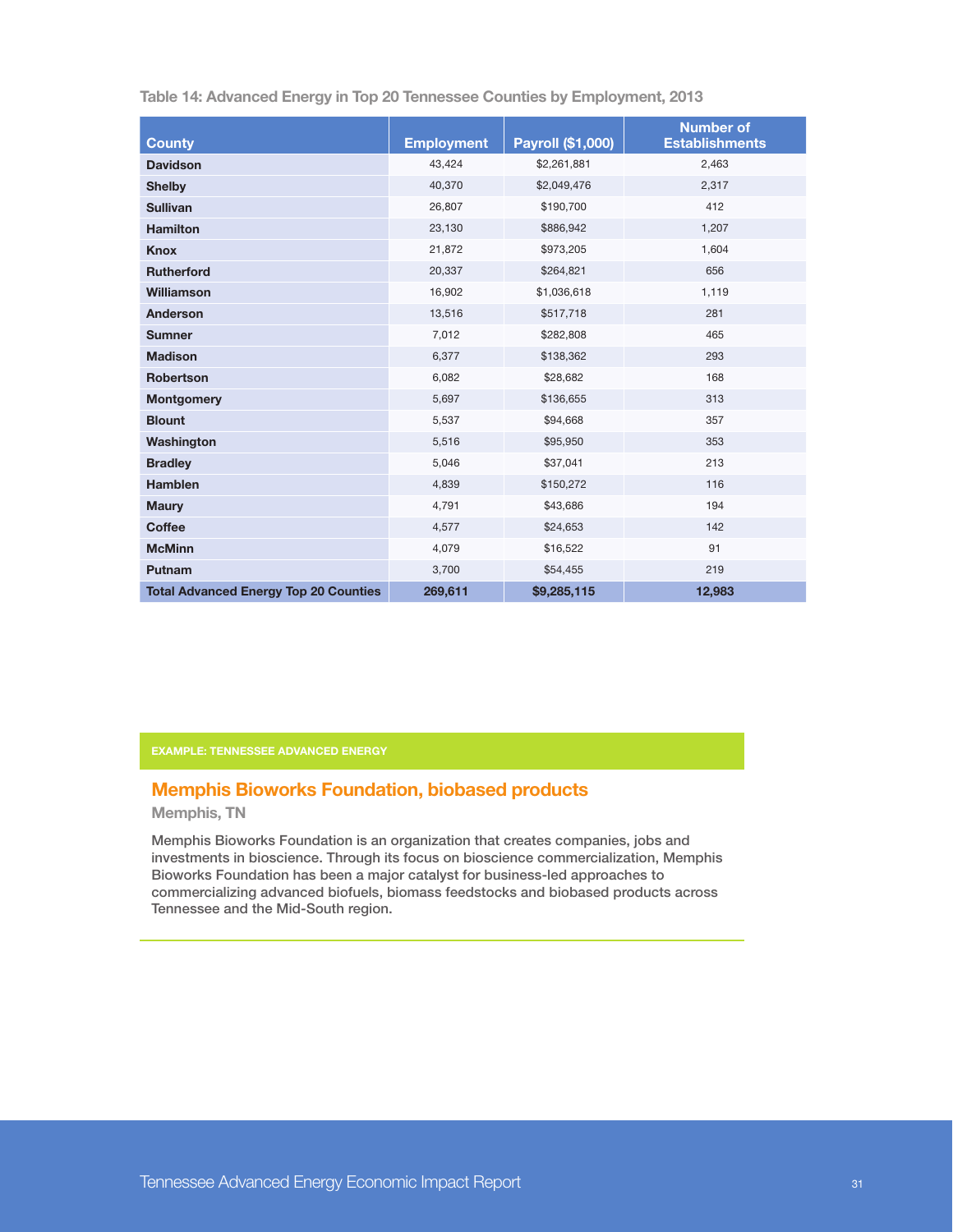# **Conclusion**

The advanced energy economy is demonstrating robust growth around the globe and now represents a \$1.3 trillion market. This report is the first of its kind to document the scope of the advanced energy sector in Tennessee. Benchmarking this industry is important as businesses seek to tap further into the global growth potential of the advanced energy economy. Policymakers should be keenly interested because of the significant role played by the state's advanced energy sector in promoting job and income gains and tax base growth.

Based on a definition of the advanced energy economy tailored to Tennessee, 62 four-digit NAICs industry groups were identified as constituting the state's advanced energy sector. These detailed industries naturally fall into five mutually exclusive categories: AE utilities and construction, AE manufacturing, AE information, AE professional, scientific and technical services and AE other services. Almost 80 percent of advanced energy employment is concentrated in 20 counties. While the AE economy tends to be more pronounced in the state's larger communities, it has a statewide presence that encompasses all of Tennessee's 95 counties.

Firms in the state's advanced energy sector operate 17,334 business establishments in Tennessee that employ 324,920 workers. With total payroll expenditures of \$15.9 billion, workers in the advanced sector earn an average wage of \$48,764. While the utilities and construction category account for the largest number of establishments (8,230), the advanced energy professional, scientific and technical services category pays the highest wages (\$66,162). The Nashville-Davidson-Murfreesboro-Franklin metropolitan area accounts for more advanced energy activity than any other metropolitan area of the state.

#### EXAMPLE: TENNESSEE ADVANCED ENERGY

### Alcoa, lightweight metals

#### Alcoa, TN

Alcoa Inc., headquartered in Alcoa, TN, is a global leader in lightweight metals engineering and manufacturing. The company's goal is to design sustainable products that use energy and natural resources more efficiently and improve environmental impact. Its products allow engines to run faster and hotter; they enable smart buildings, sustainable food and beverage packaging, highperformance defense vehicles, and more efficient power generation. For example, its high-performance aluminum, titanium, and nickel-based alloy products produce lighter, more fuel-efficient planes with highly efficient engines. Its lightweight solutions for the automotive market, which produce a lighter-weight vehicle, improve energy efficiency of the vehicle.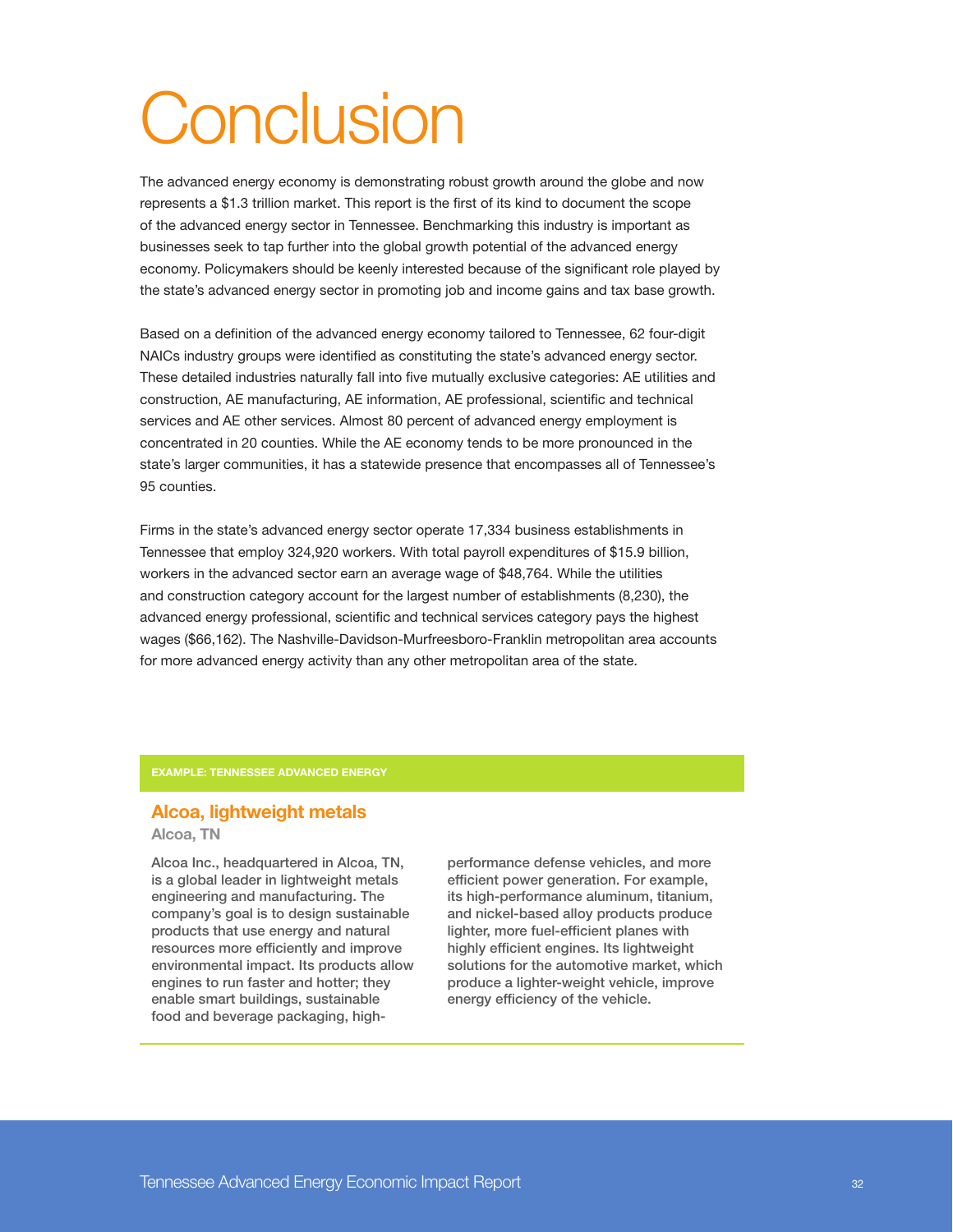The state's advanced energy economy contributed \$33.4 billion to state GDP in 2013. The advanced energy manufacturing category accounted for the largest contribution--\$19.2 billion. While this output is produced in Tennessee, much of it is sold outside of the state. The advanced energy sector directly enhances the state's competitiveness. By providing goods and services to other firms in the state, the advanced energy sector also indirectly boosts the state's competitive position.

The advanced energy economy will undoubtedly grow in the years ahead as consumers and producers alike seek energy efficiency gains and a reduced environmental footprint from the use of energy. Tennessee is poised to capture its share of this growth which will yield additional economic benefits for businesses and workers in the state.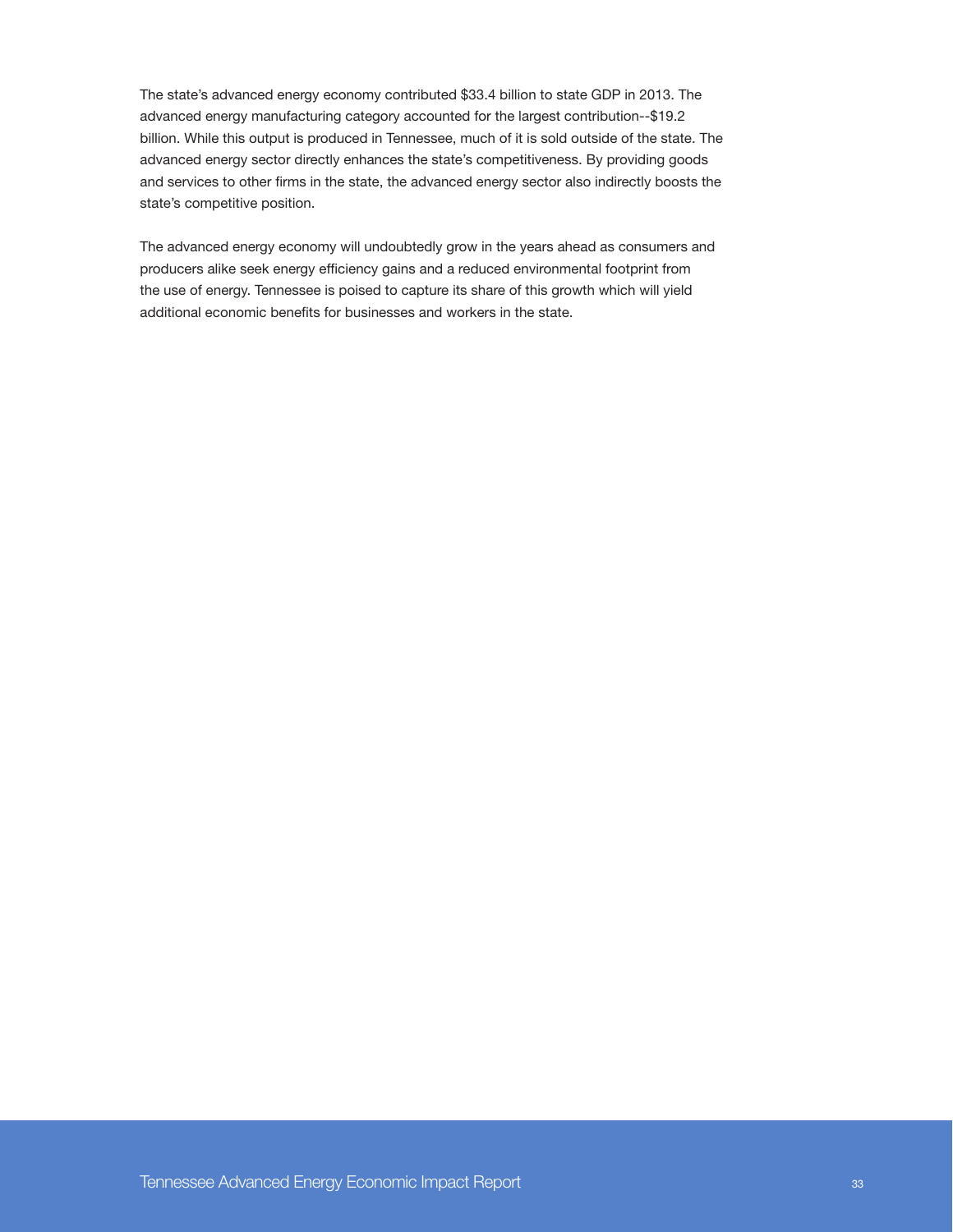# Works Cited

North American Industry Classification System. (2014, November 5). Retrieved May 8, 2015, from United States Census Bureau: http://www.census.gov/eos/www/naics/faqs/faqs.html#q1

Frequently Asked Questions. (2015, February 10). Retrieved May 8, 2015, from U.S. Energy Information Administration: http://www.eia.gov/tools/faqs/faq.cfm?id=87&t=1

Aldina, R., Carey, J., & Urlaub, I. (2014). North Carolina Clean Energy Industry Census. NC Sustainable Energy Association.

Arkansas Advanced Energy Association and Advanced Energy Economy Institute. (2010). Employment in the Arkansas Advanced Energy Industry. Arkansas Advanced Energy Association and Advanced Energy Economy Institute.

BW Research Partnership. (2014). California Advanced Energy Employment Survey. Advanced Energy Economy Institute.

BW Research Partnership. (2014). Clean Jobs Illinois: An In-Depth Look at Clean Energy Employment in Illinois. Clean Energy Trust.

BW Research Partnership. (2014). Iowa Advanced Energy Employment Survey. Advanced Energy Economy Institute.

BW Research Partnership. (2014). Massachusetts Clean Energy Industry Report. Massachusetts Clean Energy Center.

BW Research Partnership. (2014). Vermont Clean Energy Industry Report. Vermont Clean Energy Development Fund.

BW Research Partnership and The Economic Advancement Research Institute. (2014). Clean Jobs Florida: Sizing Up Florida's Clean Energy Jobs Base and its Potential. Environmental Entrepreneurs (E2) and Energy Services Coalition and Florida Alliance for Renewable Energy.

BW Research Partnership and The Economic Advancement Research Institute. (2014). Clean Jobs Pennsylvania: Sizing Up Pennsylvania's Clean Energy Jobs Base and its Potential. Environmental Entrepreneurs (E2) and Keystone Energy Efficiency Alliance.

HISTECON Associates, Inc. (2014). The Economic Impact of Advanced Energy in Arkansas: A Survey of Busness Activity in 2014. Little Rock: Arkansas Advanced Energy Foundation.

Muro, M., Rothwell, J., Andes, S., Fikri, K., & Kulkarni, S. (2015). America's Advanced Industries. The Brookings Institution.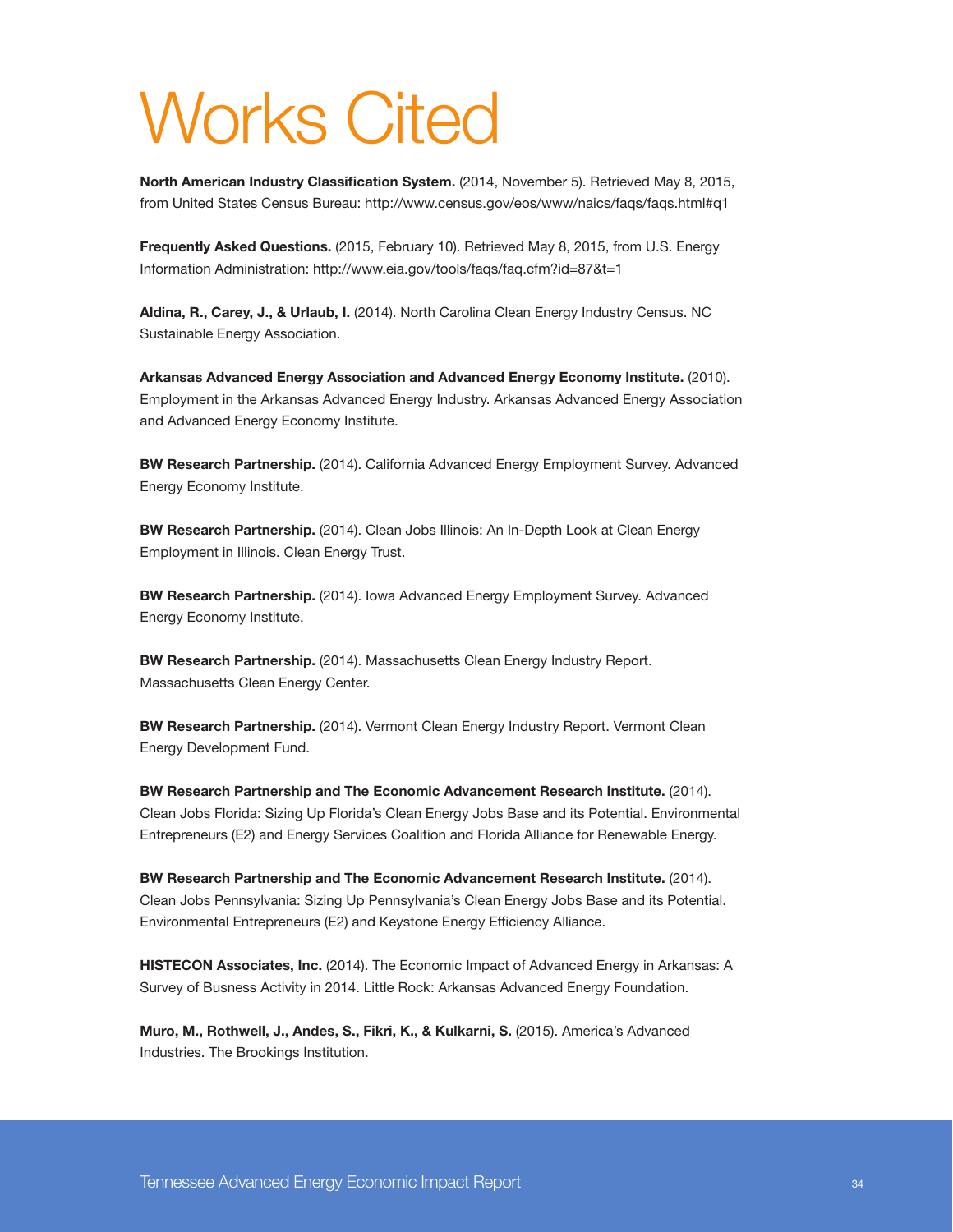Navigant Research. (2015). Advanced Energy Now 2015 Market Report. Advanced Energy Economy.

The Center for Community Innovation. (2008). Innovating the Green Economy in California Regions. The Center for Community Innovation.

U.S. Bureau of Economic Analysis. (2014, June 11). Regional Economic Accounts. Retrieved May 8, 2015, from U.S. Department of Commerce: http://www.bea.gov/regional/index.htm

U.S. Bureau of Labor Statistics. (2015, March 25). Occupational Employment Statistics. Retrieved May 8, 2015, from United States Department of Labor: http://www.bls.gov/oes/ current/oes\_tn.htm

Washington State Employment Security Department. (2012). Green-Economy Jobs Report. Washington State Employment Security Department.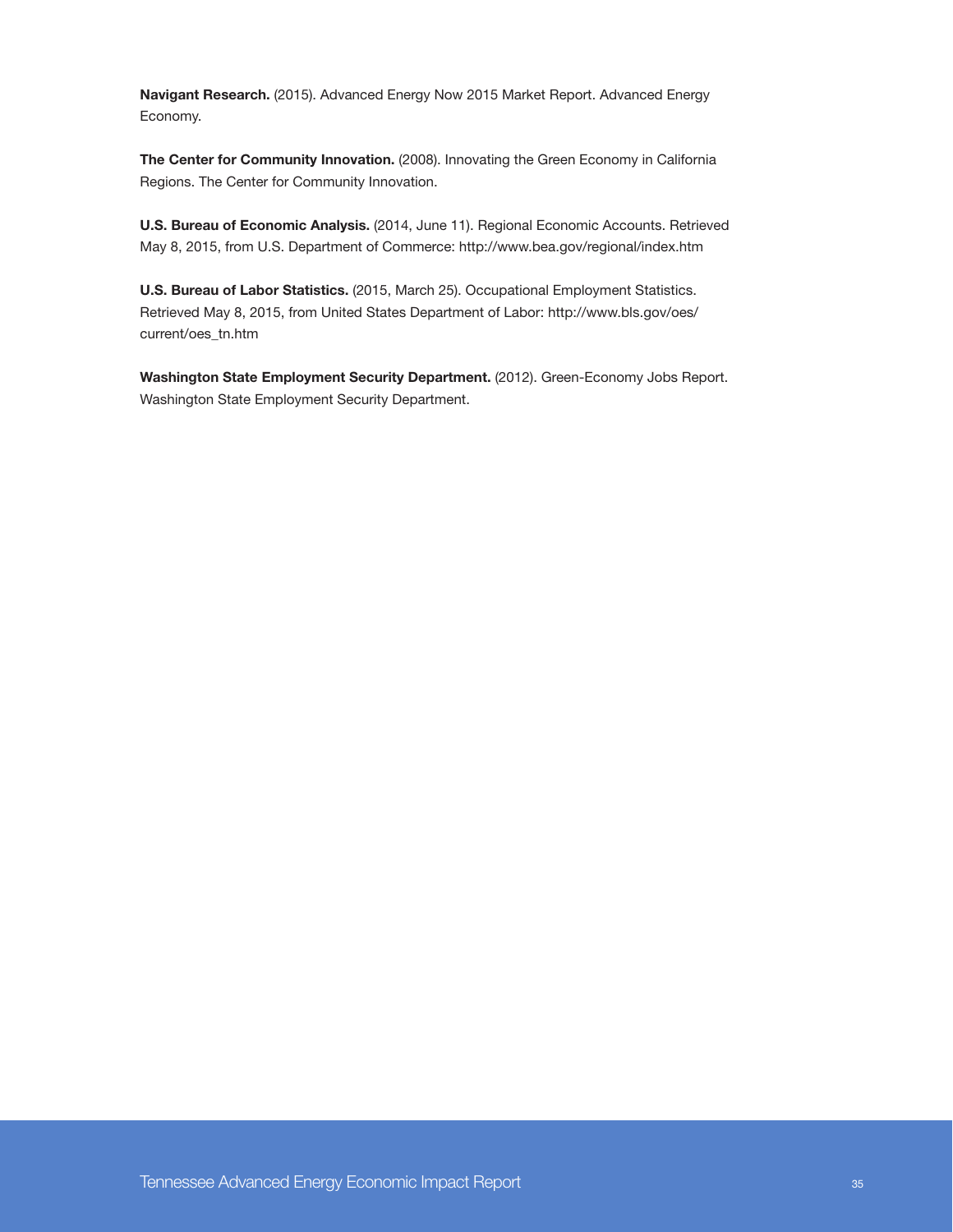# Appendix

Appendix Table 1: Advanced Energy by NAICS in Tennessee, 2013

| <b>Industry Group</b>                          | <b>NAICS</b>    | <b>Descriptor</b>                                                                                 | <b>Employment</b> | <b>Payroll</b><br>(\$1,000) | <b>Number of</b><br><b>Establishments</b> |
|------------------------------------------------|-----------------|---------------------------------------------------------------------------------------------------|-------------------|-----------------------------|-------------------------------------------|
| <b>Advanced Energy</b><br><b>Utilities and</b> | 2211            | Electric Power Generation,<br>Transmission and Distribution                                       | 2,333             | \$153,388                   | 92                                        |
| <b>Construction</b>                            | 2212            | <b>Natural Gas Distribution</b>                                                                   | 750               | D                           | 27                                        |
|                                                | 2361            | <b>Residential Building Construction</b>                                                          | 7,550             | \$350,178                   | 1,877                                     |
|                                                | 2362            | Nonresidential Building<br>Construction                                                           | 16,774            | \$860,087                   | 681                                       |
|                                                | 2371            | Utility System Construction                                                                       | 7,690             | \$401,456                   | 351                                       |
|                                                | 2379            | Other Heavy and Civil Engineering<br>Construction                                                 | 790               | \$39,556                    | 78                                        |
|                                                | 2381            | Foundation, Structure, and<br><b>Building Exterior Contractors</b>                                | 13,175            | \$524,555                   | 1,284                                     |
|                                                | 2382            | <b>Building Equipment Contractors</b>                                                             | 32,956            | \$1,565,591                 | 2,603                                     |
|                                                | 2383            | <b>Building Finishing Contractors</b>                                                             | 8,492             | \$322,263                   | 1,237                                     |
|                                                | <b>Subtotal</b> |                                                                                                   | 90,510            | \$4,217,074                 | 8,230                                     |
| <b>Advanced Energy</b><br><b>Manufacturing</b> | 3211            | Sawmills and Wood Preservation                                                                    | 2,147             | \$62,732                    | 148                                       |
|                                                | 3221            | Pulp, Paper, and Paperboard Mills                                                                 | 3,155             | \$209,949                   | 10                                        |
|                                                | 3241            | Petroleum and Coal Products<br>Manufacturing                                                      | 833               | \$69,513                    | 55                                        |
|                                                | 3251            | <b>Basic Chemical Manufacturing</b>                                                               | 17,500            | D                           | 59                                        |
|                                                | 3252            | Resin, Synthetic Rubber, and<br>Artificial Synthetic Fibers and<br><b>Filaments Manufacturing</b> | 2,034             | \$126,350                   | 29                                        |
|                                                | 3253            | Pesticide, Fertilizer, and<br>Other Agricultural Chemical<br>Manufacturing                        | 375               | \$17,247                    | 17                                        |
|                                                | 3259            | Other Chemical Product and<br><b>Preparation Manufacturing</b>                                    | 3,799             | \$202,377                   | 58                                        |
|                                                | 3272            | Glass and Glass Product<br>Manufacturing                                                          | 3,647             | \$171,781                   | 30                                        |
|                                                | 3279            | <b>Other Nonmetallic Mineral</b><br><b>Product Manufacturing</b>                                  | 1,689             | \$67,018                    | 74                                        |
|                                                | 3311            | Iron and Steel Mills and Ferroalloy<br>Manufacturing                                              | 1,496             | \$110,894                   | 15                                        |
|                                                | 3313            | Alumina and Aluminum<br>Production and Processing                                                 | 2,685             | \$164,041                   | 18                                        |
|                                                | 3315            | Foundries                                                                                         | 2,907             | \$153,323                   | 31                                        |
|                                                | 3331            | Agriculture, Construction, and<br>Mining Machinery Manufacturing                                  | 4,239             | \$208,662                   | 44                                        |
|                                                | 3332            | <b>Industrial Machinery</b><br>Manufacturing                                                      | 889               | \$44,733                    | 52                                        |
|                                                | 3333            | Commercial and Service Industry<br>Machinery Manufacturing                                        | 1,348             | \$72,304                    | 25                                        |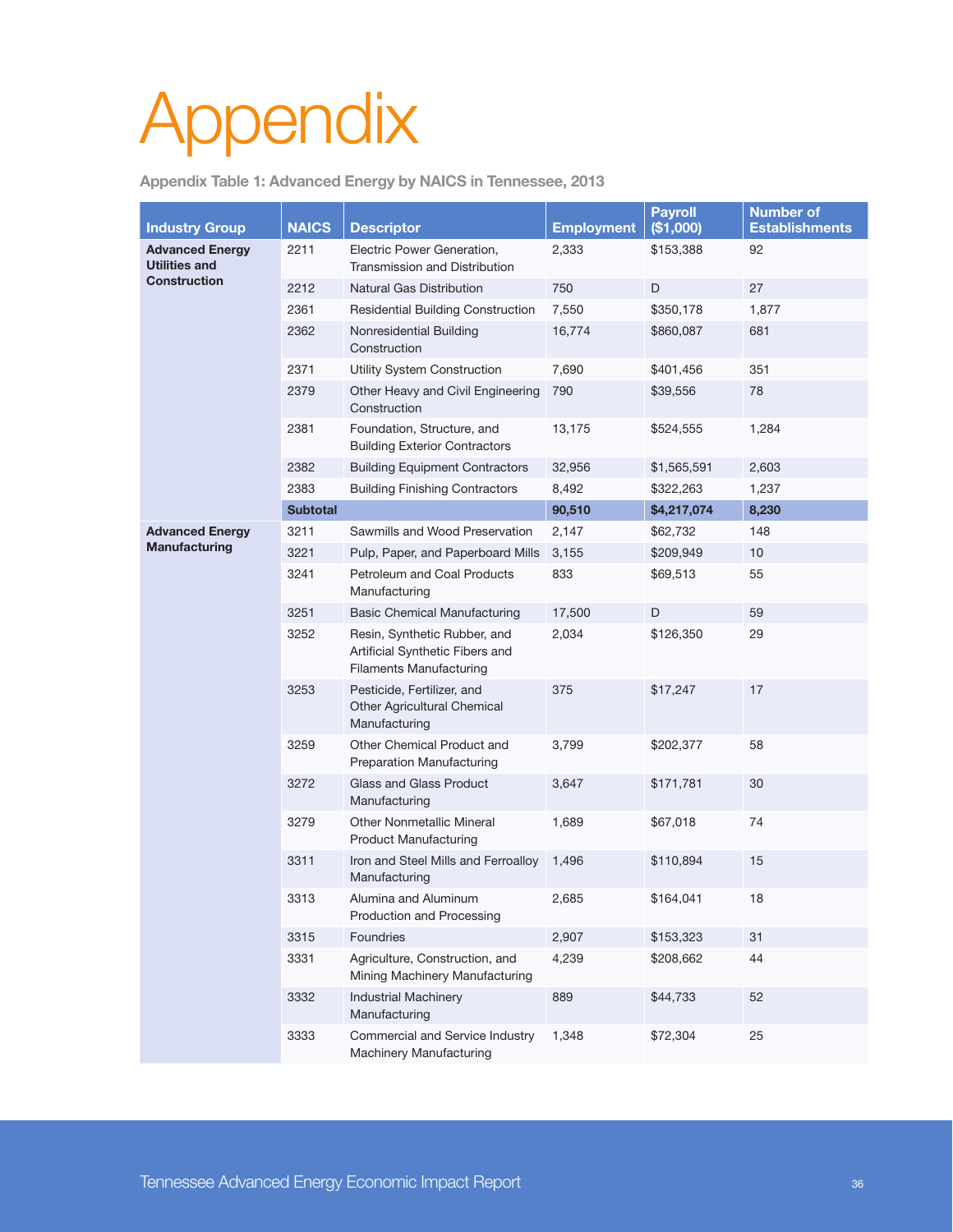Appendix Table 1, continued

| <b>Industry Group</b>                   | <b>NAICS</b>    | <b>Descriptor</b>                                                                                             | <b>Employment</b> | <b>Payroll</b><br>(\$1,000) | <b>Number of</b><br><b>Establishments</b> |
|-----------------------------------------|-----------------|---------------------------------------------------------------------------------------------------------------|-------------------|-----------------------------|-------------------------------------------|
| <b>Advanced Energy</b><br>Manufacturing | 3334            | Ventilation, Heating, Air-<br>Conditioning, and Commercial<br><b>Refrigeration Equipment</b><br>Manufacturing | 8,397             | \$368,567                   | 44                                        |
|                                         | 3336            | Engine, Turbine, and Power<br><b>Transmission Equipment</b><br>Manufacturing                                  | 1,784             | \$107,335                   | 18                                        |
|                                         | 3339            | Other General Purpose Machinery<br>Manufacturing                                                              | 4,477             | \$239,480                   | 97                                        |
|                                         | 3341            | <b>Computer and Peripheral</b><br><b>Equipment Manufacturing</b>                                              | 547               | \$28,881                    | $\boldsymbol{9}$                          |
|                                         | 3342            | <b>Communication Equipment</b><br>Manufacturing                                                               | 175               | \$8,144                     | 12                                        |
|                                         | 3343            | Audio and Video Equipment<br>Manufacturing                                                                    | 375               | D                           | 9                                         |
|                                         | 3344            | Semiconductor and Other<br><b>Electronic Component</b><br>Manufacturing                                       | 1750,             | D                           | 30                                        |
|                                         | 3345            | Navigational, Measuring,<br>Electromedical, and Control<br>Instruments Manufacturing                          | 2,583             | \$167,923                   | 53                                        |
|                                         | 3346            | Manufacturing and Reproducing<br>Magnetic and Optical Media                                                   | 254               | \$11,846                    | 17                                        |
|                                         | 3351            | <b>Electric Lighting Equipment</b><br>Manufacturing                                                           | 434               | \$21,978                    | 17                                        |
|                                         | 3352            | Household Appliance<br>Manufacturing                                                                          | 6,881             | \$293,634                   | 18                                        |
|                                         | 3353            | <b>Electrical Equipment</b><br>Manufacturing                                                                  | 2,257             | \$139,055                   | 40                                        |
|                                         | 3359            | Other Electrical Equipment and<br><b>Component Manufacturing</b>                                              | 2,627             | \$123,490                   | 32                                        |
|                                         | 3361            | Motor Vehicle Manufacturing                                                                                   | 7,500             | D                           | 5                                         |
|                                         | 3362            | Motor Vehicle Body and Trailer<br>Manufacturing                                                               | 1,750             | D                           | 44                                        |
|                                         | 3363            | <b>Motor Vehicle Parts</b><br>Manufacturing                                                                   | 31,117            | \$1,626,251                 | 181                                       |
|                                         | 3364            | Aerospace Product and Parts<br>Manufacturing                                                                  | 1,926             | \$137,321                   | 24                                        |
|                                         | 3366            | Ship and Boat Building                                                                                        | 2,429             | \$103,503                   | 21                                        |
|                                         | 3369            | Other Transportation Equipment<br>Manufacturing                                                               | 215               | \$7,562                     | 17                                        |
|                                         | 3391            | Medical Equipment and Supplies<br>Manufacturing                                                               | 7,091             | \$488,237                   | 195                                       |
|                                         | 3399            | <b>Other Miscellaneous</b><br>Manufacturing                                                                   | 6,641             | \$229,315                   | 251                                       |
|                                         | <b>Subtotal</b> |                                                                                                               | 139,953           | \$5,783,446                 | 1,799                                     |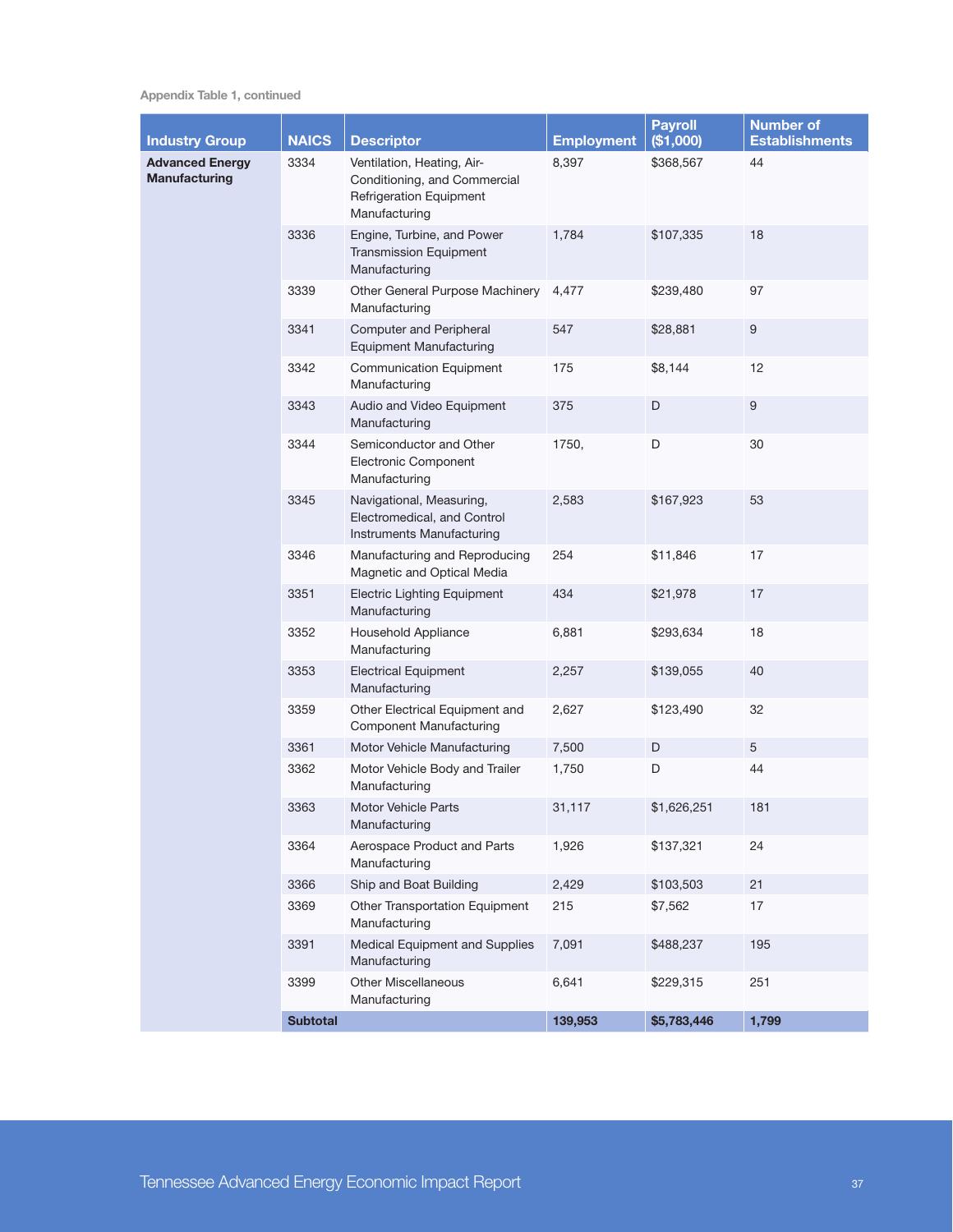Appendix Table 1, continued

| <b>Industry Group</b>                                                                                                                 | <b>NAICS</b>    | <b>Descriptor</b>                                                                                                    | <b>Employment</b> | <b>Payroll</b><br>(\$1,000) | <b>Number of</b><br><b>Establishments</b> |
|---------------------------------------------------------------------------------------------------------------------------------------|-----------------|----------------------------------------------------------------------------------------------------------------------|-------------------|-----------------------------|-------------------------------------------|
| <b>Advanced Energy</b>                                                                                                                | 5112            | Software Publishers                                                                                                  | 1,641             | \$170,214                   | 93                                        |
| <b>Information</b>                                                                                                                    | 5152            | Cable and Other Subscription<br>Programming                                                                          | 1,750             | D                           | 9                                         |
|                                                                                                                                       | 5172            | Wireless Telecommunications<br>Carriers (except Satellite)                                                           | 7,879             | \$363,965                   | 224                                       |
|                                                                                                                                       | 5174            | Satellite Telecommunications                                                                                         | 10                | \$326                       | 3                                         |
|                                                                                                                                       | 5179            | Other Telecommunications                                                                                             | 269               | \$11,459                    | 58                                        |
|                                                                                                                                       | 5182            | Data Processing, Hosting, and<br><b>Related Services</b>                                                             | 6,693             | \$408,779                   | 201                                       |
|                                                                                                                                       | 5191            | <b>Other Information Services</b>                                                                                    | 852               | \$53,129                    | 108                                       |
|                                                                                                                                       | <b>Subtotal</b> |                                                                                                                      | 19,094            | \$1,007,872                 | 696                                       |
| <b>Advanced Energy</b><br>Professional,                                                                                               | 5413            | Architectural, Engineering, and<br><b>Related Services</b>                                                           | 16,864            | \$1,174,906                 | 1,506                                     |
| Scientific, and<br><b>Technical Services</b>                                                                                          | 5414            | <b>Specialized Design Services</b>                                                                                   | 1,021             | \$48,831                    | 285                                       |
|                                                                                                                                       | 5415            | Computer System Design and<br><b>Related Services</b>                                                                | 12,337            | \$965,076                   | 1,142                                     |
|                                                                                                                                       | 5416            | Management, Scientific, and<br><b>Technical Consulting Services</b>                                                  | 14,486            | \$970,469                   | 1,538                                     |
|                                                                                                                                       | 5417            | Scientific Research and<br><b>Development Services</b>                                                               | 6,782             | \$631,945                   | 166                                       |
|                                                                                                                                       | 5419            | Other Professional, Scientific, and<br><b>Technical Services</b>                                                     | 10,692            | \$322,839                   | 1,122                                     |
|                                                                                                                                       | <b>Subtotal</b> |                                                                                                                      | 62,182            | \$4,114,066                 | 5,759                                     |
| <b>Advanced</b>                                                                                                                       | 5622            | Waste Treatment and Disposal                                                                                         | 1,699             | \$102,868                   | 83                                        |
| <b>Energy Other</b><br><b>Services (Includes</b><br><b>Administrative and</b>                                                         | 6215            | Medical and Diagnostic<br>Laboratories                                                                               | 6,324             | \$394,303                   | 249                                       |
| <b>Support, Waste</b><br><b>Management</b><br>and Remediation<br><b>Services, and Health</b><br><b>Care and Social</b><br>Assistance) | 8112            | <b>Electronic and Precision</b><br>Equipment Repair and<br>Maintenance                                               | 2,503             | \$107,522                   | 202                                       |
|                                                                                                                                       | 8113            | Commercial and Industrial<br>Machinery and Equipment (except<br>Automotive and Electronic) Repair<br>and Maintenance | 2.655             | \$117,288                   | 316                                       |
|                                                                                                                                       | <b>Subtotal</b> |                                                                                                                      | 13,181            | \$721,981                   | 850                                       |
| <b>All Advanced</b><br><b>Energy Industry</b>                                                                                         | <b>Total</b>    |                                                                                                                      | 324,920           | \$15,844,439                | 17,334                                    |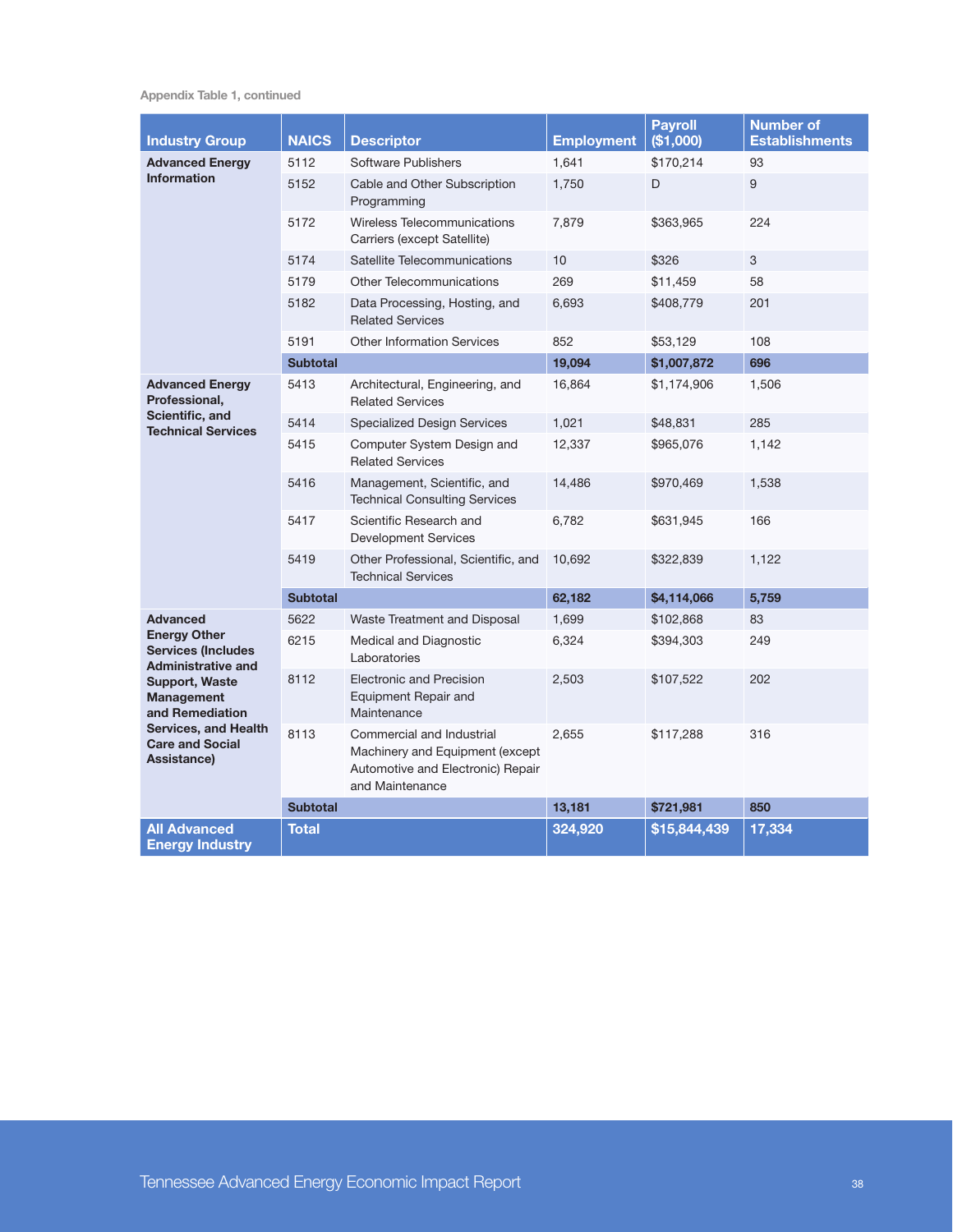| Appendix Table 2: Advanced Energy by NAICS in Chattanooga, TN-GA MSA, 2013 |  |  |  |
|----------------------------------------------------------------------------|--|--|--|
|----------------------------------------------------------------------------|--|--|--|

|                                                |                 |                                                                                                               |                   | <b>Payroll</b> | <b>Number of</b>      |
|------------------------------------------------|-----------------|---------------------------------------------------------------------------------------------------------------|-------------------|----------------|-----------------------|
| <b>Industry Group</b>                          | <b>NAICS</b>    | <b>Descriptor</b>                                                                                             | <b>Employment</b> | (\$1,000)      | <b>Establishments</b> |
| <b>Advanced Energy</b><br><b>Utilities and</b> | 2211            | Electric Power Generation,<br>Transmission and Distribution                                                   | 162               | \$9,059        | 8                     |
| <b>Construction</b>                            | 2212            | <b>Natural Gas Distribution</b>                                                                               | 60                | D              | 3                     |
|                                                | 2361            | <b>Residential Building Construction</b>                                                                      | 521               | \$18,000       | 139                   |
|                                                | 2362            | Nonresidential Building<br>Construction                                                                       | 750               | \$57,262       | 54                    |
|                                                | 2371            | Utility System Construction                                                                                   | 1,320             | \$84,109       | 35                    |
|                                                | 2379            | Other Heavy and Civil Engineering<br>Construction                                                             | 98                | \$4,258        | $\overline{7}$        |
|                                                | 2381            | Foundation, Structure, and<br><b>Building Exterior Contractors</b>                                            | 976               | \$29,383       | 88                    |
|                                                | 2382            | <b>Building Equipment Contractors</b>                                                                         | 4,116             | \$199,225      | 250                   |
|                                                | 2383            | <b>Building Finishing Contractors</b>                                                                         | 629               | \$23,413       | 91                    |
|                                                | <b>Subtotal</b> |                                                                                                               | 8,632             | \$424,709      | 675                   |
| <b>Advanced Energy</b>                         | 3211            | Sawmills and Wood Preservation                                                                                | 10                | D              | 1                     |
| <b>Manufacturing</b>                           | 3221            | Pulp, Paper, and Paperboard Mills                                                                             | 375               | D              | $\overline{2}$        |
|                                                | 3241            | Petroleum and Coal Products<br>Manufacturing                                                                  | 10                | D              | 3                     |
|                                                | 3251            | <b>Basic Chemical Manufacturing</b>                                                                           | 375               | \$15,762       | 10                    |
|                                                | 3252            | Resin, Synthetic Rubber, and<br>Artificial Synthetic Fibers and<br><b>Filaments Manufacturing</b>             | 952               | \$64,316       | 9                     |
|                                                | 3253            | Pesticide, Fertilizer, and<br>Other Agricultural Chemical<br>Manufacturing                                    | 10                | D              | $\mathbf{1}$          |
|                                                | 3259            | Other Chemical Product and<br><b>Preparation Manufacturing</b>                                                | 60                | \$4,556        | $\overline{7}$        |
|                                                | 3272            | Glass and Glass Product<br>Manufacturing                                                                      | 60                | D              | 3                     |
|                                                | 3279            | <b>Other Nonmetallic Mineral</b><br><b>Product Manufacturing</b>                                              | 175               | D              | 10                    |
|                                                | 3311            | Iron and Steel Mills and Ferroalloy<br>Manufacturing                                                          | 60                | D              | $\sqrt{2}$            |
|                                                | 3313            | Alumina and Aluminum<br>Production and Processing                                                             | <b>NA</b>         | <b>NA</b>      | <b>NA</b>             |
|                                                | 3315            | Foundries                                                                                                     | 375               | $\mathsf D$    | $\,6\,$               |
|                                                | 3331            | Agriculture, Construction, and<br>Mining Machinery Manufacturing                                              | 1,750             | D              | $\overline{7}$        |
|                                                | 3332            | <b>Industrial Machinery</b><br>Manufacturing                                                                  | 324               | \$20,472       | $\overline{7}$        |
|                                                | 3333            | Commercial and Service Industry<br>Machinery Manufacturing                                                    | <b>NA</b>         | <b>NA</b>      | <b>NA</b>             |
|                                                | 3334            | Ventilation, Heating, Air-<br>Conditioning, and Commercial<br><b>Refrigeration Equipment</b><br>Manufacturing | 175               | D              | $\overline{2}$        |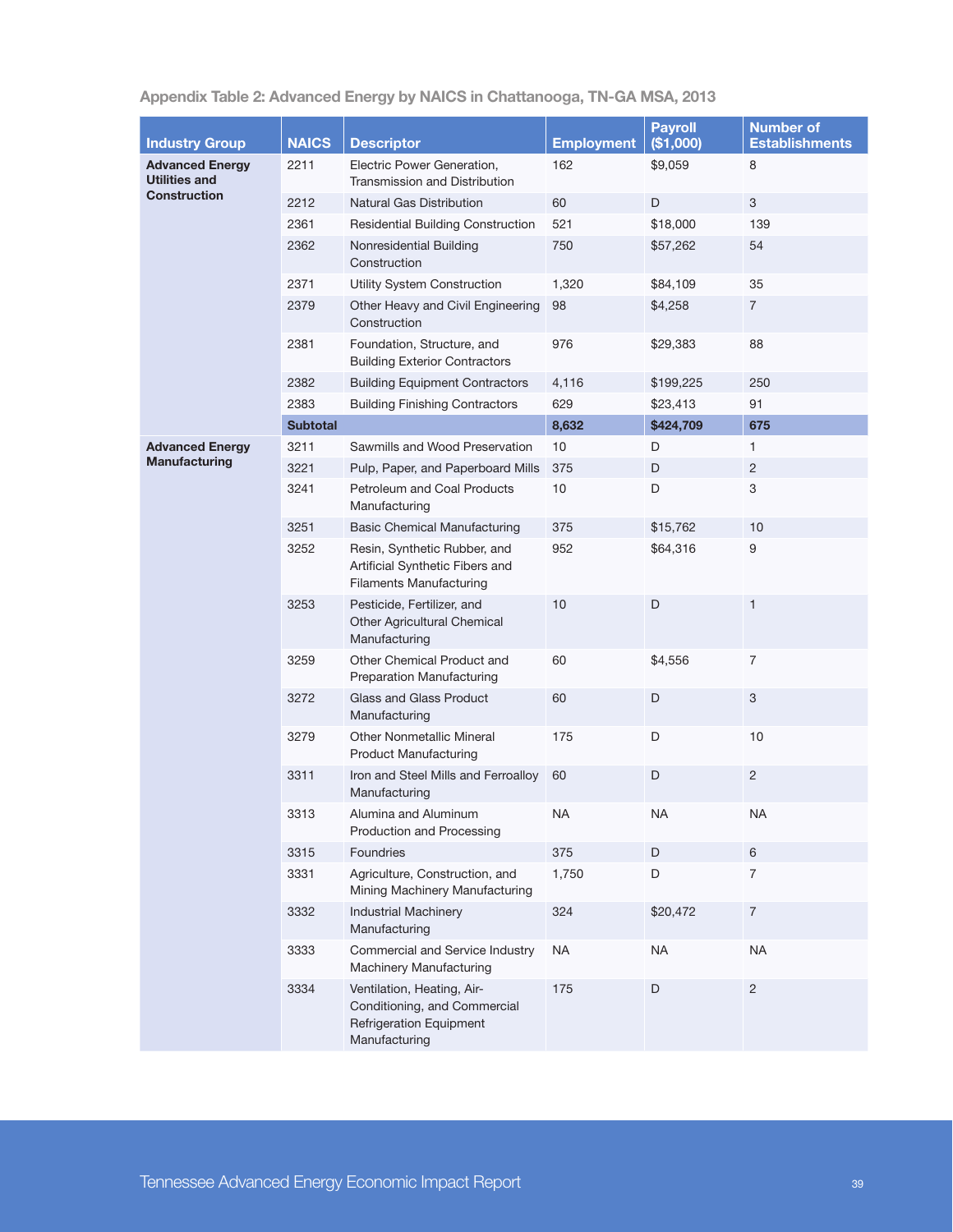Appendix Table 2, continued

| <b>Industry Group</b>                          | <b>NAICS</b>    | <b>Descriptor</b>                                                                    | <b>Employment</b> | <b>Payroll</b><br>(\$1,000) | <b>Number of</b><br><b>Establishments</b> |
|------------------------------------------------|-----------------|--------------------------------------------------------------------------------------|-------------------|-----------------------------|-------------------------------------------|
| <b>Advanced Energy</b><br><b>Manufacturing</b> | 3336            | Engine, Turbine, and Power<br><b>Transmission Equipment</b><br>Manufacturing         | 750               | D                           | 1                                         |
|                                                | 3339            | Other General Purpose Machinery<br>Manufacturing                                     | 534               | \$26,643                    | 14                                        |
|                                                | 3341            | <b>Computer and Peripheral</b><br><b>Equipment Manufacturing</b>                     | 60                | D                           | $\mathbf{1}$                              |
|                                                | 3342            | <b>Communication Equipment</b><br>Manufacturing                                      | 10                | D                           | $\overline{c}$                            |
|                                                | 3343            | Audio and Video Equipment<br>Manufacturing                                           | <b>NA</b>         | <b>NA</b>                   | <b>NA</b>                                 |
|                                                | 3344            | Semiconductor and Other<br>Electronic Component<br>Manufacturing                     | 10                | D                           | $\mathbf{1}$                              |
|                                                | 3345            | Navigational, Measuring,<br>Electromedical, and Control<br>Instruments Manufacturing | 60                | \$4,159                     | $\,$ 5 $\,$                               |
|                                                | 3346            | Manufacturing and Reproducing<br>Magnetic and Optical Media                          | <b>NA</b>         | <b>NA</b>                   | <b>NA</b>                                 |
|                                                | 3351            | <b>Electric Lighting Equipment</b><br>Manufacturing                                  | NA                | NA                          | <b>NA</b>                                 |
|                                                | 3352            | Household Appliance<br>Manufacturing                                                 | 1,750             | D                           | $\mathbf{1}$                              |
|                                                | 3353            | <b>Electrical Equipment</b><br>Manufacturing                                         | 15                | \$618                       | 3                                         |
|                                                | 3359            | Other Electrical Equipment and<br><b>Component Manufacturing</b>                     | 434               | \$20,745                    | $\overline{7}$                            |
|                                                | 3361            | Motor Vehicle Manufacturing                                                          | 1,750             | D                           | 3                                         |
|                                                | 3362            | Motor Vehicle Body and Trailer<br>Manufacturing                                      | 375               | D                           | 2                                         |
|                                                | 3363            | <b>Motor Vehicle Parts</b><br>Manufacturing                                          | 847               | \$35,011                    | $\overline{7}$                            |
|                                                | 3364            | Aerospace Product and Parts<br>Manufacturing                                         | <b>NA</b>         | <b>NA</b>                   | <b>NA</b>                                 |
|                                                | 3366            | Ship and Boat Building                                                               | <b>NA</b>         | <b>NA</b>                   | <b>NA</b>                                 |
|                                                | 3369            | Other Transportation Equipment<br>Manufacturing                                      | 119               | \$4,103                     | $6\phantom{1}$                            |
|                                                | 3391            | Medical Equipment and Supplies<br>Manufacturing                                      | 375               | D                           | 23                                        |
|                                                | 3399            | <b>Other Miscellaneous</b><br>Manufacturing                                          | 645               | \$24,769                    | 24                                        |
|                                                | <b>Subtotal</b> | 12,445                                                                               | \$221,154         | 170                         |                                           |
| <b>Advanced Energy</b>                         | 5112            | Software Publishers                                                                  | 10                | D                           | $\mathbf{1}$                              |
| <b>Information</b>                             | 5152            | Cable and Other Subscription<br>Programming                                          | 10                | D                           | 1                                         |
|                                                | 5172            | Wireless Telecommunications<br>Carriers (except Satellite)                           | 750               | D                           | 21                                        |
|                                                | 5174            | Satellite Telecommunications                                                         | <b>NA</b>         | <b>NA</b>                   | <b>NA</b>                                 |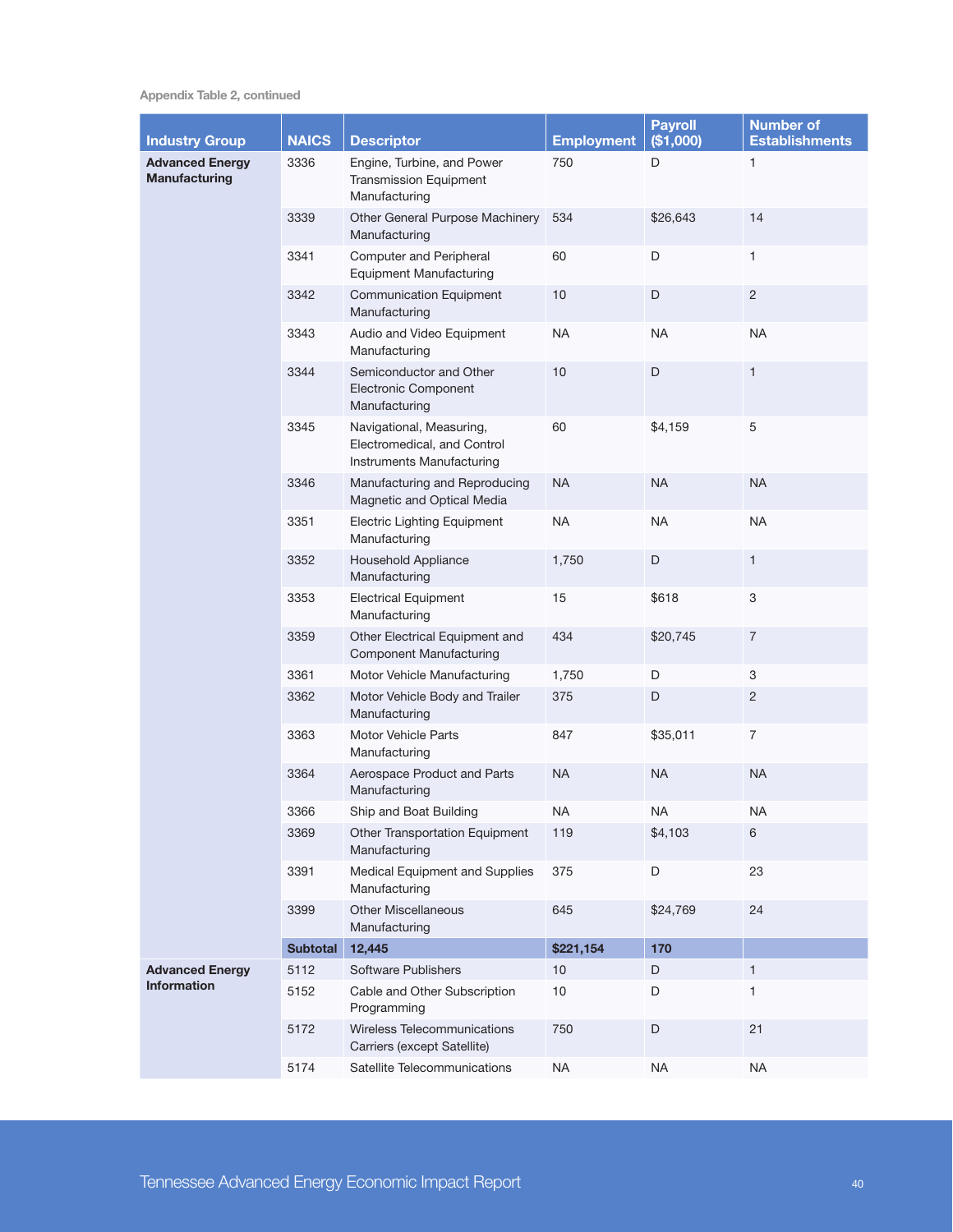Appendix Table 2, continued

| <b>Industry Group</b>                                                                                                                 | <b>NAICS</b>    | <b>Descriptor</b>                                                                                                    | <b>Employment</b> | <b>Pavroll</b><br>(\$1,000) | <b>Number of</b><br><b>Establishments</b> |
|---------------------------------------------------------------------------------------------------------------------------------------|-----------------|----------------------------------------------------------------------------------------------------------------------|-------------------|-----------------------------|-------------------------------------------|
| <b>Advanced Energy</b>                                                                                                                | 5179            | <b>Other Telecommunications</b>                                                                                      | 60                | \$1,027                     | 6                                         |
| <b>Information</b>                                                                                                                    | 5182            | Data Processing, Hosting, and<br><b>Related Services</b>                                                             | 213               | \$9,356                     | 11                                        |
|                                                                                                                                       | 5191            | <b>Other Information Services</b>                                                                                    | 51                | \$2,703                     | 8                                         |
|                                                                                                                                       | <b>Subtotal</b> |                                                                                                                      | 1,094             | \$13,086                    | 48                                        |
| <b>Advanced Energy</b><br>Professional,                                                                                               | 5413            | Architectural, Engineering, and<br><b>Related Services</b>                                                           | 1,809             | \$134,510                   | 147                                       |
| Scientific, and<br><b>Technical Services</b>                                                                                          | 5414            | <b>Specialized Design Services</b>                                                                                   | 94                | \$4,521                     | 30                                        |
|                                                                                                                                       | 5415            | Computer System Design and<br><b>Related Services</b>                                                                | 742               | \$46,522                    | 102                                       |
|                                                                                                                                       | 5416            | Management, Scientific, and<br><b>Technical Consulting Services</b>                                                  | 1,029             | \$52,625                    | 117                                       |
|                                                                                                                                       | 5417            | Scientific Research and<br><b>Development Services</b>                                                               | 175               | D                           | 15                                        |
|                                                                                                                                       | 5419            | Other Professional, Scientific, and<br><b>Technical Services</b>                                                     | 1,337             | \$30,556                    | 100                                       |
|                                                                                                                                       | <b>Subtotal</b> |                                                                                                                      | 5,186             | \$268,734                   | 511                                       |
| <b>Advanced</b>                                                                                                                       | 5622            | Waste Treatment and Disposal                                                                                         | 38                | \$1,949                     | 6                                         |
| <b>Energy Other</b><br><b>Services (Includes)</b><br><b>Administrative and</b>                                                        | 6215            | Medical and Diagnostic<br>Laboratories                                                                               | 360               | \$28,092                    | 22                                        |
| <b>Support, Waste</b><br><b>Management</b><br>and Remediation<br><b>Services, and Health</b><br><b>Care and Social</b><br>Assistance) | 8112            | <b>Electronic and Precision</b><br>Equipment Repair and<br>Maintenance                                               | 54                | \$2,235                     | 18                                        |
|                                                                                                                                       | 8113            | Commercial and Industrial<br>Machinery and Equipment (except<br>Automotive and Electronic) Repair<br>and Maintenance | 338               | \$16,801                    | 28                                        |
|                                                                                                                                       | <b>Subtotal</b> |                                                                                                                      | 790               | \$49,077                    | 74                                        |
| <b>All Advanced</b><br><b>Energy Industry</b>                                                                                         | <b>Total</b>    |                                                                                                                      | 28,147            | \$976,760                   | 1,478                                     |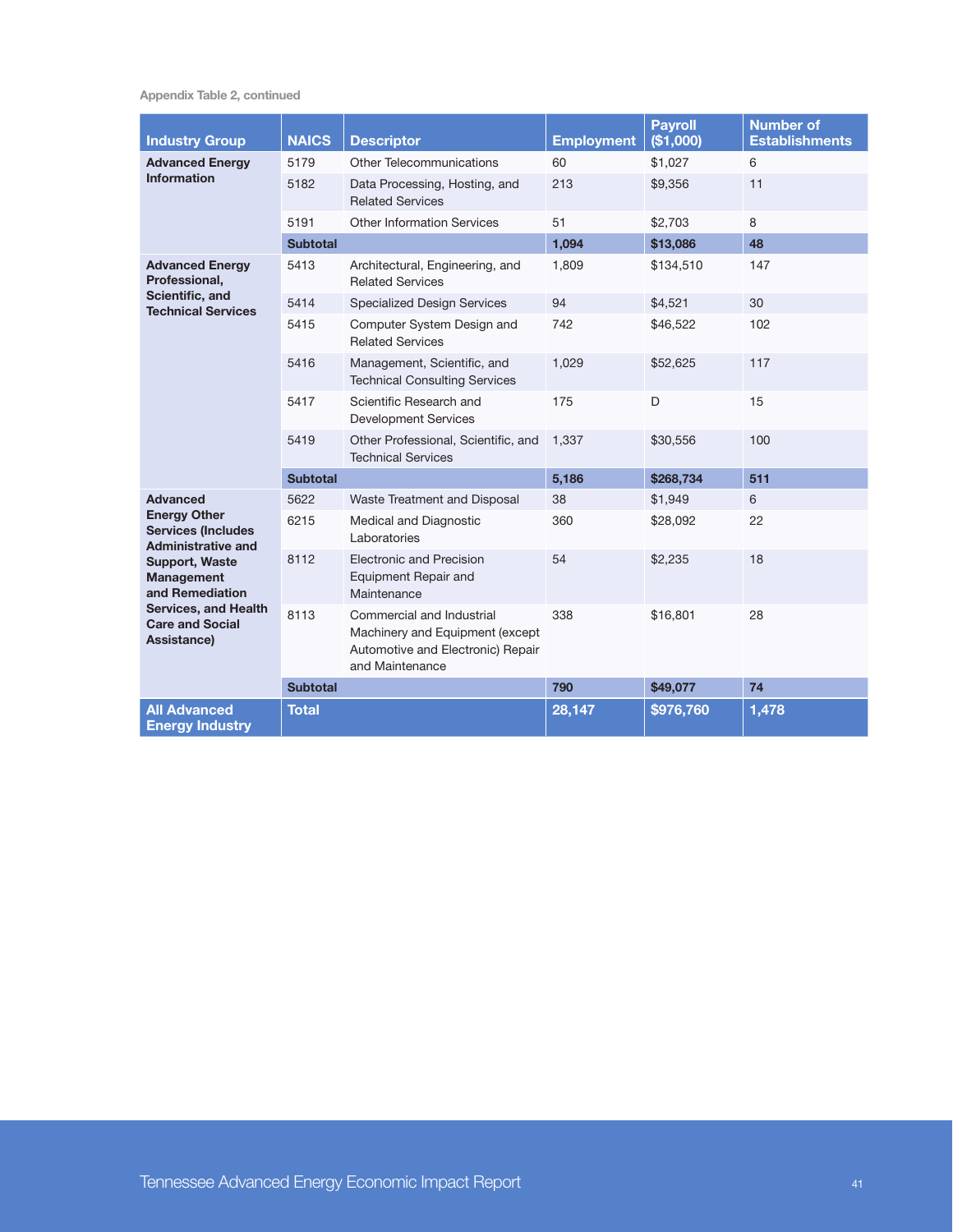| <b>Industry Group</b>                   | <b>NAICS</b>    | <b>Descriptor</b>                                                                                 | <b>Employment</b> | <b>Payroll</b><br>(\$1,000) | <b>Number of</b><br><b>Establishments</b> |
|-----------------------------------------|-----------------|---------------------------------------------------------------------------------------------------|-------------------|-----------------------------|-------------------------------------------|
| <b>Advanced Energy</b><br>Utilities and | 2211            | Electric Power Generation,<br>Transmission and Distribution                                       | 175               | D                           | 3                                         |
| <b>Construction</b>                     | 2212            | <b>Natural Gas Distribution</b>                                                                   | 10                | D                           | $\overline{c}$                            |
|                                         | 2361            | <b>Residential Building Construction</b>                                                          | 322               | \$9,981                     | 71                                        |
|                                         | 2362            | Nonresidential Building<br>Construction                                                           | 172               | \$6,784                     | 27                                        |
|                                         | 2371            | Utility System Construction                                                                       | 250               | \$11,573                    | 17                                        |
|                                         | 2379            | Other Heavy and Civil Engineering<br>Construction                                                 | NA                | <b>NA</b>                   | <b>NA</b>                                 |
|                                         | 2381            | Foundation, Structure, and<br><b>Building Exterior Contractors</b>                                | 149               | \$5,363                     | 29                                        |
|                                         | 2382            | <b>Building Equipment Contractors</b>                                                             | 689               | \$26,316                    | 94                                        |
|                                         | 2383            | <b>Building Finishing Contractors</b>                                                             | 201               | \$6,073                     | 42                                        |
|                                         | <b>Subtotal</b> |                                                                                                   | 1,968             | \$66,090                    | 285                                       |
| <b>Advanced Energy</b>                  | 3211            | Sawmills and Wood Preservation                                                                    | 60                | \$1,999                     | 6                                         |
| Manufacturing                           | 3221            | Pulp, Paper, and Paperboard Mills                                                                 | <b>NA</b>         | <b>NA</b>                   | <b>NA</b>                                 |
|                                         | 3241            | Petroleum and Coal Products<br>Manufacturing                                                      | 60                | D                           | $\overline{4}$                            |
|                                         | 3251            | <b>Basic Chemical Manufacturing</b>                                                               | 76                | \$6,217                     | $\overline{4}$                            |
|                                         | 3252            | Resin, Synthetic Rubber, and<br>Artificial Synthetic Fibers and<br><b>Filaments Manufacturing</b> | <b>NA</b>         | <b>NA</b>                   | <b>NA</b>                                 |
|                                         | 3253            | Pesticide, Fertilitzer, and<br>Other Agricultural Chemical<br>Manufacturing                       | <b>NA</b>         | <b>NA</b>                   | <b>NA</b>                                 |
|                                         | 3259            | Other Chemical Product and<br><b>Preparation Manufacturing</b>                                    | 60                | D                           | 2                                         |
|                                         | 3272            | <b>Glass and Glass Product</b><br>Manufacturing                                                   | <b>NA</b>         | <b>NA</b>                   | <b>NA</b>                                 |
|                                         | 3279            | <b>Other Nonmetallic Mineral</b><br><b>Product Manufacturing</b>                                  | 375               | D                           | 3                                         |
|                                         | 3311            | Iron and Steel Mills and Ferroalloy<br>Manufacturing                                              | 175               | D                           | $\mathbf{1}$                              |
|                                         | 3313            | Alumina and Aluminum<br>Production and Processing                                                 | 175               | D                           | $\mathbf{1}$                              |
|                                         | 3315            | Foundries                                                                                         | 60                | D                           | $\mathbf{1}$                              |
|                                         | 3331            | Agriculture, Construction, and<br>Mining Machinery Manufacturing                                  | <b>NA</b>         | <b>NA</b>                   | <b>NA</b>                                 |
|                                         | 3332            | <b>Industrial Machinery</b><br>Manufacturing                                                      | <b>NA</b>         | <b>NA</b>                   | <b>NA</b>                                 |
|                                         | 3333            | Commercial and Service Industry<br>Machinery Manufacturing                                        | <b>NA</b>         | <b>NA</b>                   | <b>NA</b>                                 |
|                                         | 3334            | Ventilation, Heating, Air-<br>Conditioning, and Commercial                                        | 1,750             | $\mathsf D$                 | $\mathbf{2}$                              |

## Appendix Table 3: Advanced Energy by NAICS in Clarksville, TN-KY MSA, 2013

Refrigeration Equipment

Manufacturing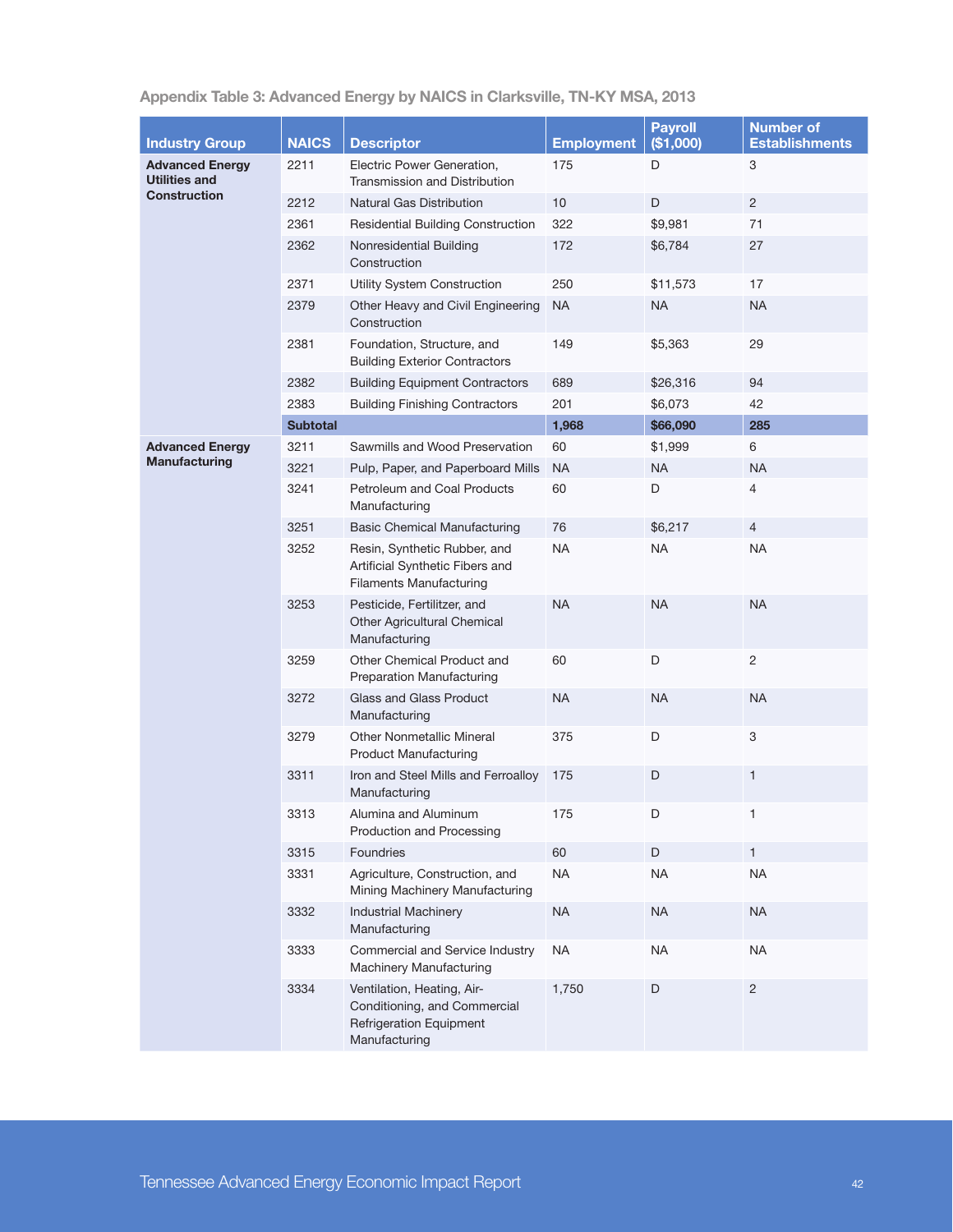Appendix Table 3, continued

| <b>Industry Group</b>                   | <b>NAICS</b>    | <b>Descriptor</b>                                                                    | <b>Employment</b> | <b>Payroll</b><br>(\$1,000) | <b>Number of</b><br><b>Establishments</b> |
|-----------------------------------------|-----------------|--------------------------------------------------------------------------------------|-------------------|-----------------------------|-------------------------------------------|
| <b>Advanced Energy</b><br>Manufacturing | 3336            | Engine, Turbine, and Power<br><b>Transmission Equipment</b><br>Manufacturing         | <b>NA</b>         | NA                          | <b>NA</b>                                 |
|                                         | 3339            | Other General Purpose Machinery<br>Manufacturing                                     | 375               | D                           | $\overline{c}$                            |
|                                         | 3341            | <b>Computer and Peripheral</b><br><b>Equipment Manufacturing</b>                     | <b>NA</b>         | <b>NA</b>                   | <b>NA</b>                                 |
|                                         | 3342            | <b>Communication Equipment</b><br>Manufacturing                                      | <b>NA</b>         | <b>NA</b>                   | <b>NA</b>                                 |
|                                         | 3343            | Audio and Video Equipment<br>Manufacturing                                           | <b>NA</b>         | <b>NA</b>                   | <b>NA</b>                                 |
|                                         | 3344            | Semiconductor and Other<br>Electronic Component<br>Manufacturing                     | 60                | D                           | $\overline{c}$                            |
|                                         | 3345            | Navigational, Measuring,<br>Electromedical, and Control<br>Instruments Manufacturing | <b>NA</b>         | <b>NA</b>                   | <b>NA</b>                                 |
|                                         | 3346            | Manufacturing and Reproducing<br>Magnetic and Optical Media                          | 10                | $\mathsf D$                 | $\mathbf{1}$                              |
|                                         | 3351            | <b>Electric Lighting Equipment</b><br>Manufacturing                                  | 10                | D                           | $\mathbf{1}$                              |
|                                         | 3352            | Household Appliance<br>Manufacturing                                                 | <b>NA</b>         | <b>NA</b>                   | <b>NA</b>                                 |
|                                         | 3353            | <b>Electrical Equipment</b><br>Manufacturing                                         | <b>NA</b>         | <b>NA</b>                   | <b>NA</b>                                 |
|                                         | 3359            | Other Electrical Equipment and<br><b>Component Manufacturing</b>                     | 10                | D                           | 1                                         |
|                                         | 3361            | Motor Vehicle Manufacturing                                                          | <b>NA</b>         | NA                          | <b>NA</b>                                 |
|                                         | 3362            | Motor Vehicle Body and Trailer<br>Manufacturing                                      | 750               | D                           | $\overline{2}$                            |
|                                         | 3363            | <b>Motor Vehicle Parts</b><br>Manufacturing                                          | 2,739             | \$123,721                   | 12                                        |
|                                         | 3364            | Aerospace Product and Parts<br>Manufacturing                                         | <b>NA</b>         | <b>NA</b>                   | <b>NA</b>                                 |
|                                         | 3366            | Ship and Boat Building                                                               | <b>NA</b>         | $\sf NA$                    | <b>NA</b>                                 |
|                                         | 3369            | Other Transportation Equipment<br>Manufacturing                                      | <b>NA</b>         | <b>NA</b>                   | <b>NA</b>                                 |
|                                         | 3391            | Medical Equipment and Supplies<br>Manufacturing                                      | 10                | \$465                       | 6                                         |
|                                         | 3399            | <b>Other Miscellaneous</b><br>Manufacturing                                          | 175               | D                           | $\mathbf 5$                               |
|                                         | <b>Subtotal</b> |                                                                                      | 6,930             | \$132,402                   | 56                                        |
| <b>Advanced Energy</b>                  | 5112            | Software Publishers                                                                  | <b>NA</b>         | <b>NA</b>                   | <b>NA</b>                                 |
| <b>Information</b>                      | 5152            | Cable and Other Subscription<br>Programming                                          | <b>NA</b>         | <b>NA</b>                   | <b>NA</b>                                 |
|                                         | 5172            | Wireless Telecommunications<br>Carriers (except Satellite)                           | 175               | D                           | $\boldsymbol{9}$                          |
|                                         | 5174            | Satellite Telecommunications                                                         | <b>NA</b>         | <b>NA</b>                   | <b>NA</b>                                 |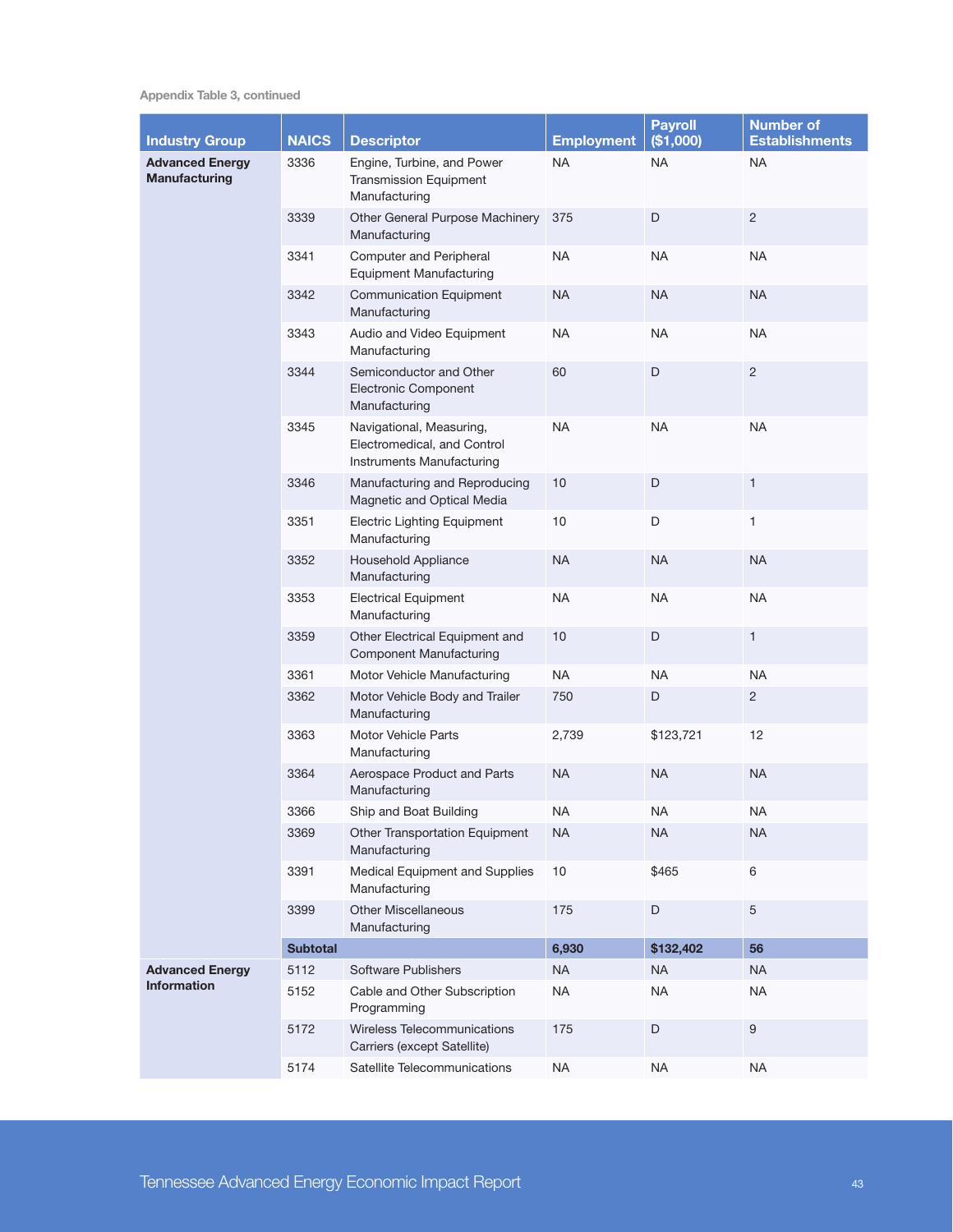Appendix Table 3, continued

| <b>Industry Group</b>                                                                                                                 | <b>NAICS</b>    | <b>Descriptor</b>                                                                                                    | <b>Employment</b> | <b>Pavroll</b><br>(\$1,000) | <b>Number of</b><br><b>Establishments</b> |
|---------------------------------------------------------------------------------------------------------------------------------------|-----------------|----------------------------------------------------------------------------------------------------------------------|-------------------|-----------------------------|-------------------------------------------|
| <b>Advanced Energy</b>                                                                                                                | 5179            | <b>Other Telecommunications</b>                                                                                      | <b>NA</b>         | <b>NA</b>                   | <b>NA</b>                                 |
| <b>Information</b>                                                                                                                    | 5182            | Data Processing, Hosting, and<br><b>Related Services</b>                                                             | <b>NA</b>         | <b>NA</b>                   | <b>NA</b>                                 |
|                                                                                                                                       | 5191            | <b>Other Information Services</b>                                                                                    | <b>NA</b>         | <b>NA</b>                   | <b>NA</b>                                 |
|                                                                                                                                       | <b>Subtotal</b> |                                                                                                                      | 175               | $$-$                        | 9 <sup>°</sup>                            |
| <b>Advanced Energy</b><br>Professional.                                                                                               | 5413            | Architectural, Engineering, and<br><b>Related Services</b>                                                           | 249               | \$14,451                    | 30                                        |
| Scientific, and<br><b>Technical Services</b>                                                                                          | 5414            | <b>Specialized Design Services</b>                                                                                   | 13                | \$313                       | 5                                         |
|                                                                                                                                       | 5415            | Computer System Design and<br><b>Related Services</b>                                                                | 900               | \$112,931                   | 45                                        |
|                                                                                                                                       | 5416            | Management, Scientific, and<br><b>Technical Consulting Services</b>                                                  | 175               | \$5,090                     | 23                                        |
|                                                                                                                                       | 5417            | Scientific Research and<br><b>Development Services</b>                                                               | 10                | D                           | $\overline{2}$                            |
|                                                                                                                                       | 5419            | Other Professional, Scientific, and<br><b>Technical Services</b>                                                     | 279               | \$8,406                     | 33                                        |
|                                                                                                                                       | <b>Subtotal</b> |                                                                                                                      | 1,626             | \$141,191                   | 138                                       |
| <b>Advanced</b>                                                                                                                       | 5622            | Waste Treatment and Disposal                                                                                         | <b>NA</b>         | <b>NA</b>                   | <b>NA</b>                                 |
| <b>Energy Other</b><br><b>Services (Includes)</b><br><b>Administrative and</b>                                                        | 6215            | Medical and Diagnostic<br>Laboratories                                                                               | 60                | \$3,478                     | 8                                         |
| <b>Support, Waste</b><br><b>Management</b><br>and Remediation<br><b>Services, and Health</b><br><b>Care and Social</b><br>Assistance) | 8112            | <b>Electronic and Precision</b><br>Equipment Repair and<br>Maintenance                                               | 60                | D                           | 11                                        |
|                                                                                                                                       | 8113            | Commercial and Industrial<br>Machinery and Equipment (except<br>Automotive and Electronic) Repair<br>and Maintenance | 25                | \$750                       | 9                                         |
|                                                                                                                                       | <b>Subtotal</b> |                                                                                                                      | 145               | \$4,228                     | 28                                        |
| <b>All Advanced</b><br><b>Energy Industry</b>                                                                                         | <b>Total</b>    |                                                                                                                      | 10,844            | \$343,911                   | 516                                       |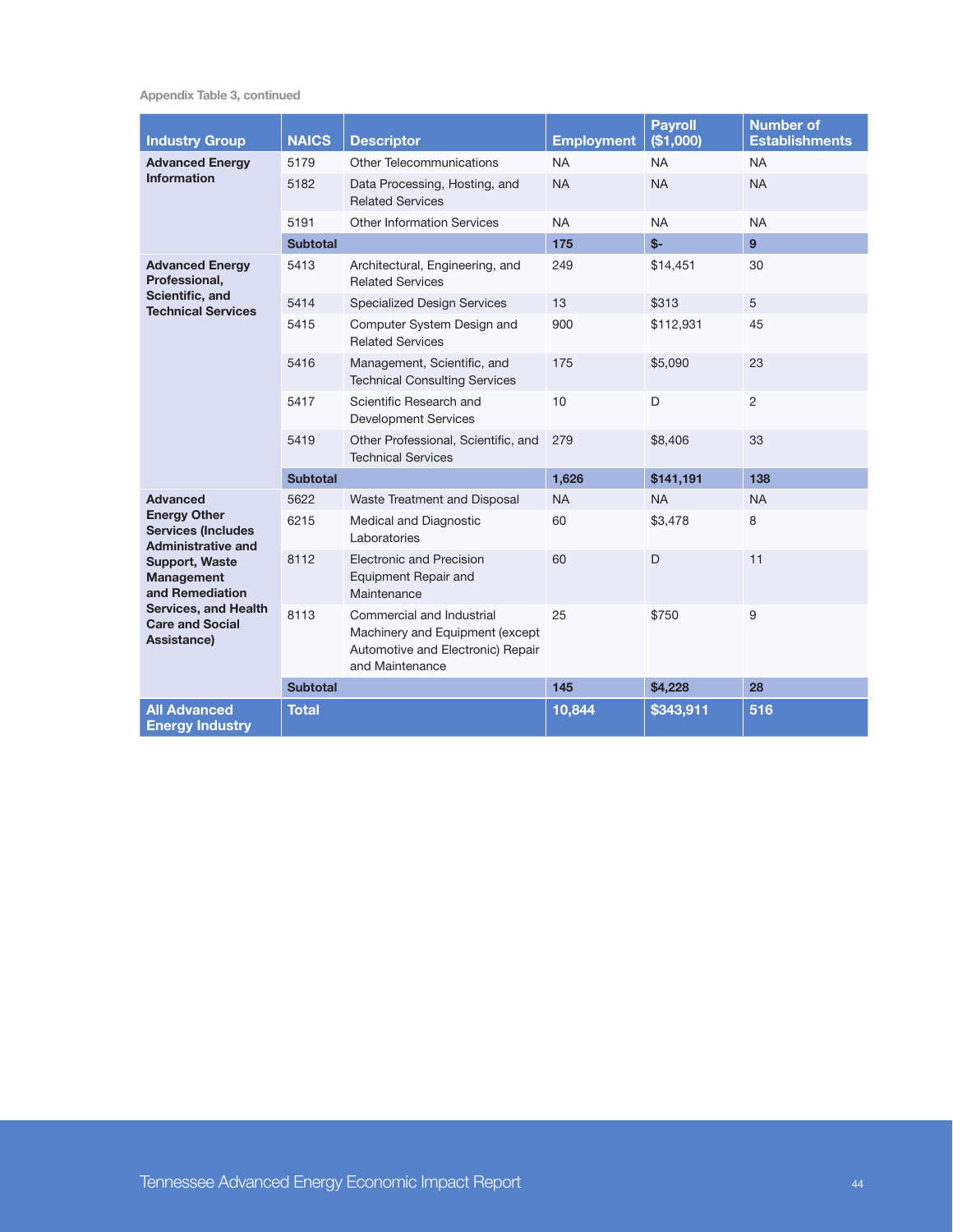| <b>Industry Group</b>                          | <b>NAICS</b>    | <b>Descriptor</b>                                                                                             | <b>Employment</b> | <b>Payroll</b><br>(\$1,000) | <b>Number of</b><br><b>Establishments</b> |
|------------------------------------------------|-----------------|---------------------------------------------------------------------------------------------------------------|-------------------|-----------------------------|-------------------------------------------|
| <b>Advanced Energy</b><br><b>Utilities and</b> | 2211            | Electric Power Generation,                                                                                    | 60                | D                           | 2                                         |
| <b>Construction</b>                            |                 | Transmission and Distribution                                                                                 |                   |                             |                                           |
|                                                | 2212            | <b>Natural Gas Distribution</b>                                                                               | <b>NA</b>         | <b>NA</b>                   | <b>NA</b>                                 |
|                                                | 2361            | <b>Residential Building Construction</b>                                                                      | 53                | \$1,403                     | 17                                        |
|                                                | 2362            | Nonresidential Building<br>Construction                                                                       | 60                | \$1,651                     | 11                                        |
|                                                | 2371            | Utility System Construction                                                                                   | 60                | D                           | 8                                         |
|                                                | 2379            | Other Heavy and Civil Engineering<br>Construction                                                             | <b>NA</b>         | <b>NA</b>                   | <b>NA</b>                                 |
|                                                | 2381            | Foundation, Structure, and<br><b>Building Exterior Contractors</b>                                            | 145               | \$5,429                     | 17                                        |
|                                                | 2382            | <b>Building Equipment Contractors</b>                                                                         | 303               | \$13,053                    | 42                                        |
|                                                | 2383            | <b>Building Finishing Contractors</b>                                                                         | 60                | \$2,213                     | 19                                        |
|                                                | <b>Subtotal</b> |                                                                                                               | 741               | \$23,749                    | 116                                       |
| <b>Advanced Energy</b>                         | 3211            | Sawmills and Wood Preservation                                                                                | 10                | D                           | $\overline{2}$                            |
| Manufacturing                                  | 3221            | Pulp, Paper, and Paperboard Mills                                                                             | <b>NA</b>         | <b>NA</b>                   | <b>NA</b>                                 |
|                                                | 3241            | Petroleum and Coal Products<br>Manufacturing                                                                  | 10                | D                           | 1                                         |
|                                                | 3251            | <b>Basic Chemical Manufacturing</b>                                                                           | 175               | D                           | $\overline{2}$                            |
|                                                | 3252            | Resin, Synthetic Rubber, and<br>Artificial Synthetic Fibers and<br><b>Filaments Manufacturing</b>             | 375               | D                           | 1                                         |
|                                                | 3253            | Pesticide, Fertilizer, and<br>Other Agricultural Chemical<br>Manufacturing                                    | <b>NA</b>         | <b>NA</b>                   | <b>NA</b>                                 |
|                                                | 3259            | Other Chemical Product and<br><b>Preparation Manufacturing</b>                                                | 375               | D                           | 3                                         |
|                                                | 3272            | Glass and Glass Product<br>Manufacturing                                                                      | <b>NA</b>         | <b>NA</b>                   | <b>NA</b>                                 |
|                                                | 3279            | Other Nonmetallic Mineral<br><b>Product Manufacturing</b>                                                     | 60                | D                           | $\overline{c}$                            |
|                                                | 3311            | Iron and Steel Mills and Ferroalloy<br>Manufacturing                                                          | <b>NA</b>         | <b>NA</b>                   | <b>NA</b>                                 |
|                                                | 3313            | Alumina and Aluminum<br>Production and Processing                                                             | <b>NA</b>         | <b>NA</b>                   | <b>NA</b>                                 |
|                                                | 3315            | Foundries                                                                                                     | $10$              | $\mathsf D$                 | $\mathbf{1}$                              |
|                                                | 3331            | Agriculture, Construction, and<br>Mining Machinery Manufacturing                                              | 60                | D                           | $\overline{c}$                            |
|                                                | 3332            | <b>Industrial Machinery</b><br>Manufacturing                                                                  | <b>NA</b>         | <b>NA</b>                   | <b>NA</b>                                 |
|                                                | 3333            | Commercial and Service Industry<br>Machinery Manufacturing                                                    | <b>NA</b>         | <b>NA</b>                   | <b>NA</b>                                 |
|                                                | 3334            | Ventilation, Heating, Air-<br>Conditioning, and Commercial<br><b>Refrigeration Equipment</b><br>Manufacturing | 175               | $\mathsf D$                 | $\mathbf{1}$                              |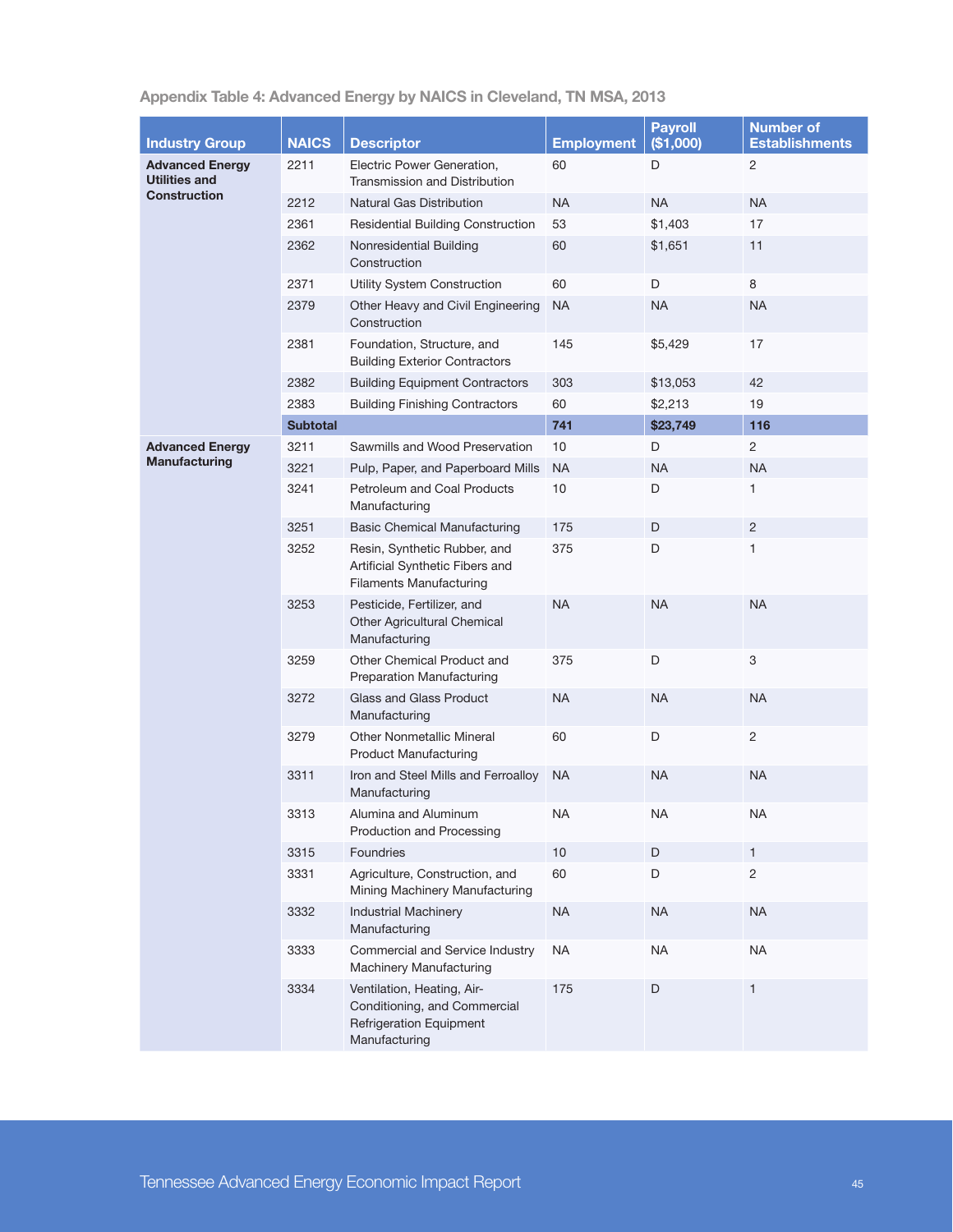Appendix Table 4, continued

| <b>Industry Group</b>                   | <b>NAICS</b>    | <b>Descriptor</b>                                                                    | <b>Employment</b> | <b>Payroll</b><br>(\$1,000) | <b>Number of</b><br><b>Establishments</b> |
|-----------------------------------------|-----------------|--------------------------------------------------------------------------------------|-------------------|-----------------------------|-------------------------------------------|
| <b>Advanced Energy</b><br>Manufacturing | 3336            | Engine, Turbine, and Power<br><b>Transmission Equipment</b><br>Manufacturing         | <b>NA</b>         | NA                          | <b>NA</b>                                 |
|                                         | 3339            | Other General Purpose Machinery<br>Manufacturing                                     | 10                | D                           | $\mathbf{1}$                              |
|                                         | 3341            | <b>Computer and Peripheral</b><br><b>Equipment Manufacturing</b>                     | <b>NA</b>         | <b>NA</b>                   | <b>NA</b>                                 |
|                                         | 3342            | <b>Communication Equipment</b><br>Manufacturing                                      | <b>NA</b>         | <b>NA</b>                   | <b>NA</b>                                 |
|                                         | 3343            | Audio and Video Equipment<br>Manufacturing                                           | <b>NA</b>         | <b>NA</b>                   | <b>NA</b>                                 |
|                                         | 3344            | Semiconductor and Other<br>Electronic Component<br>Manufacturing                     | <b>NA</b>         | <b>NA</b>                   | <b>NA</b>                                 |
|                                         | 3345            | Navigational, Measuring,<br>Electromedical, and Control<br>Instruments Manufacturing | <b>NA</b>         | <b>NA</b>                   | <b>NA</b>                                 |
|                                         | 3346            | Manufacturing and Reproducing<br>Magnetic and Optical Media                          | $10$              | $\mathsf D$                 | $\overline{c}$                            |
|                                         | 3351            | <b>Electric Lighting Equipment</b><br>Manufacturing                                  | <b>NA</b>         | <b>NA</b>                   | <b>NA</b>                                 |
|                                         | 3352            | Household Appliance<br>Manufacturing                                                 | 1,750             | D                           | $\overline{c}$                            |
|                                         | 3353            | <b>Electrical Equipment</b><br>Manufacturing                                         | 175               | D                           | 1                                         |
|                                         | 3359            | Other Electrical Equipment and<br><b>Component Manufacturing</b>                     | 375               | D                           | 1                                         |
|                                         | 3361            | Motor Vehicle Manufacturing                                                          | NA                | <b>NA</b>                   | <b>NA</b>                                 |
|                                         | 3362            | Motor Vehicle Body and Trailer<br>Manufacturing                                      | <b>NA</b>         | <b>NA</b>                   | <b>NA</b>                                 |
|                                         | 3363            | Motor Vehicle Parts<br>Manufacturing                                                 | 10                | D                           | $\mathbf{1}$                              |
|                                         | 3364            | Aerospace Product and Parts<br>Manufacturing                                         | <b>NA</b>         | <b>NA</b>                   | <b>NA</b>                                 |
|                                         | 3366            | Ship and Boat Building                                                               | <b>NA</b>         | <b>NA</b>                   | <b>NA</b>                                 |
|                                         | 3369            | Other Transportation Equipment<br>Manufacturing                                      | <b>NA</b>         | <b>NA</b>                   | <b>NA</b>                                 |
|                                         | 3391            | Medical Equipment and Supplies<br>Manufacturing                                      | 60                | D                           | 5                                         |
|                                         | 3399            | <b>Other Miscellaneous</b><br>Manufacturing                                          | 175               | D                           | 3                                         |
|                                         | <b>Subtotal</b> |                                                                                      | 3,815             | \$-                         | 31                                        |
| <b>Advanced Energy</b>                  | 5112            | Software Publishers                                                                  | <b>NA</b>         | <b>NA</b>                   | <b>NA</b>                                 |
| <b>Information</b>                      | 5152            | Cable and Other Subscription<br>Programming                                          | <b>NA</b>         | <b>NA</b>                   | <b>NA</b>                                 |
|                                         | 5172            | Wireless Telecommunications<br>Carriers (except Satellite)                           | 60                | D                           | $\overline{c}$                            |
|                                         | 5174            | Satellite Telecommunications                                                         | <b>NA</b>         | <b>NA</b>                   | <b>NA</b>                                 |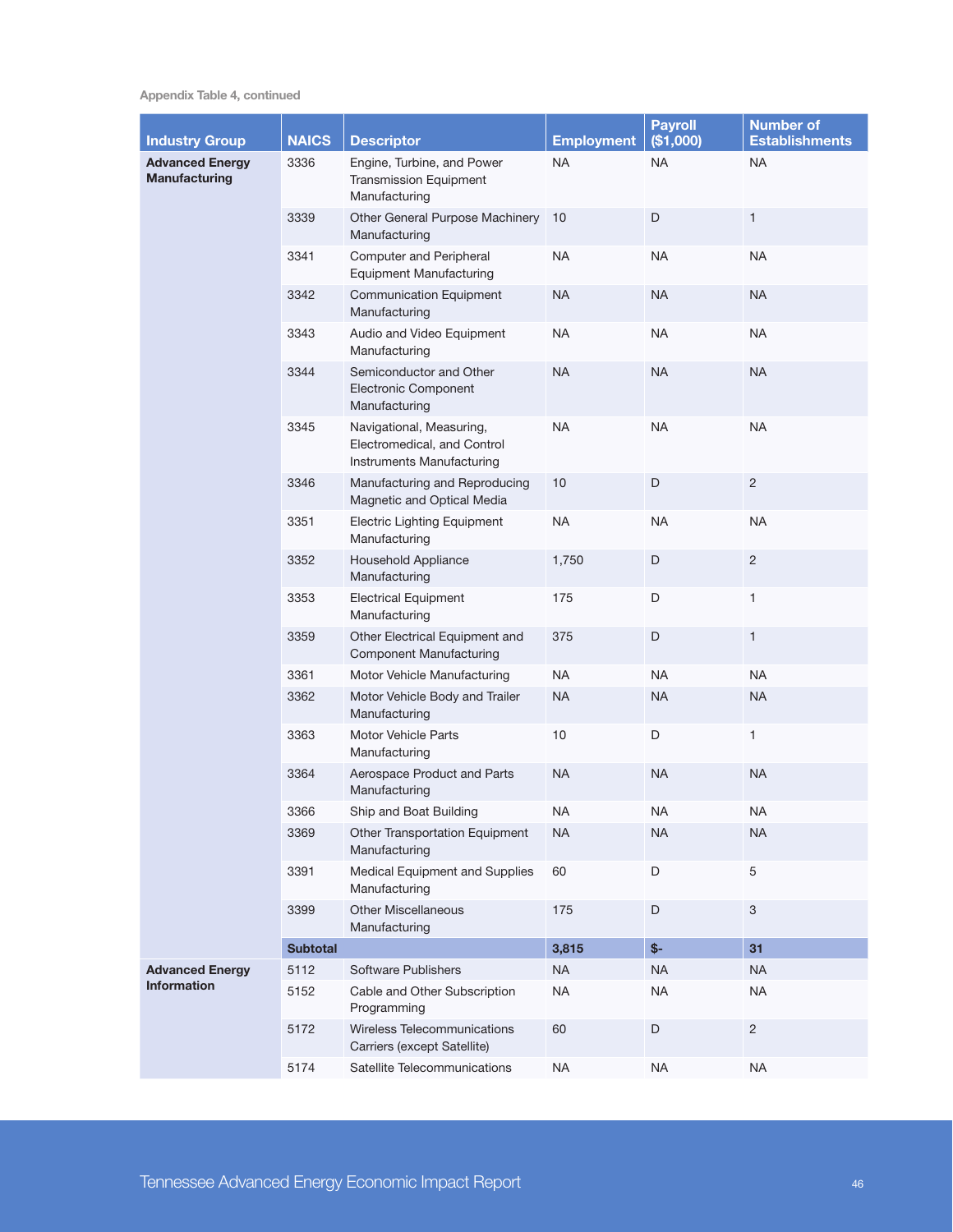Appendix Table 4, continued

| <b>Industry Group</b>                                                                                                                 | <b>NAICS</b>    | <b>Descriptor</b>                                                                                                    | <b>Employment</b> | <b>Payroll</b><br>(\$1,000) | <b>Number of</b><br><b>Establishments</b> |
|---------------------------------------------------------------------------------------------------------------------------------------|-----------------|----------------------------------------------------------------------------------------------------------------------|-------------------|-----------------------------|-------------------------------------------|
| <b>Advanced Energy</b>                                                                                                                | 5179            | Other Telecommunications                                                                                             | <b>NA</b>         | <b>NA</b>                   | <b>NA</b>                                 |
| <b>Information</b>                                                                                                                    | 5182            | Data Processing, Hosting, and<br><b>Related Services</b>                                                             | <b>NA</b>         | <b>NA</b>                   | <b>NA</b>                                 |
|                                                                                                                                       | 5191            | Other Information Services                                                                                           | <b>NA</b>         | <b>NA</b>                   | <b>NA</b>                                 |
|                                                                                                                                       | <b>Subtotal</b> |                                                                                                                      | 60                | $$-$                        | $\overline{2}$                            |
| <b>Advanced Energy</b><br>Professional.                                                                                               | 5413            | Architectural, Engineering, and<br><b>Related Services</b>                                                           | 62                | \$2,476                     | 19                                        |
| Scientific, and<br><b>Technical Services</b>                                                                                          | 5414            | <b>Specialized Design Services</b>                                                                                   | 10                | D                           | $\overline{2}$                            |
|                                                                                                                                       | 5415            | Computer System Design and<br><b>Related Services</b>                                                                | 21                | \$1,406                     | 10                                        |
|                                                                                                                                       | 5416            | Management, Scientific, and<br><b>Technical Consulting Services</b>                                                  | 60                | \$4,555                     | 18                                        |
|                                                                                                                                       | 5417            | Scientific Research and<br><b>Development Services</b>                                                               | <b>NA</b>         | <b>NA</b>                   | <b>NA</b>                                 |
|                                                                                                                                       | 5419            | Other Professional, Scientific, and<br><b>Technical Services</b>                                                     | 258               | \$5,232                     | 26                                        |
|                                                                                                                                       | <b>Subtotal</b> |                                                                                                                      | 411               | \$13,669                    | 75                                        |
| <b>Advanced</b>                                                                                                                       | 5622            | Waste Treatment and Disposal                                                                                         | 60                | D                           | 2                                         |
| <b>Energy Other</b><br><b>Services (Includes</b><br><b>Administrative and</b>                                                         | 6215            | Medical and Diagnostic<br>Laboratories                                                                               | 10                | D                           | $\mathbf{1}$                              |
| <b>Support, Waste</b><br><b>Management</b><br>and Remediation<br><b>Services, and Health</b><br><b>Care and Social</b><br>Assistance) | 8112            | Electronic and Precision<br>Equipment Repair and<br>Maintenance                                                      | <b>NA</b>         | <b>NA</b>                   | <b>NA</b>                                 |
|                                                                                                                                       | 8113            | Commercial and Industrial<br>Machinery and Equipment (except<br>Automotive and Electronic) Repair<br>and Maintenance | 60                | \$1,651                     | $\overline{7}$                            |
|                                                                                                                                       | <b>Subtotal</b> |                                                                                                                      | 130               | \$1,651                     | 10 <sub>1</sub>                           |
| <b>All Advanced</b><br><b>Energy Industry</b>                                                                                         | <b>Total</b>    |                                                                                                                      | 5,157             | \$39,069                    | 234                                       |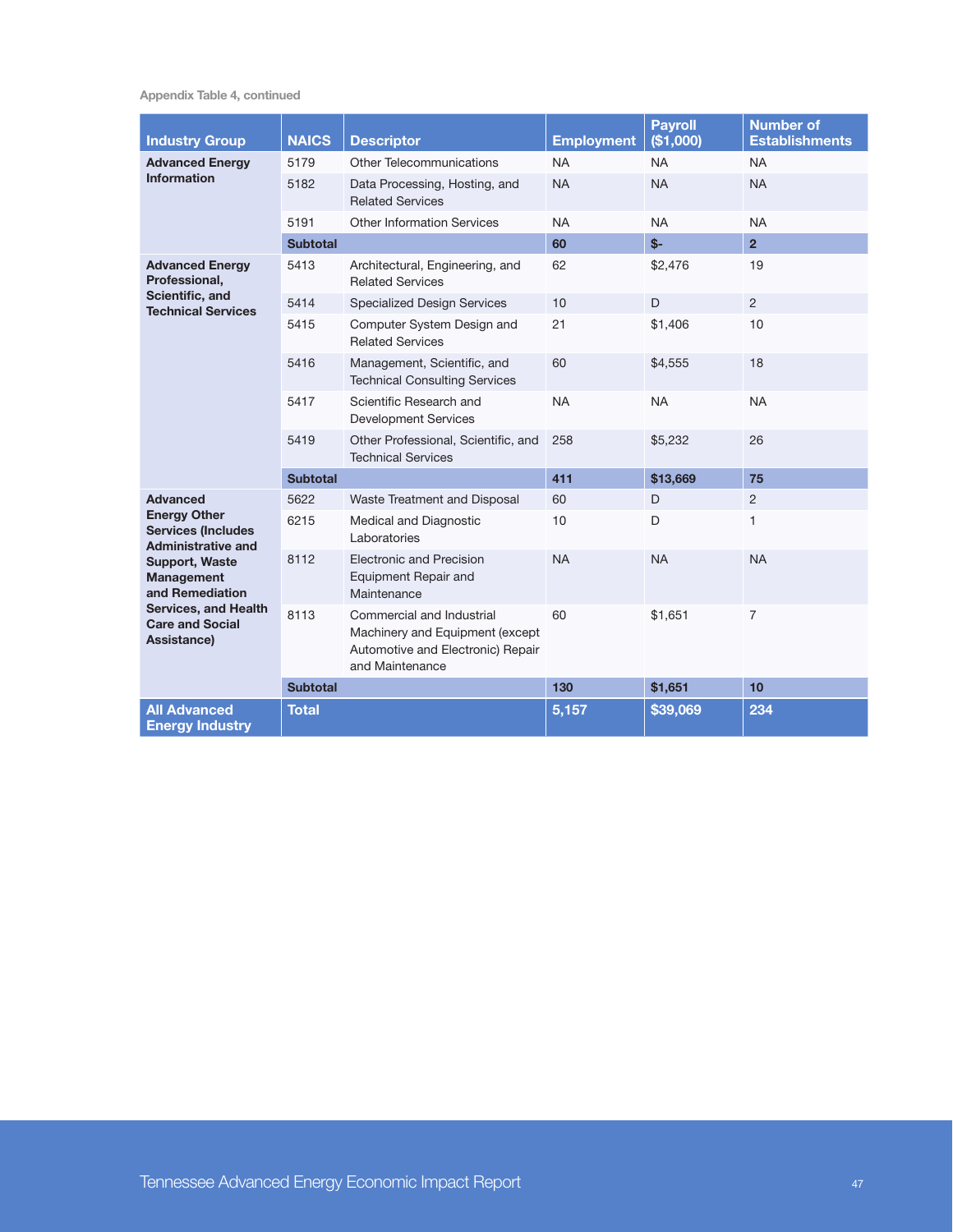## Appendix Table 5: Advanced Energy by NAICS in Jackson, TN MSA, 2013

| <b>Industry Group</b>                | <b>NAICS</b>    | <b>Descriptor</b>                                                                                             | <b>Employment</b> | <b>Payroll</b><br>(\$1,000) | <b>Number of</b><br><b>Establishments</b> |
|--------------------------------------|-----------------|---------------------------------------------------------------------------------------------------------------|-------------------|-----------------------------|-------------------------------------------|
| <b>Advanced Energy</b>               | 2211            | Electric Power Generation,                                                                                    | 60                | D                           | 4                                         |
| Utilities and<br><b>Construction</b> |                 | Transmission and Distribution                                                                                 |                   |                             |                                           |
|                                      | 2212            | <b>Natural Gas Distribution</b>                                                                               | 10                | D                           | $\mathbf{1}$                              |
|                                      | 2361            | <b>Residential Building Construction</b>                                                                      | 143               | \$3,957                     | 33                                        |
|                                      | 2362            | Nonresidential Building<br>Construction                                                                       | 260               | \$14,187                    | 18                                        |
|                                      | 2371            | Utility System Construction                                                                                   | 328               | \$15,276                    | 9                                         |
|                                      | 2379            | Other Heavy and Civil Engineering<br>Construction                                                             | <b>NA</b>         | <b>NA</b>                   | <b>NA</b>                                 |
|                                      | 2381            | Foundation, Structure, and<br><b>Building Exterior Contractors</b>                                            | 222               | \$12,654                    | 34                                        |
|                                      | 2382            | <b>Building Equipment Contractors</b>                                                                         | 898               | \$44,768                    | 63                                        |
|                                      | 2383            | <b>Building Finishing Contractors</b>                                                                         | 191               | \$4,011                     | 35                                        |
|                                      | <b>Subtotal</b> |                                                                                                               | 2,112             | \$94,853                    | 197                                       |
| <b>Advanced Energy</b>               | 3211            | Sawmills and Wood Preservation                                                                                | 60                | D                           | $\mathbf{2}^{\prime}$                     |
| Manufacturing                        | 3221            | Pulp, Paper, and Paperboard Mills                                                                             | <b>NA</b>         | <b>NA</b>                   | <b>NA</b>                                 |
|                                      | 3241            | Petroleum and Coal Products<br>Manufacturing                                                                  | <b>NA</b>         | NA                          | <b>NA</b>                                 |
|                                      | 3251            | <b>Basic Chemical Manufacturing</b>                                                                           | 10                | D                           | $\mathbf{1}$                              |
|                                      | 3252            | Resin, Synthetic Rubber, and<br>Artificial Synthetic Fibers and<br><b>Filaments Manufacturing</b>             | <b>NA</b>         | NA                          | <b>NA</b>                                 |
|                                      | 3253            | Pesticide, Fertilitzer, and<br>Other Agricultural Chemical<br>Manufacturing                                   | <b>NA</b>         | <b>NA</b>                   | <b>NA</b>                                 |
|                                      | 3259            | Other Chemical Product and<br><b>Preparation Manufacturing</b>                                                | 175               | D                           | $\mathbf{2}$                              |
|                                      | 3272            | Glass and Glass Product<br>Manufacturing                                                                      | 175               | D                           | $\mathbf{1}$                              |
|                                      | 3279            | <b>Other Nonmetallic Mineral</b><br><b>Product Manufacturing</b>                                              | 60                | D                           | $\mathbf{2}$                              |
|                                      | 3311            | Iron and Steel Mills and Ferroalloy<br>Manufacturing                                                          | 375               | D                           | $\mathbf{1}$                              |
|                                      | 3313            | Alumina and Aluminum<br>Production and Processing                                                             | 439               | \$23,879                    | 5                                         |
|                                      | 3315            | Foundries                                                                                                     | 375               | D                           | $\overline{c}$                            |
|                                      | 3331            | Agriculture, Construction, and<br>Mining Machinery Manufacturing                                              | <b>NA</b>         | <b>NA</b>                   | <b>NA</b>                                 |
|                                      | 3332            | <b>Industrial Machinery</b><br>Manufacturing                                                                  | 10                | D                           | 1                                         |
|                                      | 3333            | Commercial and Service Industry<br>Machinery Manufacturing                                                    | <b>NA</b>         | <b>NA</b>                   | <b>NA</b>                                 |
|                                      | 3334            | Ventilation, Heating, Air-<br>Conditioning, and Commercial<br><b>Refrigeration Equipment</b><br>Manufacturing | <b>NA</b>         | <b>NA</b>                   | <b>NA</b>                                 |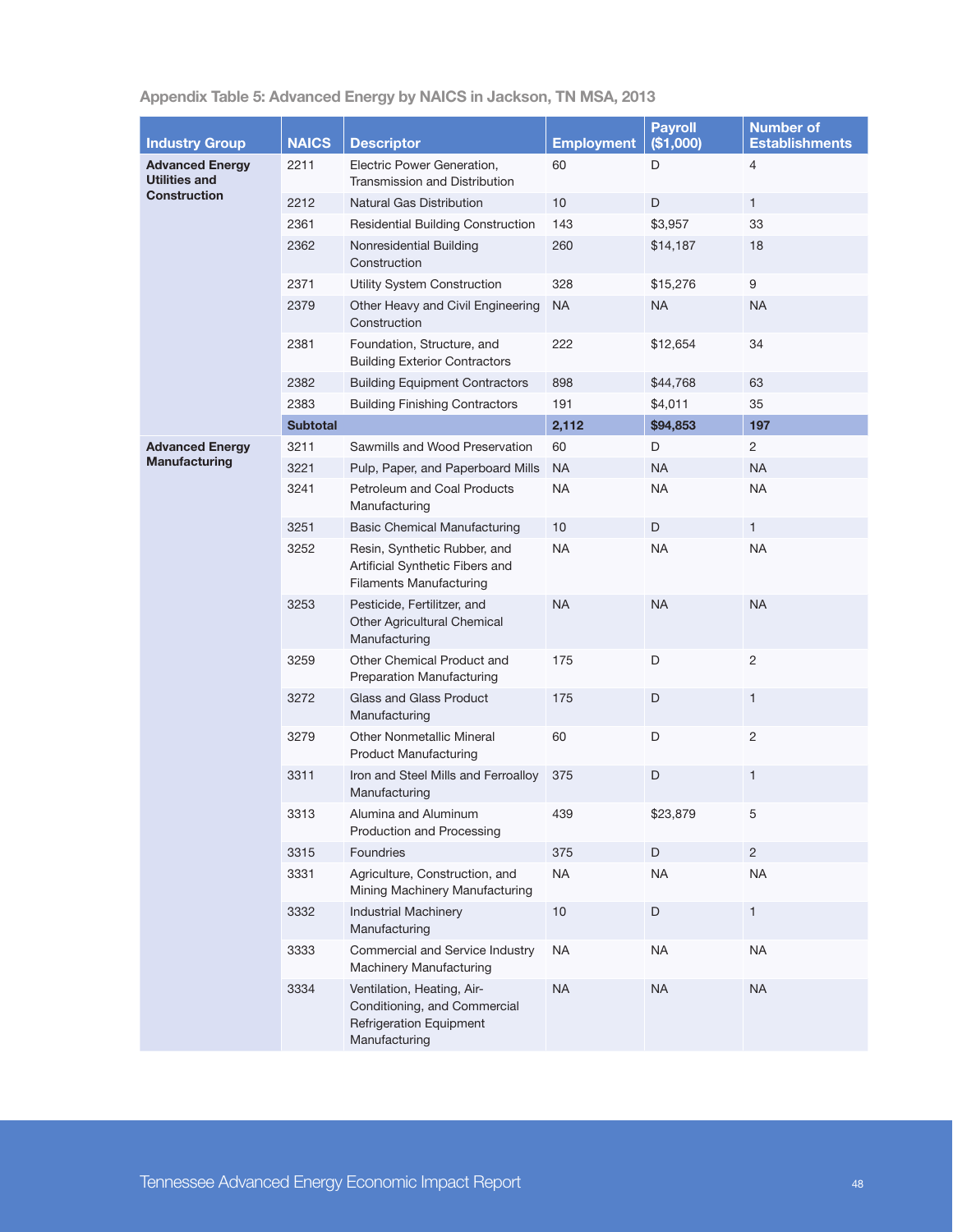Appendix Table 5, continued

| <b>Industry Group</b>                   | <b>NAICS</b>    | <b>Descriptor</b>                                                                    | <b>Employment</b> | <b>Payroll</b><br>(\$1,000) | <b>Number of</b><br><b>Establishments</b> |
|-----------------------------------------|-----------------|--------------------------------------------------------------------------------------|-------------------|-----------------------------|-------------------------------------------|
| <b>Advanced Energy</b><br>Manufacturing | 3336            | Engine, Turbine, and Power<br><b>Transmission Equipment</b><br>Manufacturing         | <b>NA</b>         | NA                          | <b>NA</b>                                 |
|                                         | 3339            | Other General Purpose Machinery<br>Manufacturing                                     | 375               | D                           | 5                                         |
|                                         | 3341            | <b>Computer and Peripheral</b><br><b>Equipment Manufacturing</b>                     | <b>NA</b>         | <b>NA</b>                   | <b>NA</b>                                 |
|                                         | 3342            | <b>Communication Equipment</b><br>Manufacturing                                      | <b>NA</b>         | <b>NA</b>                   | <b>NA</b>                                 |
|                                         | 3343            | Audio and Video Equipment<br>Manufacturing                                           | <b>NA</b>         | <b>NA</b>                   | <b>NA</b>                                 |
|                                         | 3344            | Semiconductor and Other<br>Electronic Component<br>Manufacturing                     | <b>NA</b>         | <b>NA</b>                   | <b>NA</b>                                 |
|                                         | 3345            | Navigational, Measuring,<br>Electromedical, and Control<br>Instruments Manufacturing | 10                | D                           | $\mathbf{1}$                              |
|                                         | 3346            | Manufacturing and Reproducing<br>Magnetic and Optical Media                          | <b>NA</b>         | <b>NA</b>                   | <b>NA</b>                                 |
|                                         | 3351            | <b>Electric Lighting Equipment</b><br>Manufacturing                                  | <b>NA</b>         | NA                          | <b>NA</b>                                 |
|                                         | 3352            | Household Appliance<br>Manufacturing                                                 | <b>NA</b>         | <b>NA</b>                   | <b>NA</b>                                 |
|                                         | 3353            | <b>Electrical Equipment</b><br>Manufacturing                                         | 175               | D                           | $\mathbf{2}$                              |
|                                         | 3359            | Other Electrical Equipment and<br><b>Component Manufacturing</b>                     | <b>NA</b>         | <b>NA</b>                   | <b>NA</b>                                 |
|                                         | 3361            | Motor Vehicle Manufacturing                                                          | <b>NA</b>         | <b>NA</b>                   | <b>NA</b>                                 |
|                                         | 3362            | Motor Vehicle Body and Trailer<br>Manufacturing                                      | 10                | D                           | $\overline{2}$                            |
|                                         | 3363            | Motor Vehicle Parts<br>Manufacturing                                                 | 1,750             | D                           | $\,$ 5 $\,$                               |
|                                         | 3364            | Aerospace Product and Parts<br>Manufacturing                                         | <b>NA</b>         | <b>NA</b>                   | <b>NA</b>                                 |
|                                         | 3366            | Ship and Boat Building                                                               | <b>NA</b>         | $\sf NA$                    | <b>NA</b>                                 |
|                                         | 3369            | Other Transportation Equipment<br>Manufacturing                                      | 10                | D                           | 1                                         |
|                                         | 3391            | Medical Equipment and Supplies<br>Manufacturing                                      | 60                | \$1,159                     | 6                                         |
|                                         | 3399            | <b>Other Miscellaneous</b><br>Manufacturing                                          | 21                | \$760                       | $\mathbf 5$                               |
|                                         | <b>Subtotal</b> |                                                                                      | 4,090             | \$25,798                    | 44                                        |
| <b>Advanced Energy</b>                  | 5112            | Software Publishers                                                                  | <b>NA</b>         | <b>NA</b>                   | <b>NA</b>                                 |
| <b>Information</b>                      | 5152            | Cable and Other Subscription<br>Programming                                          | <b>NA</b>         | <b>NA</b>                   | <b>NA</b>                                 |
|                                         | 5172            | Wireless Telecommunications<br>Carriers (except Satellite)                           | 60                | D                           | $\,6\,$                                   |
|                                         | 5174            | Satellite Telecommunications                                                         | <b>NA</b>         | <b>NA</b>                   | <b>NA</b>                                 |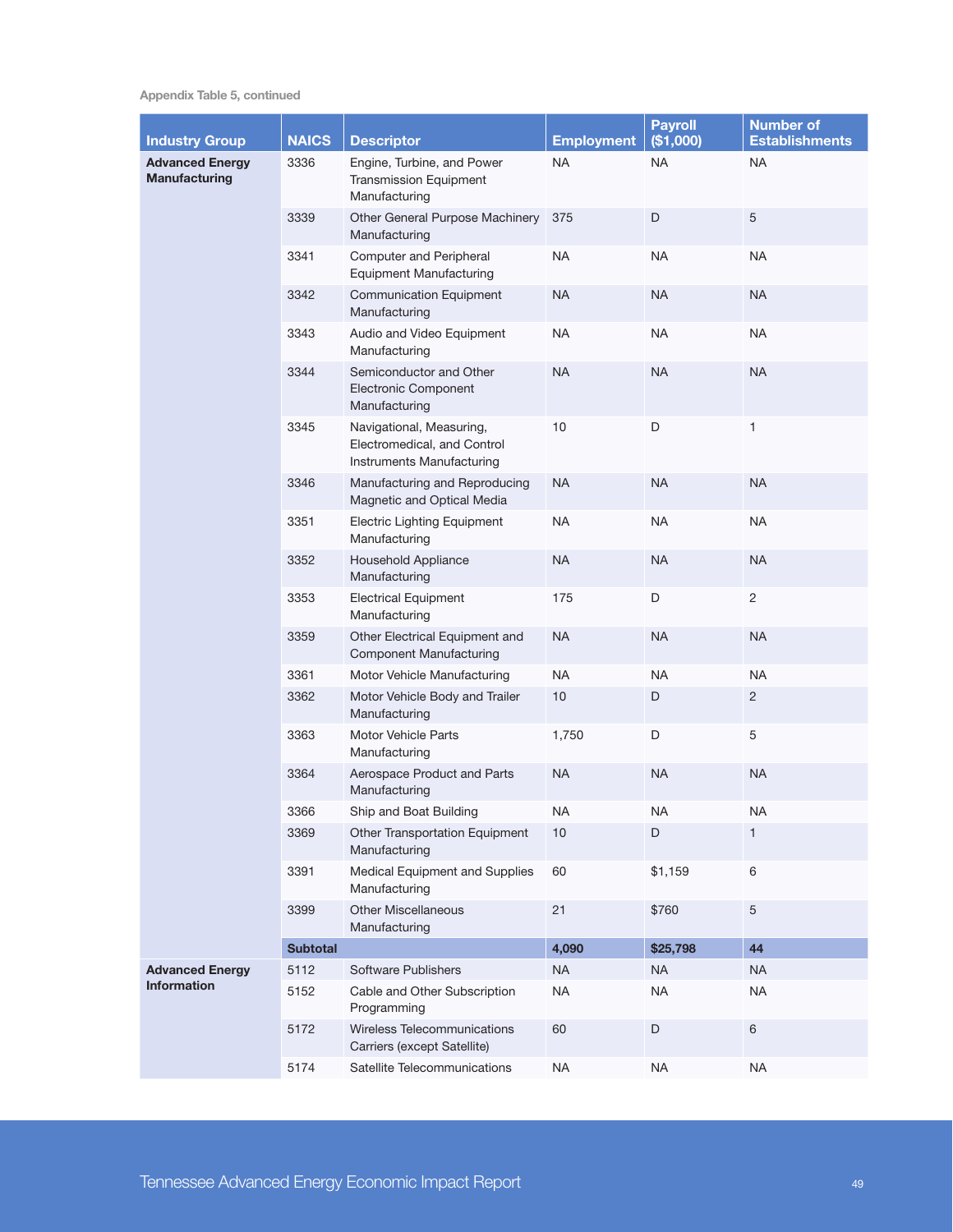Appendix Table 5, continued

| <b>Industry Group</b>                                                                                                                 | <b>NAICS</b>    | <b>Descriptor</b>                                                                                                    | <b>Employment</b> | <b>Payroll</b><br>(\$1,000) | <b>Number of</b><br><b>Establishments</b> |
|---------------------------------------------------------------------------------------------------------------------------------------|-----------------|----------------------------------------------------------------------------------------------------------------------|-------------------|-----------------------------|-------------------------------------------|
| <b>Advanced Energy</b>                                                                                                                | 5179            | <b>Other Telecommunications</b>                                                                                      | 10                | D                           | $\overline{c}$                            |
| <b>Information</b>                                                                                                                    | 5182            | Data Processing, Hosting, and<br><b>Related Services</b>                                                             | 10                | D                           | $\mathbf{1}$                              |
|                                                                                                                                       | 5191            | <b>Other Information Services</b>                                                                                    | 60                | D                           | 1                                         |
|                                                                                                                                       | <b>Subtotal</b> |                                                                                                                      | 140               | $$-$                        | 10                                        |
| <b>Advanced Energy</b><br>Professional,                                                                                               | 5413            | Architectural, Engineering, and<br><b>Related Services</b>                                                           | 191               | \$11,779                    | 28                                        |
| Scientific, and<br><b>Technical Services</b>                                                                                          | 5414            | <b>Specialized Design Services</b>                                                                                   | 10                | D                           | $\mathbf{1}$                              |
|                                                                                                                                       | 5415            | Computer System Design and<br><b>Related Services</b>                                                                | 27                | \$1,293                     | 12                                        |
|                                                                                                                                       | 5416            | Management, Scientific, and<br><b>Technical Consulting Services</b>                                                  | 119               | \$4,058                     | 21                                        |
|                                                                                                                                       | 5417            | Scientific Research and<br><b>Development Services</b>                                                               | 10                | D                           | 2                                         |
|                                                                                                                                       | 5419            | Other Professional, Scientific, and<br><b>Technical Services</b>                                                     | 110               | \$3,034                     | 25                                        |
|                                                                                                                                       | <b>Subtotal</b> |                                                                                                                      | 467               | \$20,164                    | 89                                        |
| <b>Advanced</b>                                                                                                                       | 5622            | Waste Treatment and Disposal                                                                                         | <b>NA</b>         | <b>NA</b>                   | <b>NA</b>                                 |
| <b>Energy Other</b><br><b>Services (Includes</b><br><b>Administrative and</b>                                                         | 6215            | Medical and Diagnostic<br>Laboratories                                                                               | 60                | \$13,398                    | 9                                         |
| <b>Support, Waste</b><br><b>Management</b><br>and Remediation<br><b>Services, and Health</b><br><b>Care and Social</b><br>Assistance) | 8112            | <b>Electronic and Precision</b><br>Equipment Repair and<br>Maintenance                                               | 10                | D                           | 3                                         |
|                                                                                                                                       | 8113            | Commercial and Industrial<br>Machinery and Equipment (except<br>Automotive and Electronic) Repair<br>and Maintenance | 10                | D                           | $\overline{2}$                            |
|                                                                                                                                       | <b>Subtotal</b> |                                                                                                                      | 80                | \$13,398                    | 14                                        |
| <b>All Advanced</b><br><b>Energy Industry</b>                                                                                         | <b>Total</b>    |                                                                                                                      | 6,889             | \$154,213                   | 354                                       |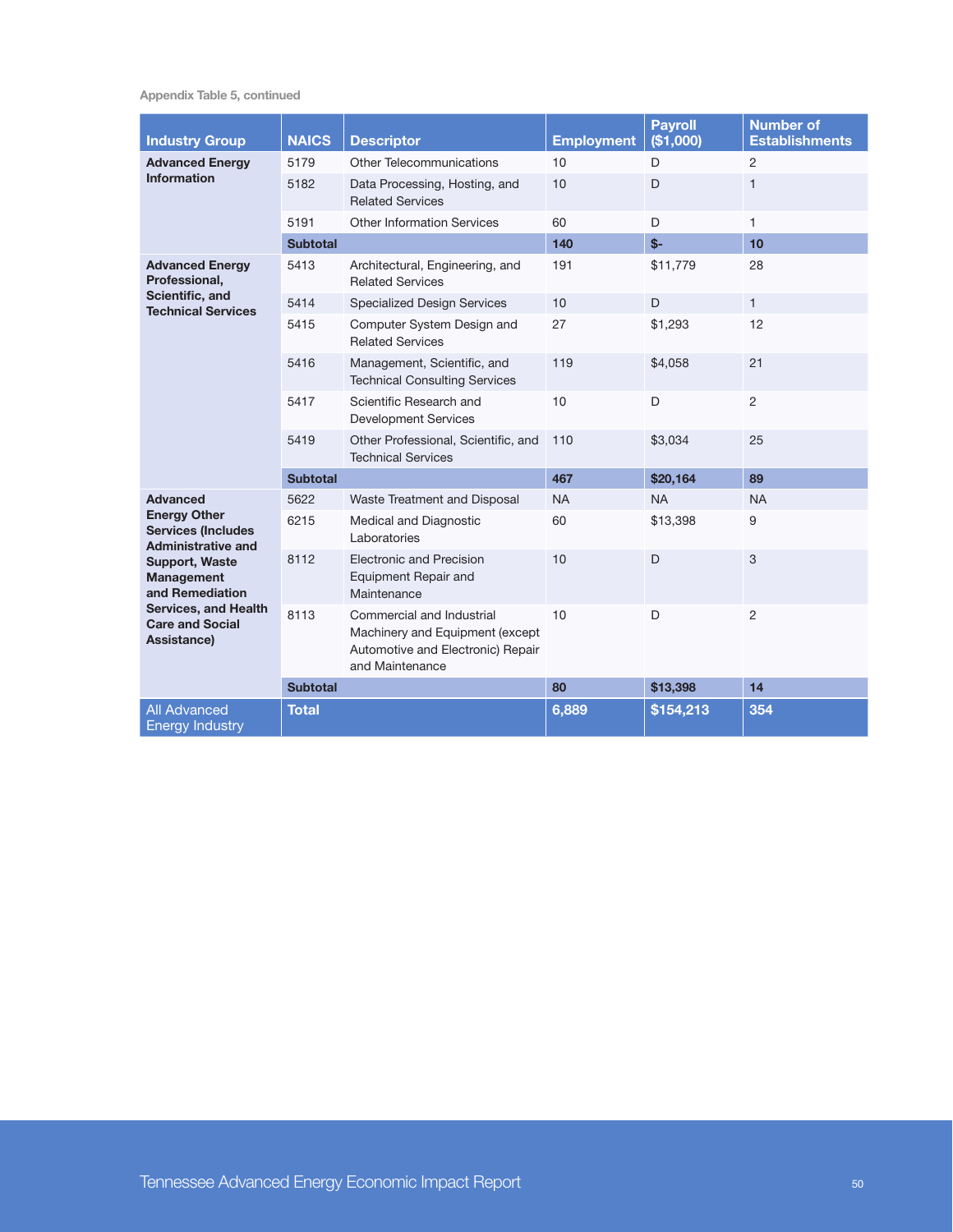| <b>Industry Group</b>                                          | <b>NAICS</b>    | <b>Descriptor</b>                                                                                             | <b>Employment</b> | <b>Payroll</b><br>(\$1,000) | <b>Number of</b><br><b>Establishments</b> |
|----------------------------------------------------------------|-----------------|---------------------------------------------------------------------------------------------------------------|-------------------|-----------------------------|-------------------------------------------|
| <b>Advanced Energy</b><br>Utilities and<br><b>Construction</b> | 2211            | Electric Power Generation,<br>Transmission and Distribution                                                   | 10                | D                           | 2                                         |
|                                                                | 2212            | Natural Gas Distribution                                                                                      | 60                | D                           | 3                                         |
|                                                                | 2361            | <b>Residential Building Construction</b>                                                                      | 217               | \$6,873                     | 59                                        |
|                                                                | 2362            | Nonresidential Building<br>Construction                                                                       | 285               | \$10,157                    | 26                                        |
|                                                                | 2371            | Utility System Construction                                                                                   | 60                | D                           | 6                                         |
|                                                                | 2379            | Other Heavy and Civil Engineering<br>Construction                                                             | 10                | D                           | $\mathbf{1}$                              |
|                                                                | 2381            | Foundation, Structure, and<br><b>Building Exterior Contractors</b>                                            | 211               | \$7,208                     | 40                                        |
|                                                                | 2382            | <b>Building Equipment Contractors</b>                                                                         | 706               | \$25,782                    | 79                                        |
|                                                                | 2383            | <b>Building Finishing Contractors</b>                                                                         | 214               | \$6,989                     | 34                                        |
|                                                                | <b>Subtotal</b> |                                                                                                               | 1,773             | \$57,009                    | 250                                       |
| <b>Advanced Energy</b>                                         | 3211            | Sawmills and Wood Preservation                                                                                | 60                | D                           | 6                                         |
| Manufacturing                                                  | 3221            | Pulp, Paper, and Paperboard Mills                                                                             | <b>NA</b>         | <b>NA</b>                   | <b>NA</b>                                 |
|                                                                | 3241            | Petroleum and Coal Products<br>Manufacturing                                                                  | <b>NA</b>         | <b>NA</b>                   | <b>NA</b>                                 |
|                                                                | 3251            | <b>Basic Chemical Manufacturing</b>                                                                           | 750               | D                           | $\mathbf{1}$                              |
|                                                                | 3252            | Resin, Synthetic Rubber, and<br>Artificial Synthetic Fibers and<br><b>Filaments Manufacturing</b>             | 175               | D                           | $\overline{2}$                            |
|                                                                | 3253            | Pesticide, Fertilizer, and<br>Other Agricultural Chemical<br>Manufacturing                                    | <b>NA</b>         | <b>NA</b>                   | <b>NA</b>                                 |
|                                                                | 3259            | Other Chemical Product and<br><b>Preparation Manufacturing</b>                                                | <b>NA</b>         | <b>NA</b>                   | <b>NA</b>                                 |
|                                                                | 3272            | Glass and Glass Product<br>Manufacturing                                                                      | <b>NA</b>         | <b>NA</b>                   | <b>NA</b>                                 |
|                                                                | 3279            | <b>Other Nonmetallic Mineral</b><br><b>Product Manufacturing</b>                                              | 60                | D                           | 3                                         |
|                                                                | 3311            | Iron and Steel Mills and Ferroalloy<br>Manufacturing                                                          | NA.               | <b>NA</b>                   | <b>NA</b>                                 |
|                                                                | 3313            | Alumina and Aluminum<br>Production and Processing                                                             | 10                | D                           | 1                                         |
|                                                                | 3315            | Foundries                                                                                                     | <b>NA</b>         | <b>NA</b>                   | NA                                        |
|                                                                | 3331            | Agriculture, Construction, and<br>Mining Machinery Manufacturing                                              | 60                | D                           | 1                                         |
|                                                                | 3332            | <b>Industrial Machinery</b><br>Manufacturing                                                                  | $10$              | $\mathsf D$                 | $\overline{c}$                            |
|                                                                | 3333            | Commercial and Service Industry<br>Machinery Manufacturing                                                    | <b>NA</b>         | <b>NA</b>                   | <b>NA</b>                                 |
|                                                                | 3334            | Ventilation, Heating, Air-<br>Conditioning, and Commercial<br><b>Refrigeration Equipment</b><br>Manufacturing | 375               | D                           | $\mathbf{1}$                              |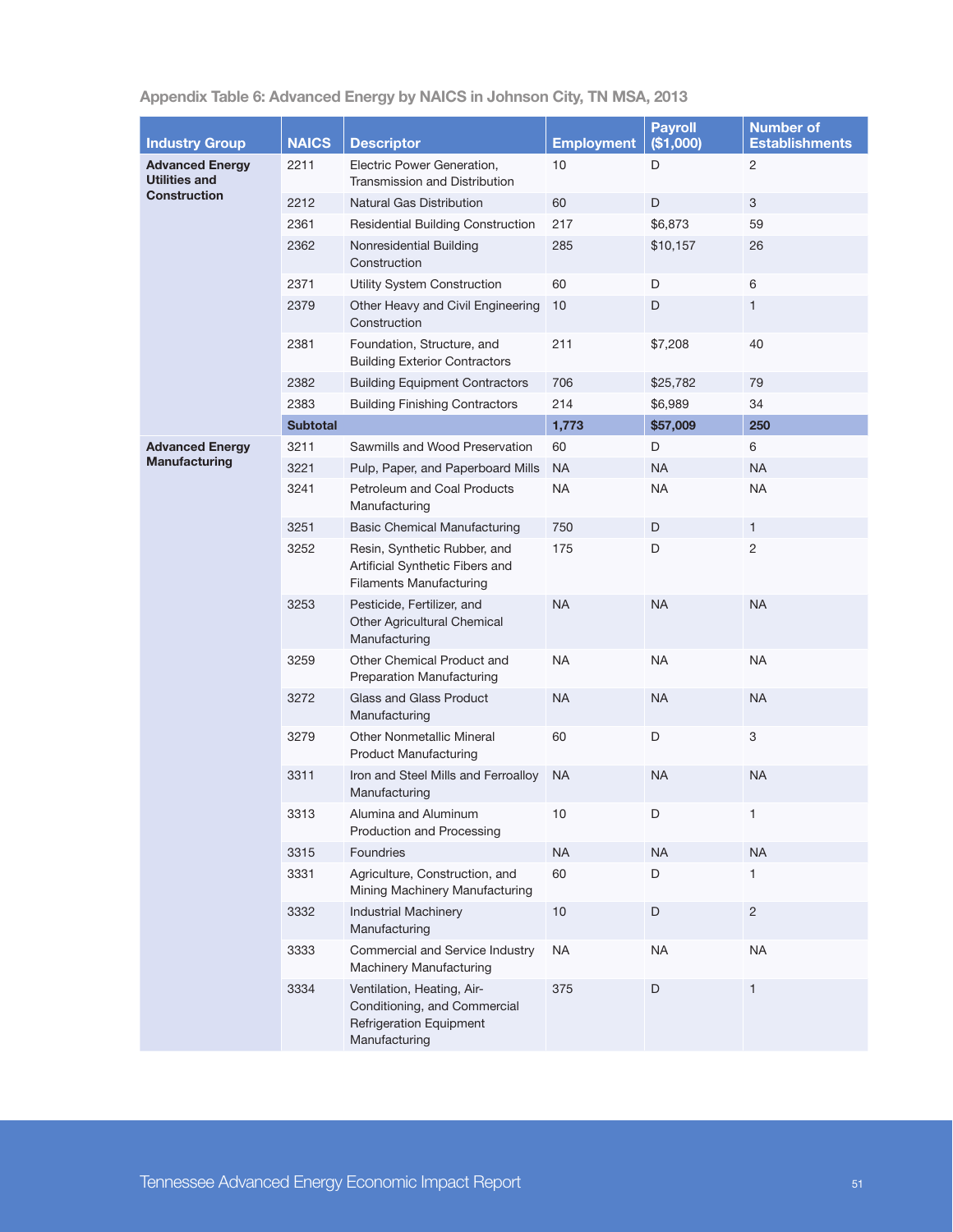Appendix Table 6, continued

| <b>Industry Group</b>                          | <b>NAICS</b>    | <b>Descriptor</b>                                                                    | <b>Employment</b> | <b>Payroll</b><br>(\$1,000) | <b>Number of</b><br><b>Establishments</b> |
|------------------------------------------------|-----------------|--------------------------------------------------------------------------------------|-------------------|-----------------------------|-------------------------------------------|
| <b>Advanced Energy</b><br><b>Manufacturing</b> | 3339            | Other General Purpose Machinery<br>Manufacturing                                     | 175               | D                           | 4                                         |
|                                                | 3341            | <b>Computer and Peripheral</b><br><b>Equipment Manufacturing</b>                     | <b>NA</b>         | <b>NA</b>                   | <b>NA</b>                                 |
|                                                | 3342            | <b>Communication Equipment</b><br>Manufacturing                                      | <b>NA</b>         | <b>NA</b>                   | <b>NA</b>                                 |
|                                                | 3343            | Audio and Video Equipment<br>Manufacturing                                           | NA                | <b>NA</b>                   | <b>NA</b>                                 |
|                                                | 3344            | Semiconductor and Other<br>Electronic Component<br>Manufacturing                     | 60                | D                           | $\overline{c}$                            |
|                                                | 3345            | Navigational, Measuring,<br>Electromedical, and Control<br>Instruments Manufacturing | 10                | D                           | $\mathbf{1}$                              |
|                                                | 3346            | Manufacturing and Reproducing<br>Magnetic and Optical Media                          | <b>NA</b>         | <b>NA</b>                   | NA                                        |
|                                                | 3351            | <b>Electric Lighting Equipment</b><br>Manufacturing                                  | <b>NA</b>         | <b>NA</b>                   | <b>NA</b>                                 |
|                                                | 3352            | Household Appliance Manufacturing                                                    | 750               | D                           | $\overline{2}$                            |
|                                                | 3353            | <b>Electrical Equipment Manufacturing</b>                                            | 375               | D                           | $\overline{2}$                            |
|                                                | 3359            | Other Electrical Equipment and<br><b>Component Manufacturing</b>                     | <b>NA</b>         | <b>NA</b>                   | <b>NA</b>                                 |
|                                                | 3361            | Motor Vehicle Manufacturing                                                          | <b>NA</b>         | <b>NA</b>                   | <b>NA</b>                                 |
|                                                | 3362            | Motor Vehicle Body and Trailer<br>Manufacturing                                      | <b>NA</b>         | <b>NA</b>                   | <b>NA</b>                                 |
|                                                | 3363            | Motor Vehicle Parts Manufacturing                                                    | 175               | D                           | $\overline{2}$                            |
|                                                | 3364            | Aerospace Product and Parts<br>Manufacturing                                         | <b>NA</b>         | <b>NA</b>                   | <b>NA</b>                                 |
|                                                | 3366            | Ship and Boat Building                                                               | <b>NA</b>         | <b>NA</b>                   | <b>NA</b>                                 |
|                                                | 3369            | Other Transportation Equipment<br>Manufacturing                                      | NA                | <b>NA</b>                   | <b>NA</b>                                 |
|                                                | 3391            | Medical Equipment and Supplies<br>Manufacturing                                      | 375               | \$11,741                    | $\overline{7}$                            |
|                                                | 3399            | <b>Other Miscellaneous</b><br>Manufacturing                                          | 92                | \$3,157                     | 4                                         |
|                                                | <b>Subtotal</b> |                                                                                      | 3,512             | \$14,898                    | 41                                        |
| <b>Advanced Energy</b>                         | 5112            | Software Publishers                                                                  | 60                | D                           | $\mathbf{1}$                              |
| <b>Information</b>                             | 5152            | Cable and Other Subscription<br>Programming                                          | <b>NA</b>         | <b>NA</b>                   | <b>NA</b>                                 |
|                                                | 5172            | Wireless Telecommunications<br>Carriers (except Satellite)                           | 750               | D                           | 8                                         |
|                                                | 5174            | Satellite Telecommunications                                                         | <b>NA</b>         | <b>NA</b>                   | <b>NA</b>                                 |
|                                                | 5179            | Other Telecommunications                                                             | 10                | D                           | 3                                         |
|                                                | 5182            | Data Processing, Hosting, and<br><b>Related Services</b>                             | 25                | \$1,081                     | 5                                         |
|                                                | 5191            | <b>Other Information Services</b>                                                    | 60                | D                           | 3                                         |
|                                                | <b>Subtotal</b> |                                                                                      | 905               | \$1,081                     | 20                                        |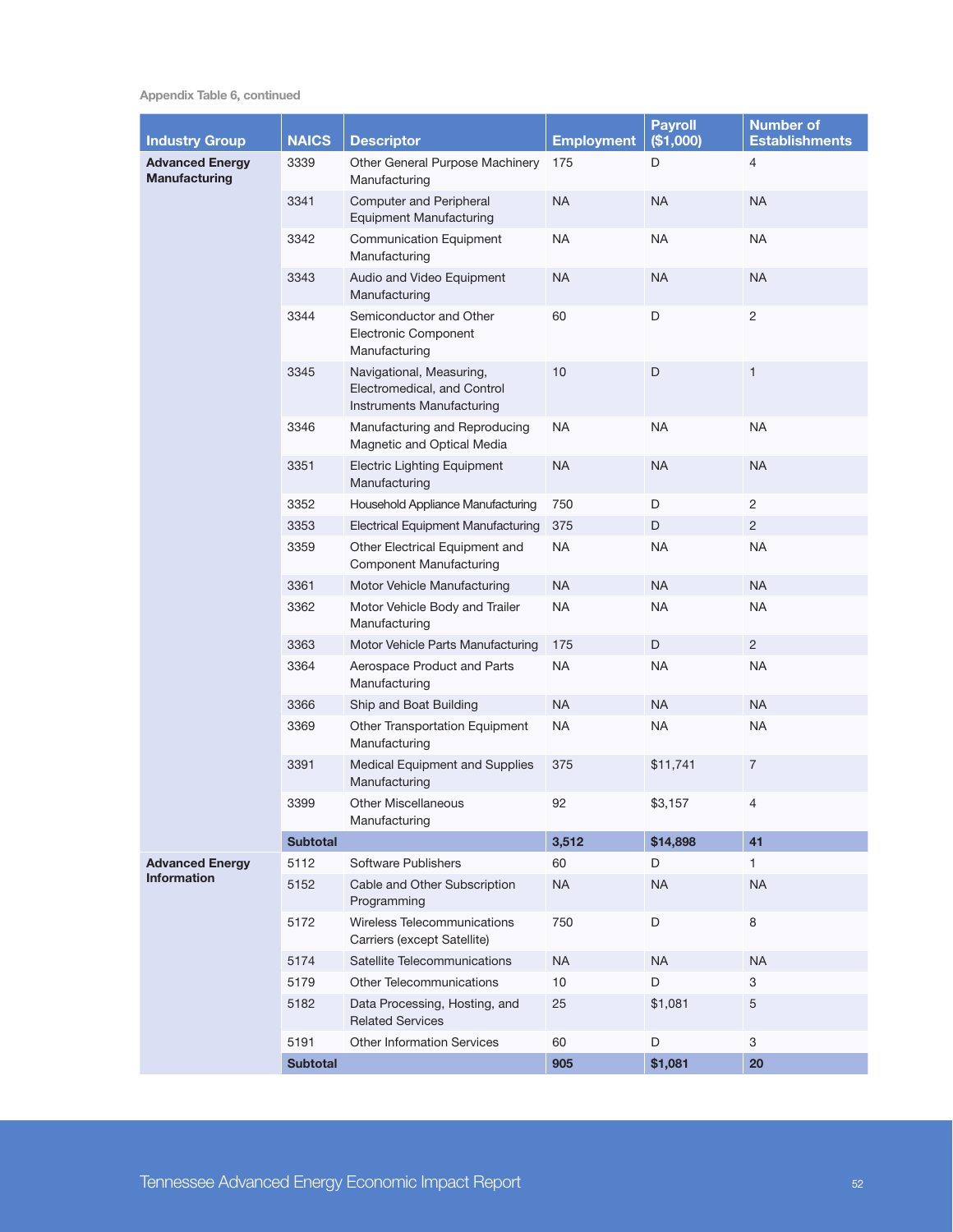Appendix Table 6, continued

| <b>Industry Group</b>                                                         | <b>NAICS</b>    | <b>Descriptor</b>                                                                                                    | <b>Employment</b> | <b>Payroll</b><br>(\$1,000) | <b>Number of</b><br><b>Establishments</b> |
|-------------------------------------------------------------------------------|-----------------|----------------------------------------------------------------------------------------------------------------------|-------------------|-----------------------------|-------------------------------------------|
| <b>Advanced Energy</b><br>Professional,                                       | 5413            | Architectural, Engineering, and<br><b>Related Services</b>                                                           | 175               | \$9,350                     | 37                                        |
| Scientific, and<br><b>Technical Services</b>                                  | 5414            | <b>Specialized Design Services</b>                                                                                   | 10                | \$316                       | 5                                         |
|                                                                               | 5415            | Computer System Design and<br><b>Related Services</b>                                                                | 60                | \$5,427                     | 15                                        |
|                                                                               | 5416            | Management, Scientific, and<br><b>Technical Consulting Services</b>                                                  | 260               | \$9,800                     | 32                                        |
|                                                                               | 5417            | Scientific Research and<br><b>Development Services</b>                                                               | 175               | D                           | 6                                         |
|                                                                               | 5419            | Other Professional, Scientific, and<br><b>Technical Services</b>                                                     | 261               | \$7,863                     | 36                                        |
|                                                                               | <b>Subtotal</b> |                                                                                                                      | 941               | \$32,756                    | 131                                       |
| <b>Advanced</b>                                                               | 5622            | Waste Treatment and Disposal                                                                                         | 60                | D                           | $\overline{2}$                            |
| <b>Energy Other</b><br><b>Services (Includes</b><br><b>Administrative and</b> | 6215            | Medical and Diagnostic<br>Laboratories                                                                               | 60                | \$5,428                     | 7                                         |
| <b>Support, Waste</b><br><b>Management</b><br>and Remediation                 | 8112            | Electronic and Precision<br>Equipment Repair and<br>Maintenance                                                      | 10                | D                           | 5                                         |
| <b>Services, and Health</b><br><b>Care and Social</b><br>Assistance)          | 8113            | Commercial and Industrial<br>Machinery and Equipment (except<br>Automotive and Electronic) Repair<br>and Maintenance | 131               | \$8,772                     | 12                                        |
|                                                                               | <b>Subtotal</b> |                                                                                                                      | 261               | \$14,200                    | 26                                        |
| <b>All Advanced</b><br><b>Energy Industry</b>                                 | <b>Total</b>    |                                                                                                                      | 7,392             | \$119,944                   | 468                                       |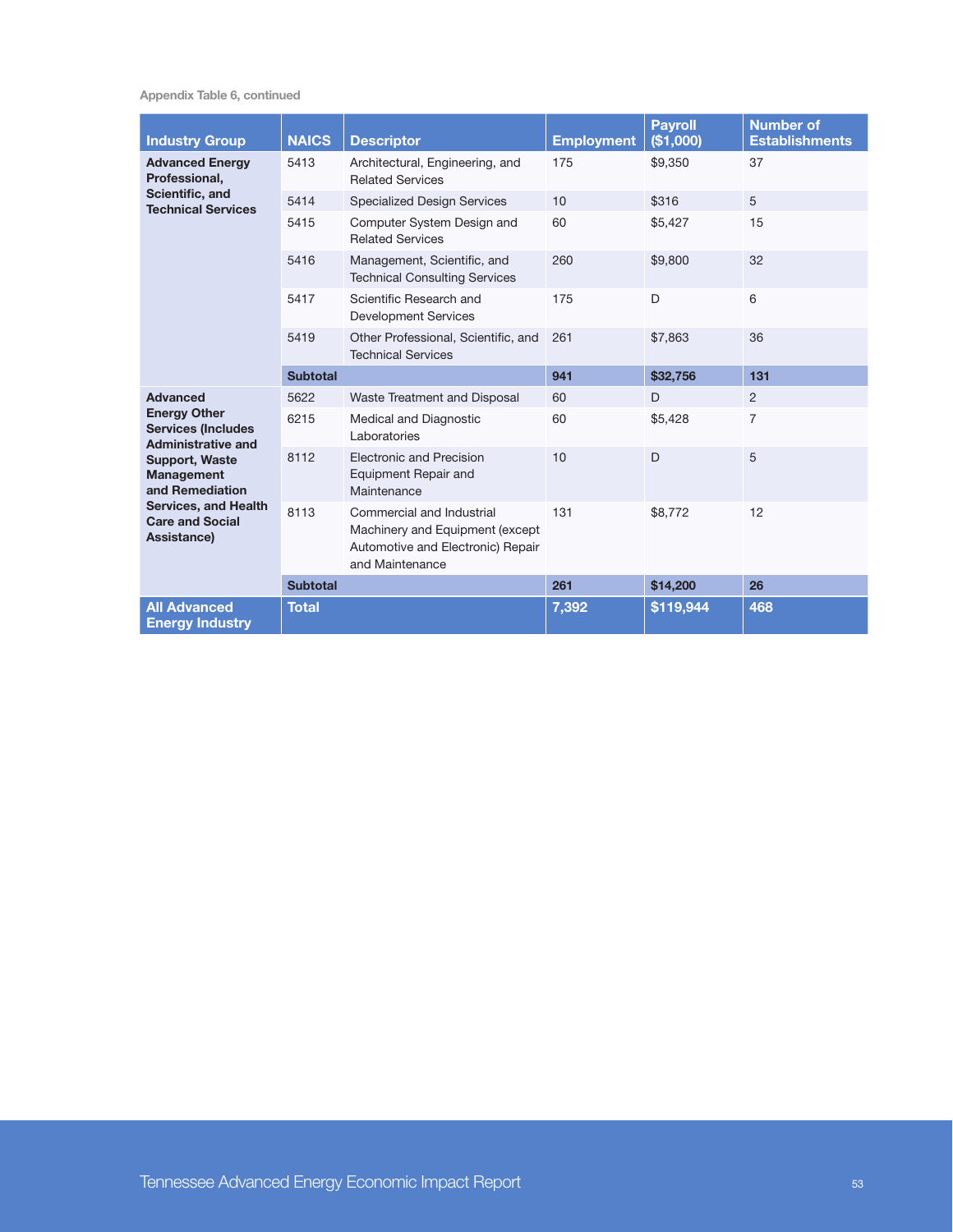|  | Appendix Table 7: Advanced Energy by NAICS in Kingsport-Bristol-Bristol, TN-VA MSA, 2013 |  |  |  |  |
|--|------------------------------------------------------------------------------------------|--|--|--|--|
|--|------------------------------------------------------------------------------------------|--|--|--|--|

|                                                                       |                 |                                                                                                               |                   |                             | <b>Number of</b>      |
|-----------------------------------------------------------------------|-----------------|---------------------------------------------------------------------------------------------------------------|-------------------|-----------------------------|-----------------------|
| <b>Industry Group</b>                                                 | <b>NAICS</b>    | <b>Descriptor</b>                                                                                             | <b>Employment</b> | <b>Payroll</b><br>(\$1,000) | <b>Establishments</b> |
| <b>Advanced Energy</b><br><b>Utilities and</b><br><b>Construction</b> | 2211            | Electric Power Generation,<br>Transmission and Distribution                                                   | 175               | D                           | 9                     |
|                                                                       | 2212            | <b>Natural Gas Distribution</b>                                                                               | 60                | D                           | $\overline{2}$        |
|                                                                       | 2361            | Residential Building Construction                                                                             | 321               | \$10,501                    | 95                    |
|                                                                       | 2362            | Nonresidential Building<br>Construction                                                                       | 1,750             | D                           | 28                    |
|                                                                       | 2371            | Utility System Construction                                                                                   | 205               | \$8,198                     | 17                    |
|                                                                       | 2379            | Other Heavy and Civil Engineering<br>Construction                                                             | 60                | \$1,894                     | 5                     |
|                                                                       | 2381            | Foundation, Structure, and<br><b>Building Exterior Contractors</b>                                            | 480               | \$15,521                    | 63                    |
|                                                                       | 2382            | <b>Building Equipment Contractors</b>                                                                         | 1,872             | \$84,029                    | 103                   |
|                                                                       | 2383            | <b>Building Finishing Contractors</b>                                                                         | 179               | \$5,009                     | 40                    |
|                                                                       | <b>Subtotal</b> |                                                                                                               | 5,102             | \$125,152                   | 362                   |
| <b>Advanced Energy</b>                                                | 3211            | Sawmills and Wood Preservation                                                                                | 60                | D                           | 5                     |
| <b>Manufacturing</b>                                                  | 3221            | Pulp, Paper, and Paperboard Mills                                                                             | 375               | D                           | $\mathbf{1}$          |
|                                                                       | 3241            | Petroleum and Coal Products<br>Manufacturing                                                                  | 10                | D                           | $\mathbf{2}$          |
|                                                                       | 3251            | <b>Basic Chemical Manufacturing</b>                                                                           | 17,500            | D                           | 5                     |
|                                                                       | 3252            | Resin, Synthetic Rubber, and<br>Artificial Synthetic Fibers and<br><b>Filaments Manufacturing</b>             | 750               | D                           | $\mathbf{1}$          |
|                                                                       | 3253            | Pesticide, Fertilizer, and<br>Other Agricultural Chemical<br>Manufacturing                                    | 10                | D                           | $\mathbf{1}$          |
|                                                                       | 3259            | Other Chemical Product and<br><b>Preparation Manufacturing</b>                                                | 750               | D                           | $\overline{4}$        |
|                                                                       | 3272            | Glass and Glass Product<br>Manufacturing                                                                      | 532               | \$27,577                    | $\overline{4}$        |
|                                                                       | 3279            | <b>Other Nonmetallic Mineral</b><br><b>Product Manufacturing</b>                                              | <b>NA</b>         | <b>NA</b>                   | <b>NA</b>             |
|                                                                       | 3311            | Iron and Steel Mills and Ferroalloy<br>Manufacturing                                                          | <b>NA</b>         | <b>NA</b>                   | <b>NA</b>             |
|                                                                       | 3313            | Alumina and Aluminum<br>Production and Processing                                                             | 60                | D                           | 1                     |
|                                                                       | 3315            | Foundries                                                                                                     | 199               | \$4,894                     | 5                     |
|                                                                       | 3331            | Agriculture, Construction, and<br>Mining Machinery Manufacturing                                              | 319               | \$17,343                    | 5                     |
|                                                                       | 3332            | <b>Industrial Machinery</b><br>Manufacturing                                                                  | 10                | D                           | $\overline{c}$        |
|                                                                       | 3333            | Commercial and Service Industry<br>Machinery Manufacturing                                                    | 10                | D                           | $\overline{c}$        |
|                                                                       | 3334            | Ventilation, Heating, Air-<br>Conditioning, and Commercial<br><b>Refrigeration Equipment</b><br>Manufacturing | 750               | D                           | $\overline{c}$        |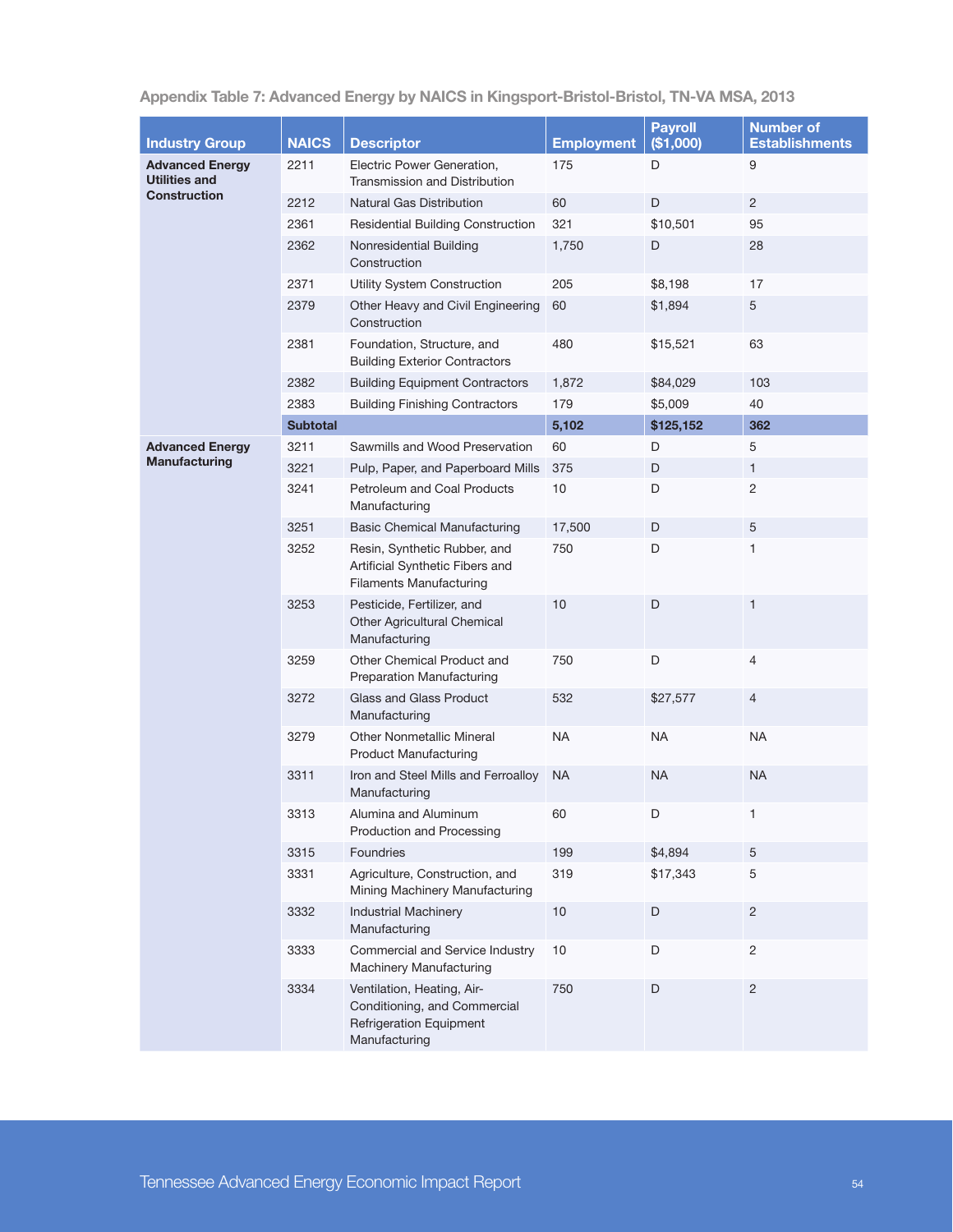Appendix Table 7, continued

| <b>Industry Group</b>                          | <b>NAICS</b>    | <b>Descriptor</b>                                                                    | <b>Employment</b> | <b>Payroll</b><br>(\$1,000) | <b>Number of</b><br><b>Establishments</b> |
|------------------------------------------------|-----------------|--------------------------------------------------------------------------------------|-------------------|-----------------------------|-------------------------------------------|
| <b>Advanced Energy</b><br><b>Manufacturing</b> | 3336            | Engine, Turbine, and Power<br><b>Transmission Equipment</b><br>Manufacturing         | <b>NA</b>         | NA                          | <b>NA</b>                                 |
|                                                | 3339            | Other General Purpose Machinery<br>Manufacturing                                     | 375               | D                           | 6                                         |
|                                                | 3341            | Computer and Peripheral<br><b>Equipment Manufacturing</b>                            | <b>NA</b>         | NA                          | <b>NA</b>                                 |
|                                                | 3342            | <b>Communication Equipment</b><br>Manufacturing                                      | 60                | D                           | $\mathbf{1}$                              |
|                                                | 3343            | Audio and Video Equipment<br>Manufacturing                                           | <b>NA</b>         | <b>NA</b>                   | <b>NA</b>                                 |
|                                                | 3344            | Semiconductor and Other<br>Electronic Component<br>Manufacturing                     | 60                | D                           | $\overline{c}$                            |
|                                                | 3345            | Navigational, Measuring,<br>Electromedical, and Control<br>Instruments Manufacturing | <b>NA</b>         | <b>NA</b>                   | <b>NA</b>                                 |
|                                                | 3346            | Manufacturing and Reproducing<br>Magnetic and Optical Media                          | <b>NA</b>         | <b>NA</b>                   | <b>NA</b>                                 |
|                                                | 3351            | <b>Electric Lighting Equipment</b><br>Manufacturing                                  | 175               | D                           | $\mathbf{1}$                              |
|                                                | 3352            | Household Appliance<br>Manufacturing                                                 | <b>NA</b>         | <b>NA</b>                   | <b>NA</b>                                 |
|                                                | 3353            | <b>Electrical Equipment</b><br>Manufacturing                                         | 375               | D                           | 5                                         |
|                                                | 3359            | Other Electrical Equipment and<br><b>Component Manufacturing</b>                     | 375               | D                           | $\overline{4}$                            |
|                                                | 3361            | Motor Vehicle Manufacturing                                                          | NA                | NA                          | <b>NA</b>                                 |
|                                                | 3362            | Motor Vehicle Body and Trailer<br>Manufacturing                                      | 750               | D                           | $\overline{2}$                            |
|                                                | 3363            | Motor Vehicle Parts<br>Manufacturing                                                 | 1,244             | \$51,546                    | 10                                        |
|                                                | 3364            | Aerospace Product and Parts<br>Manufacturing                                         | 375               | D                           | $\mathbf{1}$                              |
|                                                | 3366            | Ship and Boat Building                                                               | <b>NA</b>         | <b>NA</b>                   | <b>NA</b>                                 |
|                                                | 3369            | Other Transportation Equipment<br>Manufacturing                                      | <b>NA</b>         | <b>NA</b>                   | <b>NA</b>                                 |
|                                                | 3391            | Medical Equipment and Supplies<br>Manufacturing                                      | 60                | \$2,441                     | 13                                        |
|                                                | 3399            | <b>Other Miscellaneous</b><br>Manufacturing                                          | 174               | \$3,440                     | 12                                        |
|                                                | <b>Subtotal</b> |                                                                                      | 25,358            | \$107,241                   | 97                                        |
| <b>Advanced Energy</b>                         | 5112            | Software Publishers                                                                  | 10 <sup>1</sup>   | D                           | $\mathbf{1}$                              |
| <b>Information</b>                             | 5152            | Cable and Other Subscription<br>Programming                                          | <b>NA</b>         | <b>NA</b>                   | <b>NA</b>                                 |
|                                                | 5172            | Wireless Telecommunications<br>Carriers (except Satellite)                           | 1,750             | D                           | 12                                        |
|                                                | 5174            | Satellite Telecommunications                                                         | <b>NA</b>         | <b>NA</b>                   | NA                                        |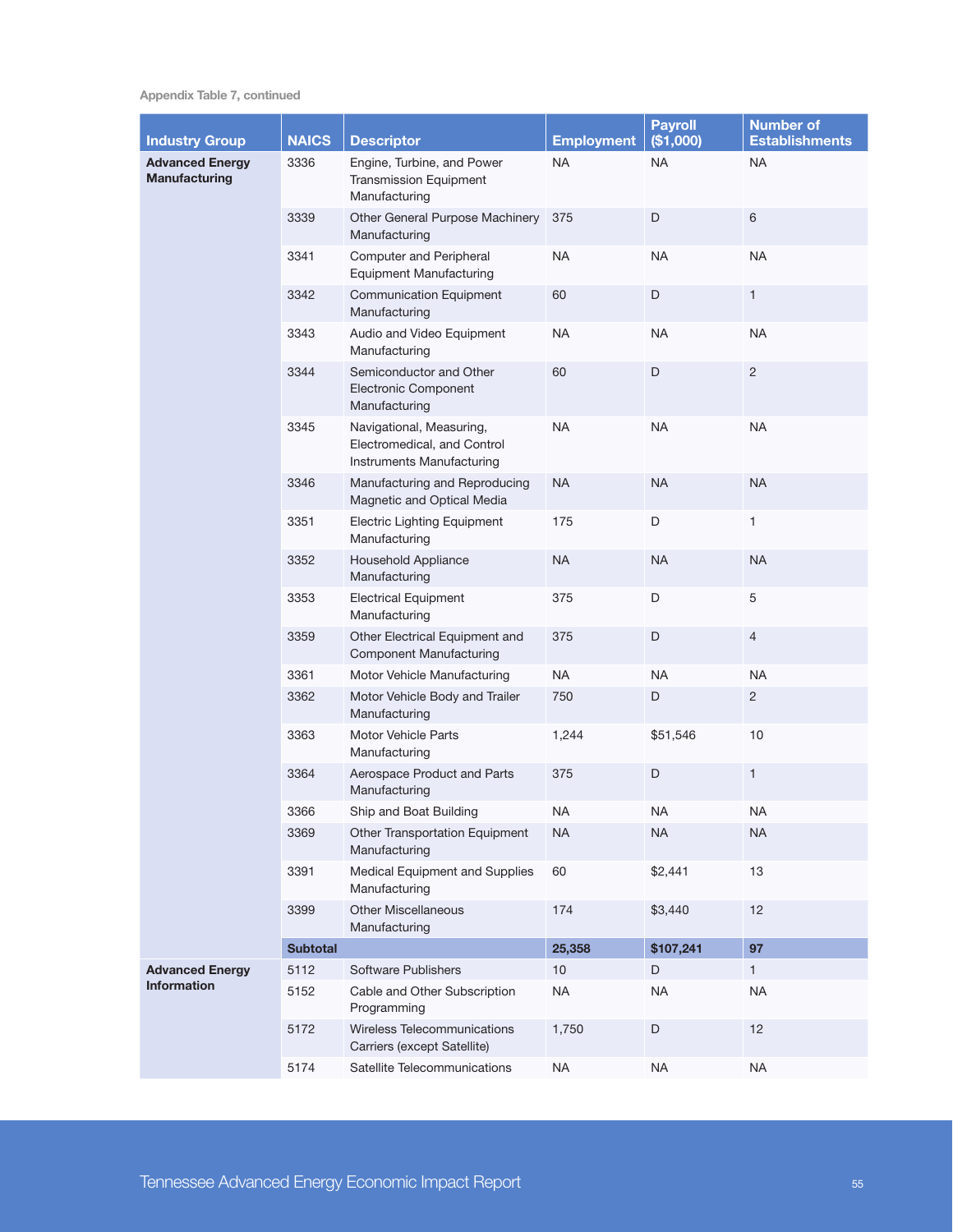Appendix Table 7, continued

| <b>Industry Group</b>                                                                                                          | <b>NAICS</b>    | <b>Descriptor</b>                                                                                                    | <b>Employment</b> | <b>Payroll</b><br>(\$1,000) | <b>Number of</b><br><b>Establishments</b> |
|--------------------------------------------------------------------------------------------------------------------------------|-----------------|----------------------------------------------------------------------------------------------------------------------|-------------------|-----------------------------|-------------------------------------------|
| <b>Advanced Energy</b>                                                                                                         | 5179            | Other Telecommunications                                                                                             | 10                | D                           | 1                                         |
| <b>Information</b>                                                                                                             | 5182            | Data Processing, Hosting, and<br><b>Related Services</b>                                                             | 10                | D                           | 3                                         |
|                                                                                                                                | 5191            | <b>Other Information Services</b>                                                                                    | 10                | D                           | 3                                         |
|                                                                                                                                | <b>Subtotal</b> |                                                                                                                      | 1,790             | $$-$                        | 20                                        |
| <b>Advanced Energy</b><br>Professional,                                                                                        | 5413            | Architectural, Engineering, and<br><b>Related Services</b>                                                           | 445               | \$29,003                    | 66                                        |
| Scientific, and<br><b>Technical Services</b>                                                                                   | 5414            | <b>Specialized Design Services</b>                                                                                   | 10                | \$519                       | 9                                         |
|                                                                                                                                | 5415            | Computer System Design and<br><b>Related Services</b>                                                                | 134               | \$5,540                     | 21                                        |
|                                                                                                                                | 5416            | Management, Scientific, and<br><b>Technical Consulting Services</b>                                                  | 531               | \$36,872                    | 62                                        |
|                                                                                                                                | 5417            | Scientific Research and<br><b>Development Services</b>                                                               | 60                | D                           | 8                                         |
|                                                                                                                                | 5419            | Other Professional, Scientific, and<br><b>Technical Services</b>                                                     | 433               | \$12,909                    | 61                                        |
|                                                                                                                                | <b>Subtotal</b> |                                                                                                                      | 1,613             | \$84,843                    | 227                                       |
| <b>Advanced</b>                                                                                                                | 5622            | Waste Treatment and Disposal                                                                                         | 10                | $\Gamma$                    | 2                                         |
| <b>Energy Other</b><br><b>Services (Includes</b><br><b>Administrative and</b>                                                  | 6215            | Medical and Diagnostic<br>Laboratories                                                                               | 319               | \$15,503                    | 14                                        |
| <b>Support, Waste</b><br>Management<br>and Remediation<br><b>Services, and Health</b><br><b>Care and Social</b><br>Assistance) | 8112            | <b>Electronic and Precision</b><br>Equipment Repair and<br>Maintenance                                               | 175               | D                           | 12                                        |
|                                                                                                                                | 8113            | Commercial and Industrial<br>Machinery and Equipment (except<br>Automotive and Electronic) Repair<br>and Maintenance | 134               | \$5,148                     | 9                                         |
|                                                                                                                                | <b>Subtotal</b> | 638                                                                                                                  | \$20,651          | 37                          |                                           |
| <b>All Advanced</b><br><b>Energy Industry</b>                                                                                  | <b>Total</b>    |                                                                                                                      | 34,501            | \$337,887                   | 743                                       |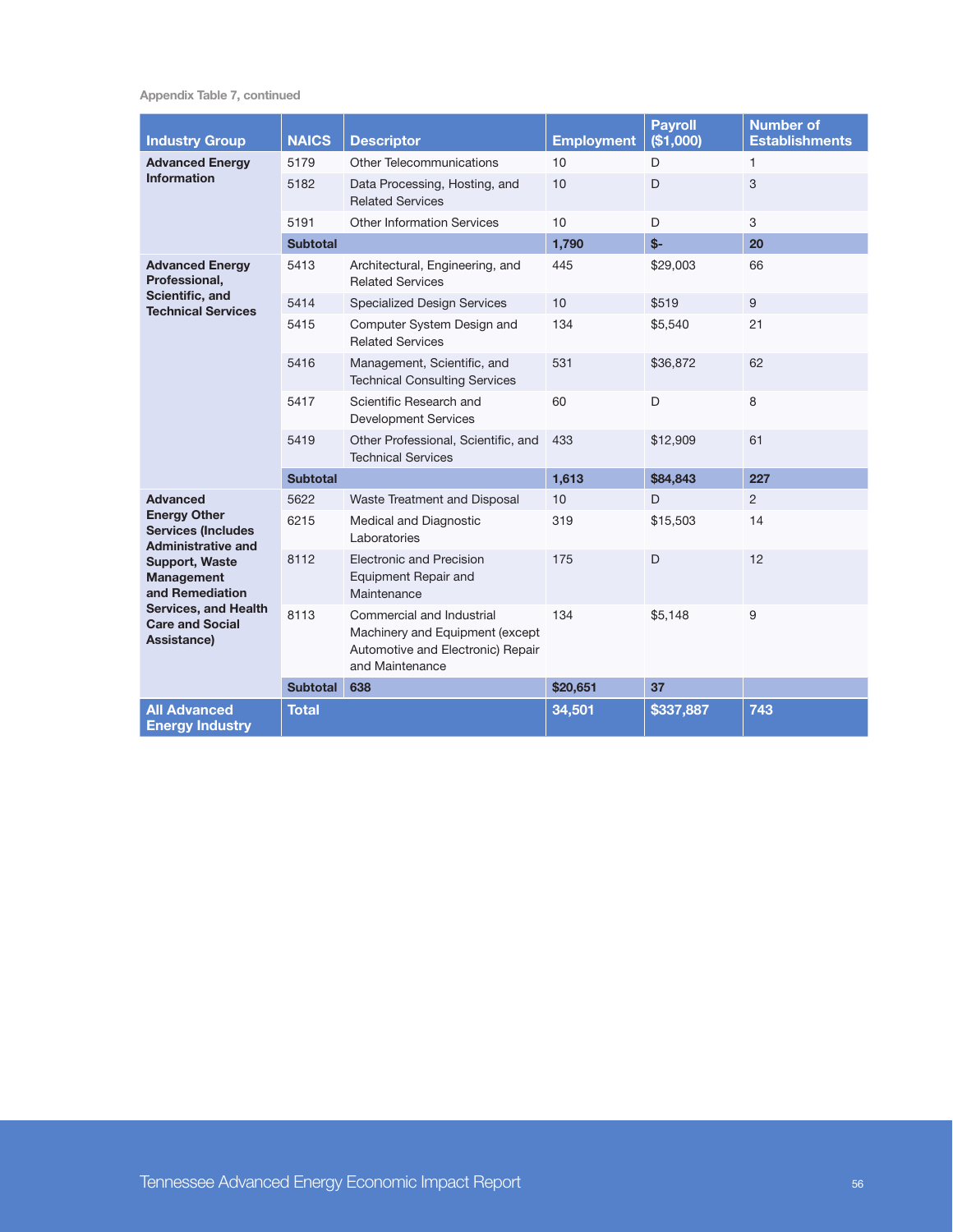## Appendix Table 8: Advanced Energy by NAICS in Knoxville, TN MSA, 2013

|                                                                | <b>NAICS</b>    |                                                                                                               |                   | <b>Payroll</b><br>(\$1,000) | <b>Number of</b>      |
|----------------------------------------------------------------|-----------------|---------------------------------------------------------------------------------------------------------------|-------------------|-----------------------------|-----------------------|
| <b>Industry Group</b>                                          |                 | <b>Descriptor</b>                                                                                             | <b>Employment</b> |                             | <b>Establishments</b> |
| <b>Advanced Energy</b><br>Utilities and<br><b>Construction</b> | 2211            | Electric Power Generation,<br>Transmission and Distribution                                                   | 18                | \$988                       | 3                     |
|                                                                | 2212            | <b>Natural Gas Distribution</b>                                                                               | 10                | D                           | $\overline{c}$        |
|                                                                | 2361            | <b>Residential Building Construction</b>                                                                      | 1,247             | \$63,161                    | 335                   |
|                                                                | 2362            | Nonresidential Building<br>Construction                                                                       | 1,461             | \$84,646                    | 98                    |
|                                                                | 2371            | Utility System Construction                                                                                   | 538               | \$26,052                    | 31                    |
|                                                                | 2379            | Other Heavy and Civil Engineering<br>Construction                                                             | 172               | \$6,829                     | 22                    |
|                                                                | 2381            | Foundation, Structure, and<br><b>Building Exterior Contractors</b>                                            | 1,394             | \$45,278                    | 178                   |
|                                                                | 2382            | <b>Building Equipment Contractors</b>                                                                         | 4,556             | \$206,813                   | 351                   |
|                                                                | 2383            | <b>Building Finishing Contractors</b>                                                                         | 1,555             | \$62,694                    | 174                   |
|                                                                | <b>Subtotal</b> |                                                                                                               | 10,951            | \$496,461                   | 1,194                 |
| <b>Advanced Energy</b>                                         | 3211            | Sawmills and Wood Preservation                                                                                | 175               | D                           | 9                     |
| Manufacturing                                                  | 3221            | Pulp, Paper, and Paperboard Mills                                                                             | 750               | D                           | 1                     |
|                                                                | 3241            | Petroleum and Coal Products<br>Manufacturing                                                                  | 60                | \$1,253                     | 7                     |
|                                                                | 3251            | <b>Basic Chemical Manufacturing</b>                                                                           | 180               | \$8,699                     | $6\phantom{1}$        |
|                                                                | 3252            | Resin, Synthetic Rubber, and<br>Artificial Synthetic Fibers and<br><b>Filaments Manufacturing</b>             | 60                | D                           | 1                     |
|                                                                | 3253            | Pesticide, Fertilizer, and<br>Other Agricultural Chemical<br>Manufacturing                                    | 60                | D                           | $\overline{c}$        |
|                                                                | 3259            | Other Chemical Product and<br><b>Preparation Manufacturing</b>                                                | 375               | D                           | $\overline{4}$        |
|                                                                | 3272            | Glass and Glass Product<br>Manufacturing                                                                      | 375               | \$16,181                    | 8                     |
|                                                                | 3279            | <b>Other Nonmetallic Mineral</b><br><b>Product Manufacturing</b>                                              | 60                | D                           | 3                     |
|                                                                | 3311            | Iron and Steel Mills and Ferroalloy<br>Manufacturing                                                          | 375               | D                           | $\overline{4}$        |
|                                                                | 3313            | Alumina and Aluminum<br>Production and Processing                                                             | 750               | D                           | 4                     |
|                                                                | 3315            | Foundries                                                                                                     | 60                | D                           | $\overline{c}$        |
|                                                                | 3331            | Agriculture, Construction, and<br>Mining Machinery Manufacturing                                              | 175               | D                           | 3                     |
|                                                                | 3332            | <b>Industrial Machinery</b><br>Manufacturing                                                                  | 175               | D                           | $\,6$                 |
|                                                                | 3333            | Commercial and Service Industry<br>Machinery Manufacturing                                                    | 301               | \$20,744                    | 4                     |
|                                                                | 3334            | Ventilation, Heating, Air-<br>Conditioning, and Commercial<br><b>Refrigeration Equipment</b><br>Manufacturing | 375               | $\mathsf D$                 | $\sqrt{5}$            |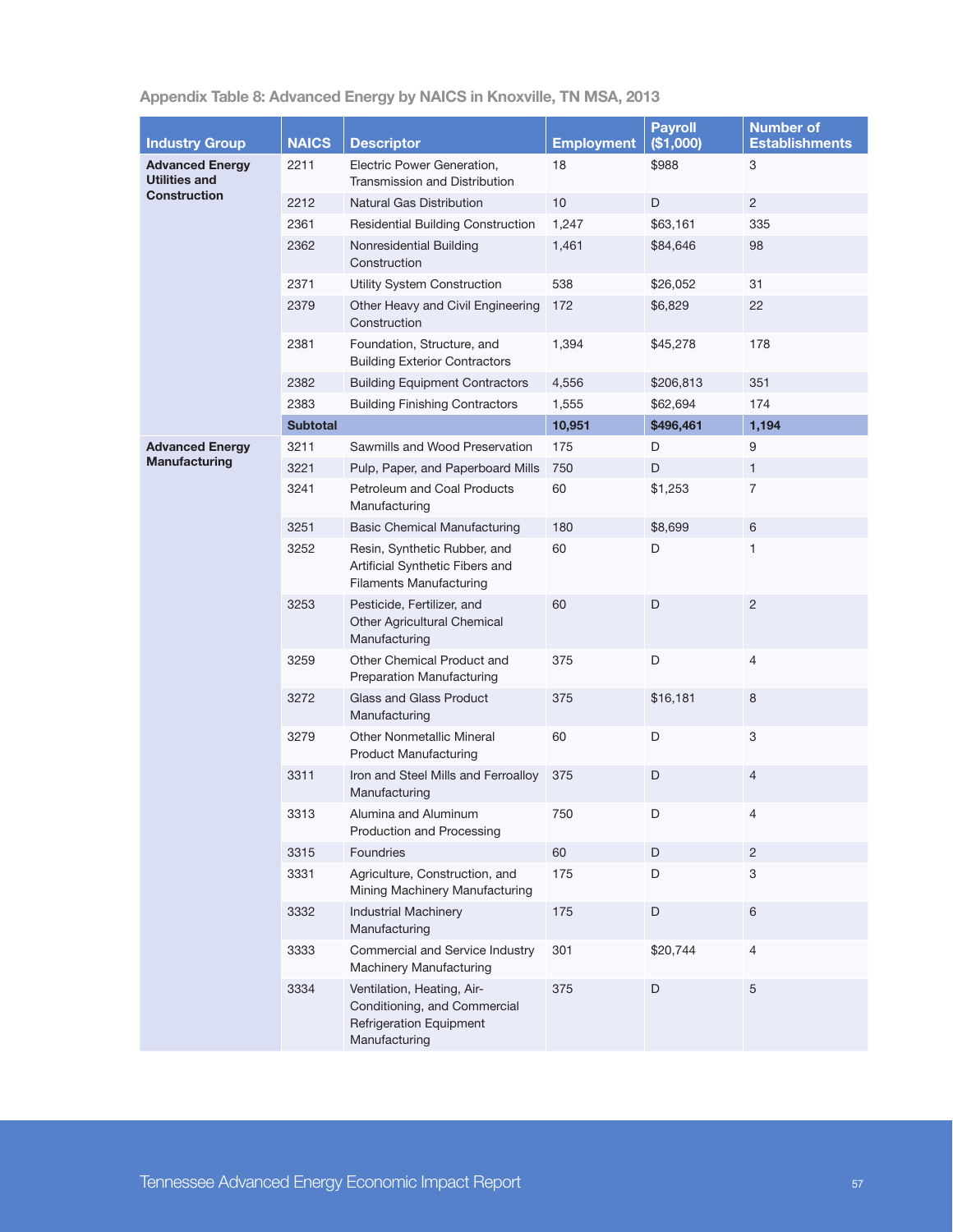Appendix Table 8, continued

| <b>Industry Group</b>                          | <b>NAICS</b>    | <b>Descriptor</b>                                                                    | <b>Employment</b> | <b>Payroll</b><br>(\$1,000) | <b>Number of</b><br><b>Establishments</b> |
|------------------------------------------------|-----------------|--------------------------------------------------------------------------------------|-------------------|-----------------------------|-------------------------------------------|
| <b>Advanced Energy</b><br><b>Manufacturing</b> | 3336            | Engine, Turbine, and Power<br><b>Transmission Equipment</b><br>Manufacturing         | 10                | D                           | 1                                         |
|                                                | 3339            | Other General Purpose Machinery<br>Manufacturing                                     | 641               | \$33,955                    | 14                                        |
|                                                | 3341            | <b>Computer and Peripheral</b><br><b>Equipment Manufacturing</b>                     | 60                | D                           | $\mathbf{1}$                              |
|                                                | 3342            | <b>Communication Equipment</b><br>Manufacturing                                      | <b>NA</b>         | <b>NA</b>                   | <b>NA</b>                                 |
|                                                | 3343            | Audio and Video Equipment<br>Manufacturing                                           | 375               | D                           | $\mathbf{1}$                              |
|                                                | 3344            | Semiconductor and Other<br>Electronic Component<br>Manufacturing                     | 10                | D                           | $\mathbf{3}$                              |
|                                                | 3345            | Navigational, Measuring,<br>Electromedical, and Control<br>Instruments Manufacturing | 965               | \$65,419                    | 22                                        |
|                                                | 3346            | Manufacturing and Reproducing<br>Magnetic and Optical Media                          | 60                | D                           | $\mathbf{1}$                              |
|                                                | 3351            | <b>Electric Lighting Equipment</b><br>Manufacturing                                  | 60                | D                           | $\overline{c}$                            |
|                                                | 3352            | Household Appliance<br>Manufacturing                                                 | 175               | D                           | $\overline{4}$                            |
|                                                | 3353            | <b>Electrical Equipment</b><br>Manufacturing                                         | 128               | \$12,789                    | 4                                         |
|                                                | 3359            | Other Electrical Equipment and<br><b>Component Manufacturing</b>                     | 207               | \$11,187                    | 5                                         |
|                                                | 3361            | Motor Vehicle Manufacturing                                                          | <b>NA</b>         | <b>NA</b>                   | <b>NA</b>                                 |
|                                                | 3362            | Motor Vehicle Body and Trailer<br>Manufacturing                                      | 115               | \$3,203                     | 6                                         |
|                                                | 3363            | Motor Vehicle Parts<br>Manufacturing                                                 | 5,683             | \$280,592                   | 22                                        |
|                                                | 3364            | Aerospace Product and Parts<br>Manufacturing                                         | 10                | D                           | $\mathbf{3}$                              |
|                                                | 3366            | Ship and Boat Building                                                               | 750               | D                           | 6                                         |
|                                                | 3369            | Other Transportation Equipment<br>Manufacturing                                      | 60                | D                           | $\overline{c}$                            |
|                                                | 3391            | Medical Equipment and Supplies<br>Manufacturing                                      | 830               | \$26,124                    | 33                                        |
|                                                | 3399            | <b>Other Miscellaneous</b><br>Manufacturing                                          | 291               | \$12,055                    | 31                                        |
|                                                | <b>Subtotal</b> |                                                                                      | 14,736            | \$492,201                   | 230                                       |
| <b>Advanced Energy</b>                         | 5112            | Software Publishers                                                                  | 127               | \$8,022                     | 13                                        |
| <b>Information</b>                             | 5152            | Cable and Other Subscription<br>Programming                                          | 1,750             | D                           | $\overline{2}$                            |
|                                                | 5172            | Wireless Telecommunications<br>Carriers (except Satellite)                           | 906               | \$49,366                    | 23                                        |
|                                                | 5174            | Satellite Telecommunications                                                         | <b>NA</b>         | <b>NA</b>                   | <b>NA</b>                                 |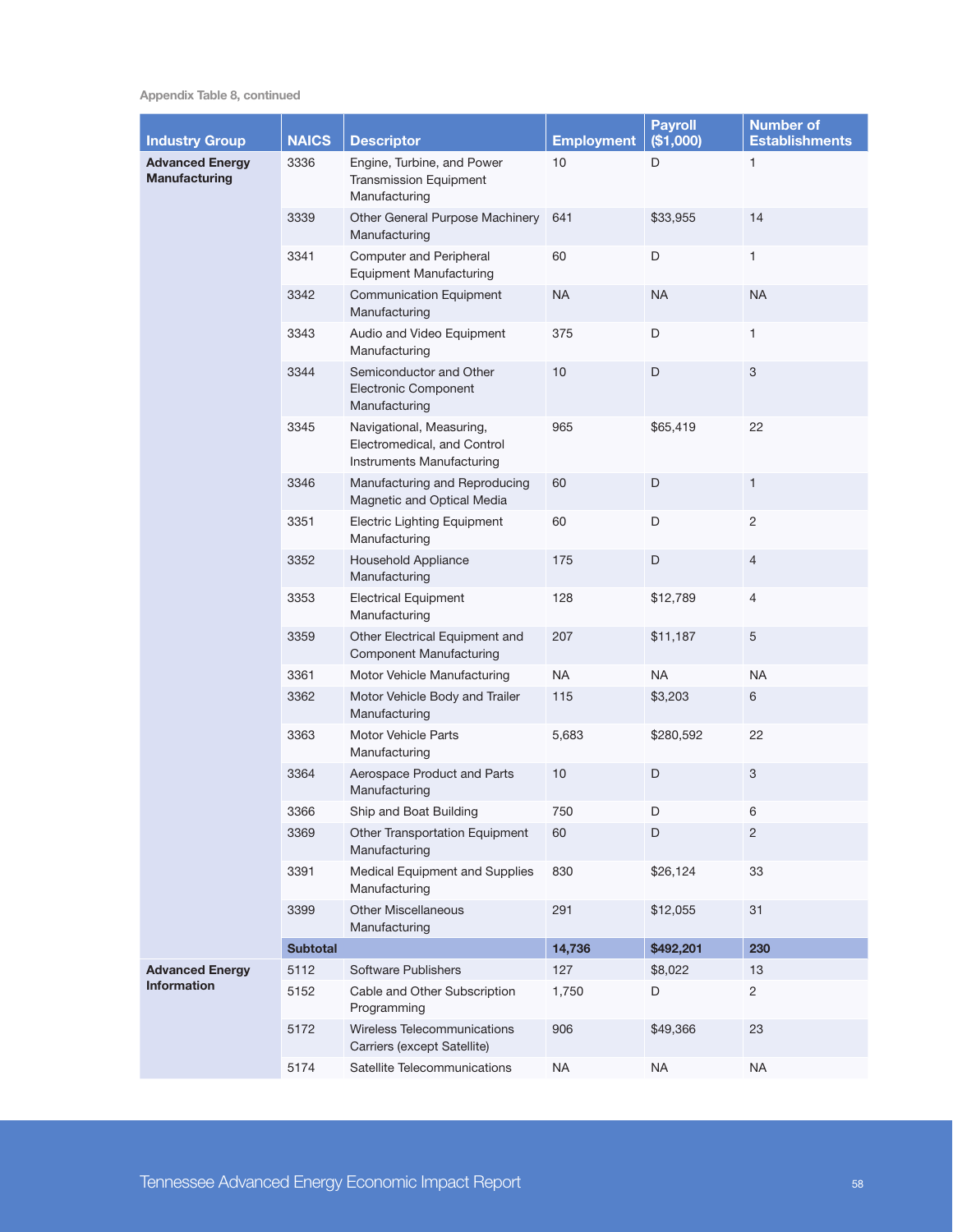Appendix Table 8, continued

| <b>Industry Group</b>                                                          | <b>NAICS</b>    | <b>Descriptor</b>                                                                                                    | <b>Employment</b> | <b>Payroll</b><br>(\$1,000) | <b>Number of</b><br><b>Establishments</b> |
|--------------------------------------------------------------------------------|-----------------|----------------------------------------------------------------------------------------------------------------------|-------------------|-----------------------------|-------------------------------------------|
| <b>Advanced Energy</b>                                                         | 5179            | <b>Other Telecommunications</b>                                                                                      | 60                | D                           | 6                                         |
| <b>Information</b>                                                             | 5182            | Data Processing, Hosting, and<br><b>Related Services</b>                                                             | 216               | \$12,408                    | 20                                        |
|                                                                                | 5191            | <b>Other Information Services</b>                                                                                    | 134               | \$8,967                     | 13                                        |
|                                                                                | <b>Subtotal</b> |                                                                                                                      | 3,193             | \$78,763                    | 77                                        |
| <b>Advanced Energy</b><br>Professional,                                        | 5413            | Architectural, Engineering, and<br><b>Related Services</b>                                                           | 4,633             | \$353,140                   | 317                                       |
| Scientific, and<br><b>Technical Services</b>                                   | 5414            | <b>Specialized Design Services</b>                                                                                   | 175               | \$6,280                     | 38                                        |
|                                                                                | 5415            | Computer System Design and<br><b>Related Services</b>                                                                | 1,894             | \$129,027                   | 170                                       |
|                                                                                | 5416            | Management, Scientific, and<br><b>Technical Consulting Services</b>                                                  | 2,960             | \$181,400                   | 275                                       |
|                                                                                | 5417            | Scientific Research and<br><b>Development Services</b>                                                               | 4,627             | \$451,360                   | 35                                        |
|                                                                                | 5419            | Other Professional, Scientific, and<br><b>Technical Services</b>                                                     | 1,425             | \$38,666                    | 162                                       |
|                                                                                | <b>Subtotal</b> |                                                                                                                      | 15,714            | \$1,159,873                 | 997                                       |
| <b>Advanced</b>                                                                | 5622            | Waste Treatment and Disposal                                                                                         | 981               | \$68,451                    | 24                                        |
| <b>Energy Other</b><br><b>Services (Includes)</b><br><b>Administrative and</b> | 6215            | Medical and Diagnostic<br>Laboratories                                                                               | 1,087             | \$52,668                    | 32                                        |
| <b>Support, Waste</b><br><b>Management</b><br>and Remediation                  | 8112            | <b>Electronic and Precision</b><br>Equipment Repair and<br>Maintenance                                               | 118               | \$5,280                     | 26                                        |
| <b>Services, and Health</b><br><b>Care and Social</b><br>Assistance)           | 8113            | Commercial and Industrial<br>Machinery and Equipment (except<br>Automotive and Electronic) Repair<br>and Maintenance | 437               | \$18,325                    | 45                                        |
|                                                                                | <b>Subtotal</b> |                                                                                                                      | 2,623             | \$144,724                   | 127                                       |
| <b>All Advanced</b><br><b>Energy Industry</b>                                  | <b>Total</b>    | 47,217                                                                                                               | \$2,372,022       | 2,625                       |                                           |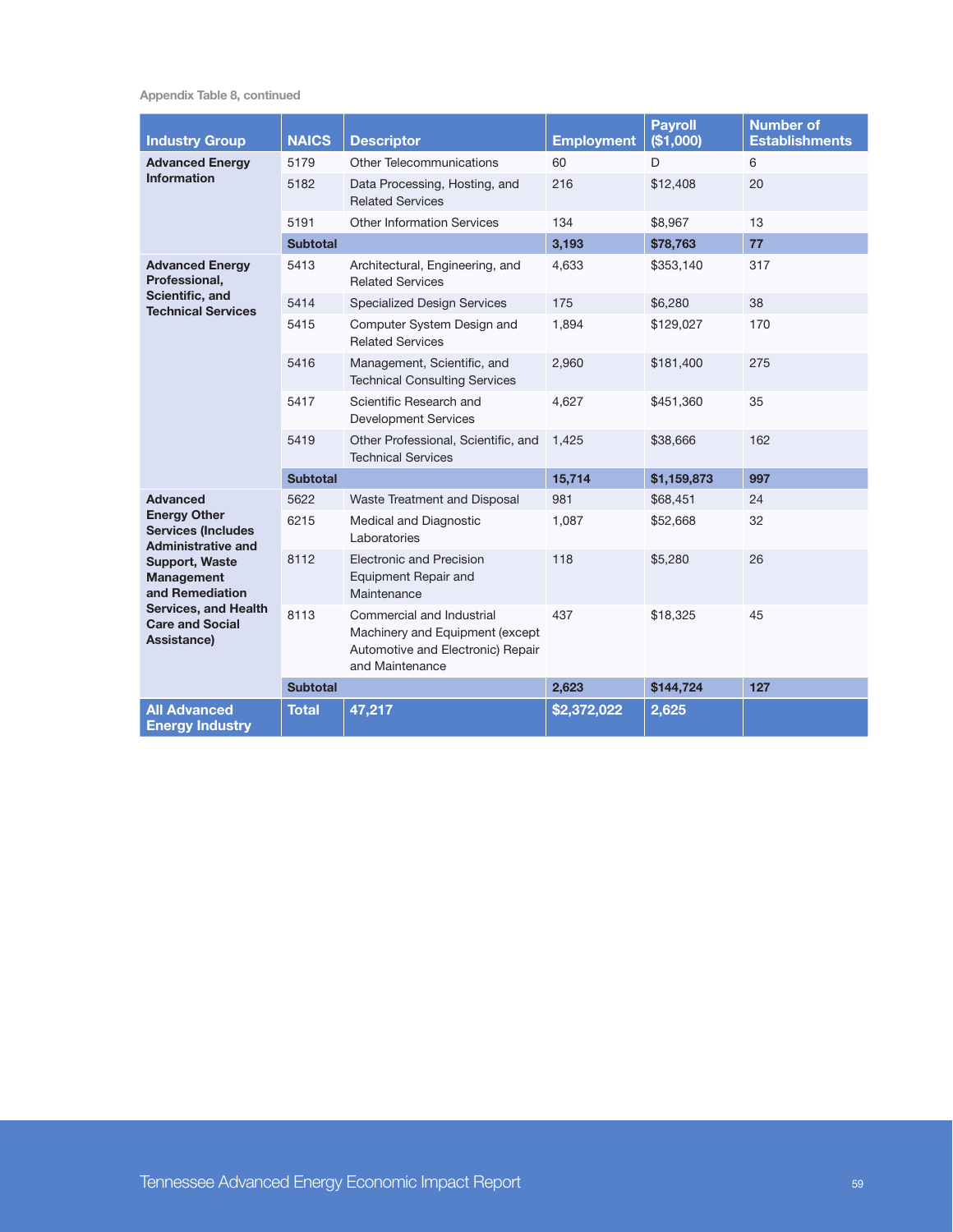| Appendix Table 9: Advanced Energy by NAICS in Memphis, TN-MS-AR MSA, 2013 |  |  |  |
|---------------------------------------------------------------------------|--|--|--|
|---------------------------------------------------------------------------|--|--|--|

|                                                                       |                 |                                                                                                               |                   | <b>Payroll</b> | <b>Number of</b>      |
|-----------------------------------------------------------------------|-----------------|---------------------------------------------------------------------------------------------------------------|-------------------|----------------|-----------------------|
| <b>Industry Group</b>                                                 | <b>NAICS</b>    | <b>Descriptor</b>                                                                                             | <b>Employment</b> | (\$1,000)      | <b>Establishments</b> |
| <b>Advanced Energy</b><br><b>Utilities and</b><br><b>Construction</b> | 2211            | Electric Power Generation,<br>Transmission and Distribution                                                   | 302               | \$20,065       | 12                    |
|                                                                       | 2212            | <b>Natural Gas Distribution</b>                                                                               | 60                | D              | $\overline{2}$        |
|                                                                       | 2361            | <b>Residential Building Construction</b>                                                                      | 1,012             | \$53,456       | 231                   |
|                                                                       | 2362            | Nonresidential Building<br>Construction                                                                       | 1,632             | \$88,652       | 135                   |
|                                                                       | 2371            | Utility System Construction                                                                                   | 711               | \$29,312       | 43                    |
|                                                                       | 2379            | Other Heavy and Civil Engineering<br>Construction                                                             | 497               | \$26,139       | 13                    |
|                                                                       | 2381            | Foundation, Structure, and<br><b>Building Exterior Contractors</b>                                            | 2,910             | \$128,419      | 197                   |
|                                                                       | 2382            | <b>Building Equipment Contractors</b>                                                                         | 7,757             | \$382,706      | 557                   |
|                                                                       | 2383            | <b>Building Finishing Contractors</b>                                                                         | 1,937             | \$77,063       | 229                   |
|                                                                       | <b>Subtotal</b> |                                                                                                               | 16,818            | \$805,812      | 1,419                 |
| <b>Advanced Energy</b>                                                | 3211            | Sawmills and Wood Preservation                                                                                | 60                | \$1,289        | 3                     |
| <b>Manufacturing</b>                                                  | 3221            | Pulp, Paper, and Paperboard Mills                                                                             | 750               | D              | $\overline{2}$        |
|                                                                       | 3241            | Petroleum and Coal Products<br>Manufacturing                                                                  | 750               | D              | 12                    |
|                                                                       | 3251            | <b>Basic Chemical Manufacturing</b>                                                                           | 1,309             | \$121,004      | 17                    |
|                                                                       | 3252            | Resin, Synthetic Rubber, and<br>Artificial Synthetic Fibers and<br><b>Filaments Manufacturing</b>             | 60                | D              | 3                     |
|                                                                       | 3253            | Pesticide, Fertilizer, and<br>Other Agricultural Chemical<br>Manufacturing                                    | 375               | \$8,786        | 9                     |
|                                                                       | 3259            | Other Chemical Product and<br><b>Preparation Manufacturing</b>                                                | 375               | D              | 10                    |
|                                                                       | 3272            | Glass and Glass Product<br>Manufacturing                                                                      | 10                | D              | 2                     |
|                                                                       | 3279            | <b>Other Nonmetallic Mineral</b><br><b>Product Manufacturing</b>                                              | 370               | \$14,013       | 18                    |
|                                                                       | 3311            | Iron and Steel Mills and Ferroalloy<br>Manufacturing                                                          | 375               | D              | $\sqrt{2}$            |
|                                                                       | 3313            | Alumina and Aluminum<br>Production and Processing                                                             | 175               | D              | 2                     |
|                                                                       | 3315            | Foundries                                                                                                     | 10                | $\mathsf D$    | $\overline{c}$        |
|                                                                       | 3331            | Agriculture, Construction, and<br>Mining Machinery Manufacturing                                              | 60                | D              | 3                     |
|                                                                       | 3332            | <b>Industrial Machinery</b><br>Manufacturing                                                                  | 97                | \$4,713        | $\boldsymbol{9}$      |
|                                                                       | 3333            | Commercial and Service Industry<br>Machinery Manufacturing                                                    | 219               | \$10,409       | $\mathbf 5$           |
|                                                                       | 3334            | Ventilation, Heating, Air-<br>Conditioning, and Commercial<br><b>Refrigeration Equipment</b><br>Manufacturing | 2,227             | \$89,052       | 12                    |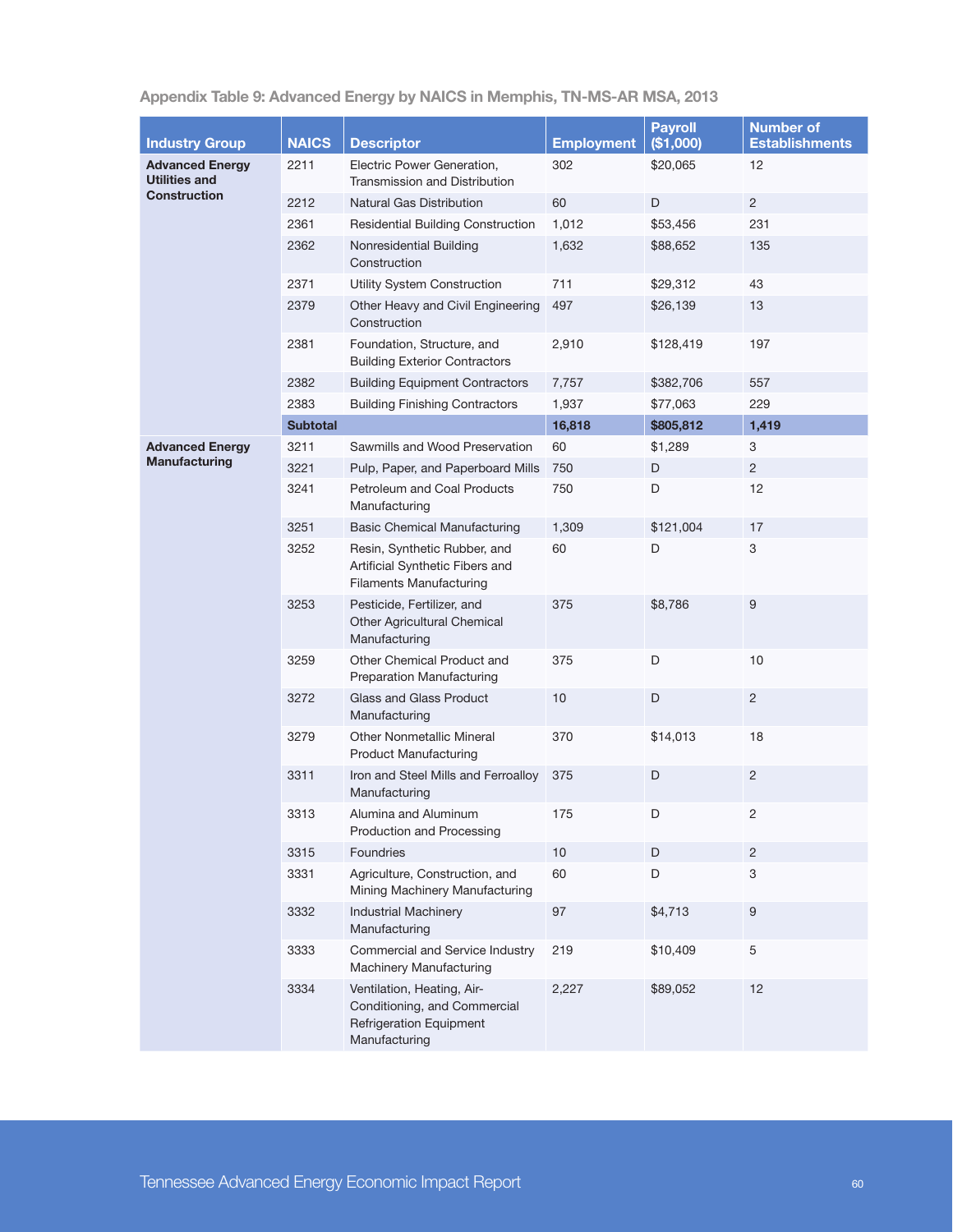Appendix Table 9, continued

| <b>Industry Group</b>                   | <b>NAICS</b>    | <b>Descriptor</b>                                                                    | <b>Employment</b> | <b>Payroll</b><br>(\$1,000) | <b>Number of</b><br><b>Establishments</b> |
|-----------------------------------------|-----------------|--------------------------------------------------------------------------------------|-------------------|-----------------------------|-------------------------------------------|
| <b>Advanced Energy</b><br>Manufacturing | 3336            | Engine, Turbine, and Power<br><b>Transmission Equipment</b><br>Manufacturing         | 375               | D                           | $\overline{4}$                            |
|                                         | 3339            | Other General Purpose Machinery<br>Manufacturing                                     | 486               | \$25,329                    | 14                                        |
|                                         | 3341            | Computer and Peripheral<br><b>Equipment Manufacturing</b>                            | 375               | D                           | $\mathbf{1}$                              |
|                                         | 3342            | <b>Communication Equipment</b><br>Manufacturing                                      | 60                | D                           | $\mathbf{3}$                              |
|                                         | 3343            | Audio and Video Equipment<br>Manufacturing                                           | 10                | D                           | $\mathbf{1}$                              |
|                                         | 3344            | Semiconductor and Other<br><b>Electronic Component</b><br>Manufacturing              | 375               | D                           | $\ensuremath{\mathsf{3}}$                 |
|                                         | 3345            | Navigational, Measuring,<br>Electromedical, and Control<br>Instruments Manufacturing | 175               | D                           | 8                                         |
|                                         | 3346            | Manufacturing and Reproducing<br>Magnetic and Optical Media                          | <b>NA</b>         | <b>NA</b>                   | <b>NA</b>                                 |
|                                         | 3351            | <b>Electric Lighting Equipment</b><br>Manufacturing                                  | 375               | D                           | $\overline{4}$                            |
|                                         | 3352            | Household Appliance<br>Manufacturing                                                 | <b>NA</b>         | <b>NA</b>                   | <b>NA</b>                                 |
|                                         | 3353            | <b>Electrical Equipment</b><br>Manufacturing                                         | 191               | \$8,217                     | 10                                        |
|                                         | 3359            | Other Electrical Equipment and<br><b>Component Manufacturing</b>                     | 175               | D                           | $\overline{2}$                            |
|                                         | 3361            | Motor Vehicle Manufacturing                                                          | 60                | D                           | $\mathbf{1}$                              |
|                                         | 3362            | Motor Vehicle Body and Trailer<br>Manufacturing                                      | 60                | D                           | 2                                         |
|                                         | 3363            | Motor Vehicle Parts<br>Manufacturing                                                 | 750               | \$29,839                    | 14                                        |
|                                         | 3364            | Aerospace Product and Parts<br>Manufacturing                                         | 224               | \$9,725                     | $\overline{7}$                            |
|                                         | 3366            | Ship and Boat Building                                                               | <b>NA</b>         | <b>NA</b>                   | <b>NA</b>                                 |
|                                         | 3369            | Other Transportation Equipment<br>Manufacturing                                      | 60                | D                           | $\overline{2}$                            |
|                                         | 3391            | Medical Equipment and Supplies<br>Manufacturing                                      | 4,742             | \$387,865                   | 44                                        |
|                                         | 3399            | <b>Other Miscellaneous</b><br>Manufacturing                                          | 577               | \$19,692                    | 30                                        |
|                                         | <b>Subtotal</b> |                                                                                      | 16,292            | \$729,933                   | 261                                       |
| <b>Advanced Energy</b>                  | 5112            | Software Publishers                                                                  | 160               | \$13,085                    | 11                                        |
| <b>Information</b>                      | 5152            | Cable and Other Subscription<br>Programming                                          | 10                | D                           | 1                                         |
|                                         | 5172            | Wireless Telecommunications<br>Carriers (except Satellite)                           | 1,750             | D                           | 70                                        |
|                                         | 5174            | Satellite Telecommunications                                                         | <b>NA</b>         | <b>NA</b>                   | <b>NA</b>                                 |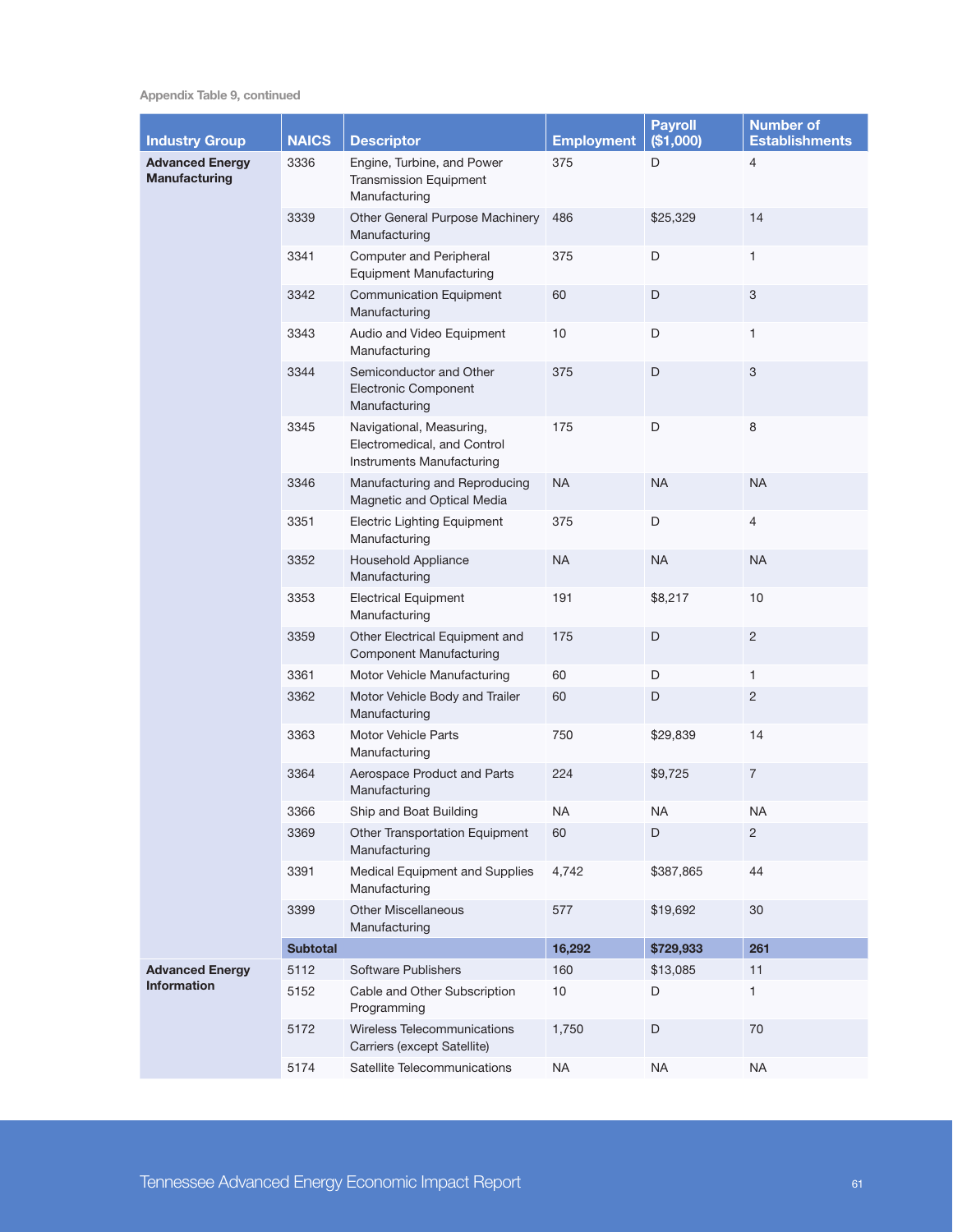Appendix Table 9, continued

| <b>Industry Group</b>                                                                                                                 | <b>NAICS</b>    | <b>Descriptor</b>                                                                                                    | <b>Employment</b> | <b>Pavroll</b><br>(\$1,000) | <b>Number of</b><br><b>Establishments</b> |
|---------------------------------------------------------------------------------------------------------------------------------------|-----------------|----------------------------------------------------------------------------------------------------------------------|-------------------|-----------------------------|-------------------------------------------|
| <b>Advanced Energy</b><br><b>Information</b>                                                                                          | 5179            | <b>Other Telecommunications</b>                                                                                      | 50                | \$1,074                     | 10                                        |
|                                                                                                                                       | 5182            | Data Processing, Hosting, and<br><b>Related Services</b>                                                             | 602               | \$34,020                    | 46                                        |
|                                                                                                                                       | 5191            | Other Information Services                                                                                           | 20                | \$1,249                     | $\overline{7}$                            |
|                                                                                                                                       | <b>Subtotal</b> |                                                                                                                      | 2,592             | \$49,428                    | 145                                       |
| <b>Advanced Energy</b><br>Professional,                                                                                               | 5413            | Architectural, Engineering, and<br><b>Related Services</b>                                                           | 2,374             | \$151,972                   | 224                                       |
| Scientific, and<br><b>Technical Services</b>                                                                                          | 5414            | <b>Specialized Design Services</b>                                                                                   | 242               | \$9,023                     | 58                                        |
|                                                                                                                                       | 5415            | Computer System Design and<br><b>Related Services</b>                                                                | 2,747             | \$191,402                   | 226                                       |
|                                                                                                                                       | 5416            | Management, Scientific, and<br><b>Technical Consulting Services</b>                                                  | 2,369             | \$128,325                   | 282                                       |
|                                                                                                                                       | 5417            | Scientific Research and<br><b>Development Services</b>                                                               | 529               | \$45,957                    | 36                                        |
|                                                                                                                                       | 5419            | Other Professional, Scientific, and<br><b>Technical Services</b>                                                     | 2.029             | \$67,971                    | 195                                       |
|                                                                                                                                       | <b>Subtotal</b> |                                                                                                                      | 10,290            | \$594,650                   | 1,021                                     |
| <b>Advanced</b>                                                                                                                       | 5622            | Waste Treatment and Disposal                                                                                         | 265               | \$13,628                    | 10                                        |
| <b>Energy Other</b><br><b>Services (Includes</b><br><b>Administrative and</b>                                                         | 6215            | Medical and Diagnostic<br>Laboratories                                                                               | 1,633             | \$103,026                   | 53                                        |
| <b>Support, Waste</b><br><b>Management</b><br>and Remediation<br><b>Services, and Health</b><br><b>Care and Social</b><br>Assistance) | 8112            | <b>Electronic and Precision</b><br>Equipment Repair and<br>Maintenance                                               | 293               | \$12,019                    | 40                                        |
|                                                                                                                                       | 8113            | Commercial and Industrial<br>Machinery and Equipment (except<br>Automotive and Electronic) Repair<br>and Maintenance | 592               | \$26,474                    | 65                                        |
|                                                                                                                                       | <b>Subtotal</b> |                                                                                                                      | 2,783             | \$155,147                   | 168                                       |
| <b>All Advanced Energy</b><br><b>Industry</b>                                                                                         | <b>Total</b>    |                                                                                                                      | 48,775            | \$2,334,970                 | 3,014                                     |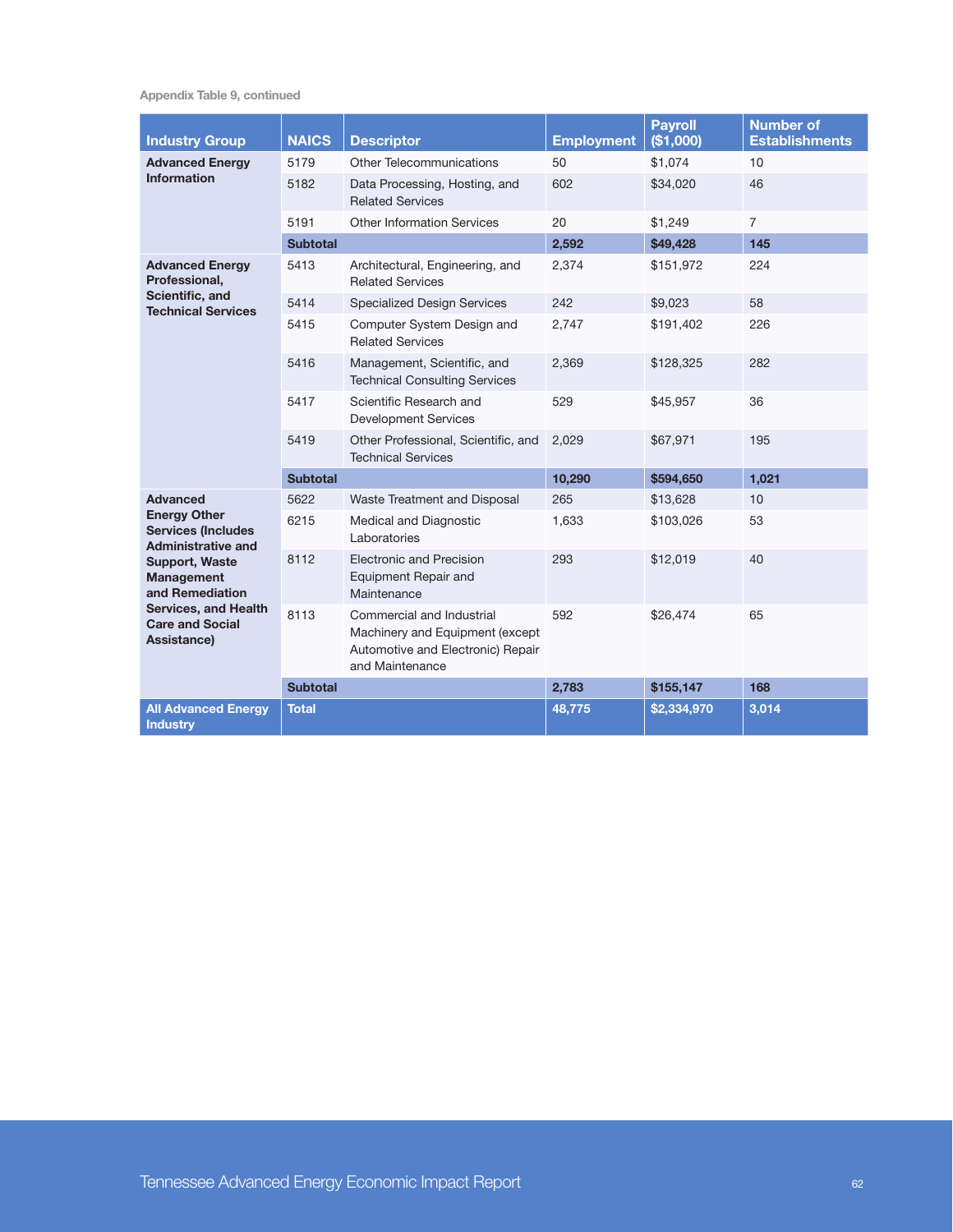| <b>Industry Group</b>                          | <b>NAICS</b>    | <b>Descriptor</b>                                                                                 | <b>Employment</b> | <b>Payroll</b><br>(\$1,000) | <b>Number of</b><br><b>Establishments</b> |
|------------------------------------------------|-----------------|---------------------------------------------------------------------------------------------------|-------------------|-----------------------------|-------------------------------------------|
| <b>Advanced Energy</b><br><b>Utilities and</b> | 2211            | Electric Power Generation,<br>Transmission and Distribution                                       | 175               | D                           | 2                                         |
| <b>Construction</b>                            | 2212            | <b>Natural Gas Distribution</b>                                                                   | 10                | D                           | $\mathbf{1}$                              |
|                                                | 2361            | <b>Residential Building Construction</b>                                                          | 78                | \$2,198                     | 27                                        |
|                                                | 2362            | Nonresidential Building<br>Construction                                                           | 115               | \$4,039                     | 9                                         |
|                                                | 2371            | Utility System Construction                                                                       | 175               | D                           | 6                                         |
|                                                | 2379            | Other Heavy and Civil Engineering<br>Construction                                                 | <b>NA</b>         | <b>NA</b>                   | <b>NA</b>                                 |
|                                                | 2381            | Foundation, Structure, and<br><b>Building Exterior Contractors</b>                                | 257               | \$9,555                     | 14                                        |
|                                                | 2382            | <b>Building Equipment Contractors</b>                                                             | 173               | \$5,949                     | 27                                        |
|                                                | 2383            | <b>Building Finishing Contractors</b>                                                             | 175               | D                           | 10                                        |
|                                                | <b>Subtotal</b> |                                                                                                   | 1,158             | \$21,741                    | 96                                        |
| <b>Advanced Energy</b>                         | 3211            | Sawmills and Wood Preservation                                                                    | 60                | D                           | 3                                         |
| <b>Manufacturing</b>                           | 3221            | Pulp, Paper, and Paperboard Mills                                                                 | <b>NA</b>         | <b>NA</b>                   | <b>NA</b>                                 |
|                                                | 3241            | Petroleum and Coal Products<br>Manufacturing                                                      | <b>NA</b>         | <b>NA</b>                   | <b>NA</b>                                 |
|                                                | 3251            | <b>Basic Chemical Manufacturing</b>                                                               | <b>NA</b>         | <b>NA</b>                   | <b>NA</b>                                 |
|                                                | 3252            | Resin, Synthetic Rubber, and<br>Artificial Synthetic Fibers and<br><b>Filaments Manufacturing</b> | 60                | D                           | 1                                         |
|                                                | 3253            | Pesticide, Fertilizer, and<br>Other Agricultural Chemical<br>Manufacturing                        | <b>NA</b>         | <b>NA</b>                   | <b>NA</b>                                 |
|                                                | 3259            | Other Chemical Product and<br><b>Preparation Manufacturing</b>                                    | 175               | D                           | $\overline{c}$                            |
|                                                | 3272            | <b>Glass and Glass Product</b><br>Manufacturing                                                   | <b>NA</b>         | <b>NA</b>                   | <b>NA</b>                                 |
|                                                | 3279            | <b>Other Nonmetallic Mineral</b><br><b>Product Manufacturing</b>                                  | 60                | D                           | 1                                         |
|                                                | 3311            | Iron and Steel Mills and Ferroalloy<br>Manufacturing                                              | NA.               | <b>NA</b>                   | <b>NA</b>                                 |
|                                                | 3313            | Alumina and Aluminum<br>Production and Processing                                                 | <b>NA</b>         | <b>NA</b>                   | <b>NA</b>                                 |
|                                                | 3315            | Foundries                                                                                         | <b>NA</b>         | <b>NA</b>                   | NA                                        |
|                                                | 3331            | Agriculture, Construction, and<br>Mining Machinery Manufacturing                                  | 175               | D                           | 3                                         |
|                                                | 3332            | <b>Industrial Machinery</b><br>Manufacturing                                                      | $10$              | D                           | $\overline{c}$                            |
|                                                | 3333            | Commercial and Service Industry<br>Machinery Manufacturing                                        | 60                | D                           | 1                                         |
|                                                | 3334            | Ventilation, Heating, Air-<br>Conditioning, and Commercial<br><b>Refrigeration Equipment</b>      | 60                | D                           | $\mathbf{1}$                              |

## Appendix Table 10: Advanced Energy by NAICS in Morristown, TN MSA, 2013

Manufacturing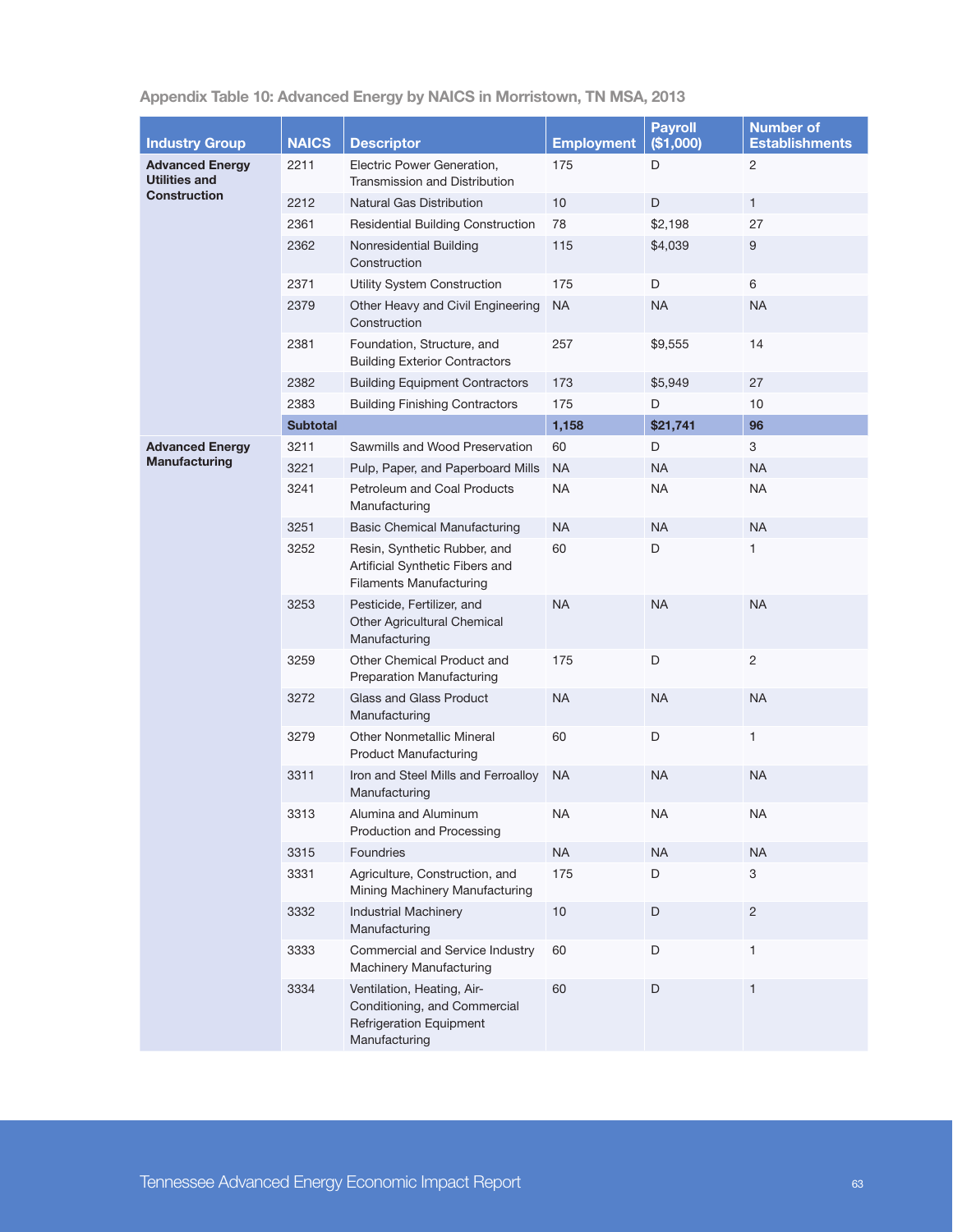Appendix Table 10, continued

| <b>Industry Group</b>                   | <b>NAICS</b>    | <b>Descriptor</b>                                                                    | <b>Employment</b> | <b>Payroll</b><br>(\$1,000) | <b>Number of</b><br><b>Establishments</b> |
|-----------------------------------------|-----------------|--------------------------------------------------------------------------------------|-------------------|-----------------------------|-------------------------------------------|
| <b>Advanced Energy</b><br>Manufacturing | 3336            | Engine, Turbine, and Power<br><b>Transmission Equipment</b><br>Manufacturing         | 175               | D                           | 1                                         |
|                                         | 3339            | Other General Purpose Machinery<br>Manufacturing                                     | 60                | \$1,553                     | 5                                         |
|                                         | 3341            | Computer and Peripheral<br><b>Equipment Manufacturing</b>                            | NA                | NA                          | <b>NA</b>                                 |
|                                         | 3342            | <b>Communication Equipment</b><br>Manufacturing                                      | <b>NA</b>         | <b>NA</b>                   | <b>NA</b>                                 |
|                                         | 3343            | Audio and Video Equipment<br>Manufacturing                                           | ΝA                | NA                          | <b>NA</b>                                 |
|                                         | 3344            | Semiconductor and Other<br><b>Electronic Component</b><br>Manufacturing              | <b>NA</b>         | <b>NA</b>                   | <b>NA</b>                                 |
|                                         | 3345            | Navigational, Measuring,<br>Electromedical, and Control<br>Instruments Manufacturing | <b>NA</b>         | <b>NA</b>                   | <b>NA</b>                                 |
|                                         | 3346            | Manufacturing and Reproducing<br>Magnetic and Optical Media                          | <b>NA</b>         | <b>NA</b>                   | <b>NA</b>                                 |
|                                         | 3351            | <b>Electric Lighting Equipment</b><br>Manufacturing                                  | 10                | D                           | $\mathbf{1}$                              |
|                                         | 3352            | Household Appliance<br>Manufacturing                                                 | NA                | NA                          | <b>NA</b>                                 |
|                                         | 3353            | <b>Electrical Equipment</b><br>Manufacturing                                         | 175               | D                           | 1                                         |
|                                         | 3359            | Other Electrical Equipment and<br><b>Component Manufacturing</b>                     | <b>NA</b>         | <b>NA</b>                   | <b>NA</b>                                 |
|                                         | 3361            | Motor Vehicle Manufacturing                                                          | NA                | <b>NA</b>                   | <b>NA</b>                                 |
|                                         | 3362            | Motor Vehicle Body and Trailer<br>Manufacturing                                      | <b>NA</b>         | <b>NA</b>                   | <b>NA</b>                                 |
|                                         | 3363            | Motor Vehicle Parts<br>Manufacturing                                                 | 2,654             | \$134,489                   | 8                                         |
|                                         | 3364            | Aerospace Product and Parts<br>Manufacturing                                         | NA                | <b>NA</b>                   | <b>NA</b>                                 |
|                                         | 3366            | Ship and Boat Building                                                               | <b>NA</b>         | <b>NA</b>                   | <b>NA</b>                                 |
|                                         | 3369            | Other Transportation Equipment<br>Manufacturing                                      | <b>NA</b>         | <b>NA</b>                   | <b>NA</b>                                 |
|                                         | 3391            | Medical Equipment and Supplies<br>Manufacturing                                      | 10                | \$307                       | 4                                         |
|                                         | 3399            | <b>Other Miscellaneous</b><br>Manufacturing                                          | 375               | D                           | $\sqrt{5}$                                |
|                                         | <b>Subtotal</b> |                                                                                      | 4,119             | \$136,349                   | 39                                        |
| <b>Advanced Energy</b>                  | 5112            | Software Publishers                                                                  | <b>NA</b>         | NA                          | <b>NA</b>                                 |
| <b>Information</b>                      | 5152            | Cable and Other Subscription<br>Programming                                          | <b>NA</b>         | <b>NA</b>                   | <b>NA</b>                                 |
|                                         | 5172            | Wireless Telecommunications<br>Carriers (except Satellite)                           | 60                | D                           | $\overline{c}$                            |
|                                         | 5174            | Satellite Telecommunications                                                         | <b>NA</b>         | <b>NA</b>                   | <b>NA</b>                                 |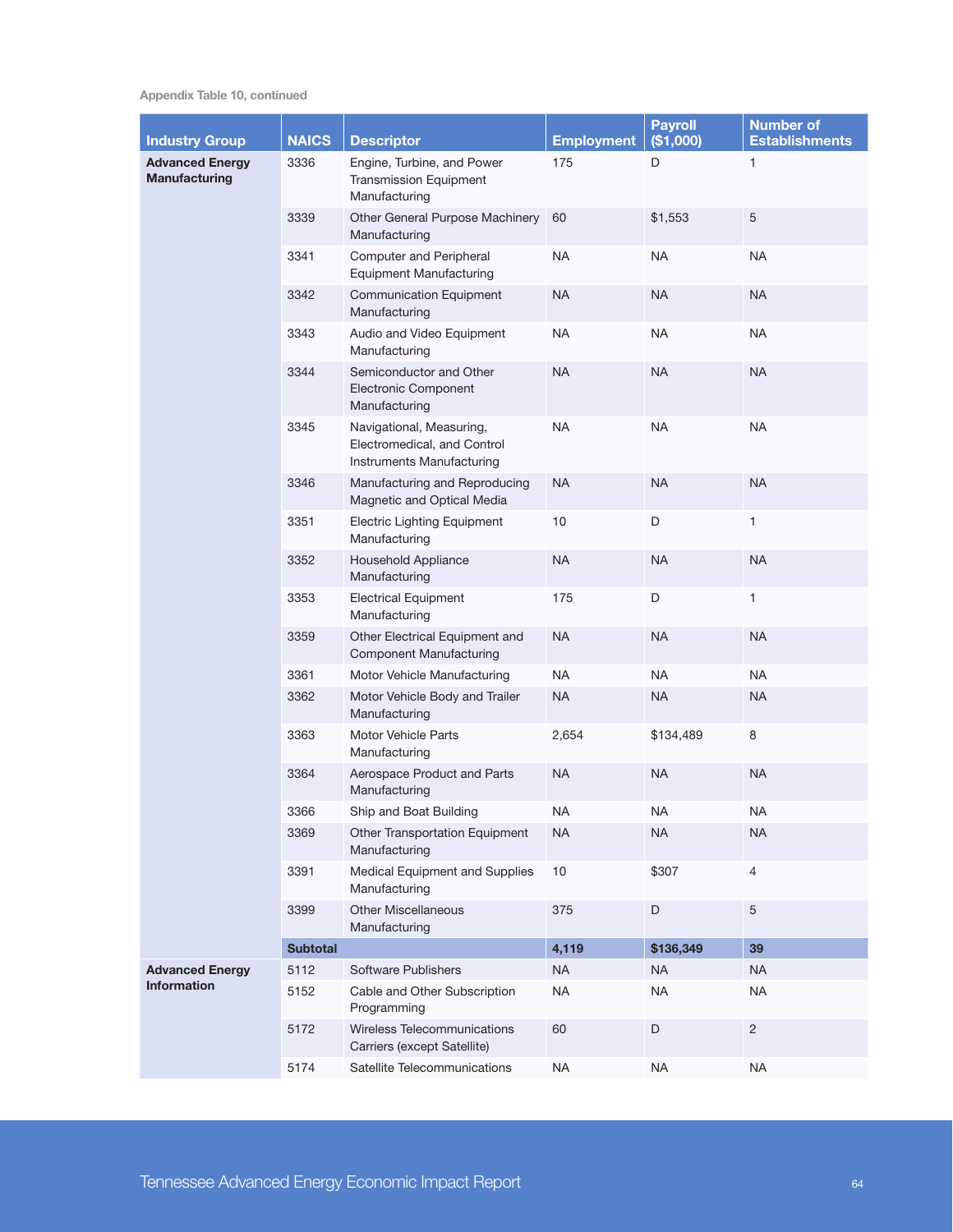Appendix Table 10, continued

| <b>Industry Group</b>                                                                                                                 | <b>NAICS</b>    | <b>Descriptor</b>                                                                                                    | <b>Employment</b> | <b>Payroll</b><br>(\$1,000) | <b>Number of</b><br><b>Establishments</b> |
|---------------------------------------------------------------------------------------------------------------------------------------|-----------------|----------------------------------------------------------------------------------------------------------------------|-------------------|-----------------------------|-------------------------------------------|
| <b>Advanced Energy</b><br><b>Information</b>                                                                                          | 5179            | <b>Other Telecommunications</b>                                                                                      | <b>NA</b>         | <b>NA</b>                   | <b>NA</b>                                 |
|                                                                                                                                       | 5182            | Data Processing, Hosting, and<br><b>Related Services</b>                                                             | 10                | D                           | $\mathbf{1}$                              |
|                                                                                                                                       | 5191            | <b>Other Information Services</b>                                                                                    | <b>NA</b>         | <b>NA</b>                   | <b>NA</b>                                 |
|                                                                                                                                       | <b>Subtotal</b> |                                                                                                                      | 70                | $$-$                        | $\overline{3}$                            |
| <b>Advanced Energy</b><br>Professional,                                                                                               | 5413            | Architectural, Engineering, and<br><b>Related Services</b>                                                           | 60                | \$1,761                     | 13                                        |
| Scientific, and<br><b>Technical Services</b>                                                                                          | 5414            | <b>Specialized Design Services</b>                                                                                   | <b>NA</b>         | <b>NA</b>                   | <b>NA</b>                                 |
|                                                                                                                                       | 5415            | Computer System Design and<br><b>Related Services</b>                                                                | 11                | \$369                       | 6                                         |
|                                                                                                                                       | 5416            | Management, Scientific, and<br><b>Technical Consulting Services</b>                                                  | 60                | D                           | 5                                         |
|                                                                                                                                       | 5417            | Scientific Research and<br><b>Development Services</b>                                                               | <b>NA</b>         | <b>NA</b>                   | <b>NA</b>                                 |
|                                                                                                                                       | 5419            | Other Professional, Scientific, and<br><b>Technical Services</b>                                                     | 138               | \$3,724                     | 22                                        |
|                                                                                                                                       | <b>Subtotal</b> |                                                                                                                      | 269               | \$5,854                     | 46                                        |
| <b>Advanced</b>                                                                                                                       | 5622            | Waste Treatment and Disposal                                                                                         | 10                | D                           | $\mathbf{1}$                              |
| <b>Energy Other</b><br><b>Services (Includes)</b><br><b>Administrative and</b>                                                        | 6215            | Medical and Diagnostic<br>Laboratories                                                                               | 10                | D                           | 1                                         |
| <b>Support, Waste</b><br><b>Management</b><br>and Remediation<br><b>Services, and Health</b><br><b>Care and Social</b><br>Assistance) | 8112            | <b>Electronic and Precision</b><br>Equipment Repair and<br>Maintenance                                               | 60                | D                           | 3                                         |
|                                                                                                                                       | 8113            | Commercial and Industrial<br>Machinery and Equipment (except<br>Automotive and Electronic) Repair<br>and Maintenance | 60                | D                           | 3                                         |
|                                                                                                                                       | <b>Subtotal</b> |                                                                                                                      | 140               | $$-$                        | 8                                         |
| <b>All Advanced</b><br><b>Energy Industry</b>                                                                                         | <b>Total</b>    | 5,756                                                                                                                | \$163,944         | 192                         |                                           |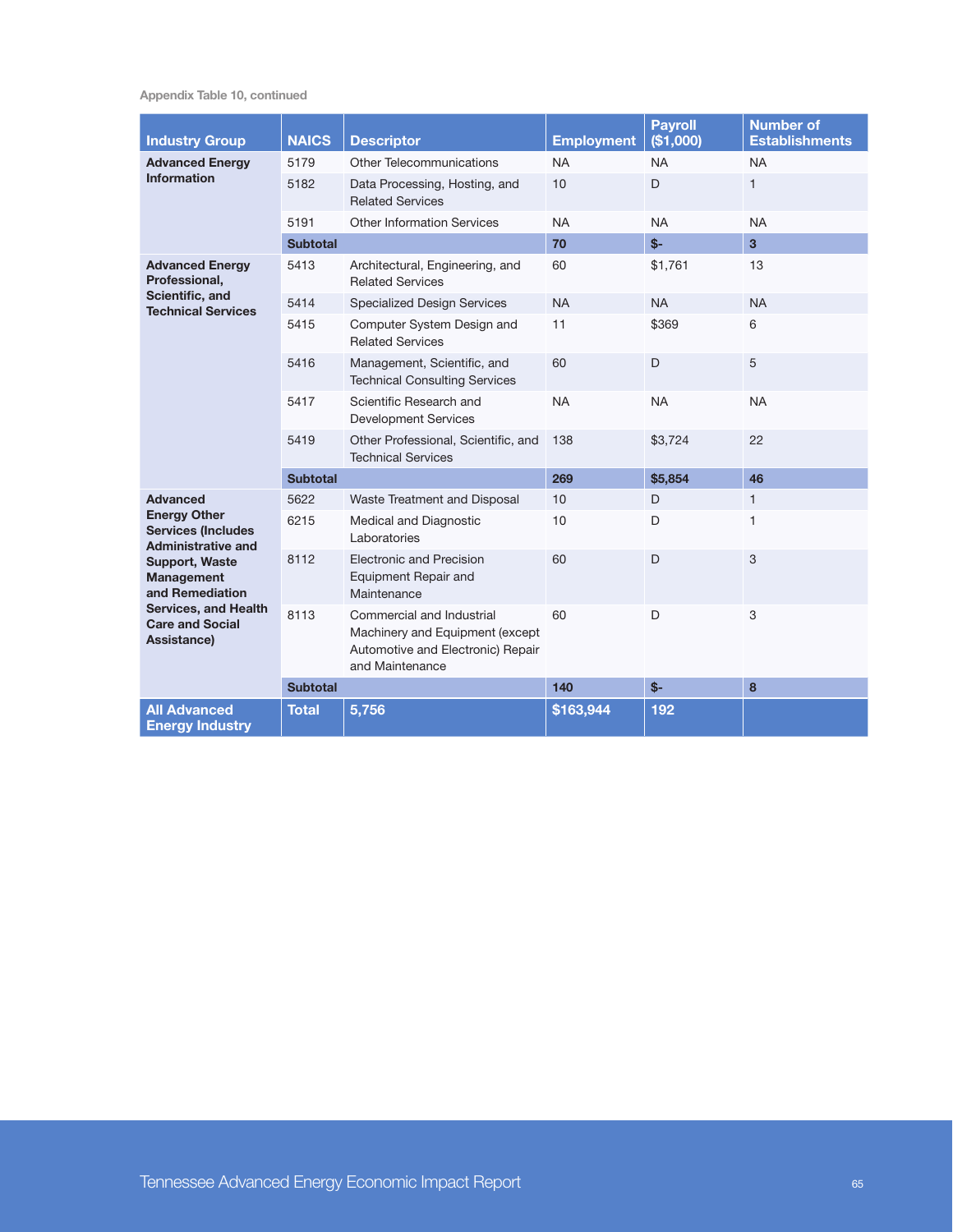Appendix Table 11: Advanced Energy by NAICS in Nashville-Davidson-Murfreesboro-Franklin, TN MSA, 2013

| <b>Industry Group</b>                          | <b>NAICS</b>    | <b>Descriptor</b>                                                                                             | <b>Employment</b> | <b>Payroll</b><br>(\$1,000) | <b>Number of</b><br><b>Establishments</b> |
|------------------------------------------------|-----------------|---------------------------------------------------------------------------------------------------------------|-------------------|-----------------------------|-------------------------------------------|
| <b>Advanced Energy</b><br><b>Utilities and</b> | 2211            | Electric Power Generation,<br>Transmission and Distribution                                                   | 750               | D                           | 24                                        |
| <b>Construction</b>                            | 2212            | Natural Gas Distribution                                                                                      | 375               | D                           | 10                                        |
|                                                | 2361            | <b>Residential Building Construction</b>                                                                      | 2,694             | \$156,221                   | 608                                       |
|                                                | 2362            | Nonresidential Building<br>Construction                                                                       | 7,983             | \$435,953                   | 203                                       |
|                                                | 2371            | Utility System Construction                                                                                   | 2,907             | \$167,140                   | 101                                       |
|                                                | 2379            | Other Heavy and Civil Engineering<br>Construction                                                             | 71                | \$2,107                     | 22                                        |
|                                                | 2381            | Foundation, Structure, and<br><b>Building Exterior Contractors</b>                                            | 5,209             | \$226,877                   | 437                                       |
|                                                | 2382            | <b>Building Equipment Contractors</b>                                                                         | 10,953            | \$552,499                   | 795                                       |
|                                                | 2383            | <b>Building Finishing Contractors</b>                                                                         | 2,905             | \$121,319                   | 423                                       |
|                                                | <b>Subtotal</b> |                                                                                                               | 33,847            | \$1,662,116                 | 2,623                                     |
| <b>Advanced Energy</b>                         | 3211            | Sawmills and Wood Preservation                                                                                | 350               | \$10,289                    | 25                                        |
| <b>Manufacturing</b>                           | 3221            | Pulp, Paper, and Paperboard Mills                                                                             | <b>NA</b>         | <b>NA</b>                   | <b>NA</b>                                 |
|                                                | 3241            | Petroleum and Coal Products<br>Manufacturing                                                                  | 60                | \$11,956                    | 15                                        |
|                                                | 3251            | <b>Basic Chemical Manufacturing</b>                                                                           | 214               | \$15,680                    | 6                                         |
|                                                | 3252            | Resin, Synthetic Rubber, and<br>Artificial Synthetic Fibers and<br><b>Filaments Manufacturing</b>             | 66                | \$4,374                     | 6                                         |
|                                                | 3253            | Pesticide, Fertilizer, and<br>Other Agricultural Chemical<br>Manufacturing                                    | 60                | D                           | 1                                         |
|                                                | 3259            | Other Chemical Product and<br>Preparation Manufacturing                                                       | 607               | \$35,885                    | 23                                        |
|                                                | 3272            | Glass and Glass Product<br>Manufacturing                                                                      | 750               | D                           | 6                                         |
|                                                | 3279            | <b>Other Nonmetallic Mineral</b><br><b>Product Manufacturing</b>                                              | 343               | \$12,965                    | 24                                        |
|                                                | 3311            | Iron and Steel Mills and Ferroalloy<br>Manufacturing                                                          | 237               | \$12,964                    | 4                                         |
|                                                | 3313            | Alumina and Aluminum<br>Production and Processing                                                             | 669               | \$34,079                    | 3                                         |
|                                                | 3315            | Foundries                                                                                                     | 561               | \$29,605                    | $\overline{4}$                            |
|                                                | 3331            | Agriculture, Construction, and<br>Mining Machinery Manufacturing                                              | 108               | \$7,153                     | 7                                         |
|                                                | 3332            | <b>Industrial Machinery</b><br>Manufacturing                                                                  | 126               | \$5,038                     | 8                                         |
|                                                | 3333            | Commercial and Service Industry<br>Machinery Manufacturing                                                    | 315               | \$21,428                    | 8                                         |
|                                                | 3334            | Ventilation, Heating, Air-<br>Conditioning, and Commercial<br><b>Refrigeration Equipment</b><br>Manufacturing | 375               | \$14,081                    | 10                                        |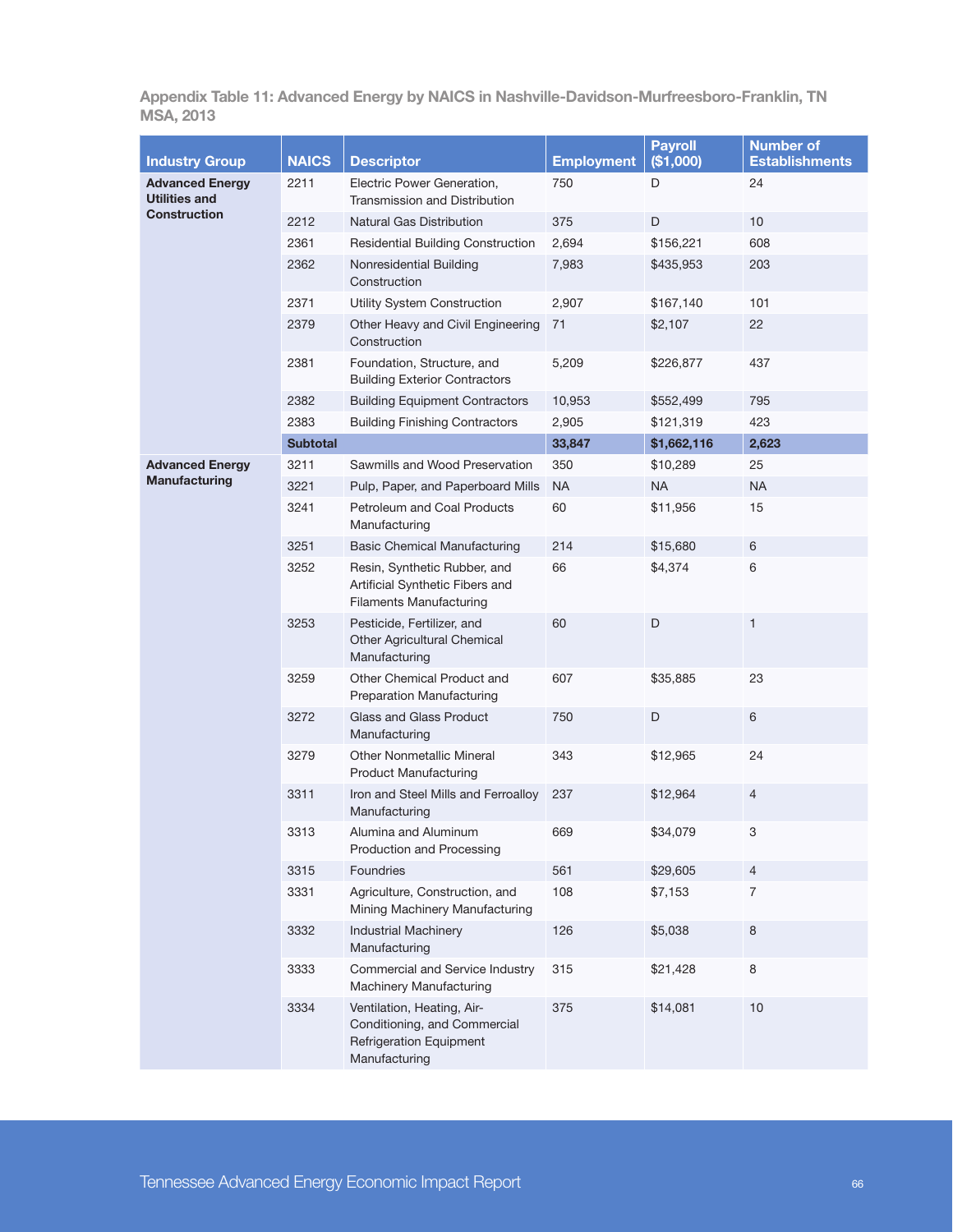Appendix Table 11, continued

| <b>Industry Group</b>                          | <b>NAICS</b>    | <b>Descriptor</b>                                                                    | <b>Employment</b> | <b>Payroll</b><br>(\$1,000) | <b>Number of</b><br><b>Establishments</b> |
|------------------------------------------------|-----------------|--------------------------------------------------------------------------------------|-------------------|-----------------------------|-------------------------------------------|
| <b>Advanced Energy</b><br><b>Manufacturing</b> | 3336            | Engine, Turbine, and Power<br><b>Transmission Equipment</b><br>Manufacturing         | 60                | D                           | 3                                         |
|                                                | 3339            | Other General Purpose Machinery<br>Manufacturing                                     | 826               | \$45,571                    | 20                                        |
|                                                | 3341            | Computer and Peripheral<br><b>Equipment Manufacturing</b>                            | 15                | \$832                       | $\overline{4}$                            |
|                                                | 3342            | <b>Communication Equipment</b><br>Manufacturing                                      | 60                | D                           | $\ensuremath{\mathsf{3}}$                 |
|                                                | 3343            | Audio and Video Equipment<br>Manufacturing                                           | 26                | \$1,545                     | 7                                         |
|                                                | 3344            | Semiconductor and Other<br><b>Electronic Component</b><br>Manufacturing              | 259               | \$8,816                     | 9                                         |
|                                                | 3345            | Navigational, Measuring,<br>Electromedical, and Control<br>Instruments Manufacturing | 454               | \$18,797                    | 9                                         |
|                                                | 3346            | Manufacturing and Reproducing<br>Magnetic and Optical Media                          | 198               | \$9,237                     | 12                                        |
|                                                | 3351            | <b>Electric Lighting Equipment</b><br>Manufacturing                                  | 262               | \$14,010                    | 8                                         |
|                                                | 3352            | Household Appliance<br>Manufacturing                                                 | 3,750             | $\mathsf D$                 | $\overline{4}$                            |
|                                                | 3353            | <b>Electrical Equipment</b><br>Manufacturing                                         | 568               | \$42,934                    | $\overline{7}$                            |
|                                                | 3359            | Other Electrical Equipment and<br><b>Component Manufacturing</b>                     | 858               | \$30,942                    | 11                                        |
|                                                | 3361            | Motor Vehicle Manufacturing                                                          | 3,750             | D                           | $\mathbf{2}^{\prime}$                     |
|                                                | 3362            | Motor Vehicle Body and Trailer<br>Manufacturing                                      | 261               | \$9,993                     | 12                                        |
|                                                | 3363            | <b>Motor Vehicle Parts</b><br>Manufacturing                                          | 7,500             | D                           | 58                                        |
|                                                | 3364            | Aerospace Product and Parts<br>Manufacturing                                         | 750               | D                           | 5                                         |
|                                                | 3366            | Ship and Boat Building                                                               | 750               | D                           | 4                                         |
|                                                | 3369            | Other Transportation Equipment<br>Manufacturing                                      | 60                | \$1,151                     | 4                                         |
|                                                | 3391            | Medical Equipment and Supplies<br>Manufacturing                                      | 512               | \$23,639                    | 45                                        |
|                                                | 3399            | <b>Other Miscellaneous</b><br>Manufacturing                                          | 1,870             | \$67,240                    | 83                                        |
|                                                | <b>Subtotal</b> |                                                                                      | 27,630            | \$490,204                   | 460                                       |
| <b>Advanced Energy</b>                         | 5112            | Software Publishers                                                                  | 828               | \$92,970                    | 54                                        |
| <b>Information</b>                             | 5152            | Cable and Other Subscription<br>Programming                                          | 10                | D                           | 4                                         |
|                                                | 5172            | Wireless Telecommunications<br>Carriers (except Satellite)                           | 3,750             | D                           | 75                                        |
|                                                | 5174            | Satellite Telecommunications                                                         | 10                | D                           | $\overline{2}$                            |